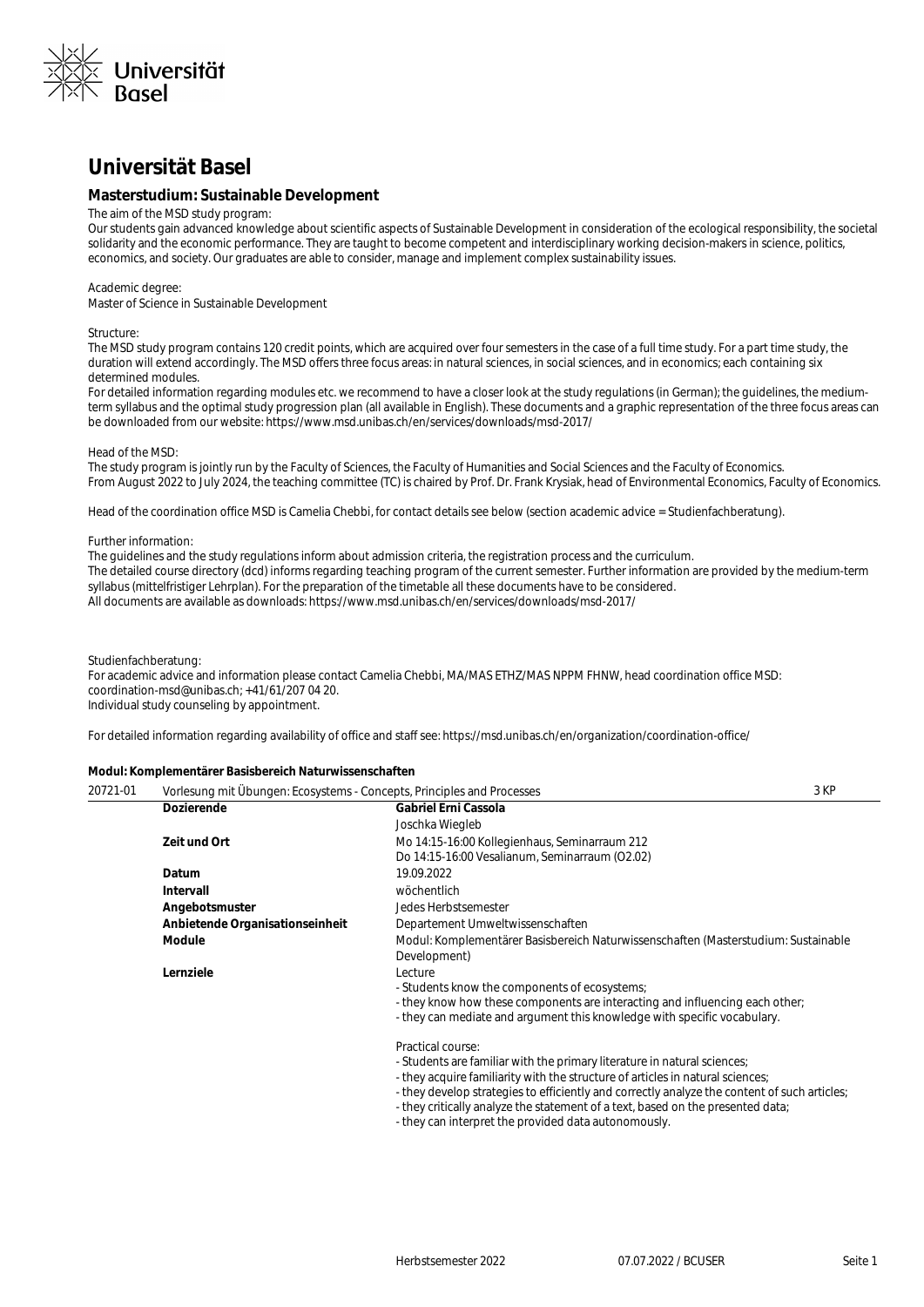

| Inhalt                                                | The principal characteristics and components of ecosystems will be introduced. Through<br>slides (presentations) and textbooks such principles, important processes and interactions<br>between organisms and the abiotic environment will be discussed.                                                                                                                                                                                                                                                                                                                          |
|-------------------------------------------------------|-----------------------------------------------------------------------------------------------------------------------------------------------------------------------------------------------------------------------------------------------------------------------------------------------------------------------------------------------------------------------------------------------------------------------------------------------------------------------------------------------------------------------------------------------------------------------------------|
| Literatur                                             | Practical course<br>Based on current scientific literature, relevant topics will be assessed and critically analyzed.<br>The critical reading and analysis of primary literature will be exercised with a focus on<br>understanding the content of scientific articles, as well as on discussing and questioning the<br>authors' statements, using the presented data.<br>tba in class.                                                                                                                                                                                           |
| Leistungsüberprüfung                                  | Leistungsnachweis                                                                                                                                                                                                                                                                                                                                                                                                                                                                                                                                                                 |
| Skala                                                 | $1-60,1$                                                                                                                                                                                                                                                                                                                                                                                                                                                                                                                                                                          |
| Wiederholungsprüfung                                  | eine Wiederholung, bester Versuch zählt                                                                                                                                                                                                                                                                                                                                                                                                                                                                                                                                           |
| An-/Abmeldung zur Prüfung                             | An-/Abmelden: Belegen resp. Stornieren der Belegung via MOnA                                                                                                                                                                                                                                                                                                                                                                                                                                                                                                                      |
| Hinweise zur Leistungsüberprüfung                     | In general: Regular attendance mandatory, readings and homeworks according to<br>information of lecturers.                                                                                                                                                                                                                                                                                                                                                                                                                                                                        |
|                                                       | Lecture:                                                                                                                                                                                                                                                                                                                                                                                                                                                                                                                                                                          |
|                                                       | Final written examination, details acccording to information of G. Erni Cassola: on 09.01.23/90<br>minutes, during usual lecture time, in the usual lecture hall.                                                                                                                                                                                                                                                                                                                                                                                                                 |
|                                                       | Repeat examination on 23.01.23/90 minutes, during usual lecture time; room: tba.                                                                                                                                                                                                                                                                                                                                                                                                                                                                                                  |
|                                                       | For the admission to the written examination is conditional, proof of achievement for the<br>practical course:                                                                                                                                                                                                                                                                                                                                                                                                                                                                    |
|                                                       | to receive proof of achievement for the practical course, students are required to read the<br>provided literature and participate actively during the discussions. In consultation with the<br>lecturer, each participant will choose and present a scientific article and lead the discussion<br>on the content. "Presenting" does NOT mean a classical presentation (e.g. Powerpoint), but to<br>summarize the main findings and prepare the basis for an interactive discussion. Details and<br>support on the preparation will be given during the lecture/practical course. |
| Belegen bei Nichtbestehen<br>Einsatz digitaler Medien | beliebig wiederholbar<br>kein spezifischer Einsatz                                                                                                                                                                                                                                                                                                                                                                                                                                                                                                                                |
| Unterrichtssprache                                    | Englisch                                                                                                                                                                                                                                                                                                                                                                                                                                                                                                                                                                          |
| Teilnahmevoraussetzungen                              | Limited number of participants (25). Students of the MSD (incl. MSD preparation semester<br>and IJDSD) have a first priority.<br>If you study something different you must do at least a master's degree within the<br>Departement of Enviromental Sciences (Faculty of Sciences) and may attend the course in<br>case of vacancies (= second priority). No other students admitted.                                                                                                                                                                                              |
| Anmeldung zur Lehrveranstaltung                       | Course enrollment on MOnA should be completed by the beginning of the teaching period<br>(withdrawal possible until Monday of teaching week five).                                                                                                                                                                                                                                                                                                                                                                                                                                |
| Bemerkungen                                           | Mandatory lecture for students of the MSD with focus areas in social sciences and in<br>economics.                                                                                                                                                                                                                                                                                                                                                                                                                                                                                |
|                                                       | Students of the MSD with focus areas in natural sciences may attend if they have not already<br>taken another comparable course. CP have to be accredit via learning agreement (LA) for the<br>FASR module.                                                                                                                                                                                                                                                                                                                                                                       |
|                                                       | Teaching takes place:<br>- lecture: on Monday.<br>- practical course: on Thursdays. First meeting on 22.09.22 with all participants. During the<br>semester students meets in groups fortnightly. Details of group building and meeting dates<br>will be provided during the first class.                                                                                                                                                                                                                                                                                         |
|                                                       | The lecture is offered by MSD. Dr. Gabriel Erni Cassola and Dr. Joschka Wiegleb are post doc<br>staff members of Man-Society-Environment (MSE = MGU Mensch-Gesellschaft-Umwelt).                                                                                                                                                                                                                                                                                                                                                                                                  |
|                                                       |                                                                                                                                                                                                                                                                                                                                                                                                                                                                                                                                                                                   |

| 41828-01 | Sustainability<br>Ubungen:<br>: Perspectives of Natural Sciences on I<br>Vorlesung mit<br>. |      | , <b>I/C</b><br>J NI |
|----------|---------------------------------------------------------------------------------------------|------|----------------------|
|          |                                                                                             | Holn |                      |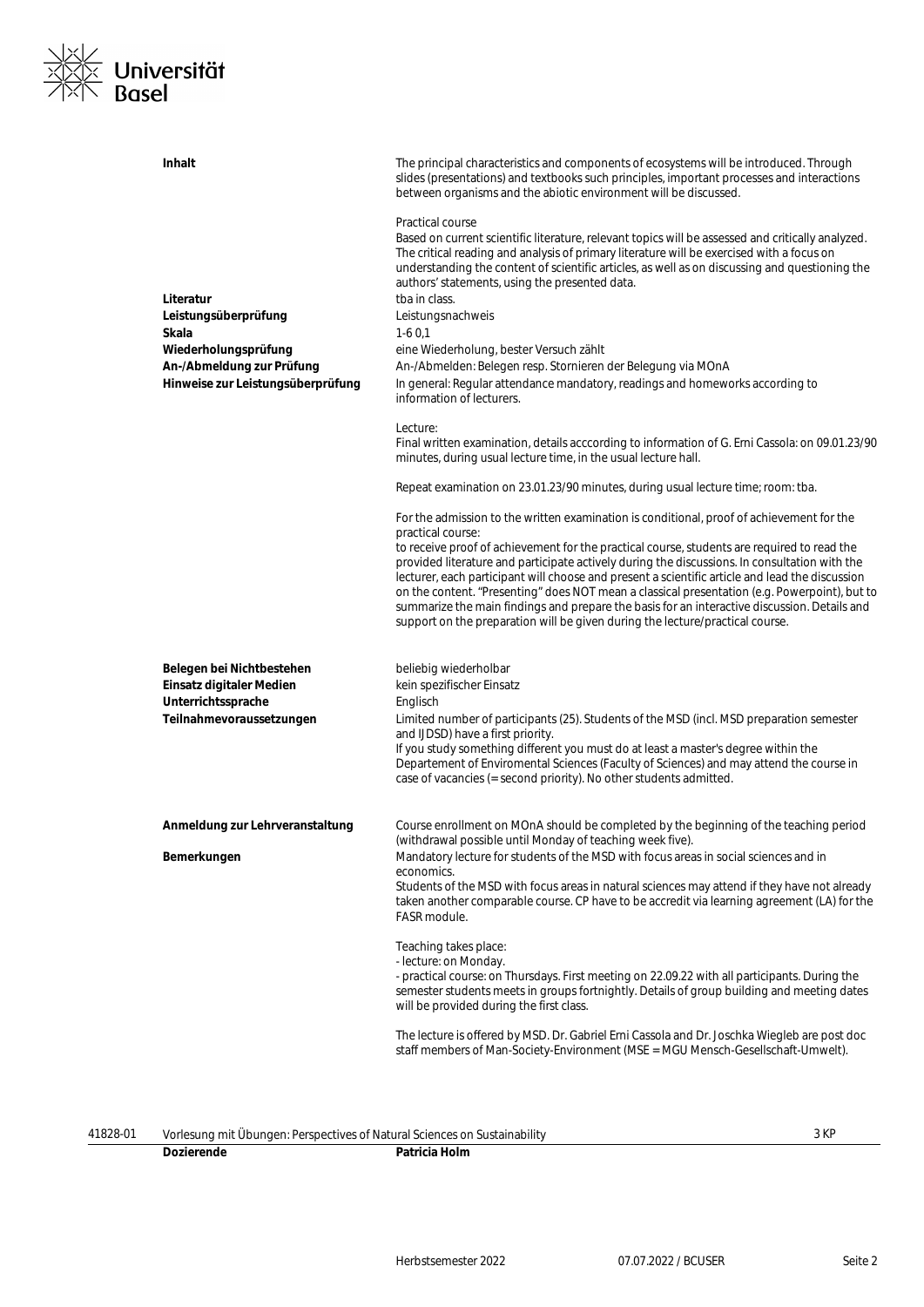

| Zeit und Ort                      | Di 14:15-16:00 Kollegienhaus, Hörsaal 116<br>Kick-off event: Tuesday, 20.09.22: 14.15 to 18h (together with lecture 41829). Regular teaching<br>on Tuesdays, 14.15-16h.                                                                                                                                                                                                                                                                                                                                                                                                                                                                                                         |
|-----------------------------------|---------------------------------------------------------------------------------------------------------------------------------------------------------------------------------------------------------------------------------------------------------------------------------------------------------------------------------------------------------------------------------------------------------------------------------------------------------------------------------------------------------------------------------------------------------------------------------------------------------------------------------------------------------------------------------|
| Datum                             | 20.09.2022                                                                                                                                                                                                                                                                                                                                                                                                                                                                                                                                                                                                                                                                      |
| Intervall                         | wöchentlich                                                                                                                                                                                                                                                                                                                                                                                                                                                                                                                                                                                                                                                                     |
| Angebotsmuster                    | Jedes Herbstsemester                                                                                                                                                                                                                                                                                                                                                                                                                                                                                                                                                                                                                                                            |
| Anbietende Organisationseinheit   | Departement Umweltwissenschaften                                                                                                                                                                                                                                                                                                                                                                                                                                                                                                                                                                                                                                                |
| <b>Module</b>                     | Grundkurse (Transfakultäre Querschnittsprogramme im freien Kreditpunkte-Bereich)<br>Modul: Electives in Data Science (Masterstudium: Data Science)<br>Modul: Komplementärer Basisbereich Naturwissenschaften (Masterstudium: Sustainable<br>Development)<br>Vertiefungsmodul Global Europe: Umwelt und Nachhaltigkeit (Masterstudium: European<br><b>Global Studies)</b>                                                                                                                                                                                                                                                                                                        |
| Lernziele                         | The students<br>- know current challenges of Sustainable Development (SD) and are able to present them                                                                                                                                                                                                                                                                                                                                                                                                                                                                                                                                                                          |
|                                   | from a natural science perspective;<br>- have a basic understanding of how different perspectives shape the idea of SD;<br>- know which issues different natural sciences disciplines raise and know their expected<br>contribution to the analysis of SD;                                                                                                                                                                                                                                                                                                                                                                                                                      |
|                                   | - can formulate reasonable expectations towards different disciplines of natural sciences.                                                                                                                                                                                                                                                                                                                                                                                                                                                                                                                                                                                      |
|                                   | Students are expected to<br>- understand basic scientific methods in natural sciences;<br>- have fundamental knowledge in natural sciences, which allow a critical appraisal of<br>environmental issues and SD:<br>- are aware of interrelations within the environment and between human and nature;                                                                                                                                                                                                                                                                                                                                                                           |
|                                   | - practice goal-oriented group work.                                                                                                                                                                                                                                                                                                                                                                                                                                                                                                                                                                                                                                            |
| <b>Inhalt</b>                     | The course is offered within the scope of the "Transfaculty Cross Section Program Sustainable<br>Development" (Transfakultäres Querschnittsprogramm TQNE: https://www.msd.unibas.ch/<br>en/study-programs/tqne/). The program consists of 3 introductory lectures with practical<br>course (lecture A and B, respectively, offered in fall semesters, C offered in spring semesters)<br>dedicated to conveying the foundations of sustainable development. An additional<br>integration seminar (D, offered in spring semesters) engages with interdisciplinary work. The<br>assignment and completion of D requires the successful completion of two lectures from A, B,<br>C. |
|                                   | The topic "Food and Sustainability" serves as an integration focus for the entire TQ NE and,<br>thus, also for this lecture. The course includes a lecture and topic-specific practical course.<br>While the lecture deals with systematic overview knowledge, the practical course focus' on<br>empirical case studies.                                                                                                                                                                                                                                                                                                                                                        |
|                                   |                                                                                                                                                                                                                                                                                                                                                                                                                                                                                                                                                                                                                                                                                 |
| Literatur                         | Will be provided in class.                                                                                                                                                                                                                                                                                                                                                                                                                                                                                                                                                                                                                                                      |
| Leistungsüberprüfung              | Leistungsnachweis                                                                                                                                                                                                                                                                                                                                                                                                                                                                                                                                                                                                                                                               |
| Skala                             | $1-60,1$                                                                                                                                                                                                                                                                                                                                                                                                                                                                                                                                                                                                                                                                        |
| Wiederholungsprüfung              | eine Wiederholung, bester Versuch zählt                                                                                                                                                                                                                                                                                                                                                                                                                                                                                                                                                                                                                                         |
| An-/Abmeldung zur Prüfung         | An-/Abmelden: Belegen resp. Stornieren der Belegung via MOnA                                                                                                                                                                                                                                                                                                                                                                                                                                                                                                                                                                                                                    |
| Hinweise zur Leistungsüberprüfung | Regular attendance of lecture and practical course is mandatory, submission of learning<br>portfolio according to the announced requirements.<br>Final written examination (details acccording to information of P. Holm): on 03. January 2023,<br>during usual lecture time and lecture hall. Exam lasts 60 minutes.<br>Repetition exam: on 31. January 2023, during usual lecture time. Exam lasts 60 minutes, room:<br>tba.                                                                                                                                                                                                                                                  |
| Belegen bei Nichtbestehen         | beliebig wiederholbar                                                                                                                                                                                                                                                                                                                                                                                                                                                                                                                                                                                                                                                           |
| Einsatz digitaler Medien          | kein spezifischer Einsatz                                                                                                                                                                                                                                                                                                                                                                                                                                                                                                                                                                                                                                                       |
| Unterrichtssprache                | Englisch                                                                                                                                                                                                                                                                                                                                                                                                                                                                                                                                                                                                                                                                        |
| Teilnahmevoraussetzungen          | This lecture is open to students from the University of Basel who at least are studying in their<br>third semester!                                                                                                                                                                                                                                                                                                                                                                                                                                                                                                                                                             |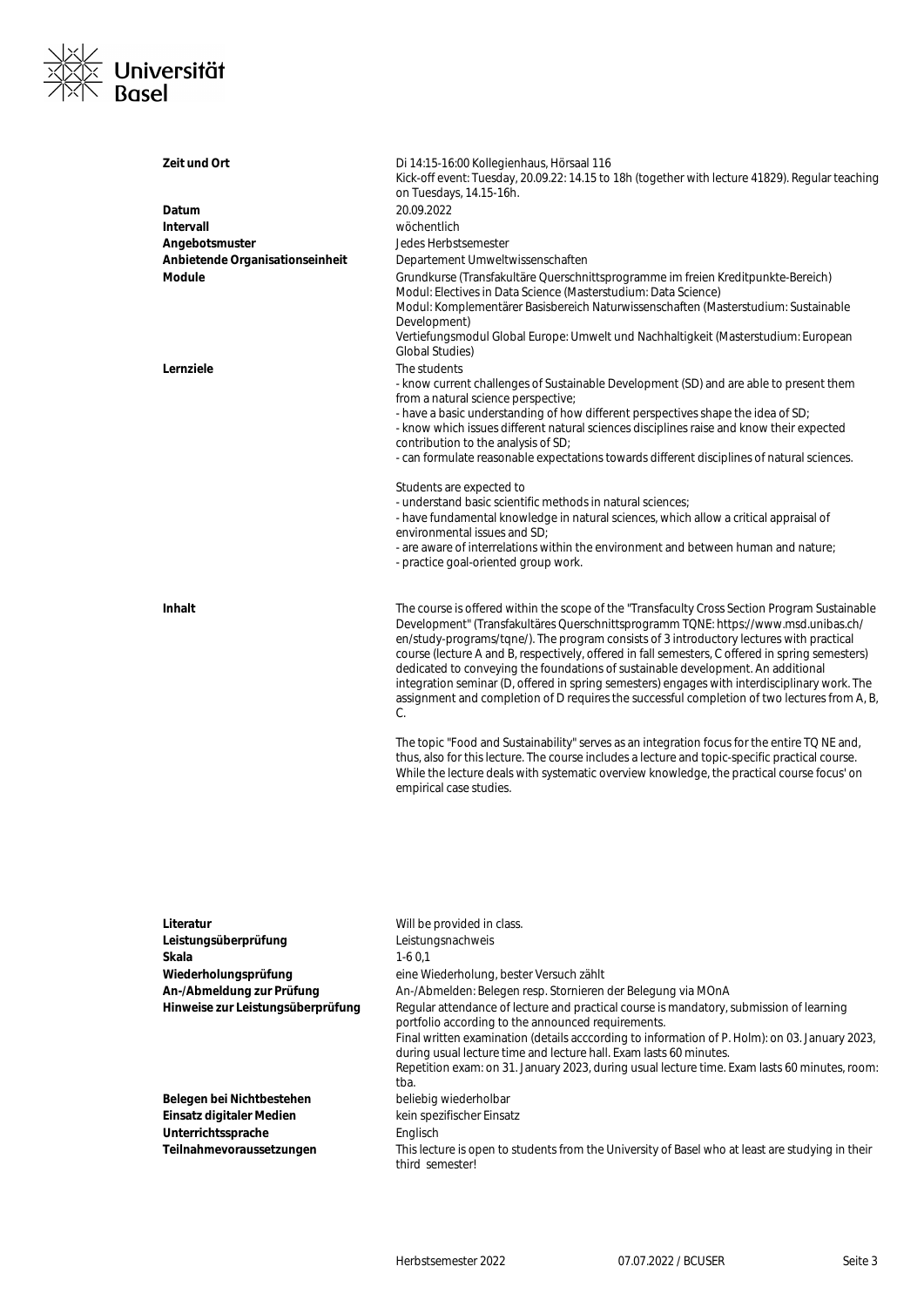

| Anmeldung zur Lehrveranstaltung | Course enrollment on MOnA should be completed by the beginning of the teaching period<br>(withdrawal possible until Monday of teaching week five).                                                                                                                                                                                                                                                                                     |
|---------------------------------|----------------------------------------------------------------------------------------------------------------------------------------------------------------------------------------------------------------------------------------------------------------------------------------------------------------------------------------------------------------------------------------------------------------------------------------|
| Bemerkungen                     | The kick-off event is organized together with lecture B (41829) on Thuesday, 20.09.22 from<br>14.15 to 18.00h: lecture room according to announcement in the course directory (see section<br>"dates & rooms)                                                                                                                                                                                                                          |
|                                 | <b>Practical courses</b><br>Each student has to submit a learning portfolio according to the announced requirements.<br>The group meetings are organized at the beginning of the semester and will take place later<br>in the semester.                                                                                                                                                                                                |
|                                 | Extra certificate<br>Upon completion of the entire program (Transfaculty Cross Section Program Sustainable<br>Development) and the enrolled degree program at the University of Basel students may order<br>an additional certificate. For this purpose students send an email to coordination-<br>msd@unibas.ch, attach their official final degree transcript (= graduation transcript = Zeugnis)<br>and provide the postal address. |
|                                 | MSD 2017<br>Students who have already attended a similar class are supposed to contact Prof. Dr. P. Holm<br>and determine with her a substitute; they also have to fix a learning agreement (see template<br>on the website MSD/downloads MSD 2017).<br>Students with a focus area that differs from the first degree in natural sciences are not<br>allowed to accredit this lecture for the MSD (no module allocation possible).     |
|                                 | This course is offered by the "Transfaculty cross section program Sustainable<br>Development" (TQ NE) and MSD. Prof. Dr. Patricia Holm is member of the teaching committee<br>MSD and head of the research group Man-Society-Environment (MSD= MGU), Dep.<br>Environmental Sciences, Faculty of Sciences, an of the TQNE.                                                                                                              |

#### **Modul: Komplementärer Basisbereich Gesellschaftswissenschaften**

| 14253-01 | Seminar: Environmental Ethics and Intergenerational Justice |                                                                                                                                                                                                                                                                                                                                                                                                                                                                                                                                                                                                                                                                                                                                                                                                                                                                                                                                                                                                                                                                                                                                                                                                                                                                              | 3 KP |
|----------|-------------------------------------------------------------|------------------------------------------------------------------------------------------------------------------------------------------------------------------------------------------------------------------------------------------------------------------------------------------------------------------------------------------------------------------------------------------------------------------------------------------------------------------------------------------------------------------------------------------------------------------------------------------------------------------------------------------------------------------------------------------------------------------------------------------------------------------------------------------------------------------------------------------------------------------------------------------------------------------------------------------------------------------------------------------------------------------------------------------------------------------------------------------------------------------------------------------------------------------------------------------------------------------------------------------------------------------------------|------|
|          | <b>Dozierende</b>                                           | <b>Barbara Schmitz</b>                                                                                                                                                                                                                                                                                                                                                                                                                                                                                                                                                                                                                                                                                                                                                                                                                                                                                                                                                                                                                                                                                                                                                                                                                                                       |      |
|          | Zeit und Ort                                                | Do 12:15-14:00 Rosshofgasse (Schnitz), Seminarraum S 02                                                                                                                                                                                                                                                                                                                                                                                                                                                                                                                                                                                                                                                                                                                                                                                                                                                                                                                                                                                                                                                                                                                                                                                                                      |      |
|          | Datum                                                       | 22.09.2022                                                                                                                                                                                                                                                                                                                                                                                                                                                                                                                                                                                                                                                                                                                                                                                                                                                                                                                                                                                                                                                                                                                                                                                                                                                                   |      |
|          | Intervall                                                   | wöchentlich                                                                                                                                                                                                                                                                                                                                                                                                                                                                                                                                                                                                                                                                                                                                                                                                                                                                                                                                                                                                                                                                                                                                                                                                                                                                  |      |
|          | Angebotsmuster                                              | Jedes Herbstsemester                                                                                                                                                                                                                                                                                                                                                                                                                                                                                                                                                                                                                                                                                                                                                                                                                                                                                                                                                                                                                                                                                                                                                                                                                                                         |      |
|          | Anbietende Organisationseinheit                             | Fachbereich Nachhaltigkeitsforschung                                                                                                                                                                                                                                                                                                                                                                                                                                                                                                                                                                                                                                                                                                                                                                                                                                                                                                                                                                                                                                                                                                                                                                                                                                         |      |
|          | <b>Module</b>                                               | Modul: Kernbereich Gesellschaftswissenschaften (Masterstudium: Sustainable Development)<br>Modul: Komplementärer Basisbereich Gesellschaftswissenschaften (Masterstudium:<br>Sustainable Development)<br>Vertiefungsmodul Global Europe: Umwelt und Nachhaltigkeit (Masterstudium: European<br><b>Global Studies</b> )<br>Modul: Praktische Philosophie (MSF - Philosophie)<br>Modul: Fields: Environment and Development (MSG - African Studies)                                                                                                                                                                                                                                                                                                                                                                                                                                                                                                                                                                                                                                                                                                                                                                                                                            |      |
|          | Lernziele                                                   | The participants know<br>- different approaches in environmental ethics;<br>- the specific problems of intergenerational justice.                                                                                                                                                                                                                                                                                                                                                                                                                                                                                                                                                                                                                                                                                                                                                                                                                                                                                                                                                                                                                                                                                                                                            |      |
|          | <b>Inhalt</b>                                               | The central questions of environmental ethics concern the moral obligations we have<br>towards protecting our natural environment. How can these obligations be rationally<br>justified? What do they include? Physiocentric approaches suppose that the value of<br>protecting our environment is not just based on human interests. In contrast, anthropocentric<br>approaches completely explain the obligation to conserve the nonhuman nature by<br>reference to the interests of human beings who for example have a need for an undestroyed<br>environment as an economical ressource or as an area for their relaxation. These different<br>approaches will be discussed in the first part of the course.<br>Sustainable development is aiming at the protection of the economical and ecological<br>conditions of the good life of future generations. By serving this goal environmental ethics<br>becomes part of an ethics concerning our responsibility for the future. In the second part of<br>the course different readings of this responsibility will be discussed. In this context, it will also<br>be examined in which way our obligation to protect our environment can be justified by the<br>idea of justice between present and future generations. |      |
|          | Literatur                                                   | The literature is presented in class.                                                                                                                                                                                                                                                                                                                                                                                                                                                                                                                                                                                                                                                                                                                                                                                                                                                                                                                                                                                                                                                                                                                                                                                                                                        |      |
|          | Leistungsüberprüfung                                        | Lehrveranst.-begleitend                                                                                                                                                                                                                                                                                                                                                                                                                                                                                                                                                                                                                                                                                                                                                                                                                                                                                                                                                                                                                                                                                                                                                                                                                                                      |      |
|          | <b>Skala</b>                                                | $1-60.1$                                                                                                                                                                                                                                                                                                                                                                                                                                                                                                                                                                                                                                                                                                                                                                                                                                                                                                                                                                                                                                                                                                                                                                                                                                                                     |      |
|          |                                                             |                                                                                                                                                                                                                                                                                                                                                                                                                                                                                                                                                                                                                                                                                                                                                                                                                                                                                                                                                                                                                                                                                                                                                                                                                                                                              |      |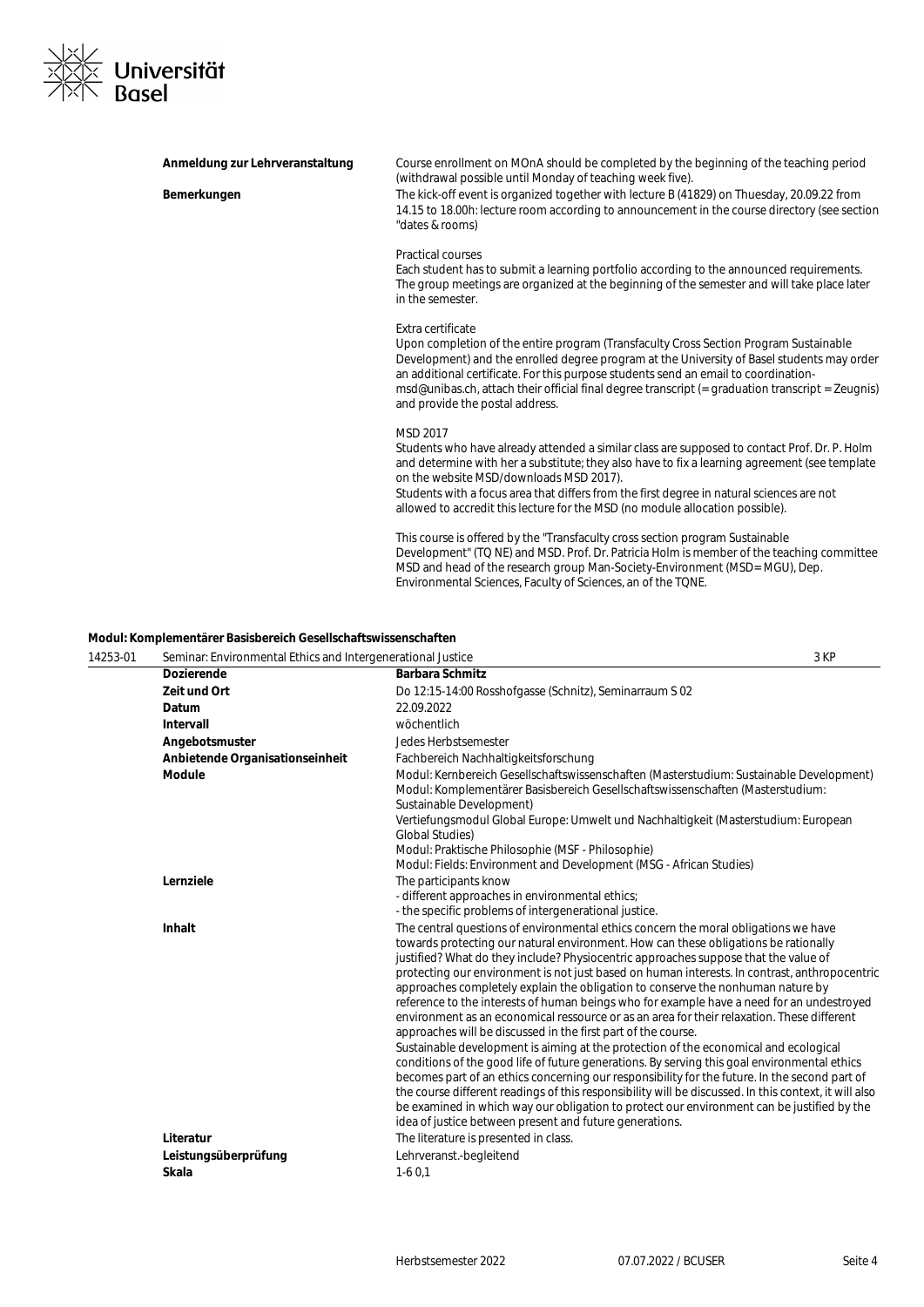

| Wiederholungsprüfung<br>An-/Abmeldung zur Prüfung<br>Hinweise zur Leistungsüberprüfung                  | keine Wiederholungsprüfung<br>An-/Abmelden: Belegen resp. Stornieren der Belegung via MOnA<br>Regular attendance mandatory, required readings, oral presentation, essay. Details according<br>to information of B. Schmitz.                                                                                                                                                                                                                                                                                         |
|---------------------------------------------------------------------------------------------------------|---------------------------------------------------------------------------------------------------------------------------------------------------------------------------------------------------------------------------------------------------------------------------------------------------------------------------------------------------------------------------------------------------------------------------------------------------------------------------------------------------------------------|
| Belegen bei Nichtbestehen<br>Einsatz digitaler Medien<br>Unterrichtssprache<br>Teilnahmevoraussetzungen | beliebig wiederholbar<br>kein spezifischer Einsatz<br>Englisch<br>Special course application required for ALL (for details see section 'course application' or<br>'Anmeldung').                                                                                                                                                                                                                                                                                                                                     |
|                                                                                                         | Limited number of participants (30). Students of the MSD (incl. preparation semester and<br>IJDSD) have a first priority.<br>Students of the listed programs (see list of modules) have a second priority.<br>If you study something different you must do at least a master's degree within the<br>Department of Social Sciences (Faculty of Humanities and Social Sciences) and may attend<br>the seminar in case of vacancies (these applications have the priority level three). No other<br>students admitted. |
|                                                                                                         | Content related participation REQUIREMENTS for NON-MSD/IJDSD-students: They must have<br>passed succesfully one of the following lectures (= credit points already acquired) during a<br>former semester:<br>- 11513: Sustainability: A new Societal Paradigm?<br>-41829: Perspectives of Social Sciences on Sustainability.                                                                                                                                                                                        |
| Anmeldung zur Lehrveranstaltung                                                                         | Mandatory application for ALL! Link open from 18.08.22/noon-04.09.22/midnight: https://<br>adam.unibas.ch/goto_adam_fold_744967.html                                                                                                                                                                                                                                                                                                                                                                                |
|                                                                                                         | https://adam.unibas.ch/goto_adam_fold_744967.html<br>Login and application only possible when link open. Login button on top row right hand side<br>of ADAM website. First emails with confirmation of participation will be sent out at the end of<br>the first deadline.                                                                                                                                                                                                                                          |
|                                                                                                         | In case of vacancies the online application link remains open until 29.09.22/noon.                                                                                                                                                                                                                                                                                                                                                                                                                                  |
| Bemerkungen                                                                                             | Course enrollment on MOnA should be completed by the beginning of the teaching period<br>(withdrawal possible until Monday of teaching week five).<br>Note: Special course application and entry requirements!                                                                                                                                                                                                                                                                                                      |
|                                                                                                         | Mandatory for all students of the MSD unless the following situation applies to you:<br>Those who have already attended a similar class are supposed to contact Prof. Dr. P. Burger<br>and determine with him a substitute and inform C. Chebbi by email. A learning agreement is<br>to be filled in if the substitute concerns the 'Complementary Knowledge in Social Science'<br>module (template on website/downloads MSD 2017).                                                                                 |

This seminar is offered by the MSD, Dr. B. Schmitz holds a teaching assignment.

| 41829-01 | Vorlesung mit Übungen: Perspectives of Social Sciences on Sustainability |                                                                                                                                                                                                                                                                                                                                                                                                                                                                                                                                                                                                 | 3 KP |
|----------|--------------------------------------------------------------------------|-------------------------------------------------------------------------------------------------------------------------------------------------------------------------------------------------------------------------------------------------------------------------------------------------------------------------------------------------------------------------------------------------------------------------------------------------------------------------------------------------------------------------------------------------------------------------------------------------|------|
|          | <b>Dozierende</b>                                                        | <b>Rony Emmenegger</b>                                                                                                                                                                                                                                                                                                                                                                                                                                                                                                                                                                          |      |
|          | Zeit und Ort                                                             | Di 16:15-18:00 Kollegienhaus, Hörsaal 116<br>Kick-off event: Tuesday, 20.09.22: 14.15 to 18h (together with lecture 41828). Regular teaching<br>on Tuesdays, 16.15-18h.                                                                                                                                                                                                                                                                                                                                                                                                                         |      |
|          | Datum                                                                    | 20.09.2022                                                                                                                                                                                                                                                                                                                                                                                                                                                                                                                                                                                      |      |
|          | Intervall                                                                | wöchentlich                                                                                                                                                                                                                                                                                                                                                                                                                                                                                                                                                                                     |      |
|          | Angebotsmuster                                                           | Jedes Herbstsemester                                                                                                                                                                                                                                                                                                                                                                                                                                                                                                                                                                            |      |
|          | Anbietende Organisationseinheit                                          | Departement Umweltwissenschaften                                                                                                                                                                                                                                                                                                                                                                                                                                                                                                                                                                |      |
|          | <b>Module</b>                                                            | Grundkurse (Transfakultäre Querschnittsprogramme im freien Kreditpunkte-Bereich)<br>Modul: Electives in Data Science (Masterstudium: Data Science)<br>Modul: Komplementärer Basisbereich Gesellschaftswissenschaften (Masterstudium:<br>Sustainable Development)<br>Vertiefungsmodul Global Europe: Umwelt und Nachhaltigkeit (Masterstudium: European<br><b>Global Studies</b> )<br>Modul: Vertiefung Landschaft und Umwelt (BSF - Geographie)<br>Modul: Vertiefung Politikwissenschaft M.A. (MSF - Politikwissenschaft)<br>Modul: Fields: Environment and Development (MSG - African Studies) |      |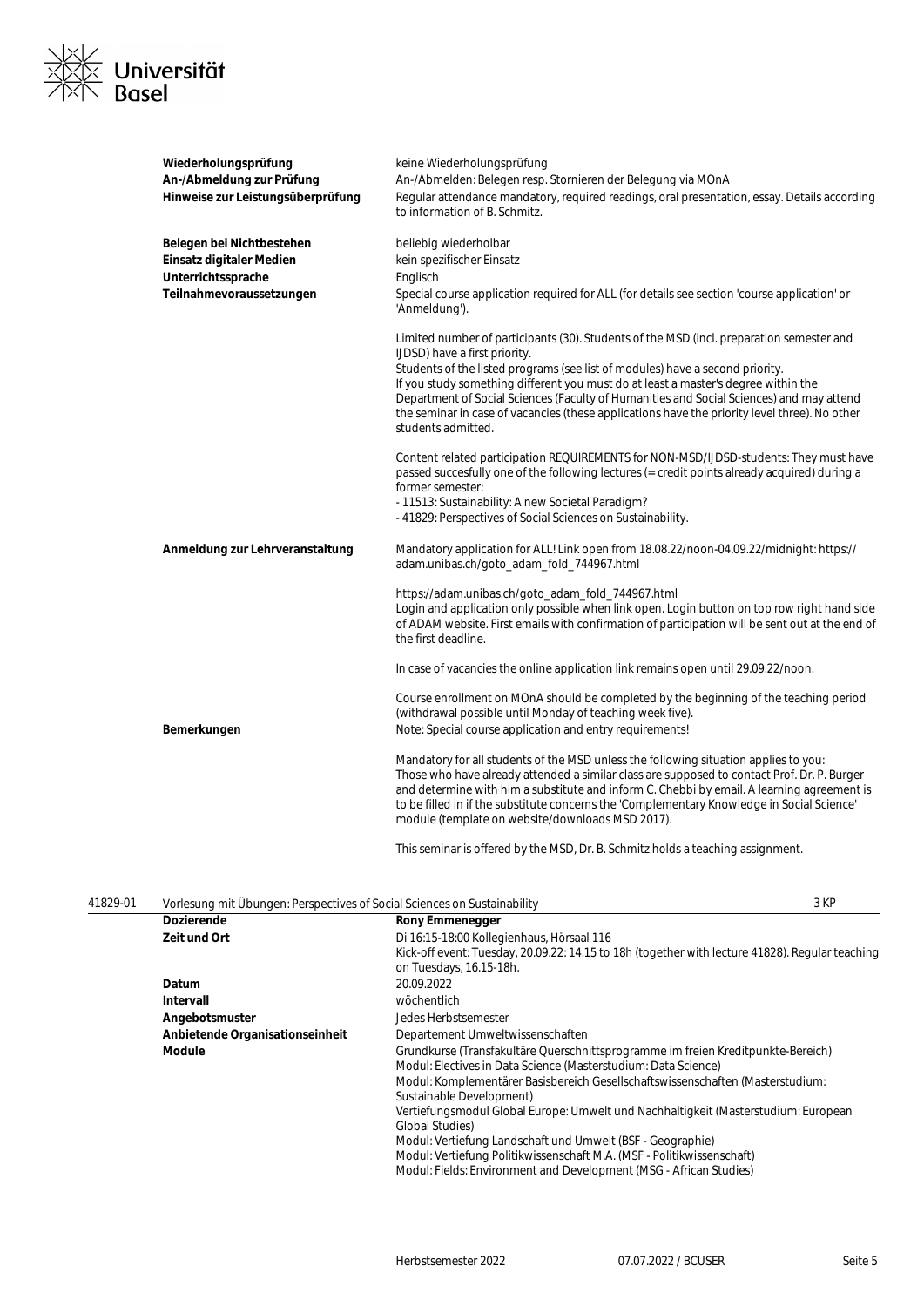### <|∠<br><|∑ Universität<br><|∑ Basel  $\frac{1}{2}$

| Lernziele                         | Modul: Resources and Sustainability (MSG - Changing Societies: Migration - Conflicts -<br>Resources)<br>The lecture aims at the acquisition of the following competences:<br>- Professional competences: Students are familiar with selected social science perspectives<br>(concepts, approaches and theories) relevant to the analysis of the link between sustainability<br>and food. In addition, they have exemplary empirical knowledge on selected sustainability<br>problems in the subject area of food and sustainability.<br>- Methodological competences: Students are able to develop and apply strategies and<br>techniques for the research and structuring of information. They are also able to apply<br>specific social science perspectives to the analysis of a sustainability problem and to reflect<br>the knowledge gained thereby.<br>- Social and self-competences: Students can organize group work and organize and carry out<br>results-oriented activities. They can argue their own positions in a small group and in front of<br>a larger audience, defend against objections and reflect on the basis of critical objections by<br>others.                                                                                                                                                                                                                                                                                                                                                                                                                                                                                                                                                                                                                                                                           |
|-----------------------------------|------------------------------------------------------------------------------------------------------------------------------------------------------------------------------------------------------------------------------------------------------------------------------------------------------------------------------------------------------------------------------------------------------------------------------------------------------------------------------------------------------------------------------------------------------------------------------------------------------------------------------------------------------------------------------------------------------------------------------------------------------------------------------------------------------------------------------------------------------------------------------------------------------------------------------------------------------------------------------------------------------------------------------------------------------------------------------------------------------------------------------------------------------------------------------------------------------------------------------------------------------------------------------------------------------------------------------------------------------------------------------------------------------------------------------------------------------------------------------------------------------------------------------------------------------------------------------------------------------------------------------------------------------------------------------------------------------------------------------------------------------------------------------------------------------------------------------------------------------|
| Inhalt                            | The lecture is offered within the scope of the "Transfaculty cross section program Sustainable<br>Development" (Transfakultäres Querschnittsprogramm TQ NE). The program consists of 3<br>introductory lectures with practical courses (lecture $A + B$ , respectively, offered in fall<br>semesters, C offered in spring semesters) dedicated to conveying the foundations of<br>sustainable development. An additional integration seminar (D, offered in spring semesters)<br>engages with interdisciplinary work. The assignment and completion of D requires the<br>successful completion of two lectures from A, B, C.<br>This lecture with practical courses (lecture B) deals with the analysis of sustainability problems<br>and problem solving from different social science perspectives. It seeks to clarify the<br>prerequisites and conditions, as well as the possibilities and limits of dealing with<br>sustainability problems and fostering societal transformations toward sustainability.<br>Food as an integration focus for the entire TQ NE is analyzed as a social, cultural and political<br>phenomenon in relation to sustainable development: What can social sciences contribute to<br>a differentiated understanding of food-related sustainability problems and their solutions? (e.<br>g., land use and conflicts, common property resources; food production, food consumption<br>and waste; food distribution and security; food governance and governing a sustainable food<br>system etc.).<br>The class includes a weekly lecture and topic-specific practical courses: The lecture deals with<br>systematic overview knowledge and a set of specific social science concepts, approaches and<br>theories. The practical courses focus on empirical case studies and involves active student<br>participation. |
| Literatur                         | Made available on the ADAM.                                                                                                                                                                                                                                                                                                                                                                                                                                                                                                                                                                                                                                                                                                                                                                                                                                                                                                                                                                                                                                                                                                                                                                                                                                                                                                                                                                                                                                                                                                                                                                                                                                                                                                                                                                                                                          |
| Leistungsüberprüfung              | Leistungsnachweis                                                                                                                                                                                                                                                                                                                                                                                                                                                                                                                                                                                                                                                                                                                                                                                                                                                                                                                                                                                                                                                                                                                                                                                                                                                                                                                                                                                                                                                                                                                                                                                                                                                                                                                                                                                                                                    |
| Skala                             | $1-60.1$                                                                                                                                                                                                                                                                                                                                                                                                                                                                                                                                                                                                                                                                                                                                                                                                                                                                                                                                                                                                                                                                                                                                                                                                                                                                                                                                                                                                                                                                                                                                                                                                                                                                                                                                                                                                                                             |
| Wiederholungsprüfung              | eine Wiederholung, bester Versuch zählt                                                                                                                                                                                                                                                                                                                                                                                                                                                                                                                                                                                                                                                                                                                                                                                                                                                                                                                                                                                                                                                                                                                                                                                                                                                                                                                                                                                                                                                                                                                                                                                                                                                                                                                                                                                                              |
| An-/Abmeldung zur Prüfung         | An-/Abmelden: Belegen resp. Stornieren der Belegung via MOnA                                                                                                                                                                                                                                                                                                                                                                                                                                                                                                                                                                                                                                                                                                                                                                                                                                                                                                                                                                                                                                                                                                                                                                                                                                                                                                                                                                                                                                                                                                                                                                                                                                                                                                                                                                                         |
| Hinweise zur Leistungsüberprüfung | Regular attendance of lecture and practical course is mandatory, oral presentation (practical<br>course).                                                                                                                                                                                                                                                                                                                                                                                                                                                                                                                                                                                                                                                                                                                                                                                                                                                                                                                                                                                                                                                                                                                                                                                                                                                                                                                                                                                                                                                                                                                                                                                                                                                                                                                                            |
|                                   | Final written examination (details acccording to information of R. Emmenegger): on 20.<br>December 2022, during usual lecture time, room as usual. Exam lasts 60 minutes.<br>Repeat examination: on 24. January 2023, during usual lecture time (exam lasts 60 minutes);<br>room: tba.                                                                                                                                                                                                                                                                                                                                                                                                                                                                                                                                                                                                                                                                                                                                                                                                                                                                                                                                                                                                                                                                                                                                                                                                                                                                                                                                                                                                                                                                                                                                                               |
| Belegen bei Nichtbestehen         | beliebig wiederholbar                                                                                                                                                                                                                                                                                                                                                                                                                                                                                                                                                                                                                                                                                                                                                                                                                                                                                                                                                                                                                                                                                                                                                                                                                                                                                                                                                                                                                                                                                                                                                                                                                                                                                                                                                                                                                                |
| Einsatz digitaler Medien          | kein spezifischer Einsatz                                                                                                                                                                                                                                                                                                                                                                                                                                                                                                                                                                                                                                                                                                                                                                                                                                                                                                                                                                                                                                                                                                                                                                                                                                                                                                                                                                                                                                                                                                                                                                                                                                                                                                                                                                                                                            |
| Unterrichtssprache                | Englisch                                                                                                                                                                                                                                                                                                                                                                                                                                                                                                                                                                                                                                                                                                                                                                                                                                                                                                                                                                                                                                                                                                                                                                                                                                                                                                                                                                                                                                                                                                                                                                                                                                                                                                                                                                                                                                             |
| Teilnahmevoraussetzungen          | This class is open to students from the University of Basel who at least are studying in their<br>third semester!                                                                                                                                                                                                                                                                                                                                                                                                                                                                                                                                                                                                                                                                                                                                                                                                                                                                                                                                                                                                                                                                                                                                                                                                                                                                                                                                                                                                                                                                                                                                                                                                                                                                                                                                    |
| Anmeldung zur Lehrveranstaltung   | Course enrollment on MOnA should be completed by the beginning of the teaching period<br>(withdrawal possible until Monday of teaching week five).                                                                                                                                                                                                                                                                                                                                                                                                                                                                                                                                                                                                                                                                                                                                                                                                                                                                                                                                                                                                                                                                                                                                                                                                                                                                                                                                                                                                                                                                                                                                                                                                                                                                                                   |
| Bemerkungen                       | The kick-off event is organized together with lecture A (41828) on Thuesday, 20.09.22 from<br>14.15 to 18.00h: room according information in online course directory (see section "dates &<br>rooms).                                                                                                                                                                                                                                                                                                                                                                                                                                                                                                                                                                                                                                                                                                                                                                                                                                                                                                                                                                                                                                                                                                                                                                                                                                                                                                                                                                                                                                                                                                                                                                                                                                                |
|                                   | Practical course:<br>Each student has to attend 3 sessions of practical course (each 90 minutes) and 1 lesson with<br>presentation in the course of the lecture taking place on pre-determined dates according to<br>the announcement in the lecture itself.                                                                                                                                                                                                                                                                                                                                                                                                                                                                                                                                                                                                                                                                                                                                                                                                                                                                                                                                                                                                                                                                                                                                                                                                                                                                                                                                                                                                                                                                                                                                                                                         |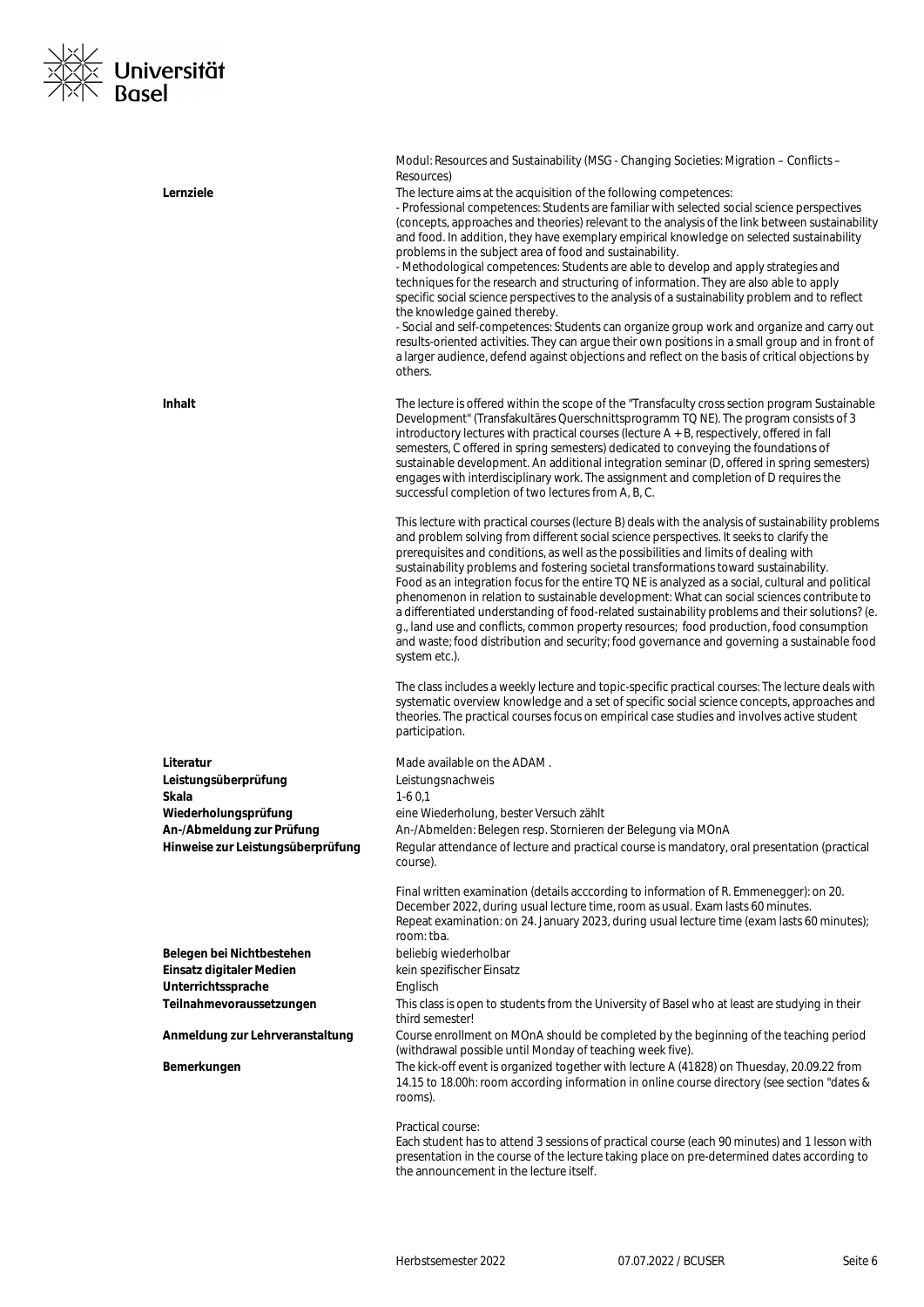

The groups are organized together with the enrolled students at the beginning of the teaching period. Venue: Vesalianum, Vesalgasse 1, 2nd floor, meeting room 02.03a (subject to modifications).

Extra certificate

Upon completion of the entire program (Transfaculty Cross Section Program Sustainable Development) and the enrolled degree program at the University of Basel students may order an additional certificate. For this purpose students send an email to coordinationmsd@unibas.ch, attach their official final degree transcript (= graduation transcript = Zeugnis) and provide the postal address.

#### MSD 2017

Students who have already attended a similar class are supposed to contact Prof. Dr. P. Burger and determine with him a substitute; they also have to fix a learning agreement (see template on the website MSD/downloads MSD 2017).

Students with a focus area that differs from the first degree in social sciences are not allowed to accredit this lecture for the MSD (no module allocation possible).

This lecture is offered by the "Transfaculty cross section program Sustainable Development" (TQ NE) and MSD. Dr. Rony Emmenegger is staff member of the Sustainability Research Group, Department of Social Sciences.

#### **Modul: Komplementärer Basisbereich Wirtschaftswissenschaften**

| 48981-01 | Vorlesung: Intensive Introduction to Intermediate Economics |                                                                                                                                                                                                                                                                                                                                                                                                                                                                                                                                                                                                                                                                                                                                                                                                                                                                                                                                                                                                                                                                                                                               | 6 KP |
|----------|-------------------------------------------------------------|-------------------------------------------------------------------------------------------------------------------------------------------------------------------------------------------------------------------------------------------------------------------------------------------------------------------------------------------------------------------------------------------------------------------------------------------------------------------------------------------------------------------------------------------------------------------------------------------------------------------------------------------------------------------------------------------------------------------------------------------------------------------------------------------------------------------------------------------------------------------------------------------------------------------------------------------------------------------------------------------------------------------------------------------------------------------------------------------------------------------------------|------|
|          | <b>Dozierende</b>                                           | Dragan Ilic                                                                                                                                                                                                                                                                                                                                                                                                                                                                                                                                                                                                                                                                                                                                                                                                                                                                                                                                                                                                                                                                                                                   |      |
|          | Zeit und Ort                                                | Mi 12:15-14:00 Kollegienhaus, Seminarraum 106<br>Fr 12:15-14:00 Kollegienhaus, Hörsaal 119                                                                                                                                                                                                                                                                                                                                                                                                                                                                                                                                                                                                                                                                                                                                                                                                                                                                                                                                                                                                                                    |      |
|          | Datum                                                       | 21.09.2022                                                                                                                                                                                                                                                                                                                                                                                                                                                                                                                                                                                                                                                                                                                                                                                                                                                                                                                                                                                                                                                                                                                    |      |
|          | Intervall                                                   | wöchentlich                                                                                                                                                                                                                                                                                                                                                                                                                                                                                                                                                                                                                                                                                                                                                                                                                                                                                                                                                                                                                                                                                                                   |      |
|          | Angebotsmuster                                              | Jedes Herbstsemester                                                                                                                                                                                                                                                                                                                                                                                                                                                                                                                                                                                                                                                                                                                                                                                                                                                                                                                                                                                                                                                                                                          |      |
|          | Anbietende Organisationseinheit                             | Wirtschaftswissenschaftliche Fakultät / WWZ                                                                                                                                                                                                                                                                                                                                                                                                                                                                                                                                                                                                                                                                                                                                                                                                                                                                                                                                                                                                                                                                                   |      |
|          | <b>Module</b>                                               | Modul: Komplementärer Basisbereich Wirtschaftswissenschaften (Masterstudium: Sustainable<br>Development)                                                                                                                                                                                                                                                                                                                                                                                                                                                                                                                                                                                                                                                                                                                                                                                                                                                                                                                                                                                                                      |      |
|          | Lernziele                                                   | The course aims to provide students with no economic background with the required<br>foundation in economic analysis and theory for tackling more advanced economic courses.<br>After completing the course, students should be able to think critically about methodological<br>and economic issues. Students should be able to explain and interpret economic phenomena<br>with the language and approach of economic reasoning.                                                                                                                                                                                                                                                                                                                                                                                                                                                                                                                                                                                                                                                                                            |      |
|          | Inhalt                                                      | This course introduces the basic building blocks of modern economic analysis. Aimed for<br>non-economists, it is a crash course in economic thinking. In the first, shorter part of the<br>course we delve into basic economic concepts such as the modeling the market forces of<br>supply and demand, thinking at the margin, efficiency, comparative advantage in trade,<br>externalities, public goods, and measuring GDP. The second, more mathematical part of the<br>course revolves around microeconomic theory. We will study how consumers and producers,<br>interacting through markets, determine the prices and output of goods and the allocation of<br>productive resources. Consumers and producers are formally modeled as agents with well-<br>defined objectives who make optimal choices in an environment of economic constraints<br>such as income and costs. The price mechanism signals information to consumers and<br>producers alike, coordinating their behavior.<br>This course will contain both lectures and exercise sessions. Course material will be provided<br>through the ADAM webspace. |      |
|          | Literatur                                                   | Two textbooks provide the foundation for this class:<br>Tyler Cowen and Alex Tabarrok, "Modern Principles of Economics," Third Edition (Worth<br>Publishers, 2016)<br>Jeffrey M. Perloff, "Microeconomics with Calculus," Third (Global) Edition (Pearson Education,<br>2013)                                                                                                                                                                                                                                                                                                                                                                                                                                                                                                                                                                                                                                                                                                                                                                                                                                                 |      |
|          |                                                             | For laypersons, these two books provide an excellent and easy to read introduction into                                                                                                                                                                                                                                                                                                                                                                                                                                                                                                                                                                                                                                                                                                                                                                                                                                                                                                                                                                                                                                       |      |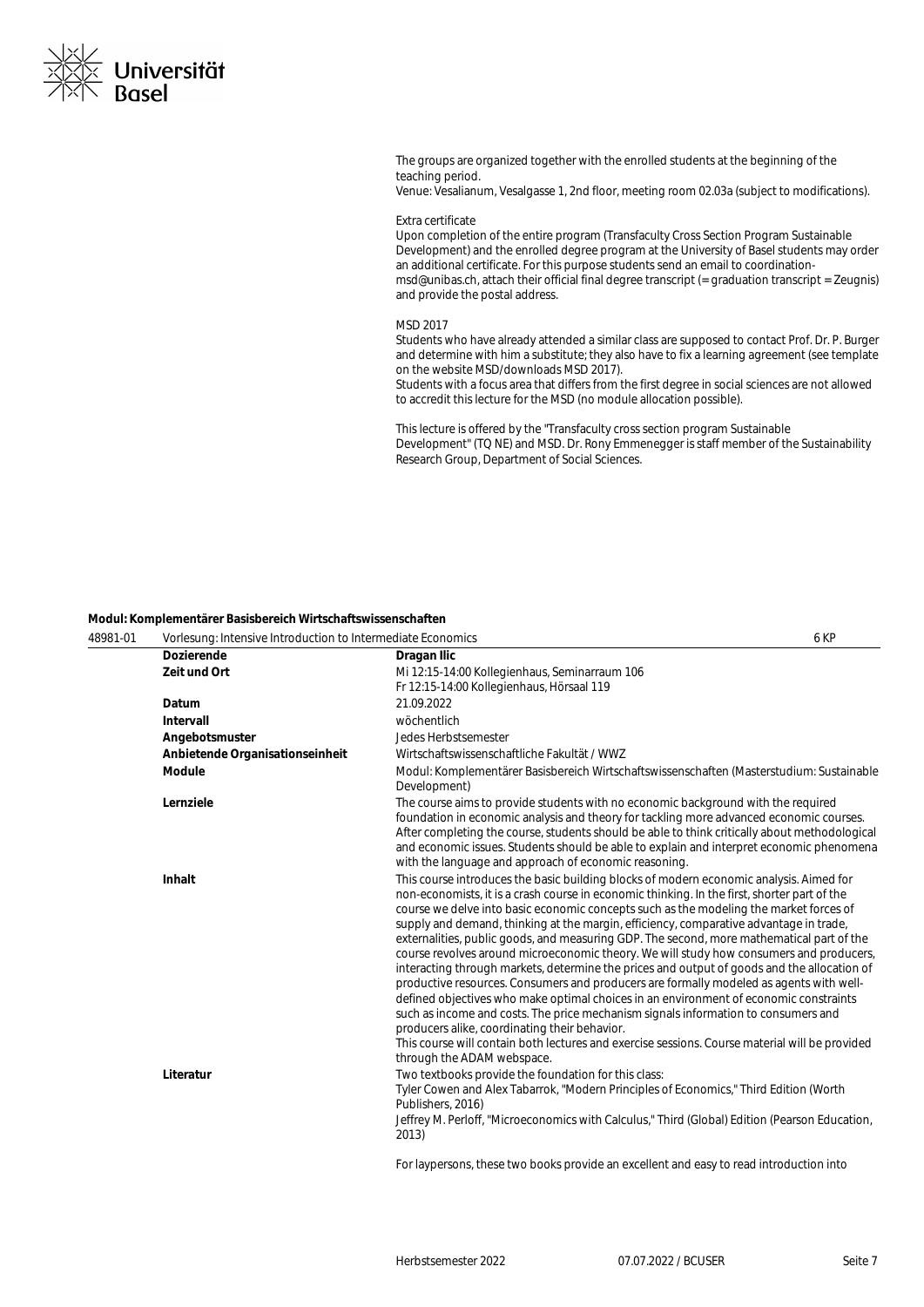

|                                   | economic thinking and the value of economic modeling:<br>Tim Harford, "The Undercover Economist," (Little, Brown and Company, 2005; various reprints)<br>Dani Rodrik, "Economics Rules," (W.W. Norton & Company, 2016)                                             |
|-----------------------------------|--------------------------------------------------------------------------------------------------------------------------------------------------------------------------------------------------------------------------------------------------------------------|
| Weblink                           | https://adam.unibas.ch/goto_adam_crs_933437.html                                                                                                                                                                                                                   |
| Leistungsüberprüfung              | Leistungsnachweis                                                                                                                                                                                                                                                  |
| Skala                             | $1-60.1$                                                                                                                                                                                                                                                           |
| Wiederholungsprüfung              | keine Wiederholungsprüfung                                                                                                                                                                                                                                         |
| An-/Abmeldung zur Prüfung         | An-/Abmelden: Belegen resp. Stornieren der Belegung via MOnA                                                                                                                                                                                                       |
| Hinweise zur Leistungsüberprüfung | written exam                                                                                                                                                                                                                                                       |
| Belegen bei Nichtbestehen         | beliebig wiederholbar                                                                                                                                                                                                                                              |
| Einsatz digitaler Medien          | Online-Angebot fakultativ                                                                                                                                                                                                                                          |
| Unterrichtssprache                | Englisch                                                                                                                                                                                                                                                           |
| Teilnahmevoraussetzungen          | I place high value on intuition, but this course is necessarily technical in nature. I expect you<br>to have a solid background in algebra and be familiar with basic calculus.                                                                                    |
| Anmeldung zur Lehrveranstaltung   | Registration: Please enrol in your Online Services. EUCOR-Students and students of other<br>Swiss Universities have to enrol at the students administration office<br>(studseksupport1@unibas.ch) before the course starts. Enrolment = Registration for the exam! |
| Bemerkungen                       | This is an on-site lecture, but I will likely stream the lectures via Zoom and upload the files on<br>my Dropbox. I highly encorage on-site participation, though - at least once a week.                                                                          |

#### **Modul: Interdisziplinäre Forschung zu Nachhaltigkeit**

| 48953-01 | Kernvorlesung: Sustainable Development: Introduction into Topics and Approaches |                                                                                                                                                                                                                                                                                                                                                                                                                                                                                                      | 3 KP |
|----------|---------------------------------------------------------------------------------|------------------------------------------------------------------------------------------------------------------------------------------------------------------------------------------------------------------------------------------------------------------------------------------------------------------------------------------------------------------------------------------------------------------------------------------------------------------------------------------------------|------|
|          | <b>Dozierende</b>                                                               | Paul Burger                                                                                                                                                                                                                                                                                                                                                                                                                                                                                          |      |
|          |                                                                                 | Patricia Holm                                                                                                                                                                                                                                                                                                                                                                                                                                                                                        |      |
|          |                                                                                 | Frank Christian Krysiak                                                                                                                                                                                                                                                                                                                                                                                                                                                                              |      |
|          | Zeit und Ort                                                                    | Di 08:15-09:45 Rosshofgasse (Schnitz), Seminarraum S 01                                                                                                                                                                                                                                                                                                                                                                                                                                              |      |
|          | Datum                                                                           | 20.09.2022                                                                                                                                                                                                                                                                                                                                                                                                                                                                                           |      |
|          | Intervall                                                                       | wöchentlich                                                                                                                                                                                                                                                                                                                                                                                                                                                                                          |      |
|          | Angebotsmuster                                                                  | Jedes Herbstsemester                                                                                                                                                                                                                                                                                                                                                                                                                                                                                 |      |
|          | Anbietende Organisationseinheit                                                 | Departement Umweltwissenschaften                                                                                                                                                                                                                                                                                                                                                                                                                                                                     |      |
|          | <b>Module</b>                                                                   | Modul: Interdisziplinäre Forschung zu Nachhaltigkeit (Masterstudium: Sustainable<br>Development)                                                                                                                                                                                                                                                                                                                                                                                                     |      |
|          | Lernziele                                                                       | - Students have acquired knowledge of the background, the history, and the important<br>concepts of SD;                                                                                                                                                                                                                                                                                                                                                                                              |      |
|          |                                                                                 | - they can distinguish between the political and the societal meaning and the scientific<br>approaches towards SD;                                                                                                                                                                                                                                                                                                                                                                                   |      |
|          |                                                                                 | - they are aware of the high complexity of SD topics, in terms of spatio-temporal relationships,<br>in terms of the necessary contribution of different disciplines, and in terms of divergent<br>perspectives:                                                                                                                                                                                                                                                                                      |      |
|          |                                                                                 | - they gain an overview on the important current topics in SD and acquire knowledge of the<br>peculiarities of these topics;                                                                                                                                                                                                                                                                                                                                                                         |      |
|          |                                                                                 | - they learn to transfer general concepts of SD topics on new topics.                                                                                                                                                                                                                                                                                                                                                                                                                                |      |
|          | <b>Inhalt</b>                                                                   | In this introductory course (core lecture), participants are familiarized with the topic of<br>sustainability from scientific perspectives. In this lecture, a first insight into the background,<br>the history, and the important concepts of SD will be provided. An overview on the important<br>current topics in sustainable development and their peculiarities will be given. As well, the<br>political and the societal meaning and the scientific approaches towards SD will be discussed. |      |
|          | Literatur                                                                       | tba in class                                                                                                                                                                                                                                                                                                                                                                                                                                                                                         |      |
|          | Leistungsüberprüfung                                                            | Leistungsnachweis                                                                                                                                                                                                                                                                                                                                                                                                                                                                                    |      |
|          | Skala                                                                           | $1-60.1$                                                                                                                                                                                                                                                                                                                                                                                                                                                                                             |      |
|          | Wiederholungsprüfung                                                            | eine Wiederholung, bester Versuch zählt                                                                                                                                                                                                                                                                                                                                                                                                                                                              |      |
|          | An-/Abmeldung zur Prüfung                                                       | An-/Abmelden: Belegen resp. Stornieren der Belegung via MOnA                                                                                                                                                                                                                                                                                                                                                                                                                                         |      |
|          | Hinweise zur Leistungsüberprüfung                                               | Regular attendance mandatory, required readings, presentation. Details according to<br>information of the lecturers.                                                                                                                                                                                                                                                                                                                                                                                 |      |
|          |                                                                                 | Final written examination (details according to information of lecturers): tba, during usual<br>lecture time, in the usual lecture hall.                                                                                                                                                                                                                                                                                                                                                             |      |
|          |                                                                                 | Repeat examination (details according to information of lecturers): tba, during usual lecture<br>time; room tba.                                                                                                                                                                                                                                                                                                                                                                                     |      |
|          | Belegen bei Nichtbestehen                                                       | If after a 2nd attempt the result is a fail (score lower than 4.0) again, the student is expelled<br>from the MSD (see MSD study regulations, § 14).<br>nicht wiederholbar                                                                                                                                                                                                                                                                                                                           |      |
|          |                                                                                 |                                                                                                                                                                                                                                                                                                                                                                                                                                                                                                      |      |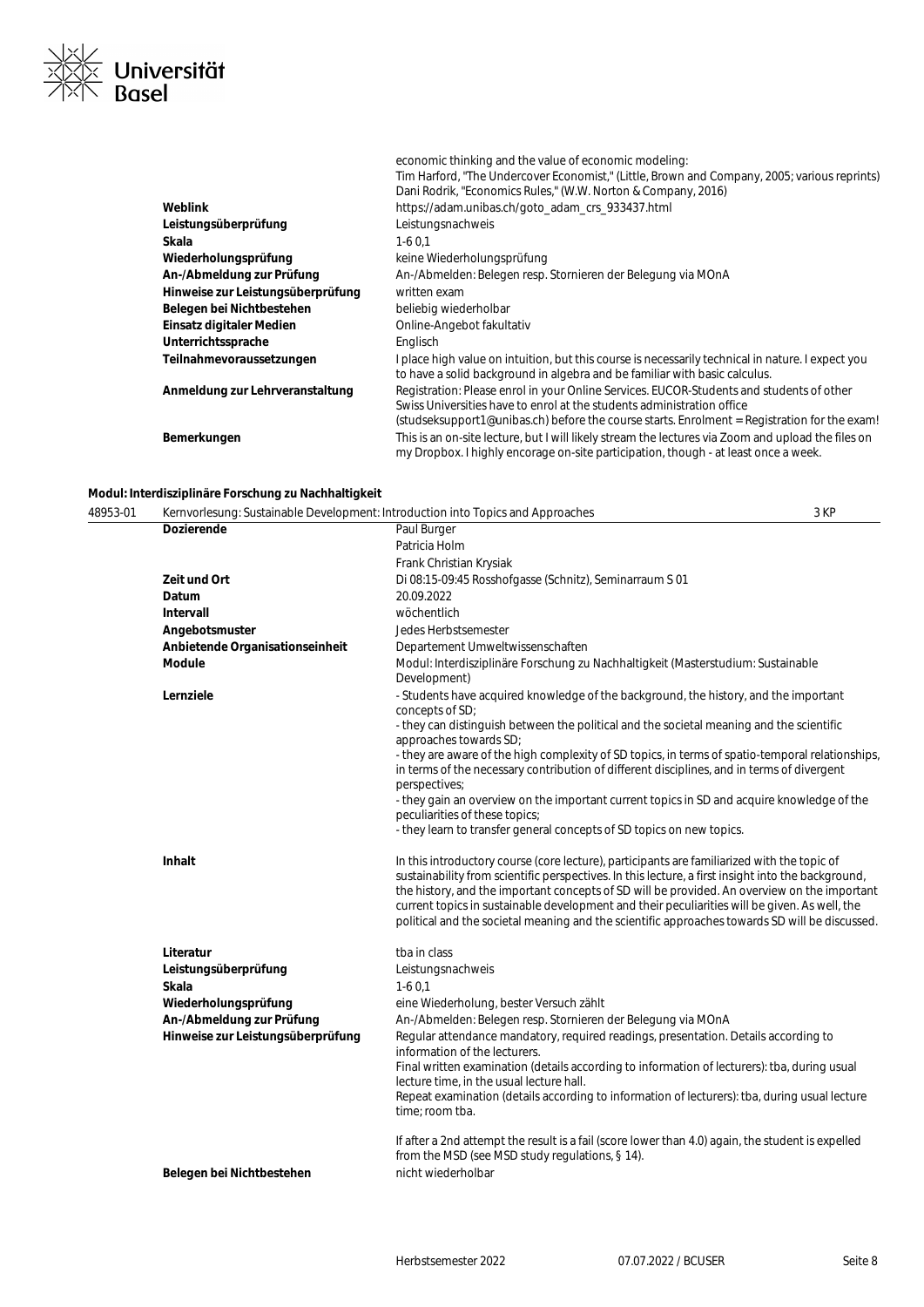

|          | Einsatz digitaler Medien<br>Unterrichtssprache<br>Teilnahmevoraussetzungen<br>Anmeldung zur Lehrveranstaltung<br>Bemerkungen | kein spezifischer Einsatz<br>Englisch<br>Exclusively for MSD-students (incl. prep. semester). No other students admitted.<br>Course enrollment on MOnA should be completed by the beginning of the teaching period<br>(withdrawal possible until Monday of teaching week five).<br>Exclusively for MSD-students (incl. preparation semester MSD). No other students admitted.<br>This core lecture is mandatory for every MSD student. Be aware of participation and<br>registration criteria incl. final examination.<br>The lecture is offered by the MSD. Proff. Dr. Patricia Holm, Paul Burger, and Frank Krysiak<br>(lead) are heading the MSD teaching committee.                                                                                                                                                                                                                                                                                                                                                                                        |
|----------|------------------------------------------------------------------------------------------------------------------------------|----------------------------------------------------------------------------------------------------------------------------------------------------------------------------------------------------------------------------------------------------------------------------------------------------------------------------------------------------------------------------------------------------------------------------------------------------------------------------------------------------------------------------------------------------------------------------------------------------------------------------------------------------------------------------------------------------------------------------------------------------------------------------------------------------------------------------------------------------------------------------------------------------------------------------------------------------------------------------------------------------------------------------------------------------------------|
| 48954-01 | Kernvorlesung: Tools and Methods for Interdisciplinary Research                                                              | 3 KP                                                                                                                                                                                                                                                                                                                                                                                                                                                                                                                                                                                                                                                                                                                                                                                                                                                                                                                                                                                                                                                           |
|          | <b>Dozierende</b>                                                                                                            | Marius Christen                                                                                                                                                                                                                                                                                                                                                                                                                                                                                                                                                                                                                                                                                                                                                                                                                                                                                                                                                                                                                                                |
|          | Zeit und Ort                                                                                                                 | Do 10:15-12:00 Bernoullistrasse 30/32, kleiner Hörsaal 120                                                                                                                                                                                                                                                                                                                                                                                                                                                                                                                                                                                                                                                                                                                                                                                                                                                                                                                                                                                                     |
|          | Datum                                                                                                                        | 22.09.2022                                                                                                                                                                                                                                                                                                                                                                                                                                                                                                                                                                                                                                                                                                                                                                                                                                                                                                                                                                                                                                                     |
|          | <b>Intervall</b>                                                                                                             | wöchentlich                                                                                                                                                                                                                                                                                                                                                                                                                                                                                                                                                                                                                                                                                                                                                                                                                                                                                                                                                                                                                                                    |
|          | Angebotsmuster                                                                                                               | Jedes Herbstsemester                                                                                                                                                                                                                                                                                                                                                                                                                                                                                                                                                                                                                                                                                                                                                                                                                                                                                                                                                                                                                                           |
|          | Anbietende Organisationseinheit<br>Module                                                                                    | Departement Umweltwissenschaften<br>Modul: Interdisziplinäre Forschung zu Nachhaltigkeit (Masterstudium: Sustainable<br>Development)                                                                                                                                                                                                                                                                                                                                                                                                                                                                                                                                                                                                                                                                                                                                                                                                                                                                                                                           |
|          | Lernziele                                                                                                                    | Students will:<br>- get acquainted with the rational, forms, challenges as well as requirements of<br>interdisciplinarity;<br>- get to know different methods and approaches of interdisciplinary research;<br>- be able to understand and basically apply relevant tools of interdisciplinary research in<br>sustainability sciences, such as system analysis and sustainability assessment.                                                                                                                                                                                                                                                                                                                                                                                                                                                                                                                                                                                                                                                                  |
|          | Inhalt                                                                                                                       | Interdisciplinary collaboration is an important prerequisite to scientifically and effectively<br>understand and tackle complex real-world problems, such as sustainability challenges.<br>However, what is meant by interdisciplinarity, and how and by which approaches<br>interdisciplinary research is conducted, are tricky questions by themselves.<br>In the first part, the lecture introduces different forms, methods, challenges as well as<br>requirements of interdisciplinarity (and transdisciplinarity), with a specific focus on questions<br>of interdisciplinary research in sustainability sciences.<br>In the second part, we discuss established and most important tools of interdisciplinary<br>research in sustainability sciences: system analysis and sustainability assessment.<br>In the third part, we round out the lecture by a critical reflection upon contributions of<br>science to the transformation towards sustainable development. The lecture requires active<br>participation as part of small practical exercises. |
|          | Literatur                                                                                                                    | Recommended introductory reading:<br>Bergmann, M. et al. (2012): Methods for transdisciplinary research. A primer for practice,<br>Frankfurt a.M: Campus.                                                                                                                                                                                                                                                                                                                                                                                                                                                                                                                                                                                                                                                                                                                                                                                                                                                                                                      |
|          | Leistungsüberprüfung<br>Skala<br>Wiederholungsprüfung<br>An-/Abmeldung zur Prüfung<br>Hinweise zur Leistungsüberprüfung      | Leistungsnachweis<br>$1-60,1$<br>eine Wiederholung, bester Versuch zählt<br>An-/Abmelden: Belegen resp. Stornieren der Belegung via MOnA<br>Regular attendance mandatory, required readings, presentation. Details according to<br>information of M. Christ.<br>Final written examination (details acccording to information of M. Christen): 22.12.2022,<br>during usual lecture time (90 minutes), usual lecture hall.<br>Repeat examination (details acccording to information of M. Christen): 02.02.2023, during<br>usual lecture time (90 minutes), room tba.                                                                                                                                                                                                                                                                                                                                                                                                                                                                                            |
|          | Belegen bei Nichtbestehen                                                                                                    | If after a 2nd attempt the result is a fail (score lower than 4.0) again, the student is expelled<br>from the MSD (see MSD study regulations; § 14).<br>nicht wiederholbar                                                                                                                                                                                                                                                                                                                                                                                                                                                                                                                                                                                                                                                                                                                                                                                                                                                                                     |

Einsatz digitaler Medien<br>
Unterrichtssprache<br>
Englisch<br>
Englisch **Unterrichtssprache**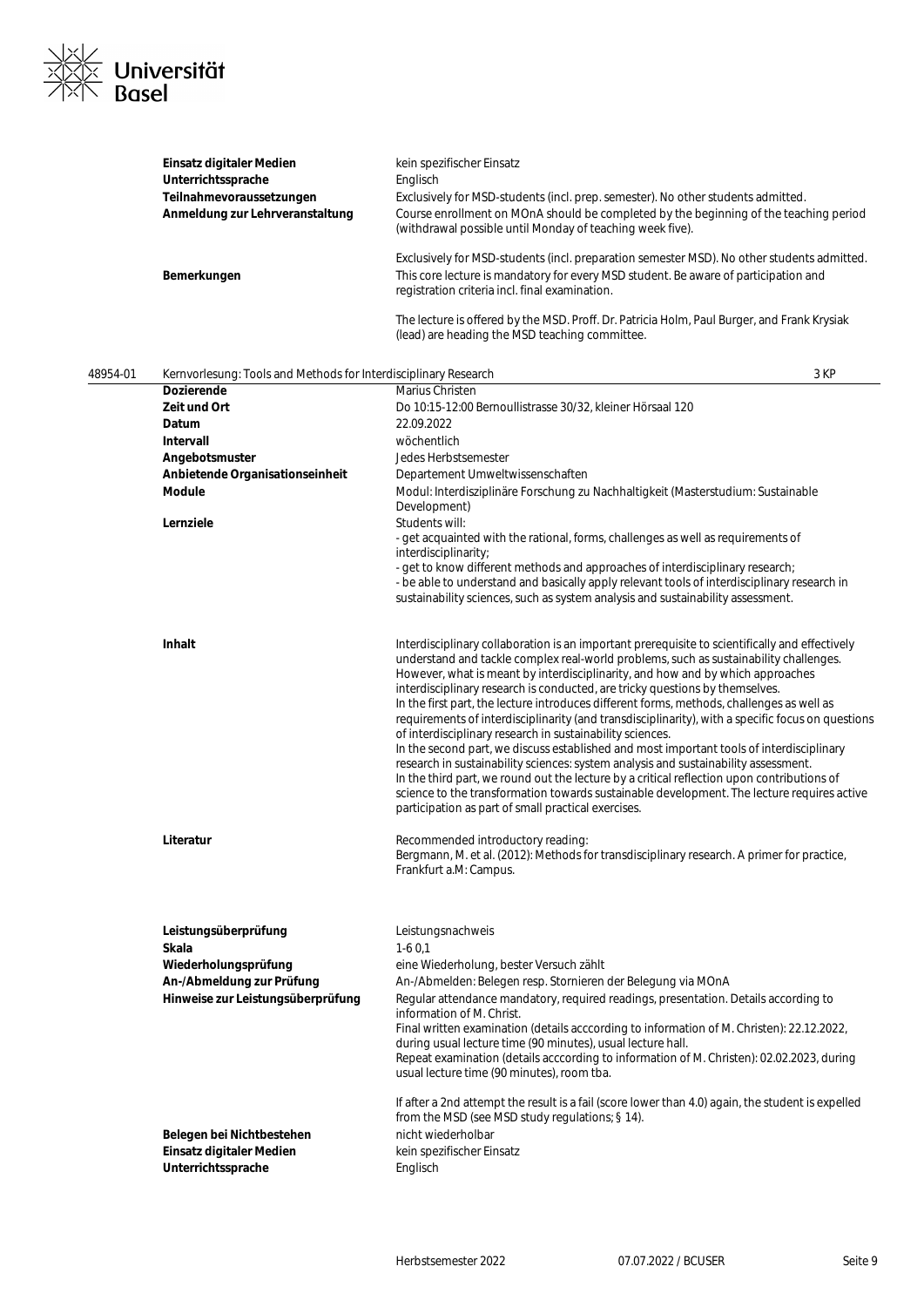

| Teilnahmevoraussetzungen<br>Anmeldung zur Lehrveranstaltung | Exclusively for MSD-students (incl. prep. semester). No other students admitted.<br>Course enrollment on MOnA should be completed by the beginning of the teaching period<br>(withdrawal possible until Monday of teaching week five). |
|-------------------------------------------------------------|----------------------------------------------------------------------------------------------------------------------------------------------------------------------------------------------------------------------------------------|
|                                                             | Exclusively for MSD-students (incl. preparation semester MSD). No other students admitted.                                                                                                                                             |
| Bemerkungen                                                 | This core lecture is mandatory for all MSD-students. Be aware of participation and registration<br>criteria incl. final examination.                                                                                                   |
|                                                             | TIIII CEILIN MARRIM MAILINI III III II                                                                                                                                                                                                 |

The lecture is offered by the MSD. Dr. M. Christen holds a teaching assignment.

| 50399-01 | Kolloquium: Introduction to Ongoing MSD Master's Thesis | 1 KP                                                                                                                                                                                                                                                                                                                                                                                                                                                                                                                                                                                                                                                       |
|----------|---------------------------------------------------------|------------------------------------------------------------------------------------------------------------------------------------------------------------------------------------------------------------------------------------------------------------------------------------------------------------------------------------------------------------------------------------------------------------------------------------------------------------------------------------------------------------------------------------------------------------------------------------------------------------------------------------------------------------|
|          | <b>Dozierende</b>                                       | Paul Burger                                                                                                                                                                                                                                                                                                                                                                                                                                                                                                                                                                                                                                                |
|          |                                                         | Patricia Holm                                                                                                                                                                                                                                                                                                                                                                                                                                                                                                                                                                                                                                              |
|          |                                                         | <b>Frank Christian Krysiak</b>                                                                                                                                                                                                                                                                                                                                                                                                                                                                                                                                                                                                                             |
|          | Zeit und Ort                                            | Fr 14:15-19:00<br>Dates: 30.09.22, 04.11.22., 09. & 16.12.22; start will be at 14.15h, for more details see section<br>"comments". Teaching format tba.                                                                                                                                                                                                                                                                                                                                                                                                                                                                                                    |
|          | Datum                                                   | 30.09.2022                                                                                                                                                                                                                                                                                                                                                                                                                                                                                                                                                                                                                                                 |
|          | Intervall                                               | unregelmässig                                                                                                                                                                                                                                                                                                                                                                                                                                                                                                                                                                                                                                              |
|          | Angebotsmuster                                          | Jedes Semester                                                                                                                                                                                                                                                                                                                                                                                                                                                                                                                                                                                                                                             |
|          | Anbietende Organisationseinheit                         | Departement Umweltwissenschaften                                                                                                                                                                                                                                                                                                                                                                                                                                                                                                                                                                                                                           |
|          | Module                                                  | Modul: Interdisziplinäre Forschung zu Nachhaltigkeit (Masterstudium: Sustainable<br>Development)                                                                                                                                                                                                                                                                                                                                                                                                                                                                                                                                                           |
|          | Lernziele                                               | <b>Students</b>                                                                                                                                                                                                                                                                                                                                                                                                                                                                                                                                                                                                                                            |
|          |                                                         | - learn to perceive and understand other presentations;<br>- get insights into other SD research topics;<br>- learn to give constructive, specific feedback and to discuss the presented research topics;                                                                                                                                                                                                                                                                                                                                                                                                                                                  |
|          |                                                         | - learn to pose interesting questions on other student's presentations.                                                                                                                                                                                                                                                                                                                                                                                                                                                                                                                                                                                    |
|          | Inhalt                                                  | Within the study program of MSD 2017, students have to register 3 times in a 'master's thesis<br>colloquium'. This colloquium 50339 on "ongoing master's thesis" is the first one to be<br>attended (= colloquium A). The participants learn to understand the presented research<br>designs, pose questions, and learn to give feedback.                                                                                                                                                                                                                                                                                                                  |
|          | Leistungsüberprüfung                                    | Lehrveranst.-begleitend                                                                                                                                                                                                                                                                                                                                                                                                                                                                                                                                                                                                                                    |
|          | Skala                                                   | Pass / Fail                                                                                                                                                                                                                                                                                                                                                                                                                                                                                                                                                                                                                                                |
|          | Wiederholungsprüfung                                    | keine Wiederholungsprüfung                                                                                                                                                                                                                                                                                                                                                                                                                                                                                                                                                                                                                                 |
|          | An-/Abmeldung zur Prüfung                               | An-/Abmelden: Belegen resp. Stornieren der Belegung via MOnA                                                                                                                                                                                                                                                                                                                                                                                                                                                                                                                                                                                               |
|          | Hinweise zur Leistungsüberprüfung                       | Regular attendance mandatory. Details regarding course assessment according to<br>information of the lecturers at the beginning of the first meeting.                                                                                                                                                                                                                                                                                                                                                                                                                                                                                                      |
|          | Belegen bei Nichtbestehen                               | beliebig wiederholbar                                                                                                                                                                                                                                                                                                                                                                                                                                                                                                                                                                                                                                      |
|          | Einsatz digitaler Medien                                | kein spezifischer Einsatz                                                                                                                                                                                                                                                                                                                                                                                                                                                                                                                                                                                                                                  |
|          | Unterrichtssprache                                      | Englisch                                                                                                                                                                                                                                                                                                                                                                                                                                                                                                                                                                                                                                                   |
|          | Teilnahmevoraussetzungen                                | Exclusively for MSD-students. No other students admitted.                                                                                                                                                                                                                                                                                                                                                                                                                                                                                                                                                                                                  |
|          | Anmeldung zur Lehrveranstaltung                         | Course enrollment on MOnA should be completed by the beginning of the teaching period<br>(withdrawal possible until Monday of week five).                                                                                                                                                                                                                                                                                                                                                                                                                                                                                                                  |
|          |                                                         | Exclusively for MSD-students. No other students admitted.                                                                                                                                                                                                                                                                                                                                                                                                                                                                                                                                                                                                  |
|          | Bemerkungen                                             | Schedule fall semester 2022 (teaching format tba):<br>Meeting 1: 30.09.22: starts at 14.15h (duration depends on the number of presentations).<br>Meeting 2: 04.11.22: starts at 14.15h (duration depends on the number of presentations).<br>Meeting 3: 09.12.22: starts at 14.15h (duration depends on the number of presentations, only<br>presentations of results).<br>Meeting 4: 16.12.22: starts at 14.15h (duration depends on the number of presentations, only<br>presentations of concepts).<br>Details regarding duration of each meeting are published with the program (usually sent out<br>around 10 days before the colloquia take place). |
|          |                                                         | This course is offered by MSD: Prof. Dr. Patricia Holm, Paul Burger, and Frank Krysiak (lead) are<br>heading the MSD teaching committee.                                                                                                                                                                                                                                                                                                                                                                                                                                                                                                                   |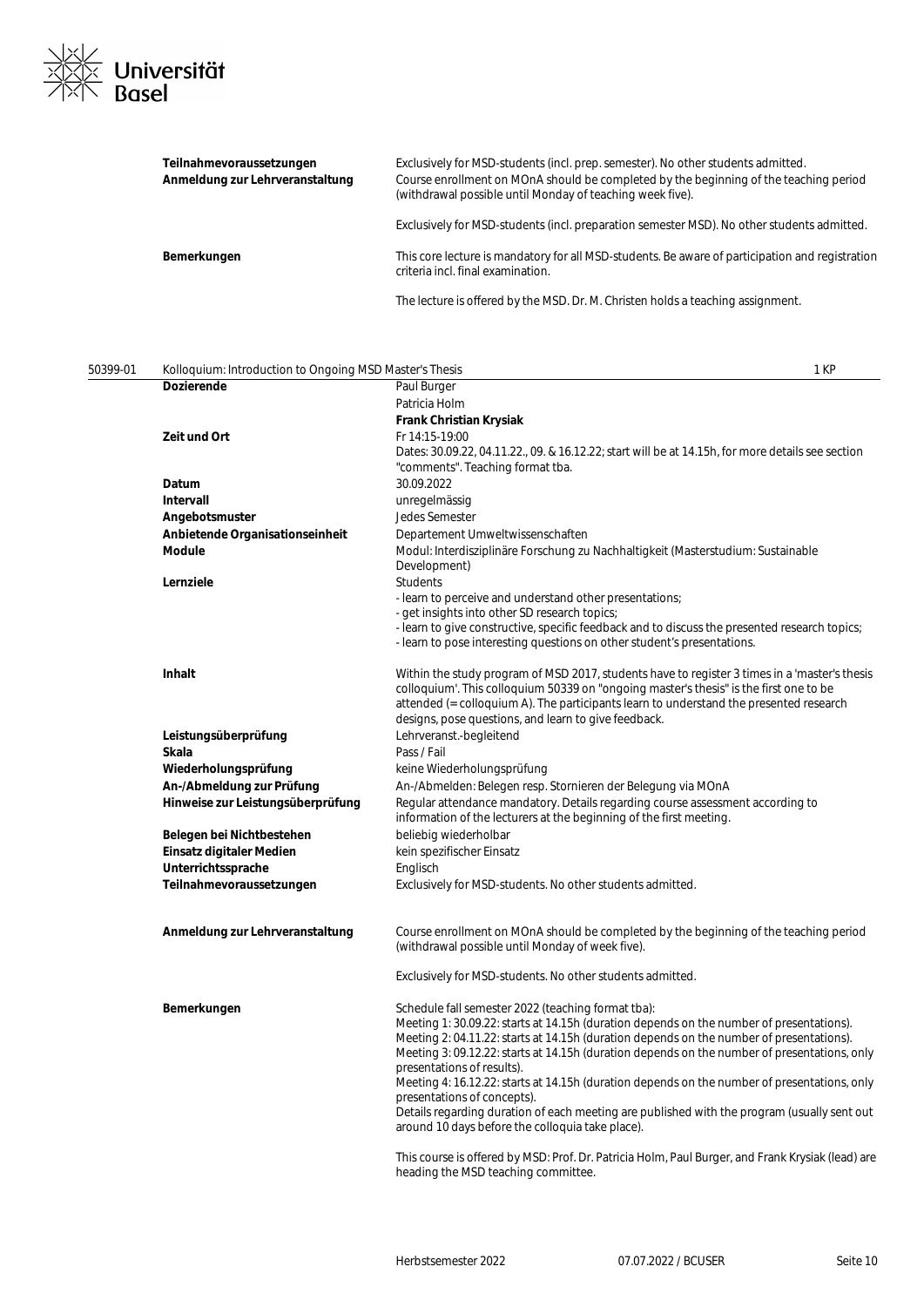# ≪ Universität<br><sup>√</sup> Basel

| 52317-01 | Kolloquium: Presentation of Concepts of MSD Master's Thesis |                                                                                                                                                                                                                                                                               | 1 KP |
|----------|-------------------------------------------------------------|-------------------------------------------------------------------------------------------------------------------------------------------------------------------------------------------------------------------------------------------------------------------------------|------|
|          | <b>Dozierende</b>                                           | Paul Burger                                                                                                                                                                                                                                                                   |      |
|          |                                                             | Patricia Holm                                                                                                                                                                                                                                                                 |      |
|          |                                                             | Frank Christian Krysiak                                                                                                                                                                                                                                                       |      |
|          | Zeit und Ort                                                | Dates: 30.09.22, 04.11.22., 09. & 16.12.22; start will be at 14.15h, for more details see section                                                                                                                                                                             |      |
|          |                                                             | "comments". Teaching format tba.                                                                                                                                                                                                                                              |      |
|          | Datum                                                       | 19.09.2022                                                                                                                                                                                                                                                                    |      |
|          | Intervall                                                   | unregelmässig                                                                                                                                                                                                                                                                 |      |
|          | Angebotsmuster                                              | Jedes Semester                                                                                                                                                                                                                                                                |      |
|          | Anbietende Organisationseinheit                             | Departement Umweltwissenschaften                                                                                                                                                                                                                                              |      |
|          | Module                                                      | Modul: Interdisziplinäre Forschung zu Nachhaltigkeit (Masterstudium: Sustainable<br>Development)                                                                                                                                                                              |      |
|          | Lernziele                                                   | Participants learn                                                                                                                                                                                                                                                            |      |
|          |                                                             | - to present research questions and a research concept to an interdisciplinary audience;<br>- to place their research questions in an appropriate sustainability context;                                                                                                     |      |
|          |                                                             | - to discuss research questions and concepts from other disciplines;<br>- to provide constructive feedback to their fellow students.                                                                                                                                          |      |
|          | <b>Inhalt</b>                                               | Within the study program of MSD 2017, students have to register 3 times in a 'master's thesis                                                                                                                                                                                 |      |
|          |                                                             | colloquium'. This colloquium is the second one $(=$ colloquium B).<br>The participants present the research questions and the research design used in their<br>master's theses. They prepare their presentations in a way that is accessible to an                            |      |
|          |                                                             | interdisciplinary audience, focus on the relation of their research questions to sustainable<br>development and the fit between these questions and the research design.                                                                                                      |      |
|          |                                                             |                                                                                                                                                                                                                                                                               |      |
|          | Leistungsüberprüfung                                        | Lehrveranst.-begleitend                                                                                                                                                                                                                                                       |      |
|          | Skala                                                       | Pass / Fail                                                                                                                                                                                                                                                                   |      |
|          | Wiederholungsprüfung                                        | keine Wiederholungsprüfung                                                                                                                                                                                                                                                    |      |
|          | An-/Abmeldung zur Prüfung                                   | An-/Abmelden: Belegen resp. Stornieren der Belegung via MOnA                                                                                                                                                                                                                  |      |
|          | Hinweise zur Leistungsüberprüfung                           | Regular attendance mandatory. Oral presentation of 15' minutes, followed by questions and a<br>discussion. The presentations are to be uploaded on ADAM by the presenters until Thursday<br>before Friday of the presentation.                                                |      |
|          | Belegen bei Nichtbestehen                                   | beliebig wiederholbar                                                                                                                                                                                                                                                         |      |
|          | Einsatz digitaler Medien                                    | Online-Veranstaltung                                                                                                                                                                                                                                                          |      |
|          | Unterrichtssprache                                          | Englisch                                                                                                                                                                                                                                                                      |      |
|          | Teilnahmevoraussetzungen                                    | Only for students of the MSD 2017 whose application of the "master's thesis" has been<br>approved by the teaching committee. Students are supposed to present during the first<br>session of the colloquium after approval (ususally takes place 10 days later), the detailed |      |
|          |                                                             | program is sent by the coordination office MSD.                                                                                                                                                                                                                               |      |
|          | Anmeldung zur Lehrveranstaltung                             | Course enrollment on MOnA should be completed by the beginning of the teaching period<br>(withdrawal possible until Monday of week five).                                                                                                                                     |      |
|          |                                                             | Exclusively for MSD-students. No other students admitted.                                                                                                                                                                                                                     |      |
|          | Bemerkungen                                                 | Schedule fall semester 2022 (teaching format tba):                                                                                                                                                                                                                            |      |
|          |                                                             | Meeting 1: 30.09.22: starts at 14.15h (duration depends on the number of presentations).                                                                                                                                                                                      |      |
|          |                                                             | Meeting 2: 04.11.22: starts at 14.15h (duration depends on the number of presentations).<br>Meeting 3: 09.12.22: starts at 14.15h (duration depends on the number of presentations, only                                                                                      |      |
|          |                                                             | presentations of results).<br>Meeting 4: 16.12.22: starts at 14.15h (duration depends on the number of presentations, only                                                                                                                                                    |      |
|          |                                                             | presentations of concepts).                                                                                                                                                                                                                                                   |      |
|          |                                                             | Details regarding duration of each meeting are published with the program (usually sent out<br>around 10 days before the colloquia take place).                                                                                                                               |      |
|          |                                                             | This course is offered by MSD: Prof. Dr. Patricia Holm, Paul Burger, and Frank Krysiak (lead) are<br>heading the MSD teaching committee.                                                                                                                                      |      |
| 53982-01 | Kolloquium: Presentation of Results of MSD Master's Thesis  |                                                                                                                                                                                                                                                                               | 1 KP |
|          | <b>Dozierende</b>                                           | Paul Burger                                                                                                                                                                                                                                                                   |      |
|          |                                                             | Patricia Holm                                                                                                                                                                                                                                                                 |      |
|          |                                                             | Frank Christian Krysiak                                                                                                                                                                                                                                                       |      |
|          | Zeit und Ort                                                | Dates: 30.09.22, 04.11.22., 09. & 16.12.22; start will be at 14.15h, for more details see section<br>"comments". Teaching format tba.                                                                                                                                         |      |
|          | Datum                                                       | 19.09.2022                                                                                                                                                                                                                                                                    |      |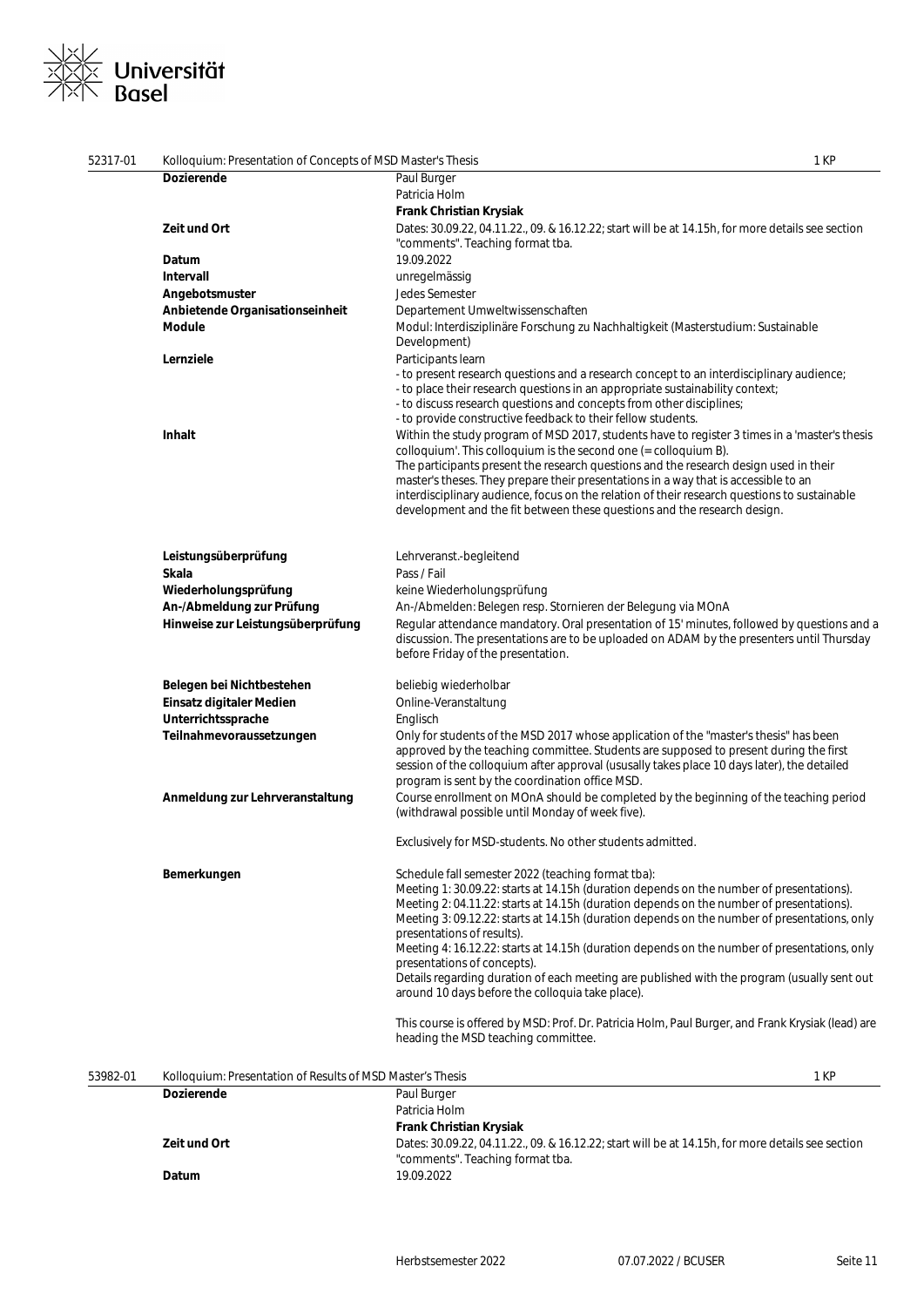

| Intervall                         | unregelmässig                                                                                                                                                                                                                                                                                                                                                                                                                                                                                                                                                                                          |
|-----------------------------------|--------------------------------------------------------------------------------------------------------------------------------------------------------------------------------------------------------------------------------------------------------------------------------------------------------------------------------------------------------------------------------------------------------------------------------------------------------------------------------------------------------------------------------------------------------------------------------------------------------|
| Angebotsmuster                    | <b>Jedes Semester</b>                                                                                                                                                                                                                                                                                                                                                                                                                                                                                                                                                                                  |
| Anbietende Organisationseinheit   | Departement Umweltwissenschaften                                                                                                                                                                                                                                                                                                                                                                                                                                                                                                                                                                       |
| Module                            | Modul: Interdisziplinäre Forschung zu Nachhaltigkeit (Masterstudium: Sustainable<br>Development)                                                                                                                                                                                                                                                                                                                                                                                                                                                                                                       |
| Lernziele                         | The students learn                                                                                                                                                                                                                                                                                                                                                                                                                                                                                                                                                                                     |
|                                   | - to present research questions and a research results to an interdisciplinary audience;<br>- to place their research questions in an appropriate sustainability context;<br>- to discuss research questions and results from other disciplines;<br>- to provide constructive feedback to their fellow students.                                                                                                                                                                                                                                                                                       |
| <b>Inhalt</b>                     | Within the study program of MSD 2017, students have to register 3 times in a 'master's thesis<br>colloquium'.                                                                                                                                                                                                                                                                                                                                                                                                                                                                                          |
|                                   | This colloquium is the third and last one (= Colloquium C). The participants present the results<br>of their master's theses. They prepare their presentations in a way that is accessible to an<br>interdisciplinary audience, focus on the relation of their research questions to sustainable<br>development and the fit between these questions and the results of their theses.                                                                                                                                                                                                                   |
| Leistungsüberprüfung              | Lehrveranst.-begleitend                                                                                                                                                                                                                                                                                                                                                                                                                                                                                                                                                                                |
| Skala                             | Pass / Fail                                                                                                                                                                                                                                                                                                                                                                                                                                                                                                                                                                                            |
| Wiederholungsprüfung              | keine Wiederholungsprüfung                                                                                                                                                                                                                                                                                                                                                                                                                                                                                                                                                                             |
| An-/Abmeldung zur Prüfung         | An-/Abmelden: Belegen resp. Stornieren der Belegung via MOnA                                                                                                                                                                                                                                                                                                                                                                                                                                                                                                                                           |
| Hinweise zur Leistungsüberprüfung | Regular attendance mandatory. Oral presentation of 15' minutes, followed by questions and a<br>discussion. The presentations are to be uploaded on ADAM by the presenters until Thursday<br>before Friday of the presentation.<br>NOTE: for December 2022, the presenters have to choose the 09.12. for the presentation of<br>results (the other date in December is reserved for presentations of concepts).                                                                                                                                                                                         |
|                                   | Presenters have to register for a presentation on doodle:                                                                                                                                                                                                                                                                                                                                                                                                                                                                                                                                              |
|                                   | https://doodle.com/poll/gi3m2s83ytybyqgg?utm_source=poll&utm_medium=link                                                                                                                                                                                                                                                                                                                                                                                                                                                                                                                               |
| Belegen bei Nichtbestehen         | beliebig wiederholbar                                                                                                                                                                                                                                                                                                                                                                                                                                                                                                                                                                                  |
| Einsatz digitaler Medien          | Online-Veranstaltung                                                                                                                                                                                                                                                                                                                                                                                                                                                                                                                                                                                   |
| Unterrichtssprache                | Englisch                                                                                                                                                                                                                                                                                                                                                                                                                                                                                                                                                                                               |
| Teilnahmevoraussetzungen          | Only for students of the MSD 2017 who are already able to present the results of the master's<br>theses.                                                                                                                                                                                                                                                                                                                                                                                                                                                                                               |
|                                   | The theses have to be completed at least up to 80% or may have already been submitted<br>prior to the final presentation.                                                                                                                                                                                                                                                                                                                                                                                                                                                                              |
| Anmeldung zur Lehrveranstaltung   | Course enrollment on MOnA should be completed by the beginning of the teaching period<br>(withdrawal possible until Monday of teaching week five).                                                                                                                                                                                                                                                                                                                                                                                                                                                     |
|                                   | Exclusively for MSD-students. No other students admitted.                                                                                                                                                                                                                                                                                                                                                                                                                                                                                                                                              |
|                                   | Students have to register for a presentation on doodle:<br>https://doodle.com/poll/gi3m2s83ytybyqgg?utm_source=poll&utm_medium=link                                                                                                                                                                                                                                                                                                                                                                                                                                                                    |
|                                   | For prerequisits see "Admission requirements". Presentation time slots according to<br>announcements.                                                                                                                                                                                                                                                                                                                                                                                                                                                                                                  |
| Bemerkungen                       | Schedule fall semester 2022 (teaching format tba):<br>Meeting 1: 30.09.22: starts at 14.15h (duration depends on the number of presentations).<br>Meeting 2: 04.11.22: starts at 14.15h (duration depends on the number of presentations).<br>Meeting 3: 09.12.22: starts at 14.15h (duration depends on the number of presentations, only<br>presentations of results).<br>Meeting 4: 16.12.22: starts at 14.15h (duration depends on the number of presentations, only<br>presentations of concepts).<br>Details regarding duration of each meeting are published with the program (usually sent out |
|                                   | around 10 days before the colloquia take place).                                                                                                                                                                                                                                                                                                                                                                                                                                                                                                                                                       |
|                                   | This course is offered by MSD: Prof. Dr. Patricia Holm, Paul Burger, and Frank Krysiak (lead) are<br>heading the MSD teaching committee.                                                                                                                                                                                                                                                                                                                                                                                                                                                               |

**Modul: Kernbereich Naturwissenschaften**

| 24129-01 | Exkursion: From Anthropogenic Landscapes to Wilderness Management |                          | 3 KP |
|----------|-------------------------------------------------------------------|--------------------------|------|
|          | Dozierende                                                        | <b>Christine Alewell</b> |      |
|          |                                                                   | Andreas Lang             |      |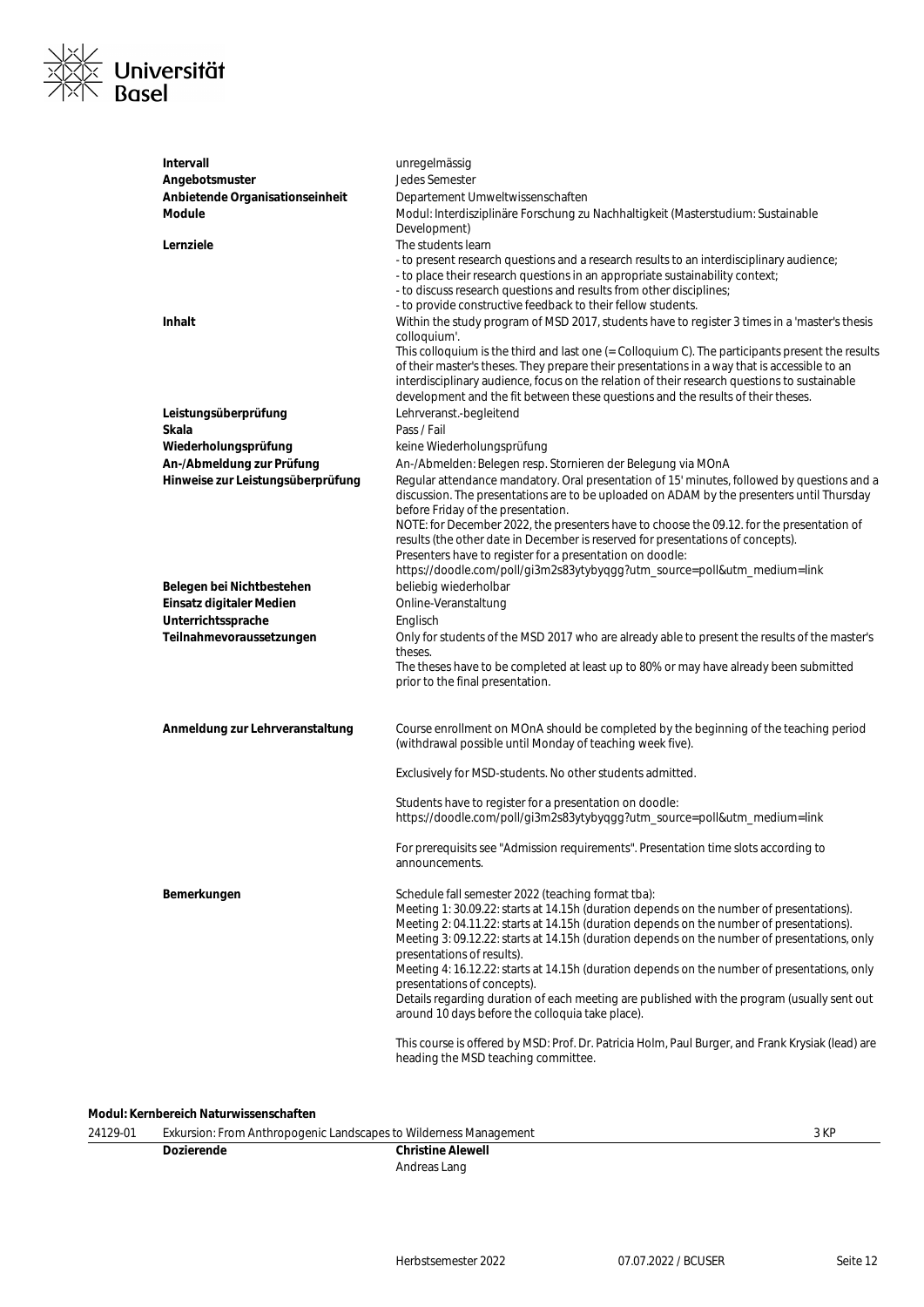

| Zeit und Ort                      | Vorbereitungstag: 2.9.2022, 9:15-12:00 und 13:15-17:00, Bernoullianum, Hörsaal 223;<br>Exkursion: 8.-17.9.2022                                                                                                                                                                                                                                                                                                                                                                                                                                                                                                                                                                                                                             |
|-----------------------------------|--------------------------------------------------------------------------------------------------------------------------------------------------------------------------------------------------------------------------------------------------------------------------------------------------------------------------------------------------------------------------------------------------------------------------------------------------------------------------------------------------------------------------------------------------------------------------------------------------------------------------------------------------------------------------------------------------------------------------------------------|
| Datum                             | 19.09.2022                                                                                                                                                                                                                                                                                                                                                                                                                                                                                                                                                                                                                                                                                                                                 |
| Intervall                         | unregelmässig                                                                                                                                                                                                                                                                                                                                                                                                                                                                                                                                                                                                                                                                                                                              |
| Angebotsmuster                    | unregelmässig                                                                                                                                                                                                                                                                                                                                                                                                                                                                                                                                                                                                                                                                                                                              |
| Anbietende Organisationseinheit   | Geowissenschaften                                                                                                                                                                                                                                                                                                                                                                                                                                                                                                                                                                                                                                                                                                                          |
| <b>Module</b>                     | Modul: Environmental Geosciences and Biogeochemistry (Masterstudium:                                                                                                                                                                                                                                                                                                                                                                                                                                                                                                                                                                                                                                                                       |
|                                   | Geowissenschaften (Studienbeginn vor 01.08.2021))                                                                                                                                                                                                                                                                                                                                                                                                                                                                                                                                                                                                                                                                                          |
|                                   | Modul: Kernbereich Naturwissenschaften (Masterstudium: Sustainable Development)<br>Modul: Sustainable Resource and Soil Management (Masterstudium: Geowissenschaften)<br>Modul: Exkursionen (MSF - Geographie)                                                                                                                                                                                                                                                                                                                                                                                                                                                                                                                             |
| Lernziele                         | Erwerb des Verständnisses ausgewählter Aspekte des globalen Klima- und<br>Landnutzungswandels unter Berücksichtigung von (I) Prozessen, die in den Ökosystemen<br>Nordsee und Nordseeküste stattfinden und (II) den dort vorhandenen Ressourcen und ihre<br>Beeinflussung durch den Menschen.                                                                                                                                                                                                                                                                                                                                                                                                                                              |
| <b>Inhalt</b>                     | Die 10-tägige Exkursion (inklusive An- und Abreise) beinhaltet ein vielfältiges Programm,<br>welches biologische, bodenkundliche, biogeochemische/ozeanographische, sowie<br>gesellschaftliche Aspekte behandelt (geplant sind u.a. ein Besuch der<br>Nationalparkverwaltung und eines Renaturierungsporjektes sowie der Betriebsstelle des<br>niederländischen Küstenschutzes, eine Wattwanderung nach Spiekeroog und<br>Bestimmungsübungen zum Leben im Watt etc.). Im Vordergrund steht die<br>Auseinandersetzung mit der norddeutschen Küste und dem Wattenmeer als Ökosystem.<br>Dabei liegt der Fokus auf dem Schutz natürlicher Ressourcen und ihre Beeinflussung durch<br>den Menschen und sich daraus ergebenden Konfliktfeldern. |
| Literatur                         | Wird ausgegeben.                                                                                                                                                                                                                                                                                                                                                                                                                                                                                                                                                                                                                                                                                                                           |
| Weblink                           | https://duw.unibas.ch/de/umweltgeowissenschaften/                                                                                                                                                                                                                                                                                                                                                                                                                                                                                                                                                                                                                                                                                          |
| Leistungsüberprüfung              | Lehrveranst.-begleitend                                                                                                                                                                                                                                                                                                                                                                                                                                                                                                                                                                                                                                                                                                                    |
| Skala                             | Pass / Fail                                                                                                                                                                                                                                                                                                                                                                                                                                                                                                                                                                                                                                                                                                                                |
| Wiederholungsprüfung              | keine Wiederholungsprüfung                                                                                                                                                                                                                                                                                                                                                                                                                                                                                                                                                                                                                                                                                                                 |
| An-/Abmeldung zur Prüfung         | An-/Abmelden: Belegen resp. Stornieren der Belegung via MOnA                                                                                                                                                                                                                                                                                                                                                                                                                                                                                                                                                                                                                                                                               |
| Hinweise zur Leistungsüberprüfung | Aktive Teilnahme und schriftliches Referat zu einem Thema, das auf der Exkursion betrachtet<br>wird (bei Belegung des Projekts 12127-01 kann das gleiche Thema des Seminarvortrages<br>gewählt werden).                                                                                                                                                                                                                                                                                                                                                                                                                                                                                                                                    |
| Belegen bei Nichtbestehen         | beliebig wiederholbar                                                                                                                                                                                                                                                                                                                                                                                                                                                                                                                                                                                                                                                                                                                      |
| Einsatz digitaler Medien          | kein spezifischer Einsatz                                                                                                                                                                                                                                                                                                                                                                                                                                                                                                                                                                                                                                                                                                                  |
| Unterrichtssprache                | Deutsch                                                                                                                                                                                                                                                                                                                                                                                                                                                                                                                                                                                                                                                                                                                                    |
| Teilnahmevoraussetzungen          | Exkursion für Fortgeschrittene. Studierende des Masters Geowissenschaften (Vertiefung<br>Umweltgeowissenschaften) sowie des Masters für Sustainable Development haben Vorrang.<br>Ebenfalls geniessen Studierende Priorität, welche am Projekt VNr. 12127-01 teilnehmen.                                                                                                                                                                                                                                                                                                                                                                                                                                                                   |
| Anmeldung zur Lehrveranstaltung   | Bei Interesse bitte bei admin-soil@unibas.ch melden. Anmeldungen mit gleichzeitiger<br>Belegung von Projekt VNr 12127-01 werden bevorzugt berücksichtigt.                                                                                                                                                                                                                                                                                                                                                                                                                                                                                                                                                                                  |
| Bemerkungen                       | Die Vorbesprechung fand am 9.5.2022 statt. Nachträgliche Anmeldung im Sekretariat<br>Umweltgeowissenschaften ist möglich.                                                                                                                                                                                                                                                                                                                                                                                                                                                                                                                                                                                                                  |
|                                   | Individuelle Anreise am Donnerstag, den 8.9.2022. Das Exkursionsprogramm startet am<br>9.9.2022. Rückreise individuell ab dem 17.9.2022.<br>Wir weisen darauf hin keine Termine für Samstag, 18.9.2022, zu planen, da abhängig vom<br>Wetter der Fährbetrieb ggf. einschränkt und die Rückreise verzögert sein kann                                                                                                                                                                                                                                                                                                                                                                                                                        |

#### 65772-01 Kolloquium: MSD Life Science 1 KP

| <b>Dozierende</b>               | Patricia Holm                                                                                  |
|---------------------------------|------------------------------------------------------------------------------------------------|
| Zeit und Ort                    | Di 16:15-17:00 Vesalianum                                                                      |
| <b>Datum</b>                    | 20.09.2022                                                                                     |
| Intervall                       | unregelmässig                                                                                  |
| Angebotsmuster                  | einmalig                                                                                       |
| Anbietende Organisationseinheit | Departement Umweltwissenschaften                                                               |
| <b>Module</b>                   | Modul: Kernbereich Naturwissenschaften (Masterstudium: Sustainable Development)                |
| Lernziele                       | Participants will                                                                              |
|                                 | - practice and improve their performance skills in the context of a presentation of scientific |
|                                 | scientific data:                                                                               |
|                                 | - practice and improve their ability to critically discuss scientific articles;                |
|                                 | - acquire knowledge about current topics, approaches and methods of scientific sustainability  |
|                                 | research (from the perspective of the natural sciences).                                       |
|                                 |                                                                                                |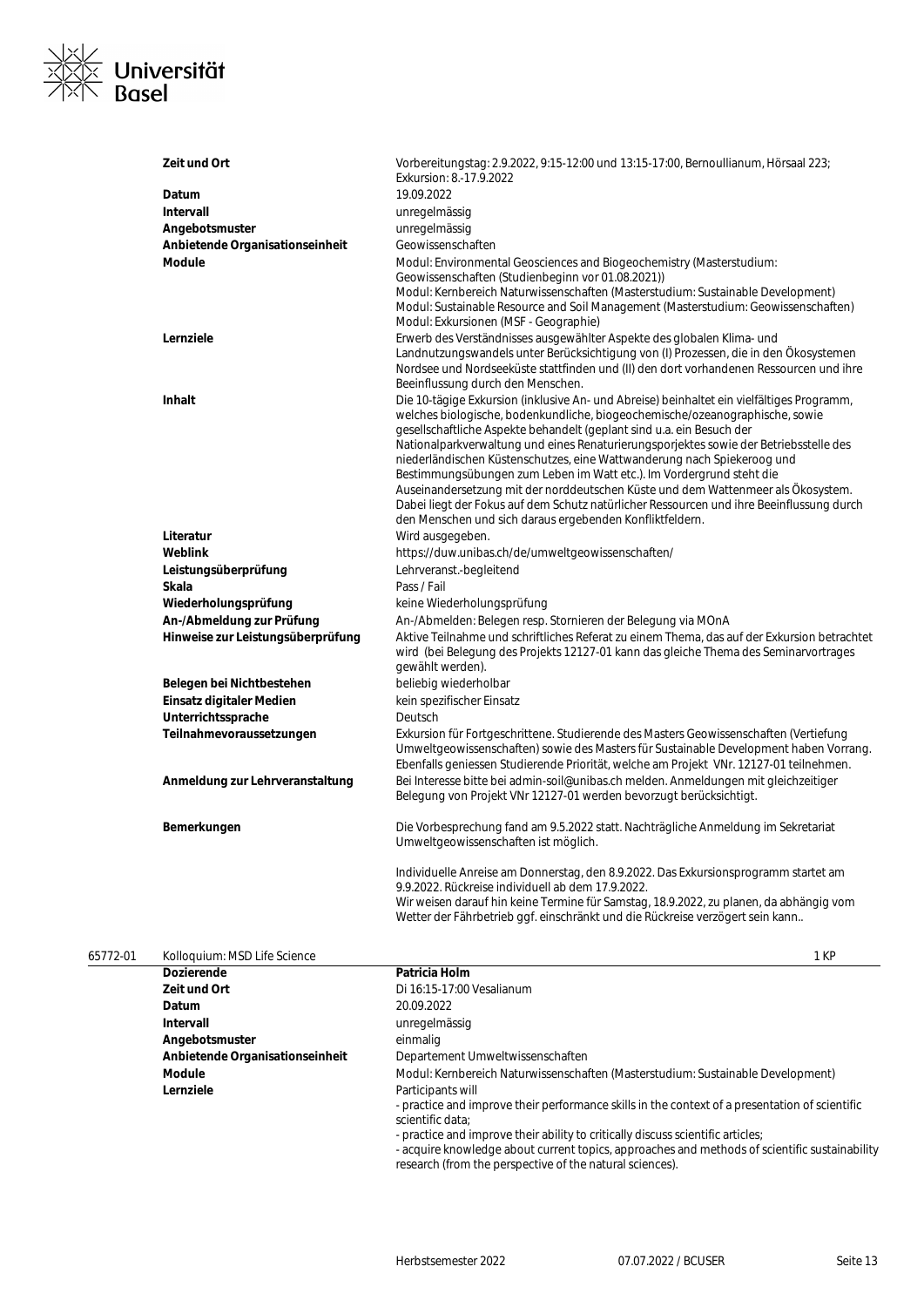

| <b>Inhalt</b>                     | - Current topics, scientific approaches and new methods in ecology and sustainable<br>development;<br>- presentation and discussion of own research projects (including master's theses);<br>- presentation and discussion of important, groundbreaking publications.    |
|-----------------------------------|--------------------------------------------------------------------------------------------------------------------------------------------------------------------------------------------------------------------------------------------------------------------------|
| Leistungsüberprüfung              | Lehrveranst.-begleitend                                                                                                                                                                                                                                                  |
| Skala                             | Pass / Fail                                                                                                                                                                                                                                                              |
| Wiederholungsprüfung              | keine Wiederholungsprüfung                                                                                                                                                                                                                                               |
| An-/Abmeldung zur Prüfung         | An-/Abmelden: Belegen resp. Stornieren der Belegung via MOnA                                                                                                                                                                                                             |
| Hinweise zur Leistungsüberprüfung | Regular attendance mandatory. Oral presentation. Details according to information of P.<br>Holm.                                                                                                                                                                         |
| Belegen bei Nichtbestehen         | nicht wiederholbar                                                                                                                                                                                                                                                       |
| Einsatz digitaler Medien          | kein spezifischer Einsatz                                                                                                                                                                                                                                                |
| Unterrichtssprache                | Englisch                                                                                                                                                                                                                                                                 |
| Teilnahmevoraussetzungen          | Only for MSD-students with focus area in natural sciences; and PhD students, post docs and<br>staff members of MGU.                                                                                                                                                      |
| Anmeldung zur Lehrveranstaltung   | Course enrollment on MOnA should be completed by the beginning of the teaching period<br>(withdrawal possible until Monday of teaching week five).                                                                                                                       |
| Bemerkungen                       | MSD:                                                                                                                                                                                                                                                                     |
|                                   | Compulsory course for ALL students with focus area in natural sciences (regardless of how the<br>supervision and assessment of the Master's thesis is going to be organized). When to enroll<br>for the colloquium is determined in consultation with Prof. Dr. P. Holm. |
|                                   | Furthermore, the colloquium is for PhD students of MGU. The crediting of the course is<br>arranged in consultation with P. Holm.                                                                                                                                         |
|                                   | This course is offered by MSD. Prof. Dr. P. Holm is head of MGU and TQNE and is member of                                                                                                                                                                                |

| 62246-01 | Kurs: Sustainability in Practice  | 3 KP                                                                                                                                                                                                                                                                                                                                                                                 |
|----------|-----------------------------------|--------------------------------------------------------------------------------------------------------------------------------------------------------------------------------------------------------------------------------------------------------------------------------------------------------------------------------------------------------------------------------------|
|          | <b>Dozierende</b>                 | Paul Burger                                                                                                                                                                                                                                                                                                                                                                          |
|          |                                   | Patricia Holm                                                                                                                                                                                                                                                                                                                                                                        |
|          |                                   | Frank Christian Krysiak                                                                                                                                                                                                                                                                                                                                                              |
|          | Zeit und Ort                      | Fr 14:15-17:00 Kollegienhaus, Hörsaal 117                                                                                                                                                                                                                                                                                                                                            |
|          | Datum                             | 23.09.2022                                                                                                                                                                                                                                                                                                                                                                           |
|          | <b>Intervall</b>                  | unregelmässig                                                                                                                                                                                                                                                                                                                                                                        |
|          | Angebotsmuster                    | unregelmässig                                                                                                                                                                                                                                                                                                                                                                        |
|          | Anbietende Organisationseinheit   | Departement Umweltwissenschaften                                                                                                                                                                                                                                                                                                                                                     |
|          | <b>Module</b>                     | Modul: Kernbereich Gesellschaftswissenschaften (Masterstudium: Sustainable Development)<br>Modul: Kernbereich Naturwissenschaften (Masterstudium: Sustainable Development)<br>Modul: Kernbereich Wirtschaftswissenschaften (Masterstudium: Sustainable Development)                                                                                                                  |
|          | Lernziele                         | - Students gain knowledge about institutions and organizations in the field of sustainable<br>development in the region;                                                                                                                                                                                                                                                             |
|          |                                   | - they acquire a basic understanding how a project develops from scientific knowledge to<br>implementation,                                                                                                                                                                                                                                                                          |
|          |                                   | - they know typical fields of sustainability in practice,<br>- they are able to critically discuss chances, but also challenges and difficulties when<br>implementing SD ideas in the practice.                                                                                                                                                                                      |
|          | Inhalt                            | Visits of institutions and organizations in the region, which are active in research,<br>development of management solutions, knowledge transfer or application of scientific<br>knowledge in the field of sustainable development. Projects will be presented and discussed.<br>The visits will be complemented by presentations of selected experts at the University of<br>Basel. |
|          | Leistungsüberprüfung              | Lehrveranst.-begleitend                                                                                                                                                                                                                                                                                                                                                              |
|          | Skala                             | Pass / Fail                                                                                                                                                                                                                                                                                                                                                                          |
|          | Wiederholungsprüfung              | keine Wiederholungsprüfung                                                                                                                                                                                                                                                                                                                                                           |
|          | An-/Abmeldung zur Prüfung         | An-/Abmelden: Belegen resp. Stornieren der Belegung via MOnA                                                                                                                                                                                                                                                                                                                         |
|          | Hinweise zur Leistungsüberprüfung | Students work out a portfolio and discussion (reflection - contribution to sustainability) about<br>one of the presented/visited projects. In addition, it is mandatory to attend all visits and<br>presentations.                                                                                                                                                                   |
|          | Belegen bei Nichtbestehen         | beliebig wiederholbar                                                                                                                                                                                                                                                                                                                                                                |
|          | Einsatz digitaler Medien          | kein spezifischer Einsatz                                                                                                                                                                                                                                                                                                                                                            |
|          | Unterrichtssprache                | Englisch                                                                                                                                                                                                                                                                                                                                                                             |

the teaching committee MSD.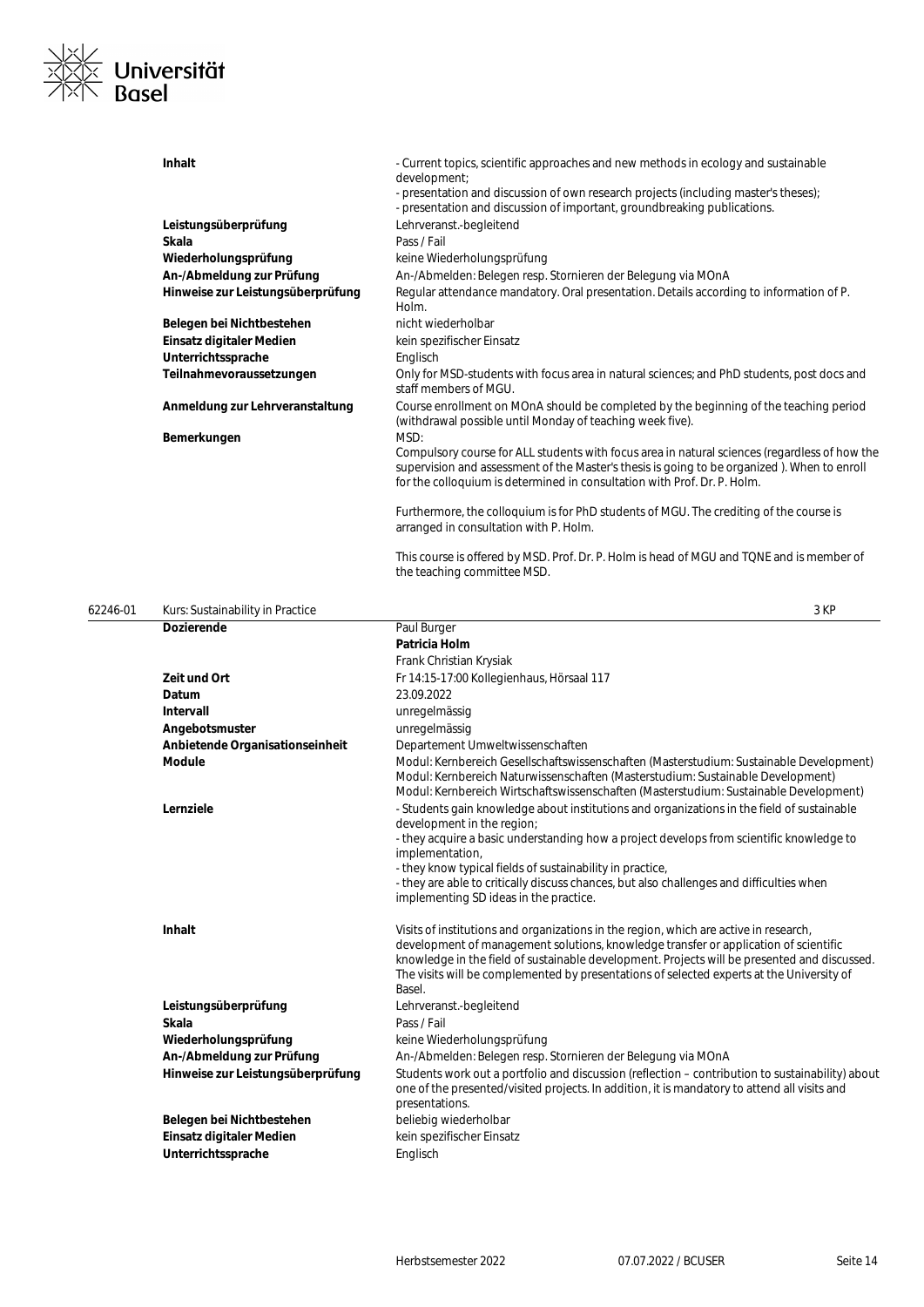

| Teilnahmevoraussetzungen        | Only for students enrolled regularly for the MSD, limited number of participants! No other<br>students admitted.                                                                                                                                                                                                                                                                                                                                                                      |
|---------------------------------|---------------------------------------------------------------------------------------------------------------------------------------------------------------------------------------------------------------------------------------------------------------------------------------------------------------------------------------------------------------------------------------------------------------------------------------------------------------------------------------|
| Anmeldung zur Lehrveranstaltung | Consider specific participation requirements, such as:<br>- Mandatory course application (for link see section course application = Anmeldung);<br>- students must be studying in the 2nd MSD semester onwards;<br>- 12 CP in total must be already achieved (incl. spring semester 22) in the two complementary<br>knowledge modules (of the chosen focus area).<br>Only for students enrolled regularly for the MSD, limited number of participants! No other<br>students admitted. |
|                                 | Mandatory application for ALL! Link open from 18.08.22/noon-04.09.22/midnight: https://<br>adam.unibas.ch/goto_adam_fold_744967.html                                                                                                                                                                                                                                                                                                                                                  |
|                                 | Login and application only possible when link open. Login button on top row right hand side<br>of ADAM website. First emails with confirmation of participation will be sent out at the end of<br>the first deadline.                                                                                                                                                                                                                                                                 |
|                                 | In case of vacancies the online application link remains open until Monday, 26.09.22/noon.                                                                                                                                                                                                                                                                                                                                                                                            |
|                                 | Course enrollment on MOnA should be completed by the beginning of the teaching period<br>(withdrawal possible until Monday of teaching week five).                                                                                                                                                                                                                                                                                                                                    |
| Bemerkungen                     | This class is published for the three core competences modules. However, the teaching<br>committee strongly advise the transfer of these credit points to the FASR module (via learning<br>agreement).                                                                                                                                                                                                                                                                                |
|                                 | Schedule:<br>- 23.09.22: 14.15 - 17.00h; at Unibas (room see details on section "dates and rooms"):<br>Introduction and quest lecture;                                                                                                                                                                                                                                                                                                                                                |
|                                 | Site visits: in the afternoon, start at 13.30h (at the location!) on the following days: 21. &<br>28.10.22, 11. & 18.11.22. Detailed program tba at the beginning of the semester, please keep<br>the entire afternoons/early evening free of any other commitment.<br>Final meeting: 02.12.22: 14.15-17.00h: at Unibas (room see details on section "dates and<br>rooms"): details tba.                                                                                              |
|                                 | This course is offered by the MSD: Prof. Dr. Patricia Holm (lead), Paul Burger and Frank Krysiak<br>are heading the MSD teaching committee.                                                                                                                                                                                                                                                                                                                                           |

| 12127-01 | Projekt: From Anthropogenic Landscapes to Wilderness Management |                                                                                                                                                                                                                                                                                                                                                                                                                                                                                                                                                                                                                                                                                                                                                                                                                                                                                                                                                                                                                                    | 3 KP |
|----------|-----------------------------------------------------------------|------------------------------------------------------------------------------------------------------------------------------------------------------------------------------------------------------------------------------------------------------------------------------------------------------------------------------------------------------------------------------------------------------------------------------------------------------------------------------------------------------------------------------------------------------------------------------------------------------------------------------------------------------------------------------------------------------------------------------------------------------------------------------------------------------------------------------------------------------------------------------------------------------------------------------------------------------------------------------------------------------------------------------------|------|
|          | <b>Dozierende</b>                                               | <b>Christine Alewell</b>                                                                                                                                                                                                                                                                                                                                                                                                                                                                                                                                                                                                                                                                                                                                                                                                                                                                                                                                                                                                           |      |
|          |                                                                 | Andreas Lang                                                                                                                                                                                                                                                                                                                                                                                                                                                                                                                                                                                                                                                                                                                                                                                                                                                                                                                                                                                                                       |      |
|          | Zeit und Ort                                                    | Vorträge: 2.9.2022, 9:15-12:00 und 13:15-17:00, Bernoullianum, Hörsaal 223                                                                                                                                                                                                                                                                                                                                                                                                                                                                                                                                                                                                                                                                                                                                                                                                                                                                                                                                                         |      |
|          | Datum                                                           | 19.09.2022                                                                                                                                                                                                                                                                                                                                                                                                                                                                                                                                                                                                                                                                                                                                                                                                                                                                                                                                                                                                                         |      |
|          | Intervall                                                       | unregelmässig                                                                                                                                                                                                                                                                                                                                                                                                                                                                                                                                                                                                                                                                                                                                                                                                                                                                                                                                                                                                                      |      |
|          | Angebotsmuster                                                  | unregelmässig                                                                                                                                                                                                                                                                                                                                                                                                                                                                                                                                                                                                                                                                                                                                                                                                                                                                                                                                                                                                                      |      |
|          | Anbietende Organisationseinheit                                 | Geowissenschaften                                                                                                                                                                                                                                                                                                                                                                                                                                                                                                                                                                                                                                                                                                                                                                                                                                                                                                                                                                                                                  |      |
|          | <b>Module</b>                                                   | Modul: Environmental Geosciences and Biogeochemistry (Masterstudium:<br>Geowissenschaften (Studienbeginn vor 01.08.2021))<br>Modul: Kernbereich Naturwissenschaften (Masterstudium: Sustainable Development)<br>Modul: Sustainable Resource and Soil Management (Masterstudium: Geowissenschaften)<br>Modul: Exkursionen (MSF - Geographie)                                                                                                                                                                                                                                                                                                                                                                                                                                                                                                                                                                                                                                                                                        |      |
|          | Lernziele                                                       | Hauptlernziel der Veranstaltung ist die eigenständige Bearbeitung eines Themas und das<br>didaktisch und inhaltlich gute Präsentieren in Form eines Vortrages. Im Rahmen dieser<br>kombinierten Veranstaltung (From Anthropogenic Landscapes to Wilderness Management<br>Projekt und Exkursion) gilt es, ausgewählte Aspekte des globalen Klima- und<br>Landnutzungswandels unter Berücksichtigung von (I) Prozessen, die in den Ökosystemen<br>Nordsee und Nordseeküste stattfinden und (II) den dort vorhandenen Ressourcen und ihre<br>Beeinflussung durch den Menschen besser zu verstehen.<br>Im Rahmen dieser kombinierten Veranstaltung ("From Anthropogenic Landscapes to<br>Wilderness Management" Projekt und Exkursion) gilt es, ausgewählte Aspekte des globalen<br>Klima- und Landnutzungswandels unter Berücksichtigung von (I) Prozessen, die in den<br>Ökosystemen Nordsee und Nordseeküste stattfinden und (II) den dort vorhandenen<br>Ressourcen und ihre Beeinflussung durch den Menschen besser zu verstehen. |      |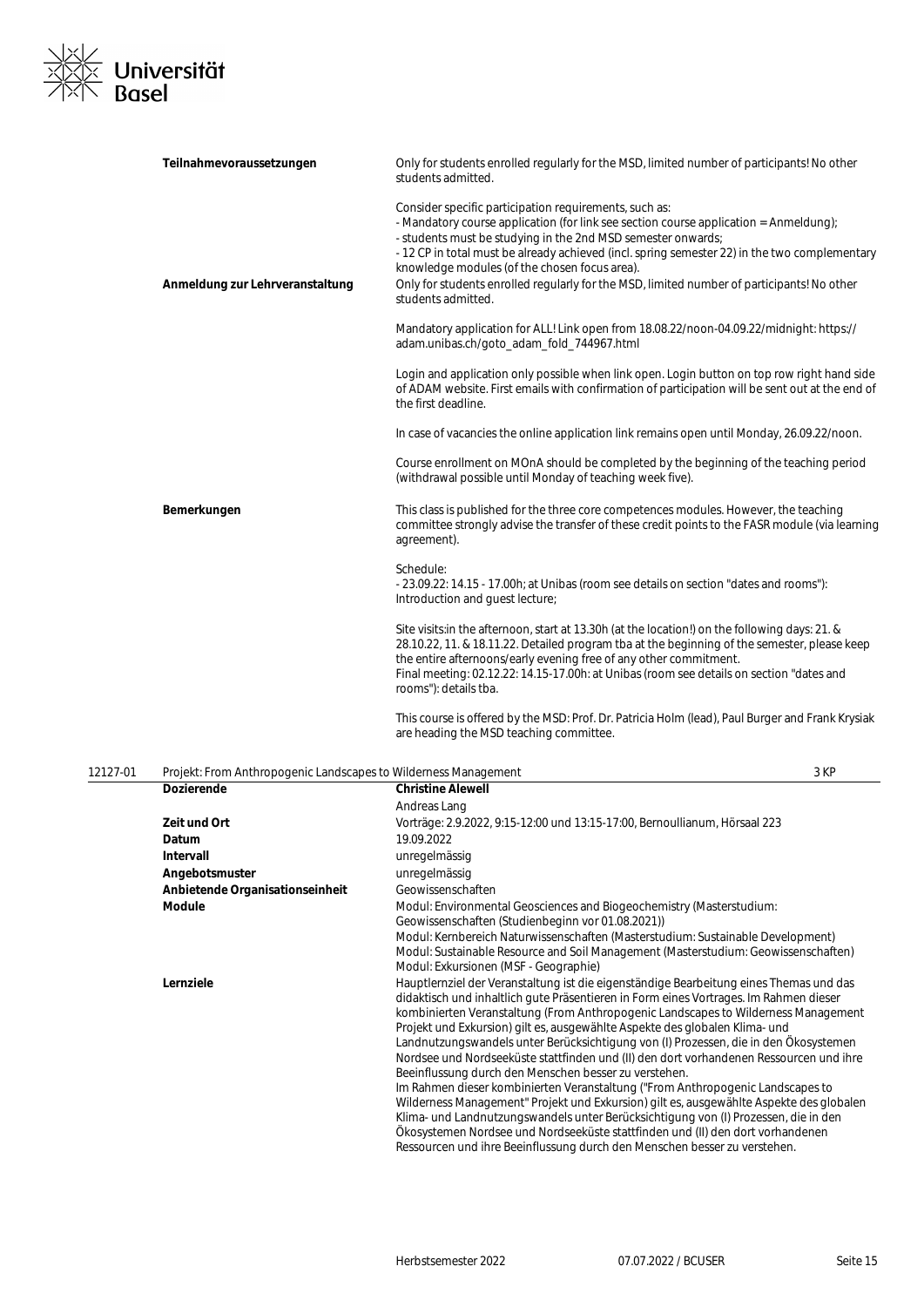

|          | <b>Inhalt</b>                                                                       | In einem eintägigen Seminar werden Themen in Vorträgen durch die Studierenden<br>präsentiert, die veranstaltungsbegleitendend zu der 10-tägigen Exkursion (24129-01 From<br>Anthropogenic Landscapes to Wilderness Management) eine Vorbereitung aller<br>Studierenden zum Ziel haben. Die Exkursion thematisiert biologische, bodenkundliche,<br>biogeochemische/ozeanographische, sowie gesellschaftliche Aspekte, von denen<br>übergreifende oder auch spezialisierte Themen behandelt und vorgestellt werden können.<br>Im Vordergrund steht die Auseinandersetzung mit der norddeutschen Küste und dem<br>Wattenmeer als Ökosystem. Thematischer Fokus liegt auf den natürlichen Ressourcen und<br>ihrer Beeinflussung durch den Menschen. |
|----------|-------------------------------------------------------------------------------------|-------------------------------------------------------------------------------------------------------------------------------------------------------------------------------------------------------------------------------------------------------------------------------------------------------------------------------------------------------------------------------------------------------------------------------------------------------------------------------------------------------------------------------------------------------------------------------------------------------------------------------------------------------------------------------------------------------------------------------------------------|
|          | Literatur                                                                           | Wird ausgegeben.                                                                                                                                                                                                                                                                                                                                                                                                                                                                                                                                                                                                                                                                                                                                |
|          | Weblink                                                                             | https://duw.unibas.ch/de/studium-ugw/exkursionen/wilhelmshaven                                                                                                                                                                                                                                                                                                                                                                                                                                                                                                                                                                                                                                                                                  |
|          | Leistungsüberprüfung                                                                | Lehrveranst.-begleitend                                                                                                                                                                                                                                                                                                                                                                                                                                                                                                                                                                                                                                                                                                                         |
|          | Skala                                                                               | Pass / Fail                                                                                                                                                                                                                                                                                                                                                                                                                                                                                                                                                                                                                                                                                                                                     |
|          | Wiederholungsprüfung                                                                | keine Wiederholungsprüfung                                                                                                                                                                                                                                                                                                                                                                                                                                                                                                                                                                                                                                                                                                                      |
|          | An-/Abmeldung zur Prüfung                                                           | An-/Abmelden: Belegen resp. Stornieren der Belegung via MOnA                                                                                                                                                                                                                                                                                                                                                                                                                                                                                                                                                                                                                                                                                    |
|          | Hinweise zur Leistungsüberprüfung                                                   | Teilnahme an Exkursion und Projekt mit Präsentation eines Vortrages                                                                                                                                                                                                                                                                                                                                                                                                                                                                                                                                                                                                                                                                             |
|          | Belegen bei Nichtbestehen                                                           | beliebig wiederholbar                                                                                                                                                                                                                                                                                                                                                                                                                                                                                                                                                                                                                                                                                                                           |
|          | Einsatz digitaler Medien                                                            | kein spezifischer Einsatz                                                                                                                                                                                                                                                                                                                                                                                                                                                                                                                                                                                                                                                                                                                       |
|          | Unterrichtssprache                                                                  | Deutsch                                                                                                                                                                                                                                                                                                                                                                                                                                                                                                                                                                                                                                                                                                                                         |
|          | Teilnahmevoraussetzungen                                                            | Teilnahme nur in Kombination mit der Exkursion. Studierende des Masters                                                                                                                                                                                                                                                                                                                                                                                                                                                                                                                                                                                                                                                                         |
|          |                                                                                     | Geowissenschaften (Vertiefung Umweltgeowissenschaften) sowie des Master für Sustainable<br>Development haben Vorrang.                                                                                                                                                                                                                                                                                                                                                                                                                                                                                                                                                                                                                           |
|          | Anmeldung zur Lehrveranstaltung                                                     | Bei Interesse bitte bei admin-soil@unibas.ch anmelden.                                                                                                                                                                                                                                                                                                                                                                                                                                                                                                                                                                                                                                                                                          |
|          | Bemerkungen                                                                         | Die Vorbesprechung fand am 9.5.2022 statt. Nachträgliche Anmeldung im Sekretariat<br>Umweltgeowissenschaften ist möglich.<br>Unterlagen und Informationen auf ADAM und https://duw.unibas.ch/de/studium-ugw/<br>exkursionen/nordsee                                                                                                                                                                                                                                                                                                                                                                                                                                                                                                             |
| 65774-01 | Vorlesung: Digitalization and Sustainability: Friends or Foes?<br><b>Dozierende</b> | 2 KP<br>Frank Christian Krysiak                                                                                                                                                                                                                                                                                                                                                                                                                                                                                                                                                                                                                                                                                                                 |
|          |                                                                                     | Arne Menn                                                                                                                                                                                                                                                                                                                                                                                                                                                                                                                                                                                                                                                                                                                                       |
|          |                                                                                     |                                                                                                                                                                                                                                                                                                                                                                                                                                                                                                                                                                                                                                                                                                                                                 |
|          |                                                                                     |                                                                                                                                                                                                                                                                                                                                                                                                                                                                                                                                                                                                                                                                                                                                                 |
|          | Zeit und Ort                                                                        | Jean Terrier<br>Mo 16:15-18:30 Kollegienhaus, Hörsaal 118<br>Dates: 10./17./24. and 31.10.2022; 07. and 14.11.2022; 05.12.22. Each session starts at 16.15h<br>and ends at 18.30h, incl. break.                                                                                                                                                                                                                                                                                                                                                                                                                                                                                                                                                 |
|          | Datum                                                                               |                                                                                                                                                                                                                                                                                                                                                                                                                                                                                                                                                                                                                                                                                                                                                 |
|          | Intervall                                                                           | 10.10.2022                                                                                                                                                                                                                                                                                                                                                                                                                                                                                                                                                                                                                                                                                                                                      |
|          |                                                                                     | unregelmässig<br>einmalig                                                                                                                                                                                                                                                                                                                                                                                                                                                                                                                                                                                                                                                                                                                       |
|          | Angebotsmuster<br>Anbietende Organisationseinheit                                   | Wirtschaftswissenschaftliche Fakultät / WWZ                                                                                                                                                                                                                                                                                                                                                                                                                                                                                                                                                                                                                                                                                                     |
|          | Module                                                                              | General Electives in Business and Economics: Zusätzliches Lehrangebot (Masterstudium:<br>Wirtschaftswissenschaften)                                                                                                                                                                                                                                                                                                                                                                                                                                                                                                                                                                                                                             |
|          |                                                                                     | General Electives in Business and Technology: Zusätzliches Lehrangebot (Masterstudium:<br><b>Business and Technology)</b>                                                                                                                                                                                                                                                                                                                                                                                                                                                                                                                                                                                                                       |
|          |                                                                                     | General Electives in Economics and Public Policy: Zusätzliches Lehrangebot (Masterstudium:<br>Economics and Public Policy)                                                                                                                                                                                                                                                                                                                                                                                                                                                                                                                                                                                                                      |
|          |                                                                                     | General Electives in Finance and Money: Zusätzliches Lehrangebot (Masterstudium: Finance<br>and Money)                                                                                                                                                                                                                                                                                                                                                                                                                                                                                                                                                                                                                                          |
|          |                                                                                     | Modul: Electives in Data Science (Masterstudium: Data Science)<br>Modul: Kernbereich Gesellschaftswissenschaften (Masterstudium: Sustainable Development)<br>Modul: Kernbereich Naturwissenschaften (Masterstudium: Sustainable Development)<br>Modul: Kernbereich Wirtschaftswissenschaften (Masterstudium: Sustainable Development)<br>Modul: Wahlbereich (Masterstudium: Wirtschaftswissenschaften (Studienbeginn vor                                                                                                                                                                                                                                                                                                                        |
|          |                                                                                     | 01.08.2021)<br>Vertiefungsmodul Global Europe: Umwelt und Nachhaltigkeit (Masterstudium: European<br><b>Global Studies)</b>                                                                                                                                                                                                                                                                                                                                                                                                                                                                                                                                                                                                                     |
|          |                                                                                     | Modul: Digital Humanities, Culture and Society (MSF - Digital Humanities)<br>Modul: Erweiterung Gesellschaftswissenschaften M.A. (MSF - Politikwissenschaft)                                                                                                                                                                                                                                                                                                                                                                                                                                                                                                                                                                                    |
|          |                                                                                     | Modul: Ungleichheit, Konflikt, Kultur (MSF - Soziologie)<br>Modul: Resources and Sustainability (MSG - Changing Societies: Migration - Conflicts -<br>Resources)                                                                                                                                                                                                                                                                                                                                                                                                                                                                                                                                                                                |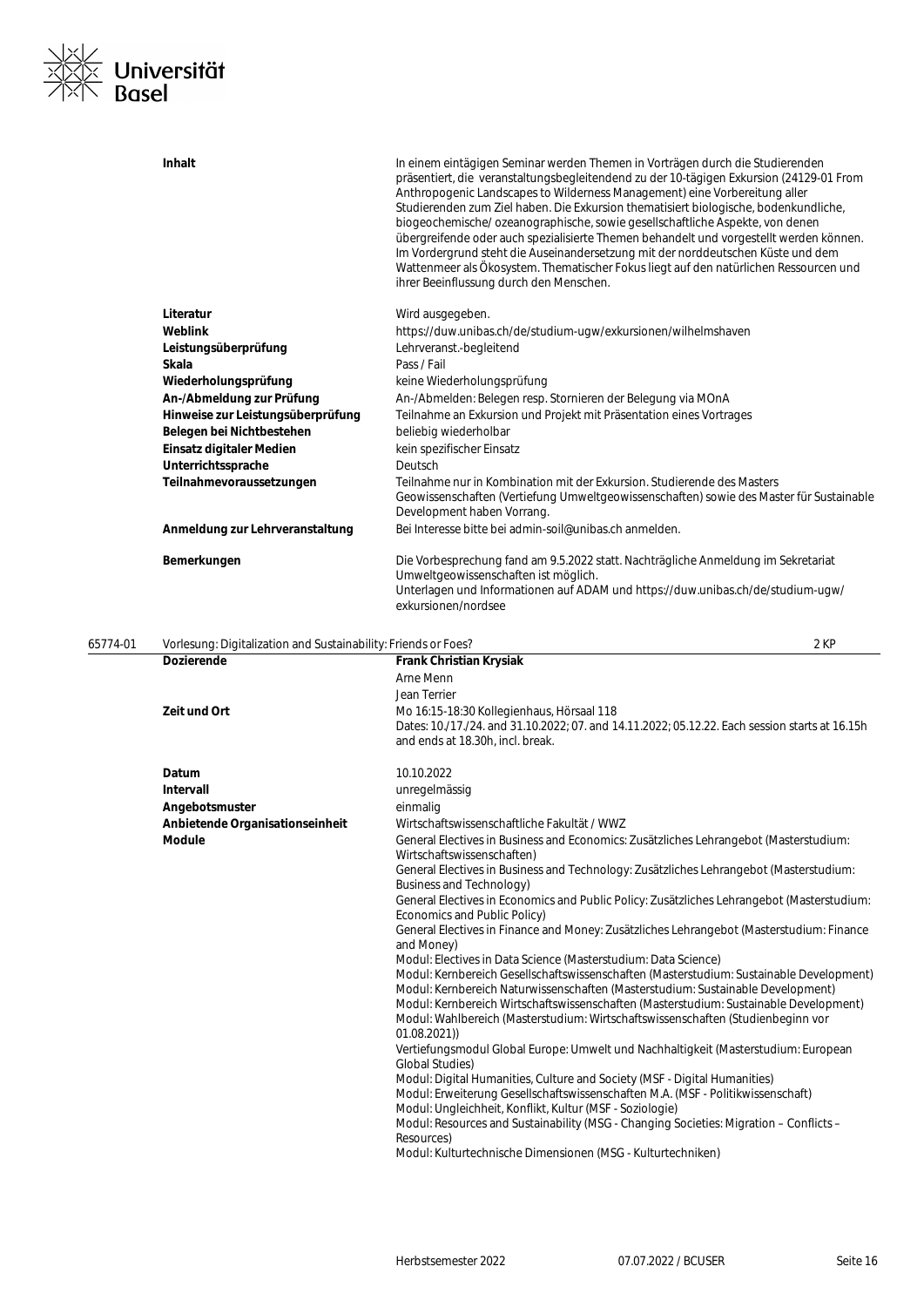

|          | Lernziele                                                                  | Students will be able:<br>- to understand and clearly describe the challenges posed by digitalization to sustainability<br>and sustainable development;<br>- to understand and clearly describe what various scholars think would be required to make<br>the digitalization of processes and tools more compatible with sustainability;<br>- to describe, analyze and evaluate the various discourses of the past decades about the<br>relationship between digitalization and sustainability;<br>- to independently analyze and evaluate the digitalization of processes and tools from the<br>standpoint of sustainability;<br>- to independently formulate possible solutions concerning the problem of the compatibility<br>between digitalization, on the one hand, and sustainability and sustainable development, on<br>the other hand.                                                                                                                                                                                                                                                                                                                                                                                                                                               |      |
|----------|----------------------------------------------------------------------------|----------------------------------------------------------------------------------------------------------------------------------------------------------------------------------------------------------------------------------------------------------------------------------------------------------------------------------------------------------------------------------------------------------------------------------------------------------------------------------------------------------------------------------------------------------------------------------------------------------------------------------------------------------------------------------------------------------------------------------------------------------------------------------------------------------------------------------------------------------------------------------------------------------------------------------------------------------------------------------------------------------------------------------------------------------------------------------------------------------------------------------------------------------------------------------------------------------------------------------------------------------------------------------------------|------|
|          | <b>Inhalt</b>                                                              | In the last decade of the 20th century, many early enthusiasts of the emerging digitalization<br>process regularly emphasized a positive side-effect of this transformation: digitalization, they<br>arqued, would allow for a more sustainable, less resource-hungry form of social and<br>economic development. In the past twenty years, this optimistic discourse has given way to a<br>much grimmer picture. Overuse of raw materials to produce digital devices, new forms of<br>precarious labor, social fragmentation, spread of false information as a result of fake news and<br>political polarization: all these phenomena and many more have now turned into standard<br>headlines. Digitalization in its current form, on the one hand, and sustainable development,<br>on the other, do not seem to necessarily belong together after all. But is a combination of<br>these two goals really out of the question? If not, what should be changed in the<br>digitalization process to make it more sustainable? In this lecture series, we will hear twelve<br>experts in their field present their views on the challenge posed by digitalization to<br>sustainable development, as well as on how to render these two processes more compatible<br>than they seem to be now. |      |
|          | Literatur                                                                  | tba announced during the lecture                                                                                                                                                                                                                                                                                                                                                                                                                                                                                                                                                                                                                                                                                                                                                                                                                                                                                                                                                                                                                                                                                                                                                                                                                                                             |      |
|          | Leistungsüberprüfung                                                       | Leistungsnachweis                                                                                                                                                                                                                                                                                                                                                                                                                                                                                                                                                                                                                                                                                                                                                                                                                                                                                                                                                                                                                                                                                                                                                                                                                                                                            |      |
|          | Skala                                                                      | $1-60,1$                                                                                                                                                                                                                                                                                                                                                                                                                                                                                                                                                                                                                                                                                                                                                                                                                                                                                                                                                                                                                                                                                                                                                                                                                                                                                     |      |
|          | Wiederholungsprüfung                                                       | keine Wiederholungsprüfung                                                                                                                                                                                                                                                                                                                                                                                                                                                                                                                                                                                                                                                                                                                                                                                                                                                                                                                                                                                                                                                                                                                                                                                                                                                                   |      |
|          | An-/Abmeldung zur Prüfung                                                  | An-/Abmelden: Belegen resp. Stornieren der Belegung via MOnA<br>Regular and active attendance; preliminary readings for each session; production of video                                                                                                                                                                                                                                                                                                                                                                                                                                                                                                                                                                                                                                                                                                                                                                                                                                                                                                                                                                                                                                                                                                                                    |      |
|          | Hinweise zur Leistungsüberprüfung                                          | essays (group work with clear declaration of working part of each student); presentation and<br>discussion of video essays on 05.12.22.                                                                                                                                                                                                                                                                                                                                                                                                                                                                                                                                                                                                                                                                                                                                                                                                                                                                                                                                                                                                                                                                                                                                                      |      |
|          | Belegen bei Nichtbestehen                                                  | nicht wiederholbar                                                                                                                                                                                                                                                                                                                                                                                                                                                                                                                                                                                                                                                                                                                                                                                                                                                                                                                                                                                                                                                                                                                                                                                                                                                                           |      |
|          | Einsatz digitaler Medien                                                   | kein spezifischer Einsatz                                                                                                                                                                                                                                                                                                                                                                                                                                                                                                                                                                                                                                                                                                                                                                                                                                                                                                                                                                                                                                                                                                                                                                                                                                                                    |      |
|          | Unterrichtssprache                                                         | Englisch                                                                                                                                                                                                                                                                                                                                                                                                                                                                                                                                                                                                                                                                                                                                                                                                                                                                                                                                                                                                                                                                                                                                                                                                                                                                                     |      |
|          | Teilnahmevoraussetzungen                                                   | Only for students studying regulary at master level or higher. No other students admitted.                                                                                                                                                                                                                                                                                                                                                                                                                                                                                                                                                                                                                                                                                                                                                                                                                                                                                                                                                                                                                                                                                                                                                                                                   |      |
|          | Anmeldung zur Lehrveranstaltung                                            | Course enrollment on MOnA should be completed by the beginning of the teaching period<br>(withdrawal possible until Monday of teaching week five). No other course registration<br>necessary. Students must study regulary at master level or higher. No other students<br>admitted.                                                                                                                                                                                                                                                                                                                                                                                                                                                                                                                                                                                                                                                                                                                                                                                                                                                                                                                                                                                                         |      |
|          | Bemerkungen                                                                | Teaching on site. Dates: 10./17./24. and 31.10.2022; 07. and 14.11.2022; 05.12.22. Each session<br>starts at 16.15h and ends at 18.30h, incl. break.                                                                                                                                                                                                                                                                                                                                                                                                                                                                                                                                                                                                                                                                                                                                                                                                                                                                                                                                                                                                                                                                                                                                         |      |
|          |                                                                            | Recognition of CP for MSD students:<br>The CP can be recognized for the published modules. Nonetheless, the teaching committee<br>MSD strongly recommends to transfer the CP to the FASR module.                                                                                                                                                                                                                                                                                                                                                                                                                                                                                                                                                                                                                                                                                                                                                                                                                                                                                                                                                                                                                                                                                             |      |
|          |                                                                            | This lecture is co-offered by the MSD, Prof. F. Krysiak, and the two Unibas units "departement"<br>of learning & teaching/educational technologies (Dr. J. Terrrier) and the "sustainability<br>office" (A. Menn).                                                                                                                                                                                                                                                                                                                                                                                                                                                                                                                                                                                                                                                                                                                                                                                                                                                                                                                                                                                                                                                                           |      |
| 41821-01 | Vorlesung mit Übungen: Ecological Sustainability Aspects of Climate Change |                                                                                                                                                                                                                                                                                                                                                                                                                                                                                                                                                                                                                                                                                                                                                                                                                                                                                                                                                                                                                                                                                                                                                                                                                                                                                              | 3 KP |
|          | Dozierende                                                                 | <b>Dirk Schindler</b>                                                                                                                                                                                                                                                                                                                                                                                                                                                                                                                                                                                                                                                                                                                                                                                                                                                                                                                                                                                                                                                                                                                                                                                                                                                                        |      |
|          | Zeit und Ort                                                               | Mi 14:15-18:00 Vesalianum, Seminarraum (O2.02)<br>Weekly course of 4 lessons during first half of teaching period: 21.09. to 02.11.2022:<br>Wednesday, from 14:15 to 18.00h.                                                                                                                                                                                                                                                                                                                                                                                                                                                                                                                                                                                                                                                                                                                                                                                                                                                                                                                                                                                                                                                                                                                 |      |
|          | Datum                                                                      | 21.09.2022                                                                                                                                                                                                                                                                                                                                                                                                                                                                                                                                                                                                                                                                                                                                                                                                                                                                                                                                                                                                                                                                                                                                                                                                                                                                                   |      |
|          | <b>Intervall</b>                                                           | wöchentlich                                                                                                                                                                                                                                                                                                                                                                                                                                                                                                                                                                                                                                                                                                                                                                                                                                                                                                                                                                                                                                                                                                                                                                                                                                                                                  |      |
|          | Angebotsmuster                                                             | unregelmässig                                                                                                                                                                                                                                                                                                                                                                                                                                                                                                                                                                                                                                                                                                                                                                                                                                                                                                                                                                                                                                                                                                                                                                                                                                                                                |      |
|          | Anbietende Organisationseinheit                                            | Departement Umweltwissenschaften                                                                                                                                                                                                                                                                                                                                                                                                                                                                                                                                                                                                                                                                                                                                                                                                                                                                                                                                                                                                                                                                                                                                                                                                                                                             |      |
|          | Module                                                                     | Modul: Kernbereich Naturwissenschaften (Masterstudium: Sustainable Development)                                                                                                                                                                                                                                                                                                                                                                                                                                                                                                                                                                                                                                                                                                                                                                                                                                                                                                                                                                                                                                                                                                                                                                                                              |      |
|          |                                                                            |                                                                                                                                                                                                                                                                                                                                                                                                                                                                                                                                                                                                                                                                                                                                                                                                                                                                                                                                                                                                                                                                                                                                                                                                                                                                                              |      |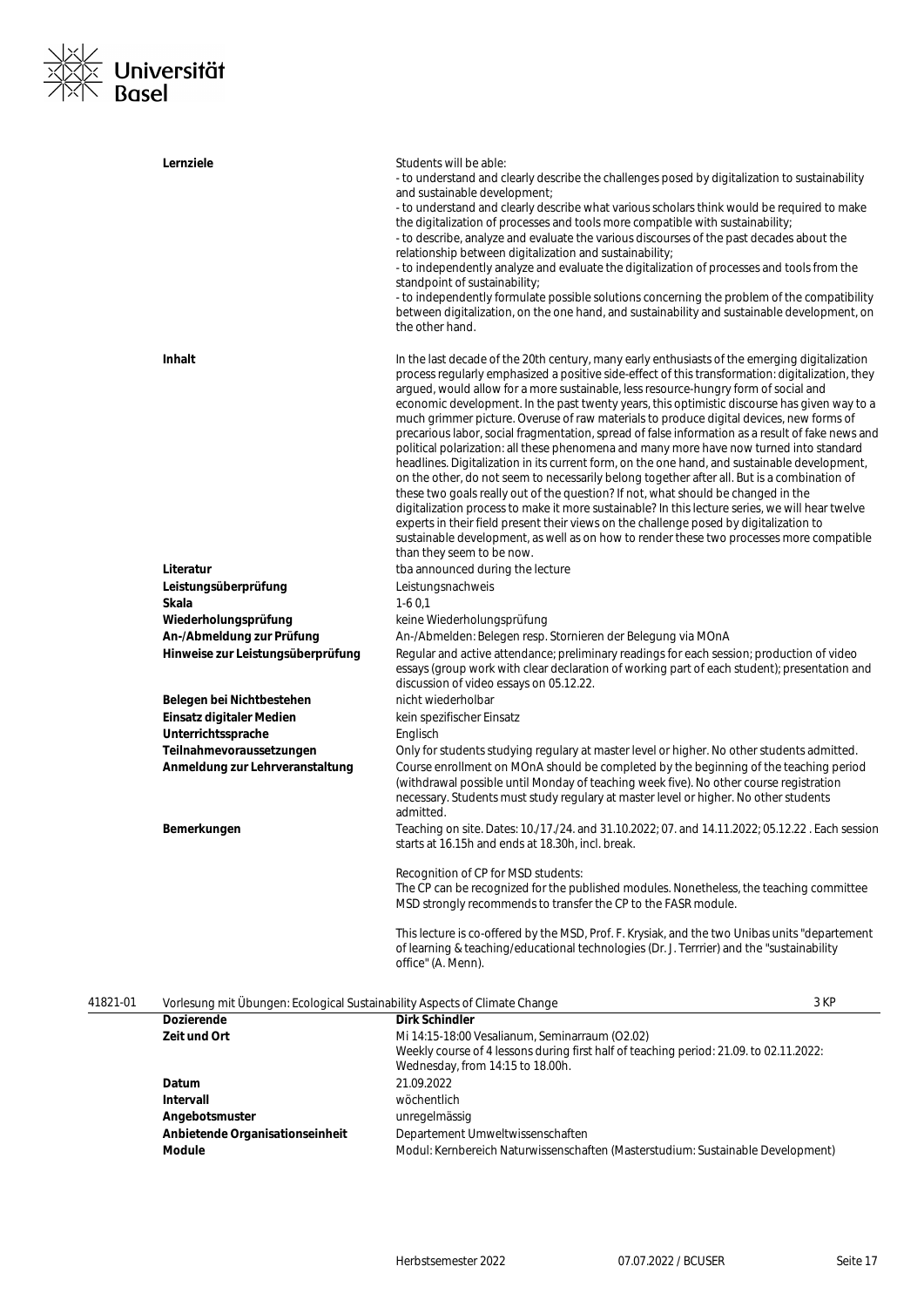

| Lernziele<br>Inhalt                                            | The students<br>- deepen their knowledge on current global and regional climate change;<br>- extend their knowledge on anthropogenic influence causing current climate change;<br>- develop solid skills for the objective interpretation und assessment of the changes<br>associated with the projected climate change in physical, biological and human systems;<br>- analyse and evaluate possibilities for the application of mitigation und adaptation strategies.<br>Current climate change is altering many physical, biological and human systems in the earth-<br>atmosphere system. With regard to the near future, projected climate change is the greatest<br>challenge for mankind. The topics of the course will provide an interdisciplinary overview of<br>observations, analyses, simulations and interpretations of current and projected climate<br>change and its consequences at regional and global scales. |
|----------------------------------------------------------------|-----------------------------------------------------------------------------------------------------------------------------------------------------------------------------------------------------------------------------------------------------------------------------------------------------------------------------------------------------------------------------------------------------------------------------------------------------------------------------------------------------------------------------------------------------------------------------------------------------------------------------------------------------------------------------------------------------------------------------------------------------------------------------------------------------------------------------------------------------------------------------------------------------------------------------------|
| Literatur                                                      | Amongst others the following topics are covered:<br>- Climate system as part of the earth system;<br>- Overview about the facets of current and projected climate change;<br>- Impacts of global and regional climate change on physical, biological and human systems;<br>- Mitigation and adaptation strategies;<br>- Climate Engineering;<br>- Sustainability and climate.<br>Recommended literature:<br>IPCC (2014) Climate Change 2014: Synthesis Report. Summary for Policymakers<br>IPCC (2014): Climate change 2014. Impacts, Adaptation, and Vulnerability. Summary for<br>Policymakers<br>Further literature will be provided during the course.                                                                                                                                                                                                                                                                        |
| Leistungsüberprüfung                                           | Leistungsnachweis                                                                                                                                                                                                                                                                                                                                                                                                                                                                                                                                                                                                                                                                                                                                                                                                                                                                                                                 |
| Skala<br>Wiederholungsprüfung                                  | $1-60,1$<br>keine Wiederholungsprüfung                                                                                                                                                                                                                                                                                                                                                                                                                                                                                                                                                                                                                                                                                                                                                                                                                                                                                            |
| An-/Abmeldung zur Prüfung<br>Hinweise zur Leistungsüberprüfung | An-/Abmelden: Belegen resp. Stornieren der Belegung via MOnA<br>Regular attendance mandatory, required readings, presentation. Details according to<br>information of D. Schindler.<br>Final written examination on 02. November 2022: during usual lecture time (exam lasts 60<br>minutes); usual room.                                                                                                                                                                                                                                                                                                                                                                                                                                                                                                                                                                                                                          |
|                                                                |                                                                                                                                                                                                                                                                                                                                                                                                                                                                                                                                                                                                                                                                                                                                                                                                                                                                                                                                   |
| Belegen bei Nichtbestehen<br>Einsatz digitaler Medien          | beliebig wiederholbar<br>kein spezifischer Einsatz                                                                                                                                                                                                                                                                                                                                                                                                                                                                                                                                                                                                                                                                                                                                                                                                                                                                                |
| Unterrichtssprache                                             | Englisch                                                                                                                                                                                                                                                                                                                                                                                                                                                                                                                                                                                                                                                                                                                                                                                                                                                                                                                          |
| Teilnahmevoraussetzungen                                       | Special course inscription required for ALL (for details see 'course application' or<br>'Anmeldung').                                                                                                                                                                                                                                                                                                                                                                                                                                                                                                                                                                                                                                                                                                                                                                                                                             |
|                                                                | Limited number of participants (17). Students of the MSD (incl. preparation semester MSD)<br>have priority.                                                                                                                                                                                                                                                                                                                                                                                                                                                                                                                                                                                                                                                                                                                                                                                                                       |
|                                                                | If you study something different you must do at least a master's degree within the<br>Departement of Enviromental Sciences (Faculty of Sciences) and may attend the course in<br>case of vacancies. No other students admitted.                                                                                                                                                                                                                                                                                                                                                                                                                                                                                                                                                                                                                                                                                                   |
|                                                                | Students of the MSD who have chosen the focus area in social sciences or in economics must<br>have completed the 'Complementary Knowledge in Natural Sciences' module (or at least<br>earned 8 CP out of 12 CP).                                                                                                                                                                                                                                                                                                                                                                                                                                                                                                                                                                                                                                                                                                                  |
| Anmeldung zur Lehrveranstaltung                                | Mandatory application for ALL! Link open from 18.08.22/noon-04.09.22/midnight: https://<br>adam.unibas.ch/goto_adam_fold_744967.html                                                                                                                                                                                                                                                                                                                                                                                                                                                                                                                                                                                                                                                                                                                                                                                              |
|                                                                | https://adam.unibas.ch/goto_adam_fold_744967.html<br>Login and application only possible when link open. Login button on top row right hand side<br>of ADAM website. First emails with confirmation of participation will be sent out at the end of<br>the first deadline.                                                                                                                                                                                                                                                                                                                                                                                                                                                                                                                                                                                                                                                        |
|                                                                | In case of vacancies the online application link remains open until Monday, 26.09.22/noon.                                                                                                                                                                                                                                                                                                                                                                                                                                                                                                                                                                                                                                                                                                                                                                                                                                        |
|                                                                | Course enrollment on MOnA should be completed by the beginning of the teaching period                                                                                                                                                                                                                                                                                                                                                                                                                                                                                                                                                                                                                                                                                                                                                                                                                                             |
|                                                                |                                                                                                                                                                                                                                                                                                                                                                                                                                                                                                                                                                                                                                                                                                                                                                                                                                                                                                                                   |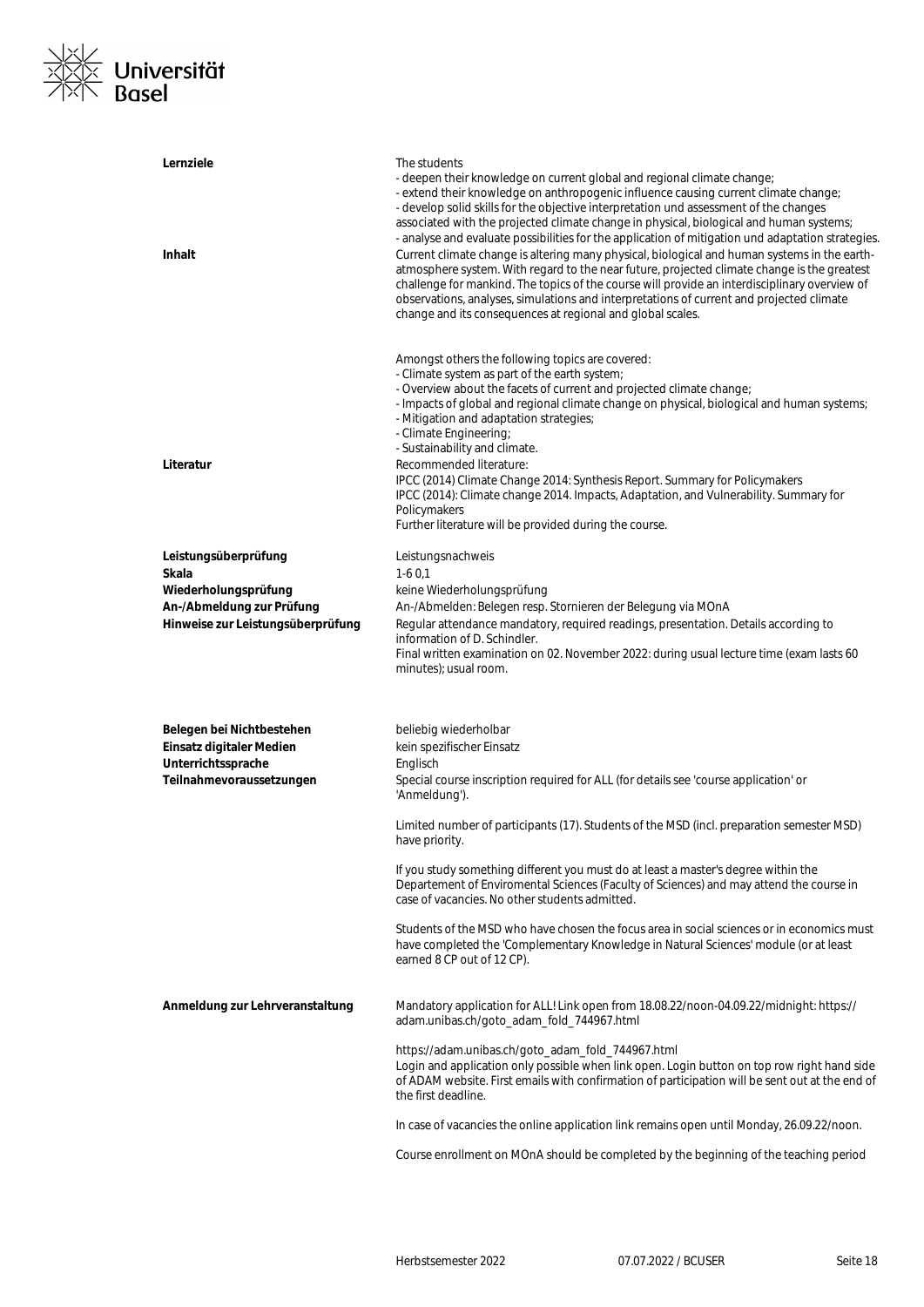

#### (withdrawal possible until Monday of teaching week five).

#### Bemerkungen **Bemerkungen** Schedule:

Weekly course of 4 lessons during first half of teaching period: 21.09. to 02.11.2022: Wednesday, from 14:15 to 18.00h. Final assessment on 02.11.22, during usual lecture time (exam lasts 60 minutes); usual room.

Within the MSD credit points can be transferred to the module "Focal Areas in Sustainability Research" (learning agreement) (all students). Students with focus area in natural sciences can accredit the course within the published module.

This course is offered by the MSD. Dr. Dirk Schindler holds a teaching assignment.

| 49077-01 | Vorlesung mit Übungen: Global Change Resources |                                                                                                                                                                                                                                                                                                                                                                                                                                                                                                                                                                                                                                                                                                                                                                                                                                                                                                                                                                                                                                           | 3 KP |
|----------|------------------------------------------------|-------------------------------------------------------------------------------------------------------------------------------------------------------------------------------------------------------------------------------------------------------------------------------------------------------------------------------------------------------------------------------------------------------------------------------------------------------------------------------------------------------------------------------------------------------------------------------------------------------------------------------------------------------------------------------------------------------------------------------------------------------------------------------------------------------------------------------------------------------------------------------------------------------------------------------------------------------------------------------------------------------------------------------------------|------|
|          | Dozierende                                     | <b>Miriam Simone Andres</b>                                                                                                                                                                                                                                                                                                                                                                                                                                                                                                                                                                                                                                                                                                                                                                                                                                                                                                                                                                                                               |      |
|          | Zeit und Ort                                   | Di 10:15-12:00 Vesalianum, Seminarraum (O2.02)                                                                                                                                                                                                                                                                                                                                                                                                                                                                                                                                                                                                                                                                                                                                                                                                                                                                                                                                                                                            |      |
|          | Datum                                          | 20.09.2022                                                                                                                                                                                                                                                                                                                                                                                                                                                                                                                                                                                                                                                                                                                                                                                                                                                                                                                                                                                                                                |      |
|          | <b>Intervall</b>                               | wöchentlich                                                                                                                                                                                                                                                                                                                                                                                                                                                                                                                                                                                                                                                                                                                                                                                                                                                                                                                                                                                                                               |      |
|          | Angebotsmuster                                 | Jedes Herbstsemester                                                                                                                                                                                                                                                                                                                                                                                                                                                                                                                                                                                                                                                                                                                                                                                                                                                                                                                                                                                                                      |      |
|          | Anbietende Organisationseinheit                | Departement Umweltwissenschaften                                                                                                                                                                                                                                                                                                                                                                                                                                                                                                                                                                                                                                                                                                                                                                                                                                                                                                                                                                                                          |      |
|          | Module                                         | Modul: Environmental Geosciences and Biogeochemistry (Masterstudium:<br>Geowissenschaften (Studienbeginn vor 01.08.2021))<br>Modul: Kernbereich Naturwissenschaften (Masterstudium: Sustainable Development)<br>Modul: Sustainable Resource and Soil Management (Masterstudium: Geowissenschaften)                                                                                                                                                                                                                                                                                                                                                                                                                                                                                                                                                                                                                                                                                                                                        |      |
|          | Lernziele                                      | - Knowledge of key mineral and fossil resources, their occurrence and distribution.<br>- Understanding of extraction and transport pathways of key mineral and fossil resources.<br>- Basis understanding of environmental risks, legal frameworks and societal impacts.<br>- Basic understanding of CO2 in the production of i.e. cement and complexity of carbon<br>capture and storage.<br>- Knowledge of processes and challenges in waste management and urban mining.                                                                                                                                                                                                                                                                                                                                                                                                                                                                                                                                                               |      |
|          | <b>Inhalt</b>                                  | From sand to solar, from molybdenum to mobile phones, from cobalt to computers: mineral<br>resources form the basis of practically every aspect of our modern society. Never before in the<br>history of our global community have we extracted, produced and consumed more of these<br>valuable resources.                                                                                                                                                                                                                                                                                                                                                                                                                                                                                                                                                                                                                                                                                                                               |      |
|          |                                                | This course aims to:<br>- identify key mineral and fossil resources;<br>- understand their distribution, extraction and transport pathways;<br>- highlight environmental risks, legal frameworks and societal impacts;<br>- discuss alternative concepts, learn about the circular economy and the 3R's (reduce, reuse,<br>recycle).                                                                                                                                                                                                                                                                                                                                                                                                                                                                                                                                                                                                                                                                                                      |      |
|          |                                                | With a mixture of lectures, case studies, exercises and excursions, you will learn about the<br>complexity of extracting rare earth minerals, which are critical for our electronic and digital<br>economy. Because Switzerland has no oil and gas resources, but plenty of salt, sand and silt,<br>these valuable resources will be emphasized in a local context. Furthermore, we will<br>investigate the history of how the extraction of mineral resources has evolved over the last<br>hundred years. We will explore the question of 'Who owns the mineral resources under your<br>house? And the mineral resources on the seabed.' We will also track the carbon footprint of<br>the cement industry and how to eliminate the CO2 by-product of the production process.<br>Switzerland is a champion in the waste management department and is also advanced in the<br>recycling of mineral resources and urban mining. A firsthand view of such a recycling plant<br>will be integrated into the course as a scheduled excursion. |      |
|          | Literatur                                      | Tba in class.                                                                                                                                                                                                                                                                                                                                                                                                                                                                                                                                                                                                                                                                                                                                                                                                                                                                                                                                                                                                                             |      |
|          | Leistungsüberprüfung                           | Leistungsnachweis                                                                                                                                                                                                                                                                                                                                                                                                                                                                                                                                                                                                                                                                                                                                                                                                                                                                                                                                                                                                                         |      |
|          | Skala                                          | $1-60,1$                                                                                                                                                                                                                                                                                                                                                                                                                                                                                                                                                                                                                                                                                                                                                                                                                                                                                                                                                                                                                                  |      |
|          | Wiederholungsprüfung                           | eine Wiederholung, bester Versuch zählt                                                                                                                                                                                                                                                                                                                                                                                                                                                                                                                                                                                                                                                                                                                                                                                                                                                                                                                                                                                                   |      |
|          | An-/Abmeldung zur Prüfung                      | An-/Abmelden: Belegen resp. Stornieren der Belegung via MOnA                                                                                                                                                                                                                                                                                                                                                                                                                                                                                                                                                                                                                                                                                                                                                                                                                                                                                                                                                                              |      |
|          | Hinweise zur Leistungsüberprüfung              | Regular attendance mandatory, required readings, presentation, essay. Details according to<br>information of M. Andres.                                                                                                                                                                                                                                                                                                                                                                                                                                                                                                                                                                                                                                                                                                                                                                                                                                                                                                                   |      |

Final written examination (details according to information of M. Andres): 13.12.22, during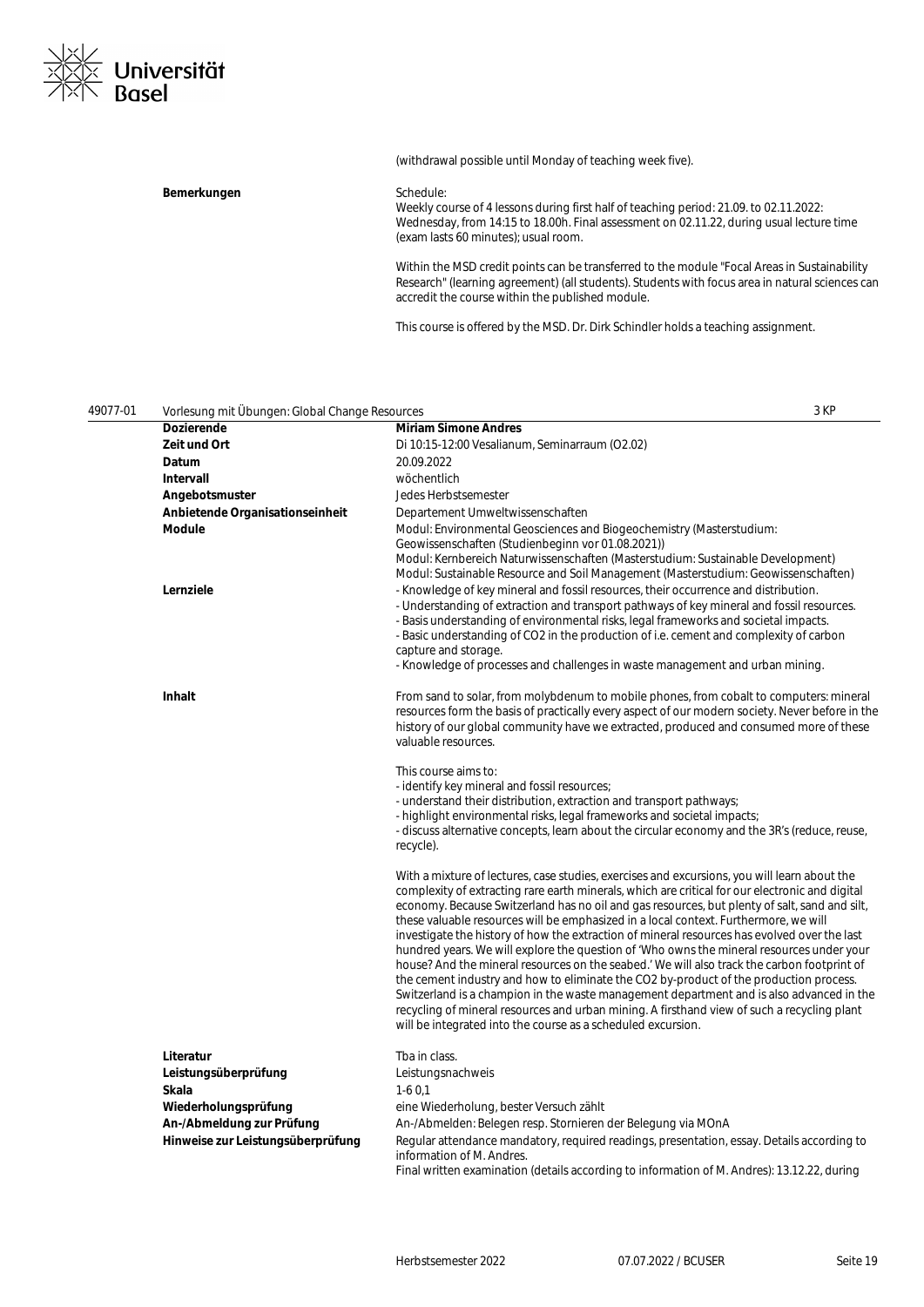| NXIZ |                          |
|------|--------------------------|
|      | <b>xixix Universität</b> |
| /IXN | <b>Basel</b>             |

| Belegen bei Nichtbestehen<br>Einsatz digitaler Medien<br>Unterrichtssprache<br>Teilnahmevoraussetzungen | usual lecture time, in the usual lecture hall.<br>Repeat examination (details according to information of M. Andres): tba: during ususal lecture<br>time; room tba.<br>beliebig wiederholbar<br>kein spezifischer Einsatz<br>Englisch<br>Special course application required for ALL (for details see 'course application' or<br>'Anmeldung').<br>Limited number of participants (25). Students of the MSD (incl. preparation semester) have a<br>first priority; those of the mentioned fields of study (see list of modules) have a second<br>priority.<br>If you study something different you must do at least a master's degree within the<br>Departement of Enviromental Sciences (Faculty of Sciences) and may attend the course in<br>case of vacancies (third priority). No other students admitted.<br>Students of the MSD who have chosen the focus area in social sciences or in economics must<br>have completed the 'Complementary Knowledge in Natural Sciences' module (or at least<br>earned 8 CP out of 12 CP). |
|---------------------------------------------------------------------------------------------------------|-----------------------------------------------------------------------------------------------------------------------------------------------------------------------------------------------------------------------------------------------------------------------------------------------------------------------------------------------------------------------------------------------------------------------------------------------------------------------------------------------------------------------------------------------------------------------------------------------------------------------------------------------------------------------------------------------------------------------------------------------------------------------------------------------------------------------------------------------------------------------------------------------------------------------------------------------------------------------------------------------------------------------------------|
| Anmeldung zur Lehrveranstaltung                                                                         | Mandatory application for ALL! Link open from 18.08.22/noon-04.09.22/midnight: https://<br>adam.unibas.ch/goto_adam_fold_744967.html<br>https://adam.unibas.ch/goto_adam_fold_744967.html<br>Login and application only possible when link open. Login button on top row right hand side<br>of ADAM website. First emails with confirmation of participation will be sent out at the end of<br>the first deadline.<br>In case of vacancies the online application link remains open until 29.09.22/noon.                                                                                                                                                                                                                                                                                                                                                                                                                                                                                                                          |
| Bemerkungen                                                                                             | Course enrollment on MOnA should be completed by the beginning of the teaching period<br>(withdrawal possible until Monday of teaching week five).<br>Note: Special course inscription and entry requirements!<br>Mandatory for students of the MSD who have chosen the focus area of natural sciences. No<br>credit points transfer possible to any different module than published.<br>Students who have chosen the focus area of social sciences or economics transfer the credit<br>points to the 'FASR' module (learning agreement).<br>This lecture is offered by the MSD. Dr. Miriam Andres holds a teaching assignment.                                                                                                                                                                                                                                                                                                                                                                                                   |

#### **Modul: Kernbereich Gesellschaftswissenschaften**

62246-01 Kurs: Sustainability in Practice 3 KP

| <b>Rais: Sustainability in Fractice</b> | ווי ש                                                                                                                                                                                                                                                               |
|-----------------------------------------|---------------------------------------------------------------------------------------------------------------------------------------------------------------------------------------------------------------------------------------------------------------------|
| <b>Dozierende</b>                       | Paul Burger                                                                                                                                                                                                                                                         |
|                                         | Patricia Holm                                                                                                                                                                                                                                                       |
|                                         | Frank Christian Krysiak                                                                                                                                                                                                                                             |
| Zeit und Ort                            | Fr 14:15-17:00 Kollegienhaus, Hörsaal 117                                                                                                                                                                                                                           |
| <b>Datum</b>                            | 23.09.2022                                                                                                                                                                                                                                                          |
| Intervall                               | unregelmässig                                                                                                                                                                                                                                                       |
| Angebotsmuster                          | unregelmässig                                                                                                                                                                                                                                                       |
| Anbietende Organisationseinheit         | Departement Umweltwissenschaften                                                                                                                                                                                                                                    |
| <b>Module</b>                           | Modul: Kernbereich Gesellschaftswissenschaften (Masterstudium: Sustainable Development)<br>Modul: Kernbereich Naturwissenschaften (Masterstudium: Sustainable Development)<br>Modul: Kernbereich Wirtschaftswissenschaften (Masterstudium: Sustainable Development) |
| Lernziele                               | - Students gain knowledge about institutions and organizations in the field of sustainable<br>development in the region;                                                                                                                                            |
|                                         | - they acquire a basic understanding how a project develops from scientific knowledge to<br>implementation,                                                                                                                                                         |
|                                         | - they know typical fields of sustainability in practice,                                                                                                                                                                                                           |
|                                         | - they are able to critically discuss chances, but also challenges and difficulties when                                                                                                                                                                            |
|                                         |                                                                                                                                                                                                                                                                     |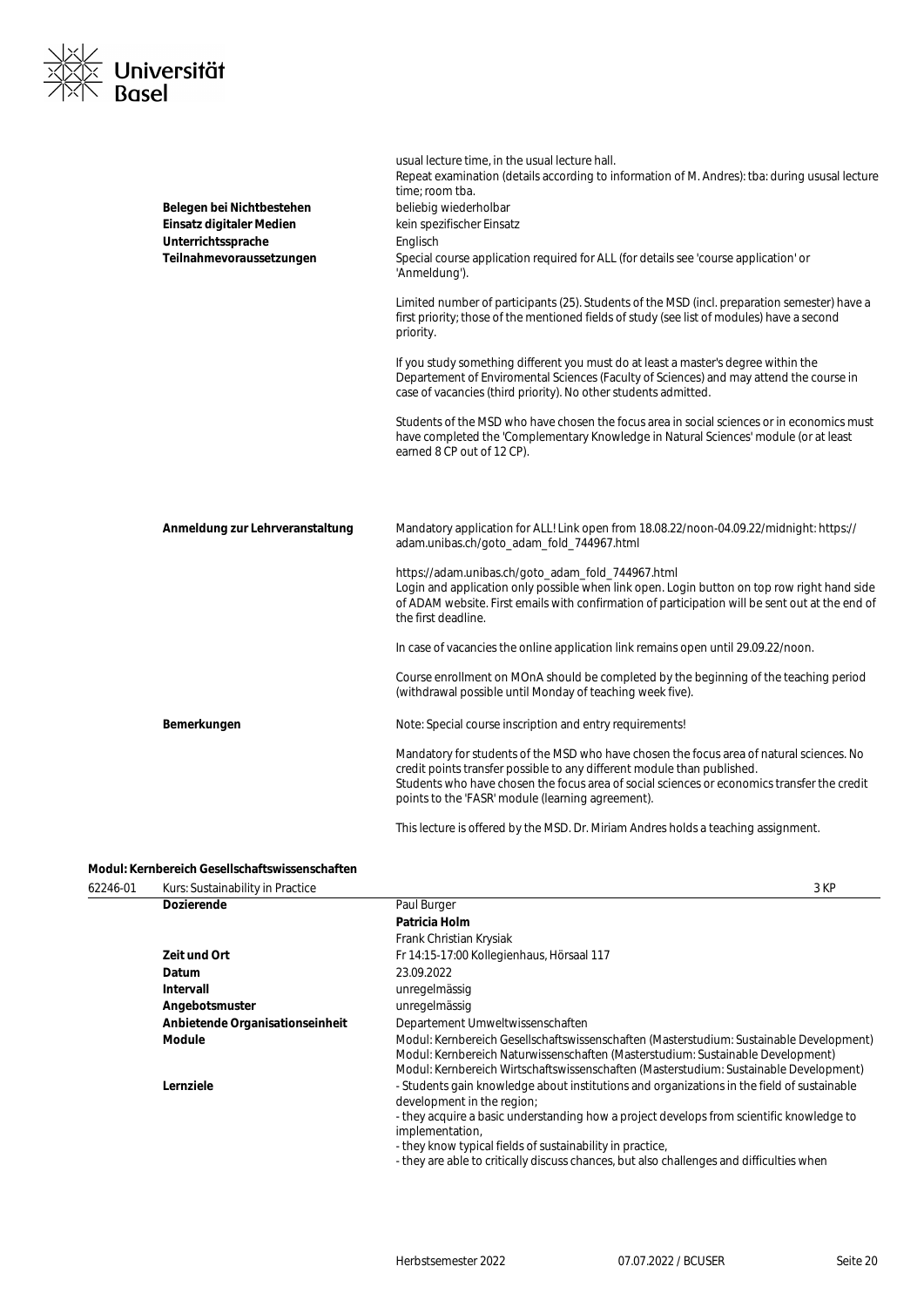

#### implementing SD ideas in the practice.

| <b>Inhalt</b>                     | Visits of institutions and organizations in the region, which are active in research,<br>development of management solutions, knowledge transfer or application of scientific                                                                                                                                                                                                            |
|-----------------------------------|------------------------------------------------------------------------------------------------------------------------------------------------------------------------------------------------------------------------------------------------------------------------------------------------------------------------------------------------------------------------------------------|
|                                   | knowledge in the field of sustainable development. Projects will be presented and discussed.                                                                                                                                                                                                                                                                                             |
|                                   | The visits will be complemented by presentations of selected experts at the University of                                                                                                                                                                                                                                                                                                |
|                                   | Basel.                                                                                                                                                                                                                                                                                                                                                                                   |
| Leistungsüberprüfung              | Lehrveranst.-begleitend                                                                                                                                                                                                                                                                                                                                                                  |
| Skala                             | Pass / Fail                                                                                                                                                                                                                                                                                                                                                                              |
| Wiederholungsprüfung              | keine Wiederholungsprüfung                                                                                                                                                                                                                                                                                                                                                               |
| An-/Abmeldung zur Prüfung         | An-/Abmelden: Belegen resp. Stornieren der Belegung via MOnA                                                                                                                                                                                                                                                                                                                             |
| Hinweise zur Leistungsüberprüfung | Students work out a portfolio and discussion (reflection – contribution to sustainability) about                                                                                                                                                                                                                                                                                         |
|                                   | one of the presented/visited projects. In addition, it is mandatory to attend all visits and                                                                                                                                                                                                                                                                                             |
|                                   | presentations.                                                                                                                                                                                                                                                                                                                                                                           |
| Belegen bei Nichtbestehen         | beliebig wiederholbar                                                                                                                                                                                                                                                                                                                                                                    |
| Einsatz digitaler Medien          | kein spezifischer Einsatz                                                                                                                                                                                                                                                                                                                                                                |
| Unterrichtssprache                | Englisch                                                                                                                                                                                                                                                                                                                                                                                 |
| Teilnahmevoraussetzungen          | Only for students enrolled regularly for the MSD, limited number of participants! No other<br>students admitted.                                                                                                                                                                                                                                                                         |
|                                   | Consider specific participation requirements, such as:                                                                                                                                                                                                                                                                                                                                   |
|                                   | - Mandatory course application (for link see section course application = Anmeldung);                                                                                                                                                                                                                                                                                                    |
|                                   | - students must be studying in the 2nd MSD semester onwards;                                                                                                                                                                                                                                                                                                                             |
|                                   | - 12 CP in total must be already achieved (incl. spring semester 22) in the two complementary                                                                                                                                                                                                                                                                                            |
|                                   | knowledge modules (of the chosen focus area).                                                                                                                                                                                                                                                                                                                                            |
| Anmeldung zur Lehrveranstaltung   | Only for students enrolled regularly for the MSD, limited number of participants! No other                                                                                                                                                                                                                                                                                               |
|                                   | students admitted.                                                                                                                                                                                                                                                                                                                                                                       |
|                                   | Mandatory application for ALL! Link open from 18.08.22/noon-04.09.22/midnight: https://<br>adam.unibas.ch/goto_adam_fold_744967.html                                                                                                                                                                                                                                                     |
|                                   | Login and application only possible when link open. Login button on top row right hand side<br>of ADAM website. First emails with confirmation of participation will be sent out at the end of<br>the first deadline.                                                                                                                                                                    |
|                                   |                                                                                                                                                                                                                                                                                                                                                                                          |
|                                   | In case of vacancies the online application link remains open until Monday, 26.09.22/noon.                                                                                                                                                                                                                                                                                               |
|                                   | Course enrollment on MOnA should be completed by the beginning of the teaching period<br>(withdrawal possible until Monday of teaching week five).                                                                                                                                                                                                                                       |
| Bemerkungen                       | This class is published for the three core competences modules. However, the teaching<br>committee strongly advise the transfer of these credit points to the FASR module (via learning<br>agreement).                                                                                                                                                                                   |
|                                   | Schedule:                                                                                                                                                                                                                                                                                                                                                                                |
|                                   | - 23.09.22: 14.15 - 17.00h; at Unibas (room see details on section "dates and rooms"):<br>Introduction and guest lecture;                                                                                                                                                                                                                                                                |
|                                   | Site visits: in the afternoon, start at 13.30h (at the location!) on the following days: 21. &<br>28.10.22, 11. & 18.11.22. Detailed program tba at the beginning of the semester, please keep<br>the entire afternoons/early evening free of any other commitment.<br>Final meeting: 02.12.22: 14.15-17.00h: at Unibas (room see details on section "dates and<br>rooms"): details tba. |
|                                   | This course is offered by the MSD: Prof. Dr. Patricia Holm (lead), Paul Burger and Frank Krysiak<br>are heading the MSD teaching committee.                                                                                                                                                                                                                                              |

#### 14253-01 Seminar: Environmental Ethics and Intergenerational Justice 3 KP

| <b>Dozierende</b>               | <b>Barbara Schmitz</b>                                  |
|---------------------------------|---------------------------------------------------------|
| Zeit und Ort                    | Do 12:15-14:00 Rosshofgasse (Schnitz), Seminarraum S 02 |
| Datum                           | 22.09.2022                                              |
| Intervall                       | wöchentlich                                             |
| Angebotsmuster                  | Jedes Herbstsemester                                    |
| Anbietende Organisationseinheit | Fachbereich Nachhaltigkeitsforschung                    |
|                                 |                                                         |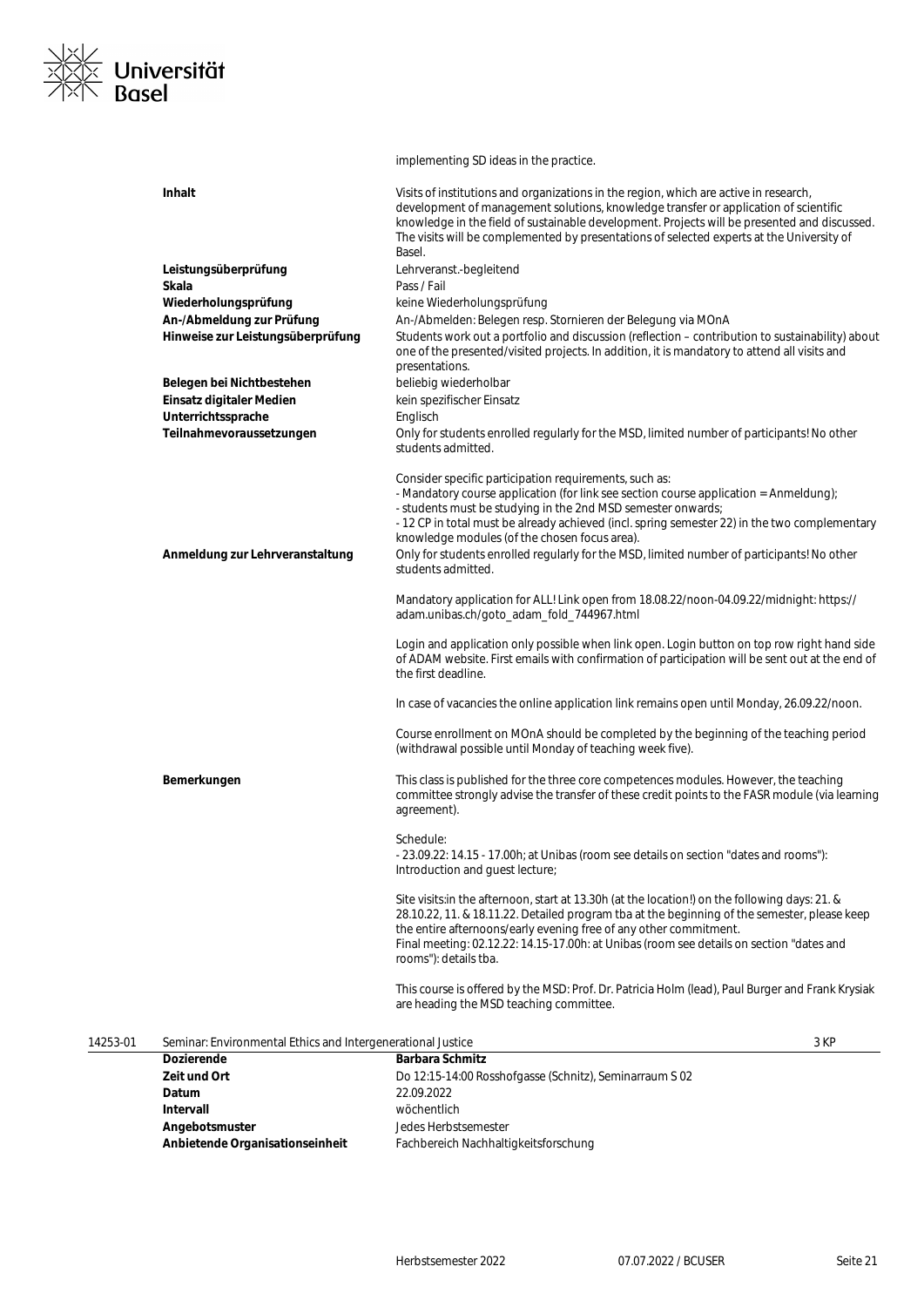

| <b>Module</b>                                                               | Modul: Kernbereich Gesellschaftswissenschaften (Masterstudium: Sustainable Development)<br>Modul: Komplementärer Basisbereich Gesellschaftswissenschaften (Masterstudium:<br>Sustainable Development)<br>Vertiefungsmodul Global Europe: Umwelt und Nachhaltigkeit (Masterstudium: European<br>Global Studies)<br>Modul: Praktische Philosophie (MSF - Philosophie)<br>Modul: Fields: Environment and Development (MSG - African Studies)                                                                                                                                                                                                                                                                                                                                                                                                                                                                                                                                                                                                                                                                                                                                                                                                                                                                                             |
|-----------------------------------------------------------------------------|---------------------------------------------------------------------------------------------------------------------------------------------------------------------------------------------------------------------------------------------------------------------------------------------------------------------------------------------------------------------------------------------------------------------------------------------------------------------------------------------------------------------------------------------------------------------------------------------------------------------------------------------------------------------------------------------------------------------------------------------------------------------------------------------------------------------------------------------------------------------------------------------------------------------------------------------------------------------------------------------------------------------------------------------------------------------------------------------------------------------------------------------------------------------------------------------------------------------------------------------------------------------------------------------------------------------------------------|
| Lernziele                                                                   | The participants know<br>- different approaches in environmental ethics;                                                                                                                                                                                                                                                                                                                                                                                                                                                                                                                                                                                                                                                                                                                                                                                                                                                                                                                                                                                                                                                                                                                                                                                                                                                              |
| <b>Inhalt</b>                                                               | - the specific problems of intergenerational justice.<br>The central questions of environmental ethics concern the moral obligations we have<br>towards protecting our natural environment. How can these obligations be rationally<br>justified? What do they include? Physiocentric approaches suppose that the value of<br>protecting our environment is not just based on human interests. In contrast, anthropocentric<br>approaches completely explain the obligation to conserve the nonhuman nature by<br>reference to the interests of human beings who for example have a need for an undestroyed<br>environment as an economical ressource or as an area for their relaxation. These different<br>approaches will be discussed in the first part of the course.<br>Sustainable development is aiming at the protection of the economical and ecological<br>conditions of the good life of future generations. By serving this goal environmental ethics<br>becomes part of an ethics concerning our responsibility for the future. In the second part of<br>the course different readings of this responsibility will be discussed. In this context, it will also<br>be examined in which way our obligation to protect our environment can be justified by the<br>idea of justice between present and future generations. |
| Literatur                                                                   | The literature is presented in class.                                                                                                                                                                                                                                                                                                                                                                                                                                                                                                                                                                                                                                                                                                                                                                                                                                                                                                                                                                                                                                                                                                                                                                                                                                                                                                 |
| Leistungsüberprüfung                                                        | Lehrveranst.-begleitend                                                                                                                                                                                                                                                                                                                                                                                                                                                                                                                                                                                                                                                                                                                                                                                                                                                                                                                                                                                                                                                                                                                                                                                                                                                                                                               |
| Skala                                                                       | $1-60,1$                                                                                                                                                                                                                                                                                                                                                                                                                                                                                                                                                                                                                                                                                                                                                                                                                                                                                                                                                                                                                                                                                                                                                                                                                                                                                                                              |
| Wiederholungsprüfung                                                        | keine Wiederholungsprüfung                                                                                                                                                                                                                                                                                                                                                                                                                                                                                                                                                                                                                                                                                                                                                                                                                                                                                                                                                                                                                                                                                                                                                                                                                                                                                                            |
| An-/Abmeldung zur Prüfung<br>Hinweise zur Leistungsüberprüfung              | An-/Abmelden: Belegen resp. Stornieren der Belegung via MOnA<br>Regular attendance mandatory, required readings, oral presentation, essay. Details according<br>to information of B. Schmitz.                                                                                                                                                                                                                                                                                                                                                                                                                                                                                                                                                                                                                                                                                                                                                                                                                                                                                                                                                                                                                                                                                                                                         |
| Belegen bei Nichtbestehen<br>Einsatz digitaler Medien<br>Unterrichtssprache | beliebig wiederholbar<br>kein spezifischer Einsatz<br>Englisch                                                                                                                                                                                                                                                                                                                                                                                                                                                                                                                                                                                                                                                                                                                                                                                                                                                                                                                                                                                                                                                                                                                                                                                                                                                                        |
| Teilnahmevoraussetzungen                                                    | Special course application required for ALL (for details see section 'course application' or<br>'Anmeldung').                                                                                                                                                                                                                                                                                                                                                                                                                                                                                                                                                                                                                                                                                                                                                                                                                                                                                                                                                                                                                                                                                                                                                                                                                         |
|                                                                             | Limited number of participants (30). Students of the MSD (incl. preparation semester and<br>IJDSD) have a first priority.<br>Students of the listed programs (see list of modules) have a second priority.<br>If you study something different you must do at least a master's degree within the<br>Department of Social Sciences (Faculty of Humanities and Social Sciences) and may attend<br>the seminar in case of vacancies (these applications have the priority level three). No other<br>students admitted.                                                                                                                                                                                                                                                                                                                                                                                                                                                                                                                                                                                                                                                                                                                                                                                                                   |
|                                                                             | Content related participation REQUIREMENTS for NON-MSD/IJDSD-students: They must have<br>passed succesfully one of the following lectures (= credit points already acquired) during a<br>former semester:<br>- 11513: Sustainability: A new Societal Paradigm?<br>- 41829: Perspectives of Social Sciences on Sustainability.                                                                                                                                                                                                                                                                                                                                                                                                                                                                                                                                                                                                                                                                                                                                                                                                                                                                                                                                                                                                         |
| Anmeldung zur Lehrveranstaltung                                             | Mandatory application for ALL! Link open from 18.08.22/noon-04.09.22/midnight: https://<br>adam.unibas.ch/goto_adam_fold_744967.html                                                                                                                                                                                                                                                                                                                                                                                                                                                                                                                                                                                                                                                                                                                                                                                                                                                                                                                                                                                                                                                                                                                                                                                                  |
|                                                                             | https://adam.unibas.ch/goto_adam_fold_744967.html<br>Login and application only possible when link open. Login button on top row right hand side<br>of ADAM website. First emails with confirmation of participation will be sent out at the end of<br>the first deadline.                                                                                                                                                                                                                                                                                                                                                                                                                                                                                                                                                                                                                                                                                                                                                                                                                                                                                                                                                                                                                                                            |
|                                                                             | In case of vacancies the online application link remains open until 29.09.22/noon.                                                                                                                                                                                                                                                                                                                                                                                                                                                                                                                                                                                                                                                                                                                                                                                                                                                                                                                                                                                                                                                                                                                                                                                                                                                    |
| Bemerkungen                                                                 | Course enrollment on MOnA should be completed by the beginning of the teaching period<br>(withdrawal possible until Monday of teaching week five).<br>Note: Special course application and entry requirements!                                                                                                                                                                                                                                                                                                                                                                                                                                                                                                                                                                                                                                                                                                                                                                                                                                                                                                                                                                                                                                                                                                                        |
|                                                                             | Mandatory for all students of the MSD unless the following situation applies to you:                                                                                                                                                                                                                                                                                                                                                                                                                                                                                                                                                                                                                                                                                                                                                                                                                                                                                                                                                                                                                                                                                                                                                                                                                                                  |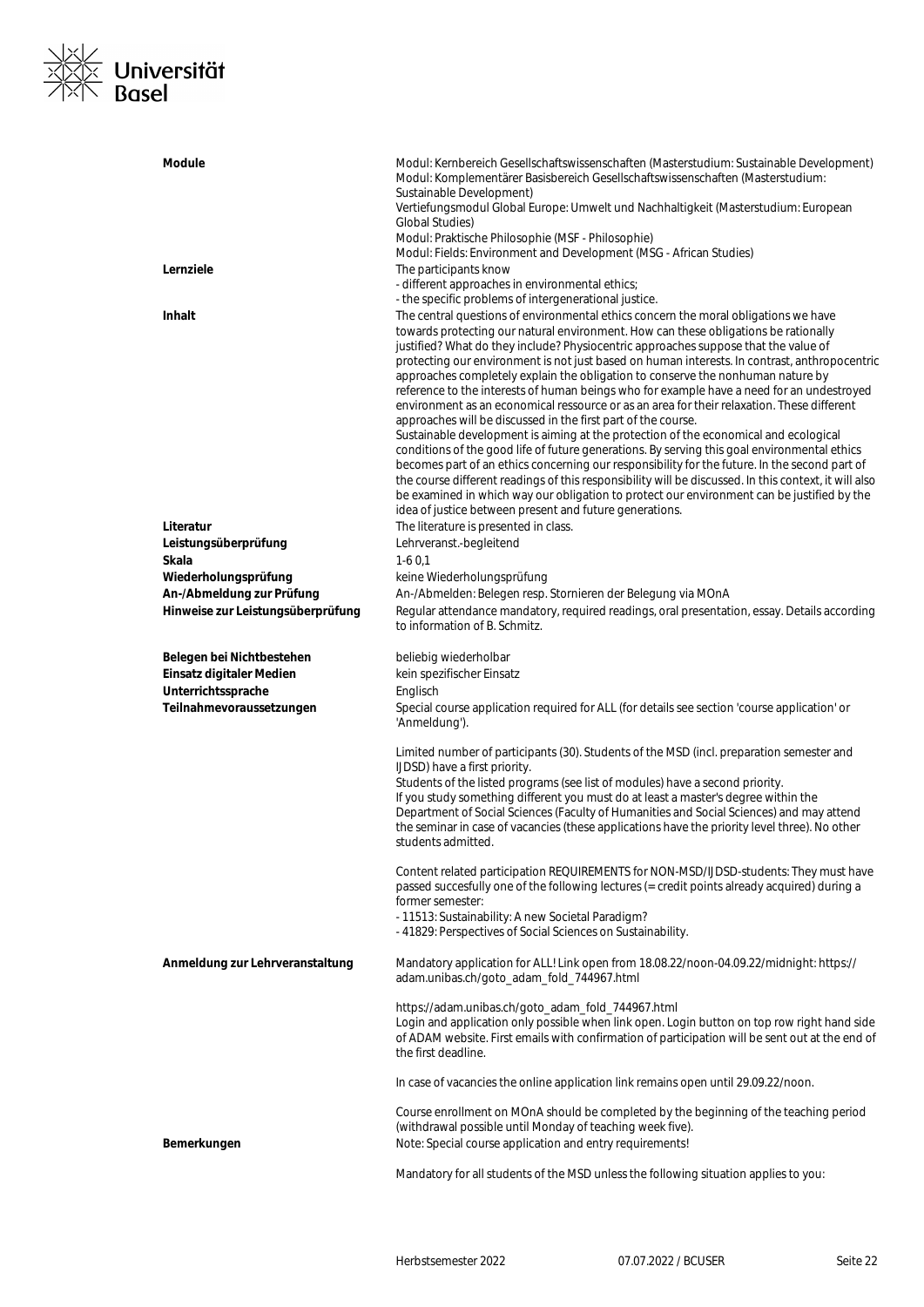

Those who have already attended a similar class are supposed to contact Prof. Dr. P. Burger and determine with him a substitute and inform C. Chebbi by email. A learning agreement is to be filled in if the substitute concerns the 'Complementary Knowledge in Social Science' module (template on website/downloads MSD 2017).

This seminar is offered by the MSD, Dr. B. Schmitz holds a teaching assignment.

| 55408-01 | Seminar: Future Mobilities        | 3 KP                                                                                                                                                                                                                                                                                                                                                                                                                                                                                                                                                                                                                                                                                                                                                                                                                                                                                                                                                                                                                                                                                                                                                                                                                                         |
|----------|-----------------------------------|----------------------------------------------------------------------------------------------------------------------------------------------------------------------------------------------------------------------------------------------------------------------------------------------------------------------------------------------------------------------------------------------------------------------------------------------------------------------------------------------------------------------------------------------------------------------------------------------------------------------------------------------------------------------------------------------------------------------------------------------------------------------------------------------------------------------------------------------------------------------------------------------------------------------------------------------------------------------------------------------------------------------------------------------------------------------------------------------------------------------------------------------------------------------------------------------------------------------------------------------|
|          | Dozierende                        | <b>Paul Burger</b>                                                                                                                                                                                                                                                                                                                                                                                                                                                                                                                                                                                                                                                                                                                                                                                                                                                                                                                                                                                                                                                                                                                                                                                                                           |
|          | Zeit und Ort                      | Mi 08:15-10:00 Bernoullistrasse 14/16, Kleiner Seminarraum 02.001                                                                                                                                                                                                                                                                                                                                                                                                                                                                                                                                                                                                                                                                                                                                                                                                                                                                                                                                                                                                                                                                                                                                                                            |
|          | Datum                             | 21.09.2022                                                                                                                                                                                                                                                                                                                                                                                                                                                                                                                                                                                                                                                                                                                                                                                                                                                                                                                                                                                                                                                                                                                                                                                                                                   |
|          | Intervall                         | wöchentlich                                                                                                                                                                                                                                                                                                                                                                                                                                                                                                                                                                                                                                                                                                                                                                                                                                                                                                                                                                                                                                                                                                                                                                                                                                  |
|          | Angebotsmuster                    | unregelmässig                                                                                                                                                                                                                                                                                                                                                                                                                                                                                                                                                                                                                                                                                                                                                                                                                                                                                                                                                                                                                                                                                                                                                                                                                                |
|          | Anbietende Organisationseinheit   | Fachbereich Nachhaltigkeitsforschung                                                                                                                                                                                                                                                                                                                                                                                                                                                                                                                                                                                                                                                                                                                                                                                                                                                                                                                                                                                                                                                                                                                                                                                                         |
|          | Module                            | Modul: Kernbereich Gesellschaftswissenschaften (Masterstudium: Sustainable Development)<br>Vertiefungsmodul Global Europe: Umwelt und Nachhaltigkeit (Masterstudium: European<br><b>Global Studies)</b><br>Modul: Migration, Mobility and Transnationalism (MSG - Changing Societies: Migration -<br>Conflicts - Resources)                                                                                                                                                                                                                                                                                                                                                                                                                                                                                                                                                                                                                                                                                                                                                                                                                                                                                                                  |
|          | Lernziele                         | The goal of the seminar is to provide the student a social science based knapsack to<br>analytically deal with future mobilities. This includes among others an understanding of<br>mobility in terms of (strongly routinized) social interactions, approaches in and evidence from<br>recent research on the relation between quality of life and mobility, or insights from research<br>on future mobility trends (including digitization).                                                                                                                                                                                                                                                                                                                                                                                                                                                                                                                                                                                                                                                                                                                                                                                                |
|          | Inhalt                            | Modern mobility is an asset for our quality of life as well as a burden for our socio-ecological<br>system. The well-known burdens include the strong emissions coming from fossil fuel based<br>transportation services such as cars or planes, its heavy land use (airports, streets etc.) or high<br>costs for infrastructure. The assets encompass opportunities to get in touch with other<br>cultures, to experience historic monuments or beautiful landscapes or to establish a European<br>or even global rather than a national identity by being connected to many different places.<br>Mobility is normally related to an individual or social purpose (commuting, leisure, vacation,<br>shopping, conferences etc.). Against the backdrop of the heavy burdens stemming from<br>modern mobility patterns, however, not only the means for mobility, especially cars and<br>planes, but also the purposes have become seriously challenged. Accordingly, the<br>fundamental question in transforming the current to a more sustainable mobility system is in<br>what respect the emissions could be substantially reduced by considering at the same time in<br>what respect the assets should/could be transformed/safeguarded. |
|          | Literatur                         | Tba in class.                                                                                                                                                                                                                                                                                                                                                                                                                                                                                                                                                                                                                                                                                                                                                                                                                                                                                                                                                                                                                                                                                                                                                                                                                                |
|          | Leistungsüberprüfung              | Lehrveranst.-begleitend                                                                                                                                                                                                                                                                                                                                                                                                                                                                                                                                                                                                                                                                                                                                                                                                                                                                                                                                                                                                                                                                                                                                                                                                                      |
|          | Skala                             | $1-60.1$                                                                                                                                                                                                                                                                                                                                                                                                                                                                                                                                                                                                                                                                                                                                                                                                                                                                                                                                                                                                                                                                                                                                                                                                                                     |
|          | Wiederholungsprüfung              | keine Wiederholungsprüfung                                                                                                                                                                                                                                                                                                                                                                                                                                                                                                                                                                                                                                                                                                                                                                                                                                                                                                                                                                                                                                                                                                                                                                                                                   |
|          | An-/Abmeldung zur Prüfung         | An-/Abmelden: Belegen resp. Stornieren der Belegung via MOnA                                                                                                                                                                                                                                                                                                                                                                                                                                                                                                                                                                                                                                                                                                                                                                                                                                                                                                                                                                                                                                                                                                                                                                                 |
|          | Hinweise zur Leistungsüberprüfung | Regular attendance mandatory, required readings, oral presentation, essay. Details according<br>to information of P. Burger.                                                                                                                                                                                                                                                                                                                                                                                                                                                                                                                                                                                                                                                                                                                                                                                                                                                                                                                                                                                                                                                                                                                 |
|          | Belegen bei Nichtbestehen         | beliebig wiederholbar                                                                                                                                                                                                                                                                                                                                                                                                                                                                                                                                                                                                                                                                                                                                                                                                                                                                                                                                                                                                                                                                                                                                                                                                                        |
|          | Einsatz digitaler Medien          | kein spezifischer Einsatz                                                                                                                                                                                                                                                                                                                                                                                                                                                                                                                                                                                                                                                                                                                                                                                                                                                                                                                                                                                                                                                                                                                                                                                                                    |
|          | Unterrichtssprache                | Englisch                                                                                                                                                                                                                                                                                                                                                                                                                                                                                                                                                                                                                                                                                                                                                                                                                                                                                                                                                                                                                                                                                                                                                                                                                                     |
|          | Teilnahmevoraussetzungen          | Special course application required for ALL (for details see 'course application' or<br>'Anmeldung').                                                                                                                                                                                                                                                                                                                                                                                                                                                                                                                                                                                                                                                                                                                                                                                                                                                                                                                                                                                                                                                                                                                                        |
|          |                                   | Limited number of participants (20). Students of the MSD (incl. preparation semester or<br>IJDSD) have a first priority; those of the mentioned fields of study (see list of modules) have a<br>second priority.                                                                                                                                                                                                                                                                                                                                                                                                                                                                                                                                                                                                                                                                                                                                                                                                                                                                                                                                                                                                                             |
|          |                                   | If you study something different you must do at least a master's degree within the<br>Department of Social Sciences (Faculty of Humanities and Social Sciences) and may attend<br>the seminar in case of vacancies. No other students admitted.                                                                                                                                                                                                                                                                                                                                                                                                                                                                                                                                                                                                                                                                                                                                                                                                                                                                                                                                                                                              |
|          |                                   | Students of the MSD who have chosen the focus area in natural sciences or in economics<br>must have completed the 'Complementary Knowledge in Social Sciences' module (or at least<br>earned 8 CP out 12 CP).                                                                                                                                                                                                                                                                                                                                                                                                                                                                                                                                                                                                                                                                                                                                                                                                                                                                                                                                                                                                                                |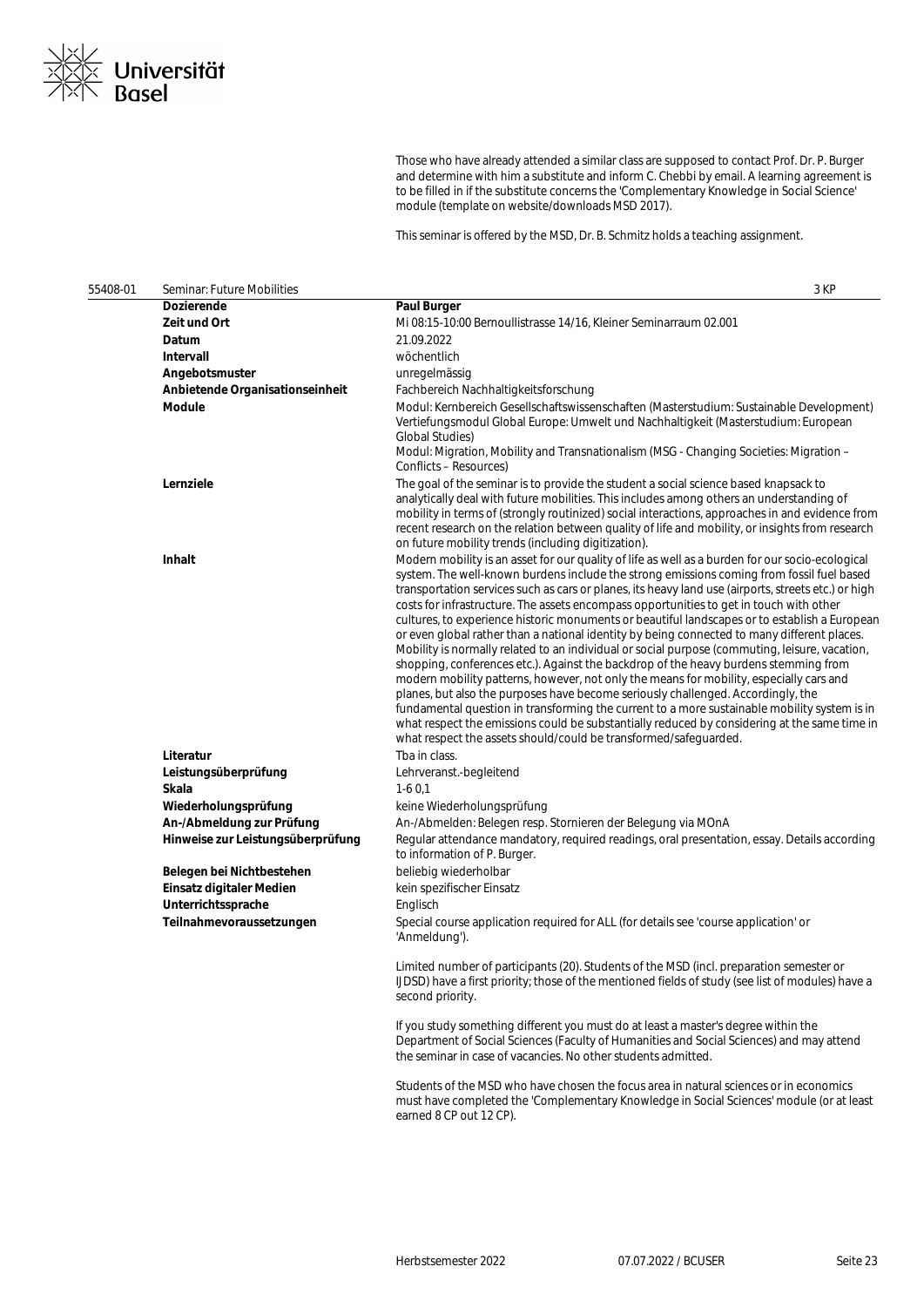

| Anmeldung zur Lehrveranstaltung | Mandatory application for ALL! Link open from 18.08.22/noon-04.09.22/midnight: https://<br>adam.unibas.ch/goto_adam_fold_744967.html                                                                                                                                       |
|---------------------------------|----------------------------------------------------------------------------------------------------------------------------------------------------------------------------------------------------------------------------------------------------------------------------|
|                                 | https://adam.unibas.ch/goto adam fold 744967.html<br>Login and application only possible when link open. Login button on top row right hand side<br>of ADAM website. First emails with confirmation of participation will be sent out at the end of<br>the first deadline. |
|                                 | In case of vacancies the online application link remains open until 29.09.22/noon.                                                                                                                                                                                         |
|                                 | Course enrollment on MOnA should be completed by the beginning of the teaching period<br>(withdrawal possible until Monday of teaching week five).                                                                                                                         |
| Bemerkungen                     | Note: Special course inscription and entry requirements!                                                                                                                                                                                                                   |
|                                 | Students with focus area in social sciences may accredit the course within the published<br>module.                                                                                                                                                                        |
|                                 | All MSD-students can transfer the CP to the module "Focal Areas in Sustainability<br>Research" (learning agreement).                                                                                                                                                       |
|                                 | This seminar is offered by the MSD. Prof. Dr. Paul Burger is a member of the teaching<br>committee MSD and head of the Sustainability Research Group, Dep. of Social Sciences,                                                                                             |

Faculty of Humanities and Social Sciences.

41822-01 Seminar: Governance of Energy Transition 3 KP **Dozierende Annika Sohre Zeit und Ort** Mo 12:15-14:00 Bernoullistrasse 14/16, Kleiner Seminarraum 02.001 **Datum** 19.09.2022 **Intervall** wöchentlich **Angebotsmuster** Jedes Herbstsemester **Anbietende Organisationseinheit** Fachbereich Nachhaltigkeitsforschung **Module** Modul: Kernbereich Gesellschaftswissenschaften (Masterstudium: Sustainable Development) Vertiefungsmodul Global Europe: Umwelt und Nachhaltigkeit (Masterstudium: European Global Studies) Modul: Erweiterung Gesellschaftswissenschaften M.A. (MSF - Politikwissenschaft) Modul: Resources and Sustainability (MSG - Changing Societies: Migration – Conflicts – Resources) **Lernziele** By the end of the seminar the participants will have acquired basic theoretical, empirical and the seminar the participants will have acquired basic theoretical, empirical and methodological knowledge and skills necessary to critically analyze requirements, modes and results of governance of energy transition and have developed a critical understanding of news coverage in energy and climate policy. **Inhalt** Steering the energy transition?! This demand of a transition of energy- and climate policies towards a sustainable system poses major challenges on national and international governance: Conflicts of opposing interests, uncertainties of implementation and legitimacy of interventions as well as areas of conflicts in the multi-level system of national and international arenas affect governance efforts of energy- and climate transitions. The challenges are also reflected in the high profile of actual energy- and climate change topics in the media. Thereby, media conveys and produces public discourses. In the seminar, actual developments in the energy- and climate policy in Switzerland and other countries are analyzed from a governance perspective. What actors and what interests are important in the transition processes? Who steers what? What instruments are used with what effects? What structures and processes hinder and facilitate the political interventions? To what extend does the media pursue its own interests in energy- and climate policies? The students work out and discuss facts, background and positions of actual energy- and climate discourses based on newspaper articles and accomplishing scientific literature. **Literatur Literatur** Relevant literature will be announced in the seminar. **Leistungsüberprüfung** Lehrveranst.-begleitend **Skala** 1-6 0,1 Wiederholungsprüfung **Wiederholungsprüfung** keine Wiederholungsprüfung An-/Abmeldung zur Prüfung **An-/Abmelden: Belegen resp. Stornieren der Belegung via MOnA Hinweise zur Leistungsüberprüfung** Regular attendance mandatory, required readings, oral presentation, essay. Details according to information of A. Sohre. Belegen bei Nichtbestehen beliebig wiederholbar **Einsatz digitaler Medien** kein spezifischer Einsatz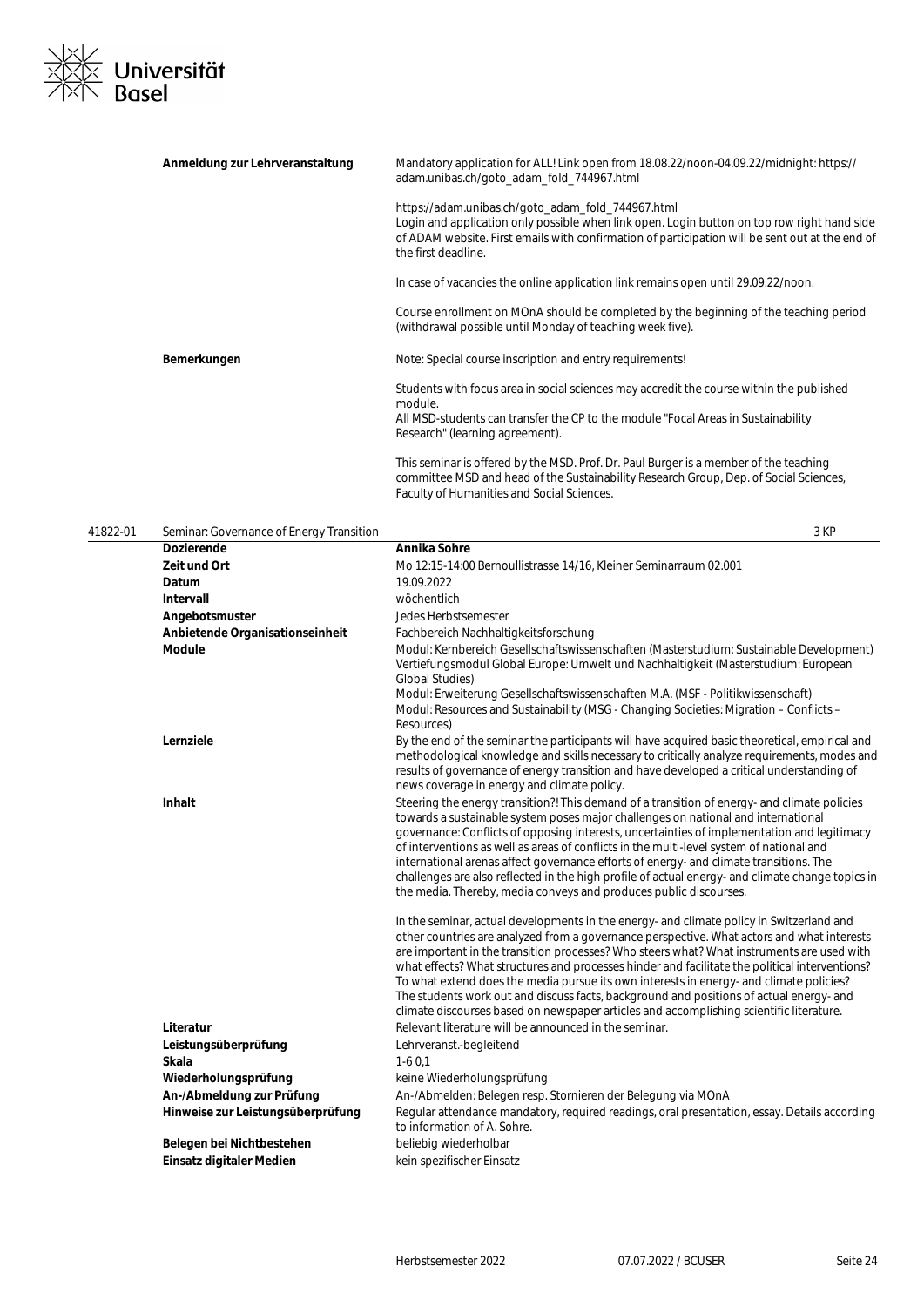

| Unterrichtssprache<br>Teilnahmevoraussetzungen | Englisch<br>Special course application required for ALL (for details see 'course application' or<br>'Anmeldung').                                                                                                                                                                                                             |
|------------------------------------------------|-------------------------------------------------------------------------------------------------------------------------------------------------------------------------------------------------------------------------------------------------------------------------------------------------------------------------------|
|                                                | Limited number of participants (17). Students of the MSD (incl. MSD preparation semester<br>and IJDSD) have a first priority; those of the mentioned fields of study (see list of modules)<br>have a second priority.                                                                                                         |
|                                                | If you study something different you must do at least a master's degree within the<br>Department of Social Sciences (Faculty of Humanities and Social Sciences) and may attend<br>the seminar in case of vacancies (priority level three). No other students admitted.                                                        |
|                                                | Content related participation REQUIREMENTS for NON-MSD/IJDSD-students: They must have<br>passed succesfully one of the following lectures (= credit points already acquired) during a<br>former semester:<br>- 11513: Sustainability: A new Societal Paradigm?<br>- 41829: Perspectives of Social Sciences on Sustainability. |
|                                                | Students of the MSD who have chosen the focus area in natural sciences or in economics<br>must have completed the 'Complementary Knowledge in Social Sciences' module (or at least<br>earned 8 CP out of 12 CP).                                                                                                              |
| Anmeldung zur Lehrveranstaltung                | Mandatory application for ALL! Link open from 18.08.22/noon-04.09.22/midnight: https://<br>adam.unibas.ch/goto_adam_fold_744967.html                                                                                                                                                                                          |
|                                                | https://adam.unibas.ch/goto_adam_fold_744967.html<br>Login and application only possible when link open. Login button on top row right hand side<br>of ADAM website. First emails with confirmation of participation will be sent out at the end of<br>the first deadline.                                                    |
|                                                | In case of vacancies the online application link remains open until 29.09.22/noon.                                                                                                                                                                                                                                            |
|                                                | Course enrollment on MOnA should be completed by the beginning of the teaching period<br>(withdrawal possible until Monday of teaching week five).                                                                                                                                                                            |
| Bemerkungen                                    | Note: Special course inscription and entry requirements!                                                                                                                                                                                                                                                                      |
|                                                | Students with focus area in social sciences may accredit the course within the published<br>module.<br>All MSD-students can transfer the CP to the module "Focal Areas in Sustainability<br>Research" (learning agreement).                                                                                                   |
|                                                | This seminar is offered by the MSD. Dr. A. Sohre is member of the Sustainability Research<br>Group, Dep. Social Sciences, Faculty of Humanities and Social Sciences and head of the<br>research network "Sustainable Future" (Univ. of Basel).                                                                                |

| 57243-01 | Seminar: Quality of Life and Sustainability: Theoretical and Empirical Approaches |                                                                                                                                                                                                                                                                                                                  | 3 KP |
|----------|-----------------------------------------------------------------------------------|------------------------------------------------------------------------------------------------------------------------------------------------------------------------------------------------------------------------------------------------------------------------------------------------------------------|------|
|          | <b>Dozierende</b>                                                                 | <b>Paul Burger</b>                                                                                                                                                                                                                                                                                               |      |
|          |                                                                                   | Marius Christen                                                                                                                                                                                                                                                                                                  |      |
|          | Zeit und Ort                                                                      | Do 16:15-18:00 Bernoullistrasse 14/16, Kleiner Seminarraum 02.001                                                                                                                                                                                                                                                |      |
|          | Datum                                                                             | 22.09.2022                                                                                                                                                                                                                                                                                                       |      |
|          | Intervall                                                                         | wöchentlich                                                                                                                                                                                                                                                                                                      |      |
|          | Angebotsmuster                                                                    | unregelmässig                                                                                                                                                                                                                                                                                                    |      |
|          | Anbietende Organisationseinheit                                                   | Fachbereich Nachhaltigkeitsforschung                                                                                                                                                                                                                                                                             |      |
|          | <b>Module</b>                                                                     | Modul: Kernbereich Gesellschaftswissenschaften (Masterstudium: Sustainable Development)<br>Vertiefungsmodul Global Europe: Umwelt und Nachhaltigkeit (Masterstudium: European<br><b>Global Studies</b> )<br>Modul: Resources and Sustainability (MSG - Changing Societies: Migration - Conflicts -<br>Resources) |      |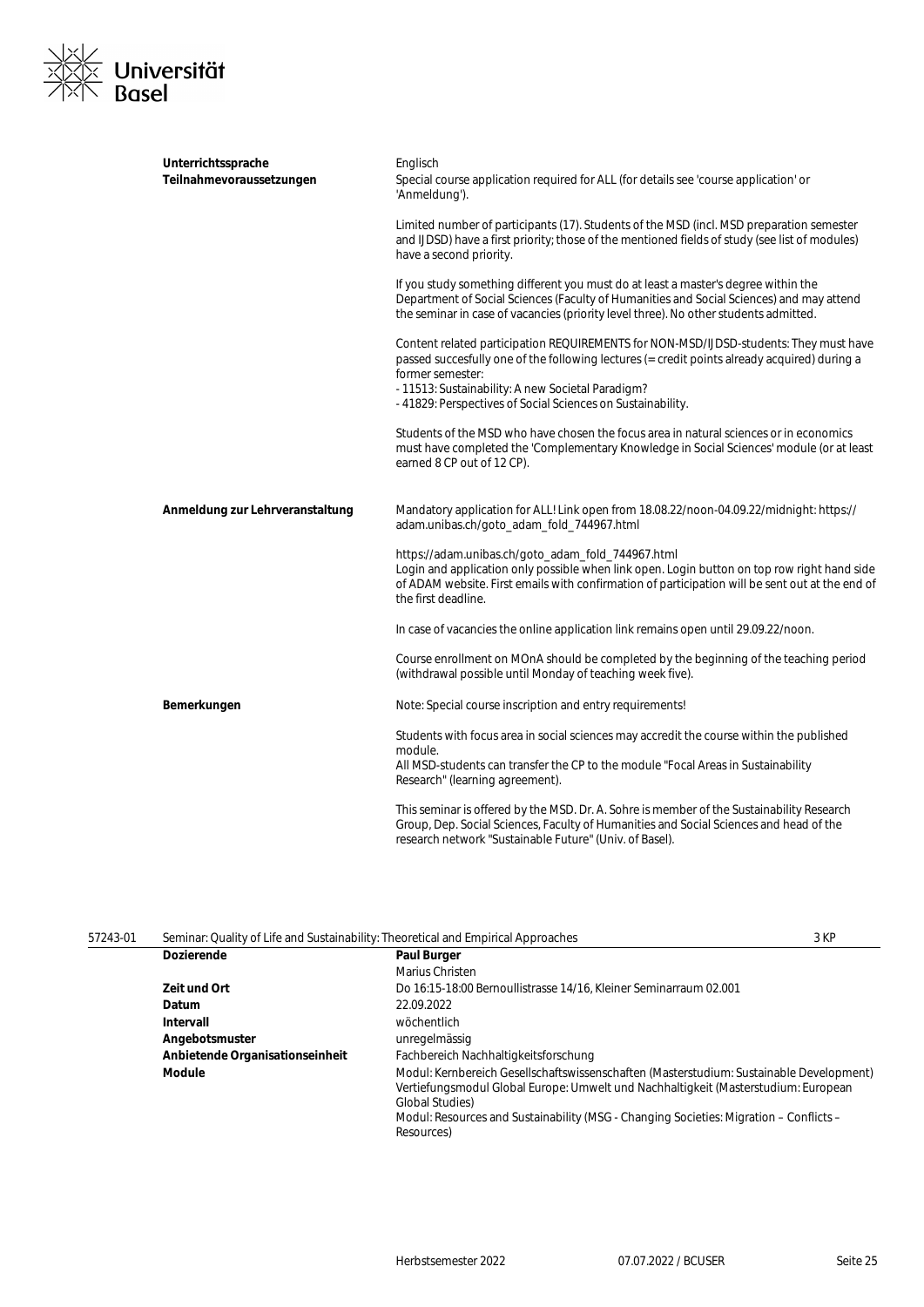

|          | Lernziele                                                                                        | <b>Students</b><br>- will know different theoretical and empirical approaches to well-being<br>- will know relations between well-being and sustainability (by looking at the debate on<br>sustainable consumption)                                                                                                                                                                                                                                                                                                                                                                                                                                                                                                                                                                                                                                                                                                                                                                                                                                                                                                                                                                                                                                                                                   |      |
|----------|--------------------------------------------------------------------------------------------------|-------------------------------------------------------------------------------------------------------------------------------------------------------------------------------------------------------------------------------------------------------------------------------------------------------------------------------------------------------------------------------------------------------------------------------------------------------------------------------------------------------------------------------------------------------------------------------------------------------------------------------------------------------------------------------------------------------------------------------------------------------------------------------------------------------------------------------------------------------------------------------------------------------------------------------------------------------------------------------------------------------------------------------------------------------------------------------------------------------------------------------------------------------------------------------------------------------------------------------------------------------------------------------------------------------|------|
|          | <b>Inhalt</b>                                                                                    | - are able to critically discuss claims regarding well-being and sustainability<br>Quality of Life and Sustainability: Theoretical and Empirical Approaches<br>Sustainability is very often understood in terms of environmental protection ("saving the<br>planet"). Well-being or quality of life and the like are also very often conceived of as either<br>something different from sustainability or even the opposite of sustainable development<br>("we do not want to go back to the cave") – at least in countries of the Global North. There are,<br>however, very good reasons to deal with them as being inextricably linked with each other.<br>The seminar will go along this line. We will first look at different theoretical approaches to<br>well-being (or quality of life) following the hedonic (life satisfaction, happiness) and the<br>eudaemonic (e.g. capabilities) tradition. Second, we will gain insights from ongoing empirical<br>research on well-being that especially takes relations to consumption into account. Against<br>that backdrop, we will consider literature related to change of consumption patterns<br>("sustainable consumption") to gain a better understanding on the relationship as well as on<br>interesting research questions in that field. |      |
|          | Literatur                                                                                        | tba in class                                                                                                                                                                                                                                                                                                                                                                                                                                                                                                                                                                                                                                                                                                                                                                                                                                                                                                                                                                                                                                                                                                                                                                                                                                                                                          |      |
|          | Leistungsüberprüfung                                                                             | Lehrveranst.-begleitend                                                                                                                                                                                                                                                                                                                                                                                                                                                                                                                                                                                                                                                                                                                                                                                                                                                                                                                                                                                                                                                                                                                                                                                                                                                                               |      |
|          | Skala                                                                                            | $1-60.1$                                                                                                                                                                                                                                                                                                                                                                                                                                                                                                                                                                                                                                                                                                                                                                                                                                                                                                                                                                                                                                                                                                                                                                                                                                                                                              |      |
|          | Wiederholungsprüfung                                                                             | keine Wiederholungsprüfung                                                                                                                                                                                                                                                                                                                                                                                                                                                                                                                                                                                                                                                                                                                                                                                                                                                                                                                                                                                                                                                                                                                                                                                                                                                                            |      |
|          | An-/Abmeldung zur Prüfung                                                                        | An-/Abmelden: Belegen resp. Stornieren der Belegung via MOnA                                                                                                                                                                                                                                                                                                                                                                                                                                                                                                                                                                                                                                                                                                                                                                                                                                                                                                                                                                                                                                                                                                                                                                                                                                          |      |
|          | Hinweise zur Leistungsüberprüfung                                                                | Regular attendance, required reading, oral presentation, essay.                                                                                                                                                                                                                                                                                                                                                                                                                                                                                                                                                                                                                                                                                                                                                                                                                                                                                                                                                                                                                                                                                                                                                                                                                                       |      |
|          | Belegen bei Nichtbestehen                                                                        | beliebig wiederholbar                                                                                                                                                                                                                                                                                                                                                                                                                                                                                                                                                                                                                                                                                                                                                                                                                                                                                                                                                                                                                                                                                                                                                                                                                                                                                 |      |
|          | Einsatz digitaler Medien                                                                         | kein spezifischer Einsatz                                                                                                                                                                                                                                                                                                                                                                                                                                                                                                                                                                                                                                                                                                                                                                                                                                                                                                                                                                                                                                                                                                                                                                                                                                                                             |      |
|          | Unterrichtssprache                                                                               | Englisch                                                                                                                                                                                                                                                                                                                                                                                                                                                                                                                                                                                                                                                                                                                                                                                                                                                                                                                                                                                                                                                                                                                                                                                                                                                                                              |      |
|          | Teilnahmevoraussetzungen                                                                         | Special course application required for ALL (for details see 'course application' or<br>'Anmeldung').                                                                                                                                                                                                                                                                                                                                                                                                                                                                                                                                                                                                                                                                                                                                                                                                                                                                                                                                                                                                                                                                                                                                                                                                 |      |
|          |                                                                                                  | Limited number of participants (25), Students of the MSD, IJDSD and the listed programs (see<br>list of modules) have priority. If you study something different you must do a master's degree<br>within the 'Faculty of Humanities and Social Sciences' and may attend the seminar in case of<br>vacancies. No other students admitted.                                                                                                                                                                                                                                                                                                                                                                                                                                                                                                                                                                                                                                                                                                                                                                                                                                                                                                                                                              |      |
|          | Anmeldung zur Lehrveranstaltung                                                                  | MSD 2017<br>MSD students who have chosen the focus area in natural sciences or in economics must have<br>completed the "Complementary knowledge in Social Sciences" module (at least 8 CP).<br>Mandatory application for ALL! Link open from 18.08.22/noon-04.09.22/midnight: https://<br>adam.unibas.ch/goto_adam_fold_744967.html                                                                                                                                                                                                                                                                                                                                                                                                                                                                                                                                                                                                                                                                                                                                                                                                                                                                                                                                                                   |      |
|          |                                                                                                  | Login and application only possible when link open. Login button on top row right hand side<br>of ADAM website. First emails with confirmation of participation will be sent out at the end of<br>the first deadline.                                                                                                                                                                                                                                                                                                                                                                                                                                                                                                                                                                                                                                                                                                                                                                                                                                                                                                                                                                                                                                                                                 |      |
|          |                                                                                                  | In case of vacancies the online application link remains open until 29.09.22/noon.                                                                                                                                                                                                                                                                                                                                                                                                                                                                                                                                                                                                                                                                                                                                                                                                                                                                                                                                                                                                                                                                                                                                                                                                                    |      |
|          |                                                                                                  | Course enrollment on MOnA should be completed by the beginning of the teaching period<br>(withdrawal possible until Monday of teaching week five).                                                                                                                                                                                                                                                                                                                                                                                                                                                                                                                                                                                                                                                                                                                                                                                                                                                                                                                                                                                                                                                                                                                                                    |      |
|          | Bemerkungen                                                                                      | Please note entry requirements and mandatory course application procedure (additional to<br>registration on MOnA).                                                                                                                                                                                                                                                                                                                                                                                                                                                                                                                                                                                                                                                                                                                                                                                                                                                                                                                                                                                                                                                                                                                                                                                    |      |
|          |                                                                                                  | MSD 2017<br>For students with focus area in social sciences the seminar is optional for the "Core"<br>Competences in Social Scienes" module.<br>Transfer of credit points to the "Focal Areas in Sustainability Research" module (learning<br>agreement) is possible for all students.                                                                                                                                                                                                                                                                                                                                                                                                                                                                                                                                                                                                                                                                                                                                                                                                                                                                                                                                                                                                                |      |
|          |                                                                                                  | This seminar is offered by MSD. Prof. Dr. Paul Burger is a member of the teaching committee<br>MSD and head of the Sustainability Research Group, Dep. of Social Sciences, Faculty of<br>Humanities and Social Sciences. Dr. M. Christen holds a teaching assignment.                                                                                                                                                                                                                                                                                                                                                                                                                                                                                                                                                                                                                                                                                                                                                                                                                                                                                                                                                                                                                                 |      |
| 62624-01 | Seminar: The Climate Movement: Actors and Strategies in Governance Contexts<br><b>Dozierende</b> | <b>Basil Bornemann</b>                                                                                                                                                                                                                                                                                                                                                                                                                                                                                                                                                                                                                                                                                                                                                                                                                                                                                                                                                                                                                                                                                                                                                                                                                                                                                | 3 KP |
|          | Zeit und Ort                                                                                     | Di 16:15-18:00 Soziologie, Hörsaal 215                                                                                                                                                                                                                                                                                                                                                                                                                                                                                                                                                                                                                                                                                                                                                                                                                                                                                                                                                                                                                                                                                                                                                                                                                                                                |      |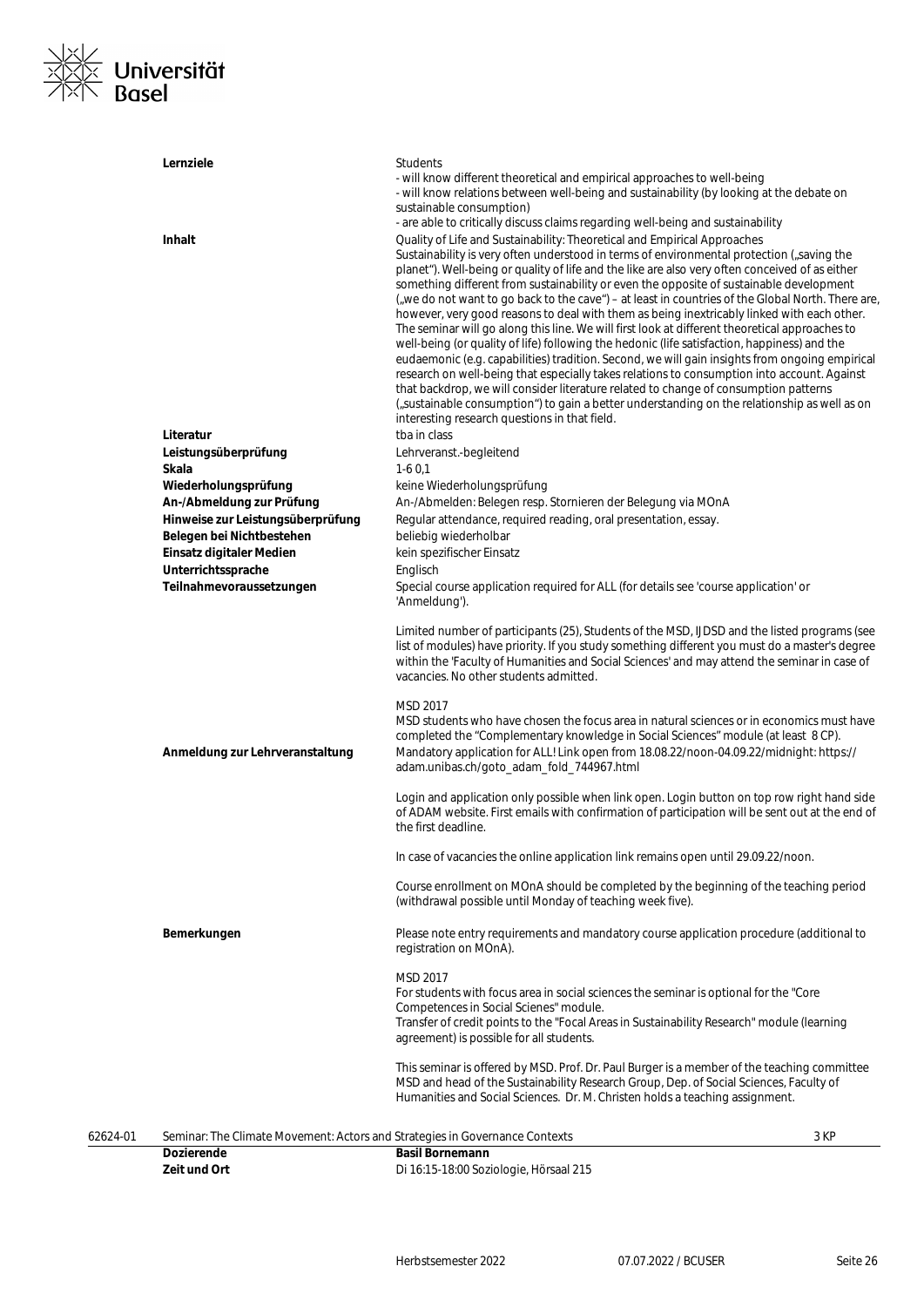

| Datum<br>Intervall<br>Angebotsmuster<br>Anbietende Organisationseinheit<br><b>Module</b> | 20.09.2022<br>wöchentlich<br>unregelmässig<br>Fachbereich Soziologie<br>Modul: Kernbereich Gesellschaftswissenschaften (Masterstudium: Sustainable Development)<br>Vertiefungsmodul Global Europe: Internationale Organisationen (Masterstudium: European<br><b>Global Studies</b> )<br>Vertiefungsmodul Global Europe: Umwelt und Nachhaltigkeit (Masterstudium: European<br>Global Studies)<br>Modul: Erweiterung Gesellschaftswissenschaften M.A. (MSF - Politikwissenschaft)<br>Modul: Regionaler Fokus M.A. (MSF - Politikwissenschaft)<br>Modul: Ungleichheit, Konflikt, Kultur (MSF - Soziologie)<br>Modul: Resources and Sustainability (MSG - Changing Societies: Migration - Conflicts -<br>Resources)                                                                                                                                                                                                                                                                                                                                                                                                                                                                                                                                                                                                                                                                                                                                                                                                                                                                                                                                                                                                                                                                                                                                                                                                                                                                                                                        |
|------------------------------------------------------------------------------------------|-----------------------------------------------------------------------------------------------------------------------------------------------------------------------------------------------------------------------------------------------------------------------------------------------------------------------------------------------------------------------------------------------------------------------------------------------------------------------------------------------------------------------------------------------------------------------------------------------------------------------------------------------------------------------------------------------------------------------------------------------------------------------------------------------------------------------------------------------------------------------------------------------------------------------------------------------------------------------------------------------------------------------------------------------------------------------------------------------------------------------------------------------------------------------------------------------------------------------------------------------------------------------------------------------------------------------------------------------------------------------------------------------------------------------------------------------------------------------------------------------------------------------------------------------------------------------------------------------------------------------------------------------------------------------------------------------------------------------------------------------------------------------------------------------------------------------------------------------------------------------------------------------------------------------------------------------------------------------------------------------------------------------------------------|
| Lernziele                                                                                | The overall aim of the seminar is to enable students to acquire theoretical and empirical<br>knowledge and skills to describe, explain and evaluate the new climate activism in the<br>context of the post-Paris climate governance regime.<br>By the end of this course the participants will also have extended and deepened their                                                                                                                                                                                                                                                                                                                                                                                                                                                                                                                                                                                                                                                                                                                                                                                                                                                                                                                                                                                                                                                                                                                                                                                                                                                                                                                                                                                                                                                                                                                                                                                                                                                                                                    |
|                                                                                          | competences in presenting and actively taking part in social science discussions.<br>The seminar is organized according to the "classical" model of an advanced level social<br>science seminar. As such, it will entail students' presentations and moderated group                                                                                                                                                                                                                                                                                                                                                                                                                                                                                                                                                                                                                                                                                                                                                                                                                                                                                                                                                                                                                                                                                                                                                                                                                                                                                                                                                                                                                                                                                                                                                                                                                                                                                                                                                                    |
| Inhalt                                                                                   | discussions based on thesis papers prepared by the presenting group.<br>A growing number of societal actors are combating climate change on various fronts with<br>different strategies. In particular, the longstanding stalemate in international climate politics<br>and the widely perceived failure of governments to take serious action, both of which were<br>particularly evident during the spectacular failure of the 15th Conference of the Parties to the<br>United Nations Framework Convention on Climate Change in Copenhagen in 2009, have<br>given rise to new actors and initiatives that seek to take matters into their own hands. The<br>increasingly differentiated field of climate governance includes activities as diverse as urban<br>climate change experiments, 'do-it-yourself' forms of action, sufficiency-oriented business<br>models, and governance networks that seek to organize climate protection beyond politics<br>and the state. In recent years, in the wake of the Paris Agreement and its new approach to<br>climate governance, which emphasizes the role of national governments in a mechanism of<br>voluntary but binding goal-setting and reporting, this climate activism on the ground is<br>complemented by a new wave of politicization. The most prominent example is certainly the<br>"Fridays for Future" movement, which started with local school strikes by young people and<br>soon developed into a broad transnational climate movement far beyond the younger<br>generation.<br>The seminar sheds light on the climate movement, its actors and strategies and its relation to<br>the existing (global) governance landscape. How and why did the climate movement and its<br>various forms of activism develop? On what ideas is climate political mobilization based?<br>What are the central programmatic approaches and frames of the climate movement? How is<br>it related to the increasingly diversified climate governance landscape? What is the role of the |
|                                                                                          | climate movement in the emerging post-Paris governance architecture? What difference<br>does the movement make - what are its effects and implications? What are the prospects and<br>conditions for its success?                                                                                                                                                                                                                                                                                                                                                                                                                                                                                                                                                                                                                                                                                                                                                                                                                                                                                                                                                                                                                                                                                                                                                                                                                                                                                                                                                                                                                                                                                                                                                                                                                                                                                                                                                                                                                       |
| Literatur                                                                                | Bäckstrand, K., Kuyper, J. W., Linnér, B.-O., & Lövbrand, E. (2017). Non-state actors in global<br>climate governance: From Copenhagen to Paris and beyond. Environmental Politics, 26(4),<br>561-579. https://doi.org/10.1080/09644016.2017.1327485                                                                                                                                                                                                                                                                                                                                                                                                                                                                                                                                                                                                                                                                                                                                                                                                                                                                                                                                                                                                                                                                                                                                                                                                                                                                                                                                                                                                                                                                                                                                                                                                                                                                                                                                                                                    |
|                                                                                          | Davies, A. R., Broto, V. C., & Hügel, S. (2021). Editorial: Is There a New Climate Politics? Politics<br>and Governance, 9(2), 1-7. https://doi.org/10.17645/pag.v9i2.4341                                                                                                                                                                                                                                                                                                                                                                                                                                                                                                                                                                                                                                                                                                                                                                                                                                                                                                                                                                                                                                                                                                                                                                                                                                                                                                                                                                                                                                                                                                                                                                                                                                                                                                                                                                                                                                                              |
|                                                                                          | de Moor, J., Vydt, M. D., Uba, K., & Wahlström, M. (2020). New kids on the block: Taking stock of<br>the recent cycle of climate activism. Social Movement Studies. Advance online publication.<br>https://doi.org/10.1080/14742837.2020.1836617                                                                                                                                                                                                                                                                                                                                                                                                                                                                                                                                                                                                                                                                                                                                                                                                                                                                                                                                                                                                                                                                                                                                                                                                                                                                                                                                                                                                                                                                                                                                                                                                                                                                                                                                                                                        |
|                                                                                          | Dietz, M., & Garrelts, H. (Eds.). (2014). Routledge handbook of the climate change movement.<br>London and New York, NY: Routledge.                                                                                                                                                                                                                                                                                                                                                                                                                                                                                                                                                                                                                                                                                                                                                                                                                                                                                                                                                                                                                                                                                                                                                                                                                                                                                                                                                                                                                                                                                                                                                                                                                                                                                                                                                                                                                                                                                                     |
|                                                                                          | Dryzek, J. S., Norgaard, R. B., & Schlosberg, D. (2013). Climate-challenged society (1st ed.).<br>Oxford: Oxford University Press.                                                                                                                                                                                                                                                                                                                                                                                                                                                                                                                                                                                                                                                                                                                                                                                                                                                                                                                                                                                                                                                                                                                                                                                                                                                                                                                                                                                                                                                                                                                                                                                                                                                                                                                                                                                                                                                                                                      |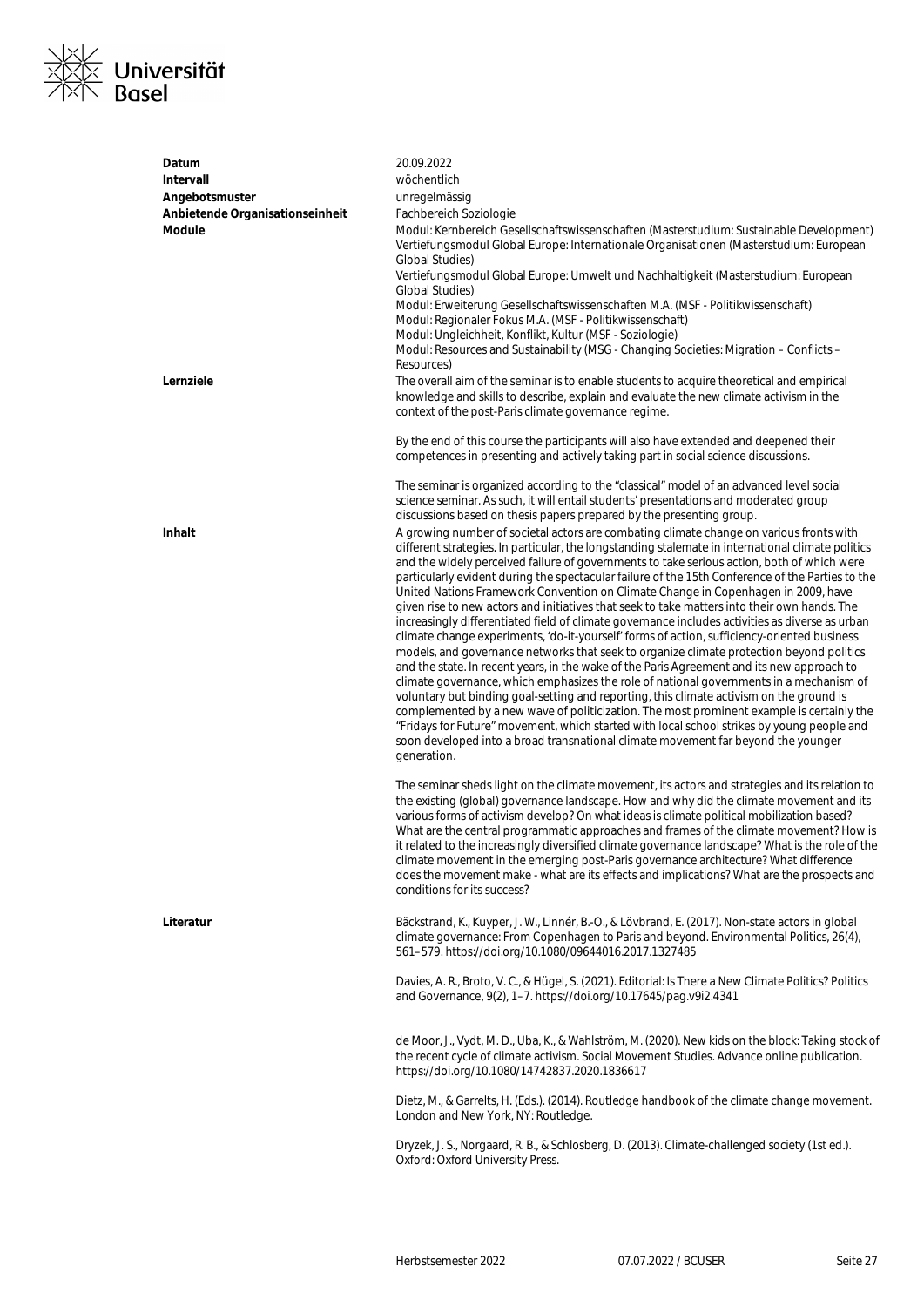Falkner, R. (2016). The Paris Agreement and the new logic of international climate politics. International Affairs, 92(5), 1107–1125. https://doi.org/10.1111/1468-2346.12708

|                                   | Vanhala, L. (2013). The comparative politics of courts and climate change. Environmental                                                                                                                                                                                                                                                                                                                                                  |
|-----------------------------------|-------------------------------------------------------------------------------------------------------------------------------------------------------------------------------------------------------------------------------------------------------------------------------------------------------------------------------------------------------------------------------------------------------------------------------------------|
|                                   | Politics, 22(3), 447-474.                                                                                                                                                                                                                                                                                                                                                                                                                 |
| Leistungsüberprüfung              | Lehrveranst.-begleitend                                                                                                                                                                                                                                                                                                                                                                                                                   |
| Skala                             | Pass / Fail                                                                                                                                                                                                                                                                                                                                                                                                                               |
| Wiederholungsprüfung              | keine Wiederholungsprüfung                                                                                                                                                                                                                                                                                                                                                                                                                |
| An-/Abmeldung zur Prüfung         | Anmelden: Belegen: Abmelden: nicht erforderlich                                                                                                                                                                                                                                                                                                                                                                                           |
| Hinweise zur Leistungsüberprüfung | To pass the course, students must successfully complete three assignments. These comprise<br>(a) regular and active participation in the seminar; (b) a the preparation and delivery of an oral<br>presentation including the submission of a thesis paper (1 page); and (c) an essay in the form<br>of a short written elaboration of a thesis or question developed in one's own presentation or<br>discussed elsewhere in the seminar. |
| Belegen bei Nichtbestehen         | nicht wiederholbar                                                                                                                                                                                                                                                                                                                                                                                                                        |
| Einsatz digitaler Medien          | kein spezifischer Einsatz                                                                                                                                                                                                                                                                                                                                                                                                                 |
| Unterrichtssprache                | <b>Deutsch</b>                                                                                                                                                                                                                                                                                                                                                                                                                            |
| Teilnahmevoraussetzungen          | Students of the MSD with focus area in natural sciences or in economics must have<br>completed the module 'Complementary Knowledge in Social Sciences' (or at least earned 8<br>CP). No entry requirements for students with focus area in social sciences.                                                                                                                                                                               |
| Bemerkungen                       | The number of participants is limited to 30. As this course is offered in response to a<br>bottleneck in the Master Changing Societies program, students from this program will be<br>prioritized in the allocation of places.                                                                                                                                                                                                            |

Universität

#### 65774-01 Vorlesung: Digitalization and Sustainability: Friends or Foes? 2 KP **Dozierende Frank Christian Krysiak** Arne Menn Jean Terrier **Zeit und Ort** Mo 16:15-18:30 Kollegienhaus, Hörsaal 118 Dates: 10./17./24. and 31.10.2022; 07. and 14.11.2022; 05.12.22. Each session starts at 16.15h and ends at 18.30h, incl. break. **Datum** 10.10.2022 **Intervall** unregelmässig **Angebotsmuster** einmalig **Anbietende Organisationseinheit** Wirtschaftswissenschaftliche Fakultät / WWZ Module **General Electives in Business and Economics: Zusätzliches Lehrangebot (Masterstudium:** Wirtschaftswissenschaften) General Electives in Business and Technology: Zusätzliches Lehrangebot (Masterstudium: Business and Technology) General Electives in Economics and Public Policy: Zusätzliches Lehrangebot (Masterstudium: Economics and Public Policy) General Electives in Finance and Money: Zusätzliches Lehrangebot (Masterstudium: Finance and Money) Modul: Electives in Data Science (Masterstudium: Data Science) Modul: Kernbereich Gesellschaftswissenschaften (Masterstudium: Sustainable Development) Modul: Kernbereich Naturwissenschaften (Masterstudium: Sustainable Development) Modul: Kernbereich Wirtschaftswissenschaften (Masterstudium: Sustainable Development) Modul: Wahlbereich (Masterstudium: Wirtschaftswissenschaften (Studienbeginn vor 01.08.2021)) Vertiefungsmodul Global Europe: Umwelt und Nachhaltigkeit (Masterstudium: European Global Studies) Modul: Digital Humanities, Culture and Society (MSF - Digital Humanities) Modul: Erweiterung Gesellschaftswissenschaften M.A. (MSF - Politikwissenschaft) Modul: Ungleichheit, Konflikt, Kultur (MSF - Soziologie) Modul: Resources and Sustainability (MSG - Changing Societies: Migration – Conflicts – Resources) Modul: Kulturtechnische Dimensionen (MSG - Kulturtechniken) **Lernziele** Students will be able: - to understand and clearly describe the challenges posed by digitalization to sustainability and sustainable development; - to understand and clearly describe what various scholars think would be required to make the digitalization of processes and tools more compatible with sustainability; - to describe, analyze and evaluate the various discourses of the past decades about the relationship between digitalization and sustainability;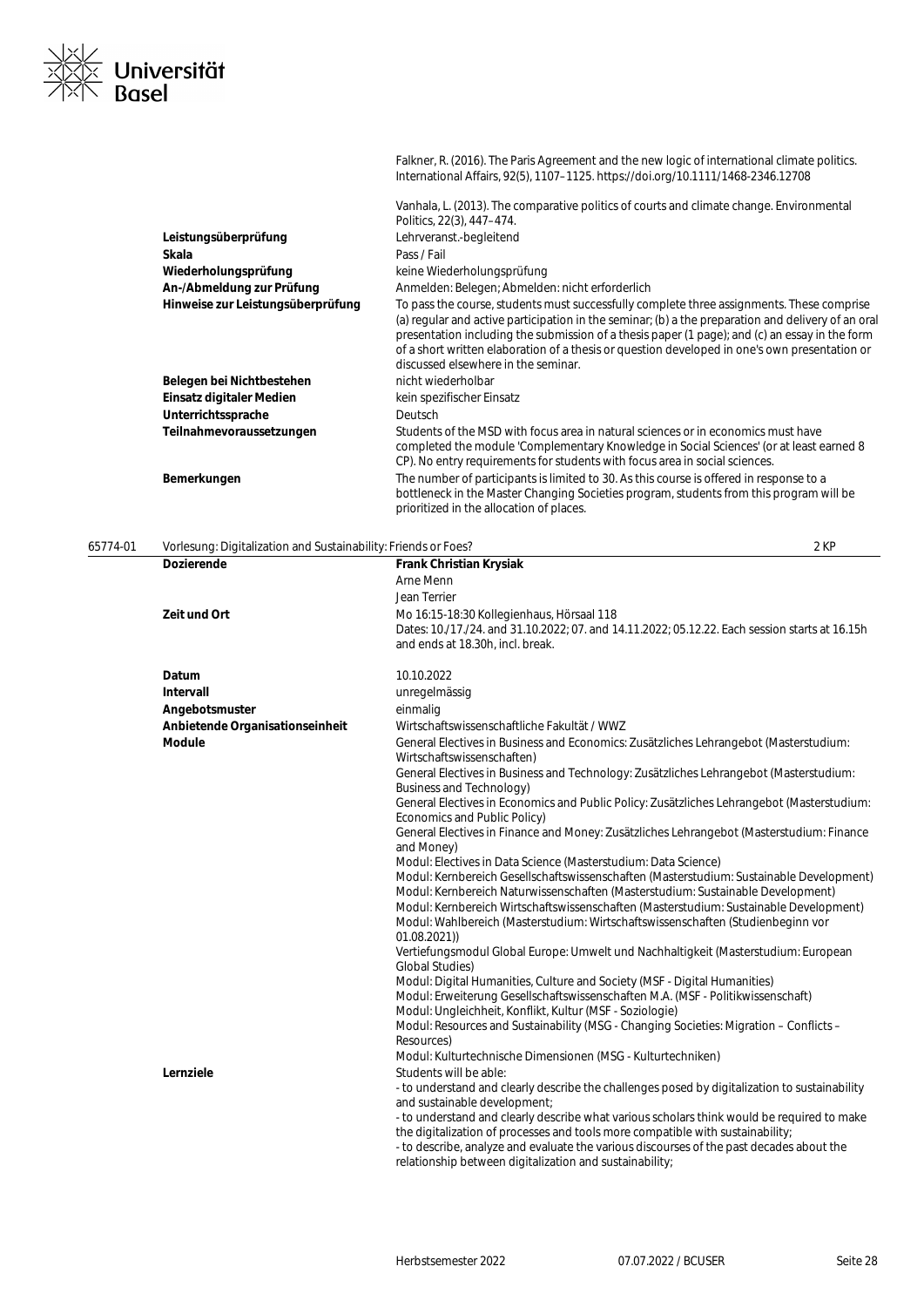

|                                   | - to independently analyze and evaluate the digitalization of processes and tools from the<br>standpoint of sustainability;<br>- to independently formulate possible solutions concerning the problem of the compatibility<br>between digitalization, on the one hand, and sustainability and sustainable development, on<br>the other hand.                                                                                                                                                                                                                                                                                                                                                                                                                                                                                                                                                                                                                                                                                                                                                                                                                                                                                                                                                 |
|-----------------------------------|----------------------------------------------------------------------------------------------------------------------------------------------------------------------------------------------------------------------------------------------------------------------------------------------------------------------------------------------------------------------------------------------------------------------------------------------------------------------------------------------------------------------------------------------------------------------------------------------------------------------------------------------------------------------------------------------------------------------------------------------------------------------------------------------------------------------------------------------------------------------------------------------------------------------------------------------------------------------------------------------------------------------------------------------------------------------------------------------------------------------------------------------------------------------------------------------------------------------------------------------------------------------------------------------|
| <b>Inhalt</b>                     | In the last decade of the 20th century, many early enthusiasts of the emerging digitalization<br>process regularly emphasized a positive side-effect of this transformation: digitalization, they<br>argued, would allow for a more sustainable, less resource-hungry form of social and<br>economic development. In the past twenty years, this optimistic discourse has given way to a<br>much grimmer picture. Overuse of raw materials to produce digital devices, new forms of<br>precarious labor, social fragmentation, spread of false information as a result of fake news and<br>political polarization: all these phenomena and many more have now turned into standard<br>headlines. Digitalization in its current form, on the one hand, and sustainable development,<br>on the other, do not seem to necessarily belong together after all. But is a combination of<br>these two goals really out of the question? If not, what should be changed in the<br>digitalization process to make it more sustainable? In this lecture series, we will hear twelve<br>experts in their field present their views on the challenge posed by digitalization to<br>sustainable development, as well as on how to render these two processes more compatible<br>than they seem to be now. |
| Literatur                         | tba announced during the lecture                                                                                                                                                                                                                                                                                                                                                                                                                                                                                                                                                                                                                                                                                                                                                                                                                                                                                                                                                                                                                                                                                                                                                                                                                                                             |
| Leistungsüberprüfung              | Leistungsnachweis                                                                                                                                                                                                                                                                                                                                                                                                                                                                                                                                                                                                                                                                                                                                                                                                                                                                                                                                                                                                                                                                                                                                                                                                                                                                            |
| Skala                             | $1-60.1$                                                                                                                                                                                                                                                                                                                                                                                                                                                                                                                                                                                                                                                                                                                                                                                                                                                                                                                                                                                                                                                                                                                                                                                                                                                                                     |
| Wiederholungsprüfung              | keine Wiederholungsprüfung                                                                                                                                                                                                                                                                                                                                                                                                                                                                                                                                                                                                                                                                                                                                                                                                                                                                                                                                                                                                                                                                                                                                                                                                                                                                   |
| An-/Abmeldung zur Prüfung         | An-/Abmelden: Belegen resp. Stornieren der Belegung via MOnA                                                                                                                                                                                                                                                                                                                                                                                                                                                                                                                                                                                                                                                                                                                                                                                                                                                                                                                                                                                                                                                                                                                                                                                                                                 |
| Hinweise zur Leistungsüberprüfung | Regular and active attendance; preliminary readings for each session; production of video<br>essays (group work with clear declaration of working part of each student); presentation and<br>discussion of video essays on 05.12.22.                                                                                                                                                                                                                                                                                                                                                                                                                                                                                                                                                                                                                                                                                                                                                                                                                                                                                                                                                                                                                                                         |
| Belegen bei Nichtbestehen         | nicht wiederholbar                                                                                                                                                                                                                                                                                                                                                                                                                                                                                                                                                                                                                                                                                                                                                                                                                                                                                                                                                                                                                                                                                                                                                                                                                                                                           |
| Einsatz digitaler Medien          | kein spezifischer Einsatz                                                                                                                                                                                                                                                                                                                                                                                                                                                                                                                                                                                                                                                                                                                                                                                                                                                                                                                                                                                                                                                                                                                                                                                                                                                                    |
| Unterrichtssprache                | Englisch                                                                                                                                                                                                                                                                                                                                                                                                                                                                                                                                                                                                                                                                                                                                                                                                                                                                                                                                                                                                                                                                                                                                                                                                                                                                                     |
| Teilnahmevoraussetzungen          | Only for students studying regulary at master level or higher. No other students admitted.                                                                                                                                                                                                                                                                                                                                                                                                                                                                                                                                                                                                                                                                                                                                                                                                                                                                                                                                                                                                                                                                                                                                                                                                   |
| Anmeldung zur Lehrveranstaltung   | Course enrollment on MOnA should be completed by the beginning of the teaching period<br>(withdrawal possible until Monday of teaching week five). No other course registration<br>necessary. Students must study regulary at master level or higher. No other students<br>admitted.                                                                                                                                                                                                                                                                                                                                                                                                                                                                                                                                                                                                                                                                                                                                                                                                                                                                                                                                                                                                         |
| Bemerkungen                       | Teaching on site. Dates: 10./17./24. and 31.10.2022; 07. and 14.11.2022; 05.12.22. Each session<br>starts at 16.15h and ends at 18.30h, incl. break.                                                                                                                                                                                                                                                                                                                                                                                                                                                                                                                                                                                                                                                                                                                                                                                                                                                                                                                                                                                                                                                                                                                                         |
|                                   | Recognition of CP for MSD students:<br>The CP can be recognized for the published modules. Nonetheless, the teaching committee<br>MSD strongly recommends to transfer the CP to the FASR module.                                                                                                                                                                                                                                                                                                                                                                                                                                                                                                                                                                                                                                                                                                                                                                                                                                                                                                                                                                                                                                                                                             |
|                                   | This lecture is co-offered by the MSD, Prof. F. Krysiak, and the two Unibas units "departement"<br>of learning & teaching/educational technologies (Dr. J. Terrrier) and the "sustainability<br>office" (A. Menn).                                                                                                                                                                                                                                                                                                                                                                                                                                                                                                                                                                                                                                                                                                                                                                                                                                                                                                                                                                                                                                                                           |

#### **Modul: Kernbereich Wirtschaftswissenschaften**

| 62643-01 | Kolloquium: Consumer Behavior: Marketplace Applications |                                                                                                                                                                                                                                                                                                                                                                                                                                                                                                                                                                                                                                          | 3 KP |
|----------|---------------------------------------------------------|------------------------------------------------------------------------------------------------------------------------------------------------------------------------------------------------------------------------------------------------------------------------------------------------------------------------------------------------------------------------------------------------------------------------------------------------------------------------------------------------------------------------------------------------------------------------------------------------------------------------------------------|------|
|          | <b>Dozierende</b>                                       | Juliano Laran                                                                                                                                                                                                                                                                                                                                                                                                                                                                                                                                                                                                                            |      |
|          | <b>Zeit und Ort</b>                                     | Di 16:15-20:00 Wirtschaftswissenschaftliche Fakultät. Seminarraum S15 HG.31                                                                                                                                                                                                                                                                                                                                                                                                                                                                                                                                                              |      |
|          | Datum                                                   | 20.09.2022                                                                                                                                                                                                                                                                                                                                                                                                                                                                                                                                                                                                                               |      |
|          | Intervall                                               | wöchentlich                                                                                                                                                                                                                                                                                                                                                                                                                                                                                                                                                                                                                              |      |
|          | Angebotsmuster                                          | Jedes Herbstsemester                                                                                                                                                                                                                                                                                                                                                                                                                                                                                                                                                                                                                     |      |
|          | Anbietende Organisationseinheit                         | Wirtschaftswissenschaftliche Fakultät / WWZ                                                                                                                                                                                                                                                                                                                                                                                                                                                                                                                                                                                              |      |
|          | <b>Module</b>                                           | Modul: Business Field: Marketing (Masterstudium: Business and Technology)<br>Modul: Core Courses in Marketing and Strategic Management (Masterstudium:<br>Wirtschaftswissenschaften)<br>Modul: Kernbereich Wirtschaftswissenschaften (Masterstudium: Sustainable Development)<br>Modul: Specific Electives in Business and Economics (Masterstudium:<br>Wirtschaftswissenschaften)<br>Modul: Specific Electives in Marketing and Strategic Management (Masterstudium:<br>Wirtschaftswissenschaften)<br>Vertiefungsmodul: Marketing and Strategic Management (Masterstudium:<br>Wirtschaftswissenschaften (Studienbeginn vor 01.08.2021)) |      |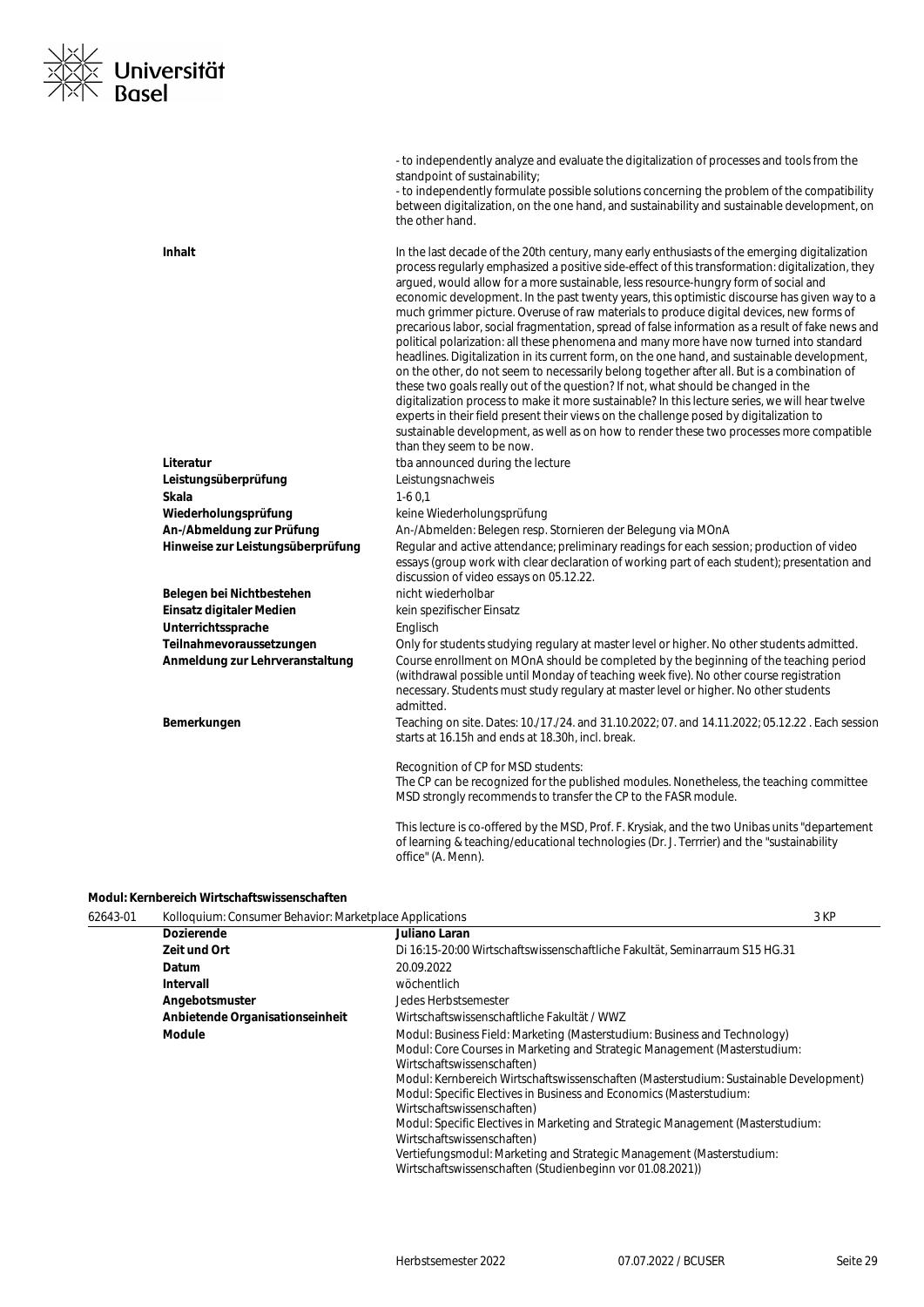

| Lernziele                       | The goals of this course are for you to be able to: (a) explore consumer behavior concepts, (b)<br>develop the ability to apply the theories discussed in class to common marketing problems,<br>from the perspective of marketing managers and public policy makers, and (c) develop a set<br>of skills important to successful performance in managerial positions.                                        |
|---------------------------------|--------------------------------------------------------------------------------------------------------------------------------------------------------------------------------------------------------------------------------------------------------------------------------------------------------------------------------------------------------------------------------------------------------------|
| <b>Inhalt</b>                   | We will cover applications of consumer behavior to managerial practice in the marketplace. In<br>each class, we will (a) study theories of decision making that can be used to predict<br>consumers' decisions and, most importantly, (b) learn how to apply these theories in day-to-<br>day marketing practice in the real world. Thus, the content is managerially-focused rather<br>than theory-focused. |
|                                 | The research methods we will focus on are experiments and surveys, but we will also have at<br>least one class discussing qualitative methods and their application to understand consumers.                                                                                                                                                                                                                 |
|                                 | Finally, we will discuss the concepts of consumer perception, motivation, persuasion, decision<br>making, post-decision making (e.g., satisfaction, loyalty), and segmentation.                                                                                                                                                                                                                              |
| Literatur                       | Marketing practitioner articles (e.g., Harvard Business Review) and cases.                                                                                                                                                                                                                                                                                                                                   |
| Weblink                         | https://adam.unibas.ch/goto_adam_crs_1197439.html                                                                                                                                                                                                                                                                                                                                                            |
| Leistungsüberprüfung            | Leistungsnachweis                                                                                                                                                                                                                                                                                                                                                                                            |
| Skala                           | $1-60,1$                                                                                                                                                                                                                                                                                                                                                                                                     |
| Wiederholungsprüfung            | keine Wiederholungsprüfung                                                                                                                                                                                                                                                                                                                                                                                   |
| An-/Abmeldung zur Prüfung       | An-/Abmelden: Belegen resp. Stornieren der Belegung via MOnA                                                                                                                                                                                                                                                                                                                                                 |
| Belegen bei Nichtbestehen       | beliebig wiederholbar                                                                                                                                                                                                                                                                                                                                                                                        |
| Einsatz digitaler Medien        | kein spezifischer Einsatz                                                                                                                                                                                                                                                                                                                                                                                    |
| Unterrichtssprache              | Englisch                                                                                                                                                                                                                                                                                                                                                                                                     |
| Teilnahmevoraussetzungen        | Recommendation:                                                                                                                                                                                                                                                                                                                                                                                              |
|                                 | If the lecture 31960 Microeconomics and Psychology of Decision Making has not yet been<br>attended, it would be ideal to take the lecture 62650 Behavioral Science this semester.                                                                                                                                                                                                                            |
| Anmeldung zur Lehrveranstaltung | The number of participants must be limited to 40.                                                                                                                                                                                                                                                                                                                                                            |
|                                 | Registration: Please enrol in your Online Services. EUCOR-Students and students of other<br>Swiss Universities have to enrol at the students administration office                                                                                                                                                                                                                                           |
|                                 | (studseksupport1@unibas.ch) before the course starts. Enrolment = Registration for the exam!                                                                                                                                                                                                                                                                                                                 |

|                                 |                                                                                                                                                                                                                                                                                                                                                                                                                                                                                                                                                                                | 3 KP                                                                                                                                                                                                              |
|---------------------------------|--------------------------------------------------------------------------------------------------------------------------------------------------------------------------------------------------------------------------------------------------------------------------------------------------------------------------------------------------------------------------------------------------------------------------------------------------------------------------------------------------------------------------------------------------------------------------------|-------------------------------------------------------------------------------------------------------------------------------------------------------------------------------------------------------------------|
| <b>Dozierende</b>               | C. Miguel Brendl                                                                                                                                                                                                                                                                                                                                                                                                                                                                                                                                                               |                                                                                                                                                                                                                   |
| Zeit und Ort                    | Di 16:15-20:00 Wirtschaftswissenschaftliche Fakultät. Seminarraum S15 HG.31                                                                                                                                                                                                                                                                                                                                                                                                                                                                                                    |                                                                                                                                                                                                                   |
| Datum                           | 01.11.2022                                                                                                                                                                                                                                                                                                                                                                                                                                                                                                                                                                     |                                                                                                                                                                                                                   |
| <b>Intervall</b>                | wöchentlich                                                                                                                                                                                                                                                                                                                                                                                                                                                                                                                                                                    |                                                                                                                                                                                                                   |
| Angebotsmuster                  | Jedes Herbstsemester                                                                                                                                                                                                                                                                                                                                                                                                                                                                                                                                                           |                                                                                                                                                                                                                   |
| Anbietende Organisationseinheit | Wirtschaftswissenschaftliche Fakultät / WWZ                                                                                                                                                                                                                                                                                                                                                                                                                                                                                                                                    |                                                                                                                                                                                                                   |
| <b>Module</b>                   | Modul: Business Field: Marketing (Masterstudium: Business and Technology)<br>Modul: Core Courses in Marketing and Strategic Management (Masterstudium:<br>Wirtschaftswissenschaften)<br>Modul: Kernbereich Wirtschaftswissenschaften (Masterstudium: Sustainable Development)<br>Modul: Specific Electives in Business and Economics (Masterstudium:<br>Wirtschaftswissenschaften)<br>Modul: Specific Electives in Marketing and Strategic Management (Masterstudium:<br>Wirtschaftswissenschaften)<br>Vertiefungsmodul: Marketing and Strategic Management (Masterstudium:    |                                                                                                                                                                                                                   |
| Lernziele                       | Get acquainted with research in consumer behavior and with reading and interpreting<br>academic journal articles.                                                                                                                                                                                                                                                                                                                                                                                                                                                              |                                                                                                                                                                                                                   |
| Inhalt                          | We will discuss theory and experiments from the field Consumer Behavior. This field builds on<br>knowledge from psychology to understand the behavior of consumers. Most weeks we will<br>examine a single journal article in detail, examining what is most important about it. We will<br>explore the researchers' main hypotheses and how they tested them. To get an impression of<br>topics in this area, look at the tables of contents of the Journal of Consumer Research, Journal<br>of Consumer Psychology, or the Journal of the Association for Consumer Research. |                                                                                                                                                                                                                   |
|                                 | Consumer Research, the Journal of Consumer Psychology, or the Journal of Marketing<br>Research) and some closely related research from psychology and management journals.                                                                                                                                                                                                                                                                                                                                                                                                     |                                                                                                                                                                                                                   |
| Leistungsüberprüfung            | Leistungsnachweis                                                                                                                                                                                                                                                                                                                                                                                                                                                                                                                                                              |                                                                                                                                                                                                                   |
|                                 | Literatur                                                                                                                                                                                                                                                                                                                                                                                                                                                                                                                                                                      | Kolloquium: Consumer Behavior: Theoretical Foundations<br>Wirtschaftswissenschaften (Studienbeginn vor 01.08.2021))<br>Journal articles from the academic consumer behavior literature (e.g., from the Journal of |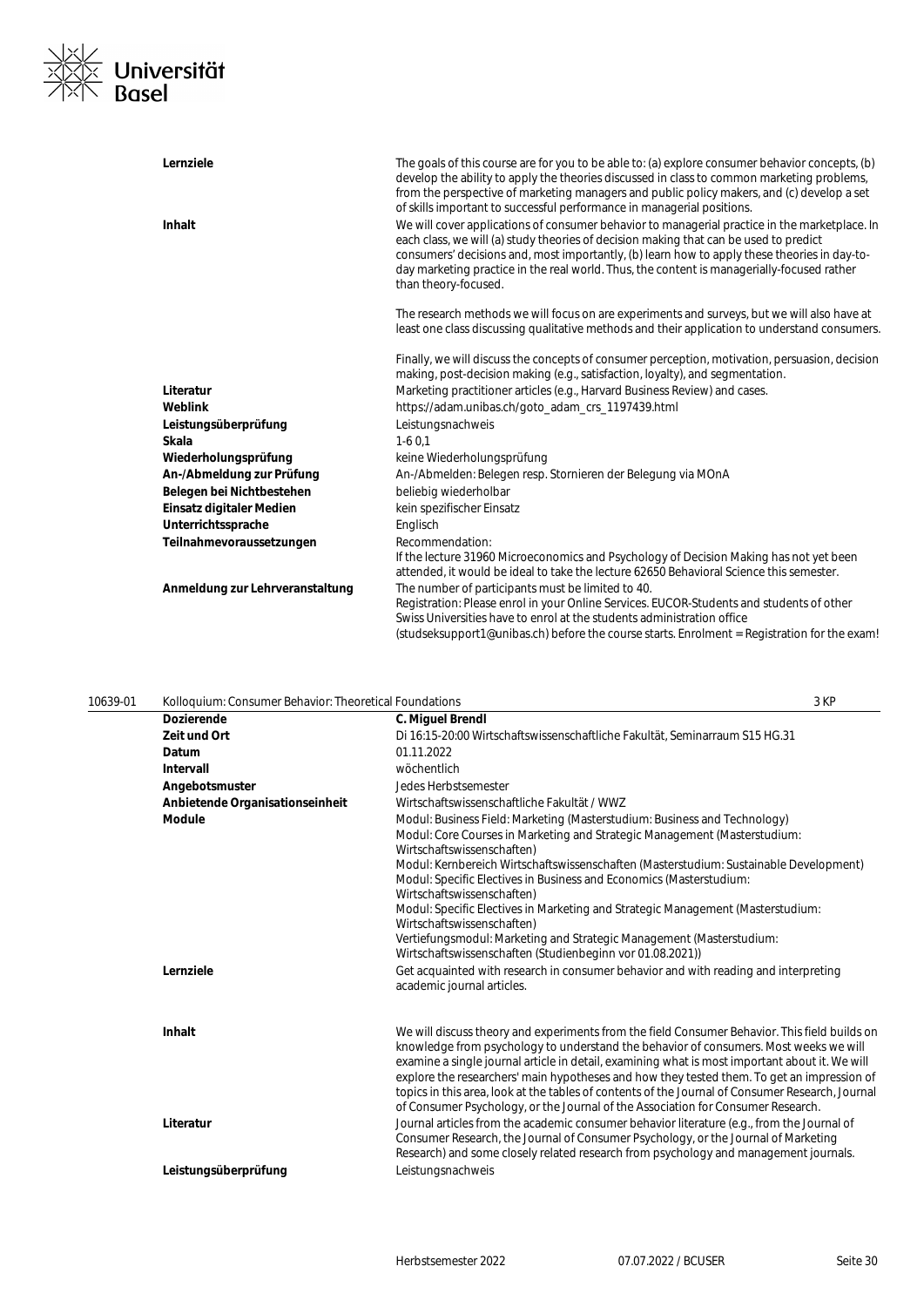

|          | <b>Dozierende</b><br>$7 - 11 - 10 - 10 - 1$                                            | Georg von Schnurbein<br>M1.14.30.14.00 Whitehold of the decoracing filling of Folicities. Considering use C1E UC 31                                                                                                                                                                                                                                                          |
|----------|----------------------------------------------------------------------------------------|------------------------------------------------------------------------------------------------------------------------------------------------------------------------------------------------------------------------------------------------------------------------------------------------------------------------------------------------------------------------------|
| 48409-01 | Kolloquium: Corporate Responsibility                                                   | 3 KP                                                                                                                                                                                                                                                                                                                                                                         |
|          |                                                                                        | For some courses in the area of Behavioral Marketing you need to first take other courses. A<br>master's thesis in this area also requires particular prior course work. You can find an overview<br>here: https://wwz.unibas.ch/de/marketing/courses-masters-thesis/                                                                                                        |
|          |                                                                                        | This course is a pre-requisite for "43498-01 Psychological Theory in Consumer Behavior", for<br>"31953-01 Behavioral Marketing", as well as for writing a master's thesis in behavioral<br>marketing.                                                                                                                                                                        |
|          | Bemerkungen                                                                            | There will be mandatory homework in preparation of Session 1. Hence, check the course<br>webpage before. Attendance is also mandatory as of Session 1.                                                                                                                                                                                                                       |
|          |                                                                                        | A deregistration is possible until November 16, 2022 by email to belegungstorno-<br>wwz@unibas.ch.                                                                                                                                                                                                                                                                           |
|          |                                                                                        | The number of participants will be limited to 35. However, in the past we have not surpassed<br>that number. You will be notified by September 22, 2022 if you should not be admitted to the<br>course.                                                                                                                                                                      |
|          | Anmeldung zur Lehrveranstaltung                                                        | Registration: Please enrol in your Online Services until September 20, 2022. EUCOR-Students<br>and students of other Swiss Universities have to enrol at the students administration office<br>(studseksupport1@unibas.ch) before September 20, 2022. Enrolment = Registration for the<br>exam!                                                                              |
|          |                                                                                        | The number of participants will be limited to 35. However, in the past we have not surpassed<br>that number.                                                                                                                                                                                                                                                                 |
|          | Einsatz digitaler Medien<br>Unterrichtssprache<br>Teilnahmevoraussetzungen             | kein spezifischer Einsatz<br>Englisch<br>Either being currently registered for 62650 Behavioral Science, or having completed it before<br>(i.e., 62650), or having completed 31960 Microeconomics and Psychology of Decision Making<br>before. If you have done similar coursework which you believe substitutes 62650 Behavioral<br>Science, please contact the instructor. |
|          | Belegen bei Nichtbestehen                                                              | questions regarding that week's reading, to attend class, and to engage in discussion.<br>beliebig wiederholbar                                                                                                                                                                                                                                                              |
|          |                                                                                        | Students are also required each week to submit brief, written answers to a standard set of                                                                                                                                                                                                                                                                                   |
|          | Wiederholungsprüfung<br>An-/Abmeldung zur Prüfung<br>Hinweise zur Leistungsüberprüfung | keine Wiederholungsprüfung<br>Anmelden: Belegen; Abmelden: Studiendekanat<br>Details to be determined. You will need to write an end-of-semester essay that will determine<br>all or most of the final grade.                                                                                                                                                                |
|          | <b>Skala</b>                                                                           | $1-60.1$                                                                                                                                                                                                                                                                                                                                                                     |

| <b>Dozierende</b>               | Georg von Schnurbein                                                                                                                                                                                                                                                                                                                                                                                                                                                                                                                                                                                                                                                                                                                                                                                                                                 |
|---------------------------------|------------------------------------------------------------------------------------------------------------------------------------------------------------------------------------------------------------------------------------------------------------------------------------------------------------------------------------------------------------------------------------------------------------------------------------------------------------------------------------------------------------------------------------------------------------------------------------------------------------------------------------------------------------------------------------------------------------------------------------------------------------------------------------------------------------------------------------------------------|
| Zeit und Ort                    | Mi 14:30-16:00 Wirtschaftswissenschaftliche Fakultät, Seminarraum S15 HG.31                                                                                                                                                                                                                                                                                                                                                                                                                                                                                                                                                                                                                                                                                                                                                                          |
| <b>Datum</b>                    | 21.09.2022                                                                                                                                                                                                                                                                                                                                                                                                                                                                                                                                                                                                                                                                                                                                                                                                                                           |
| <b>Intervall</b>                | wöchentlich                                                                                                                                                                                                                                                                                                                                                                                                                                                                                                                                                                                                                                                                                                                                                                                                                                          |
| Angebotsmuster                  | Jedes Herbstsemester                                                                                                                                                                                                                                                                                                                                                                                                                                                                                                                                                                                                                                                                                                                                                                                                                                 |
| Anbietende Organisationseinheit | Wirtschaftswissenschaftliche Fakultät / WWZ                                                                                                                                                                                                                                                                                                                                                                                                                                                                                                                                                                                                                                                                                                                                                                                                          |
| Module                          | Modul: Business Field: Strategy and Organization (Masterstudium: Business and Technology)<br>Modul: Kernbereich Wirtschaftswissenschaften (Masterstudium: Sustainable Development)<br>Modul: Specific Electives in International Business, Trade and the Environment<br>(Masterstudium: Wirtschaftswissenschaften)<br>Modul: Specific Electives in Labor Economics, Human Resources and Organization<br>(Masterstudium: Wirtschaftswissenschaften)<br>Vertiefungsmodul Global Europe: Handel und Unternehmen in der Globalisierung<br>(Masterstudium: European Global Studies)<br>Vertiefungsmodul Global Europe: Umwelt und Nachhaltigkeit (Masterstudium: European<br><b>Global Studies</b> )<br>Vertiefungsmodul: Labour Economics, Human Resources and Organization (Masterstudium:<br>Wirtschaftswissenschaften (Studienbeginn vor 01.08.2021)) |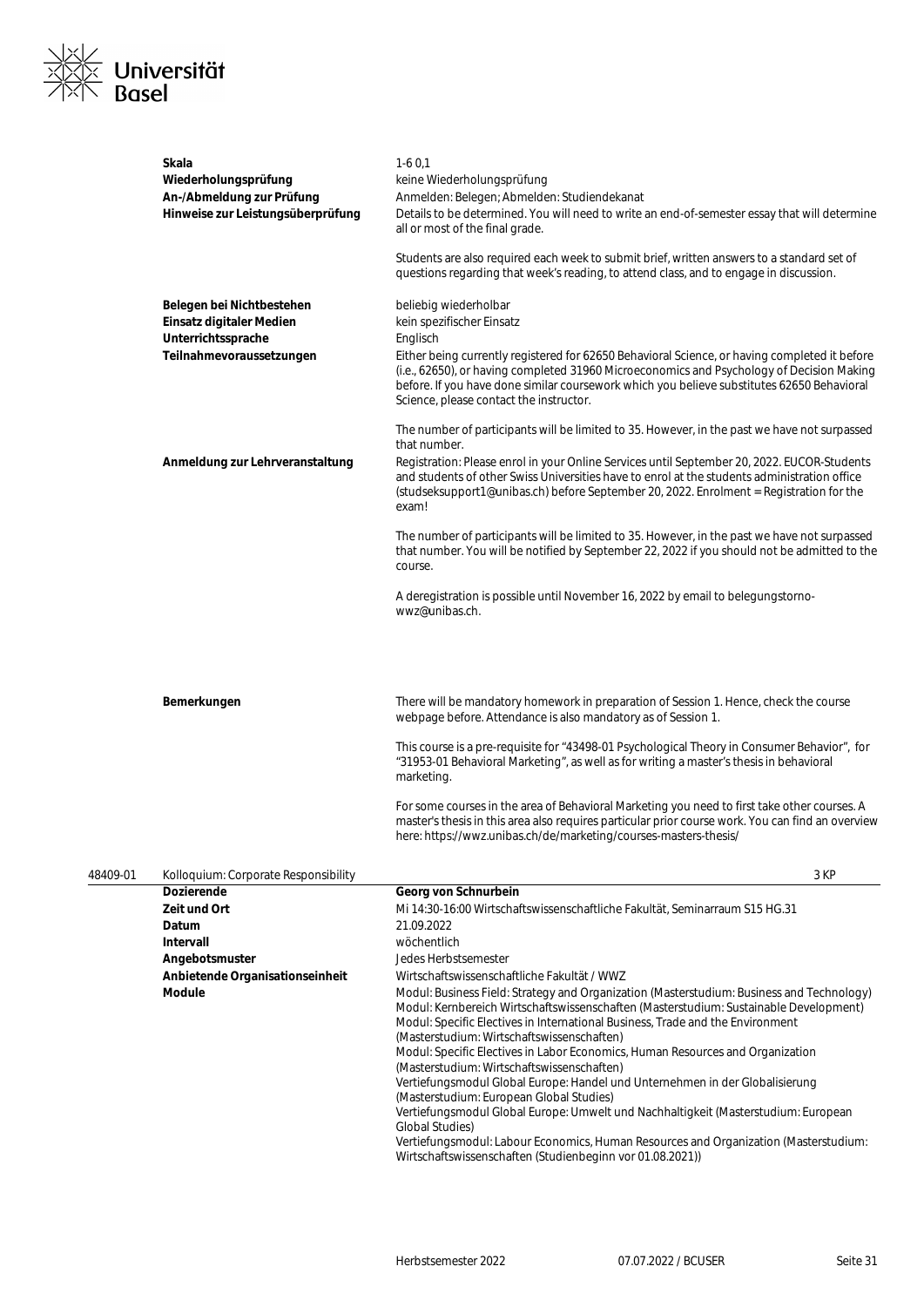

| Lernziele                         | - Application and discussion of the latest research findings                                                                                                                                                                                                                                                                                                                                                                                                                                                         |
|-----------------------------------|----------------------------------------------------------------------------------------------------------------------------------------------------------------------------------------------------------------------------------------------------------------------------------------------------------------------------------------------------------------------------------------------------------------------------------------------------------------------------------------------------------------------|
| Inhalt                            | - Analysis of the practical implementation of CR based on case studies<br>Corporate responsibility (CR) is more than a buzz-word in modern management. It is assessed<br>primarily in the three areas of ecological, social and governance. The so-called ESG factors<br>serve as a basis for strategic decisions, marketing actions and company valuations on financial                                                                                                                                             |
| Literatur                         | markets. In this colloquium, current scientific results on CR and case studies will be discussed.<br>basic literature: Haski-Leventhal, D.: Strategic Corporate Responsibility, Sage, 2018<br>Furthermore, a bibliography of recent research articles will be announced at the beginning of<br>the colloquium.                                                                                                                                                                                                       |
| Weblink                           | www.ceps.unibas.ch/lehre                                                                                                                                                                                                                                                                                                                                                                                                                                                                                             |
| Leistungsüberprüfung              | Leistungsnachweis                                                                                                                                                                                                                                                                                                                                                                                                                                                                                                    |
| Skala                             | $1-60.1$                                                                                                                                                                                                                                                                                                                                                                                                                                                                                                             |
| Wiederholungsprüfung              | keine Wiederholungsprüfung                                                                                                                                                                                                                                                                                                                                                                                                                                                                                           |
| An-/Abmeldung zur Prüfung         | An-/Abmelden: Belegen resp. Stornieren der Belegung via MOnA                                                                                                                                                                                                                                                                                                                                                                                                                                                         |
| Hinweise zur Leistungsüberprüfung | The performance review is a max. 5-page essay on a current research article                                                                                                                                                                                                                                                                                                                                                                                                                                          |
| Belegen bei Nichtbestehen         | beliebig wiederholbar                                                                                                                                                                                                                                                                                                                                                                                                                                                                                                |
| Einsatz digitaler Medien          | kein spezifischer Einsatz                                                                                                                                                                                                                                                                                                                                                                                                                                                                                            |
| Unterrichtssprache                | Englisch                                                                                                                                                                                                                                                                                                                                                                                                                                                                                                             |
| Anmeldung zur Lehrveranstaltung   | Registration by email to noam.suissa@unibas.ch no later than 16.09.2022. The event is limited<br>to a maximum of 20 people. The registration is binding. If you are admitted, please register for<br>the course in your Online Services in time. Eucor students and students from other CH<br>universities have to register before Sept 16, 2022 by submitting a "Hörerschein" to the<br>Student Secretariat in the Kollegienhaus. The following applies to all students: enrollment =<br>registration for the exam. |
| Bemerkungen                       | There is a limited number of participants of max. 20 persons.                                                                                                                                                                                                                                                                                                                                                                                                                                                        |

| + Kolloquium: The Economics of Climate Change |                                                              | 3 KP                                                                                                                                                                                                                                                                                                                                                                                                                                                                                                                                                                                                                                                                                                                                                                                                                                                                                                                                                                                                                                                                                                                                                                                                                                                                                                                                                                                                                                                                                                                                                                                                                                                                                                                                                                                            |
|-----------------------------------------------|--------------------------------------------------------------|-------------------------------------------------------------------------------------------------------------------------------------------------------------------------------------------------------------------------------------------------------------------------------------------------------------------------------------------------------------------------------------------------------------------------------------------------------------------------------------------------------------------------------------------------------------------------------------------------------------------------------------------------------------------------------------------------------------------------------------------------------------------------------------------------------------------------------------------------------------------------------------------------------------------------------------------------------------------------------------------------------------------------------------------------------------------------------------------------------------------------------------------------------------------------------------------------------------------------------------------------------------------------------------------------------------------------------------------------------------------------------------------------------------------------------------------------------------------------------------------------------------------------------------------------------------------------------------------------------------------------------------------------------------------------------------------------------------------------------------------------------------------------------------------------|
| <b>Dozierende</b>                             | Rebecca Lordan-Perret                                        |                                                                                                                                                                                                                                                                                                                                                                                                                                                                                                                                                                                                                                                                                                                                                                                                                                                                                                                                                                                                                                                                                                                                                                                                                                                                                                                                                                                                                                                                                                                                                                                                                                                                                                                                                                                                 |
| Zeit und Ort                                  | Di 12:15-14:00 Juristische Fakultät, Seminarraum S9 HG.41    |                                                                                                                                                                                                                                                                                                                                                                                                                                                                                                                                                                                                                                                                                                                                                                                                                                                                                                                                                                                                                                                                                                                                                                                                                                                                                                                                                                                                                                                                                                                                                                                                                                                                                                                                                                                                 |
| Datum                                         | 20.09.2022                                                   |                                                                                                                                                                                                                                                                                                                                                                                                                                                                                                                                                                                                                                                                                                                                                                                                                                                                                                                                                                                                                                                                                                                                                                                                                                                                                                                                                                                                                                                                                                                                                                                                                                                                                                                                                                                                 |
| <b>Intervall</b>                              | wöchentlich                                                  |                                                                                                                                                                                                                                                                                                                                                                                                                                                                                                                                                                                                                                                                                                                                                                                                                                                                                                                                                                                                                                                                                                                                                                                                                                                                                                                                                                                                                                                                                                                                                                                                                                                                                                                                                                                                 |
| Angebotsmuster                                | Jedes Herbstsemester                                         |                                                                                                                                                                                                                                                                                                                                                                                                                                                                                                                                                                                                                                                                                                                                                                                                                                                                                                                                                                                                                                                                                                                                                                                                                                                                                                                                                                                                                                                                                                                                                                                                                                                                                                                                                                                                 |
| Anbietende Organisationseinheit               | Wirtschaftswissenschaftliche Fakultät / WWZ                  |                                                                                                                                                                                                                                                                                                                                                                                                                                                                                                                                                                                                                                                                                                                                                                                                                                                                                                                                                                                                                                                                                                                                                                                                                                                                                                                                                                                                                                                                                                                                                                                                                                                                                                                                                                                                 |
| <b>Module</b>                                 | Policy)                                                      |                                                                                                                                                                                                                                                                                                                                                                                                                                                                                                                                                                                                                                                                                                                                                                                                                                                                                                                                                                                                                                                                                                                                                                                                                                                                                                                                                                                                                                                                                                                                                                                                                                                                                                                                                                                                 |
|                                               | (Masterstudium: Wirtschaftswissenschaften)                   |                                                                                                                                                                                                                                                                                                                                                                                                                                                                                                                                                                                                                                                                                                                                                                                                                                                                                                                                                                                                                                                                                                                                                                                                                                                                                                                                                                                                                                                                                                                                                                                                                                                                                                                                                                                                 |
|                                               |                                                              |                                                                                                                                                                                                                                                                                                                                                                                                                                                                                                                                                                                                                                                                                                                                                                                                                                                                                                                                                                                                                                                                                                                                                                                                                                                                                                                                                                                                                                                                                                                                                                                                                                                                                                                                                                                                 |
|                                               | <b>Global Studies</b> )                                      |                                                                                                                                                                                                                                                                                                                                                                                                                                                                                                                                                                                                                                                                                                                                                                                                                                                                                                                                                                                                                                                                                                                                                                                                                                                                                                                                                                                                                                                                                                                                                                                                                                                                                                                                                                                                 |
| Lernziele                                     |                                                              |                                                                                                                                                                                                                                                                                                                                                                                                                                                                                                                                                                                                                                                                                                                                                                                                                                                                                                                                                                                                                                                                                                                                                                                                                                                                                                                                                                                                                                                                                                                                                                                                                                                                                                                                                                                                 |
| Inhalt                                        | policies globally.                                           |                                                                                                                                                                                                                                                                                                                                                                                                                                                                                                                                                                                                                                                                                                                                                                                                                                                                                                                                                                                                                                                                                                                                                                                                                                                                                                                                                                                                                                                                                                                                                                                                                                                                                                                                                                                                 |
| Literatur                                     | To be distributed in class.                                  |                                                                                                                                                                                                                                                                                                                                                                                                                                                                                                                                                                                                                                                                                                                                                                                                                                                                                                                                                                                                                                                                                                                                                                                                                                                                                                                                                                                                                                                                                                                                                                                                                                                                                                                                                                                                 |
| Weblink                                       | https://adam.unibas.ch                                       |                                                                                                                                                                                                                                                                                                                                                                                                                                                                                                                                                                                                                                                                                                                                                                                                                                                                                                                                                                                                                                                                                                                                                                                                                                                                                                                                                                                                                                                                                                                                                                                                                                                                                                                                                                                                 |
| Leistungsüberprüfung                          | Leistungsnachweis                                            |                                                                                                                                                                                                                                                                                                                                                                                                                                                                                                                                                                                                                                                                                                                                                                                                                                                                                                                                                                                                                                                                                                                                                                                                                                                                                                                                                                                                                                                                                                                                                                                                                                                                                                                                                                                                 |
| <b>Skala</b>                                  | $1-60,1$                                                     |                                                                                                                                                                                                                                                                                                                                                                                                                                                                                                                                                                                                                                                                                                                                                                                                                                                                                                                                                                                                                                                                                                                                                                                                                                                                                                                                                                                                                                                                                                                                                                                                                                                                                                                                                                                                 |
| Wiederholungsprüfung                          | keine Wiederholungsprüfung                                   |                                                                                                                                                                                                                                                                                                                                                                                                                                                                                                                                                                                                                                                                                                                                                                                                                                                                                                                                                                                                                                                                                                                                                                                                                                                                                                                                                                                                                                                                                                                                                                                                                                                                                                                                                                                                 |
| An-/Abmeldung zur Prüfung                     | An-/Abmelden: Belegen resp. Stornieren der Belegung via MOnA |                                                                                                                                                                                                                                                                                                                                                                                                                                                                                                                                                                                                                                                                                                                                                                                                                                                                                                                                                                                                                                                                                                                                                                                                                                                                                                                                                                                                                                                                                                                                                                                                                                                                                                                                                                                                 |
|                                               |                                                              | Modul: Field Electives in Economics and Public Policy (Masterstudium: Economics and Public<br>Modul: Kernbereich Wirtschaftswissenschaften (Masterstudium: Sustainable Development)<br>Modul: Policy Field: Environment and Energy (Masterstudium: Economics and Public Policy)<br>Modul: Specific Electives in International Business, Trade and the Environment<br>Modul: Wahlbereich (Masterstudium: Wirtschaftswissenschaften (Studienbeginn vor<br>01.08.2021)<br>Vertiefungsmodul Global Europe: Umwelt und Nachhaltigkeit (Masterstudium: European<br>Students will develop an understanding of how economists try to translate the physical<br>impacts of climate change into economic costs using integrated assessment models. By the<br>end of the course, students should have deep understanding of the implications of various<br>modeling assumptions and valuation techniques that enable them to think critically about<br>the useful applications and limitations of these models for policymaking.<br>In this course, we focus on economic approaches to assessing climate change from a social<br>welfare perspective. We begin with an overview of the scientific basis of climate change and<br>its fundamental connection to economics. We then investigate the current methods used to<br>price the externalities caused by greenhouse gas emissions, including methods to estimate<br>the value of non-market goods (e.g., biodiversity and health) toward the estimation of the<br>social cost of carbon. We discuss the intrinsic ethical meanings and implications of economic<br>modeling choices; the sensitivity of economic results to functional form, underlying<br>assumptions, and uncertainty; and the importance of economic results in informing climate |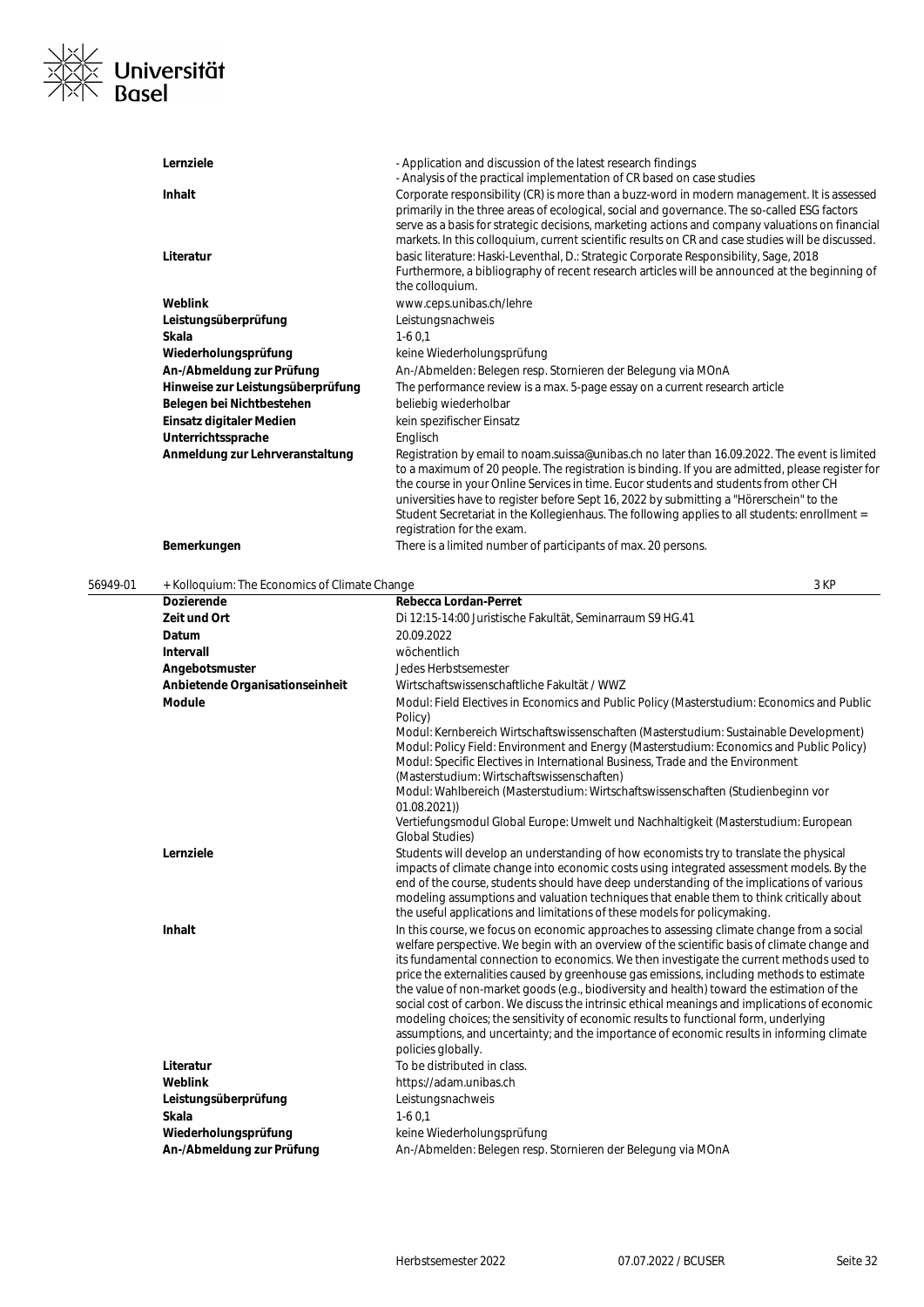

|          | Hinweise zur Leistungsüberprüfung | The colloquium is composed of weekly readings to motivate our roundtable discussions/<br>lectures of 1.5 hours and homework assignments (format: essays, presentations, or problem<br>sets). As the course is discussion based, attendance is required and will be documented. There<br>are no exams.                                                                                |
|----------|-----------------------------------|--------------------------------------------------------------------------------------------------------------------------------------------------------------------------------------------------------------------------------------------------------------------------------------------------------------------------------------------------------------------------------------|
|          | Belegen bei Nichtbestehen         | beliebig wiederholbar                                                                                                                                                                                                                                                                                                                                                                |
|          | Einsatz digitaler Medien          | kein spezifischer Einsatz                                                                                                                                                                                                                                                                                                                                                            |
|          | Unterrichtssprache                | Englisch                                                                                                                                                                                                                                                                                                                                                                             |
|          | Teilnahmevoraussetzungen          | Basic course in microeconomics assumed. Familiarity with econometric methods is beneficial.                                                                                                                                                                                                                                                                                          |
|          |                                   | The number of participants will be limited to 24. The course will be taught in class without a<br>livestream or recordings.<br>Students of the Master in Business and Economics and Master in Business and Technology<br>will be given priority for the enrollment.<br>Students will be informed by September 19, 2022 if they are definitely admitted to the course<br>or not.      |
|          | Anmeldung zur Lehrveranstaltung   | The number of participants will be limited to 24. Students of the Master in Business and<br>Economics and Master in Business and Technology will be given priority for the enrollment.                                                                                                                                                                                               |
|          |                                   | Registration: Please enrol in your Online Services until Sept 18, 2022. EUCOR-Students and<br>students of other Swiss Universities have to enrol at the students administration office<br>(studseksupport1@unibas.ch) before Sept 18, 2022. Enrolment = Registration for the exam!                                                                                                   |
|          |                                   | Students will be informed by September 19, 2022 if they are definitely admitted to the course<br>or not.                                                                                                                                                                                                                                                                             |
|          | Bemerkungen                       | Use of electronic devices not permitted during course time (this includes taking notes on<br>tablets, laptops, etc). This course is designed to be interactive and discussion-based;<br>electronic devices in this setting have little use and, in fact, typically hinder participation and<br>attention. Please understand that no exceptions can be made for the sake of fairness. |
| 62246-01 | Kurs: Sustainability in Practice  | 3 KP                                                                                                                                                                                                                                                                                                                                                                                 |
|          | <b>Dozierende</b>                 | Paul Burger                                                                                                                                                                                                                                                                                                                                                                          |
|          |                                   | Patricia Holm                                                                                                                                                                                                                                                                                                                                                                        |
|          |                                   | Frank Christian Krysiak                                                                                                                                                                                                                                                                                                                                                              |
|          | Zeit und Ort                      | Fr 14:15-17:00 Kollegienhaus, Hörsaal 117                                                                                                                                                                                                                                                                                                                                            |
|          | Datum                             | 23.09.2022                                                                                                                                                                                                                                                                                                                                                                           |
|          | <b>Intervall</b>                  | unregelmässig                                                                                                                                                                                                                                                                                                                                                                        |
|          | Angebotsmuster                    | unregelmässig                                                                                                                                                                                                                                                                                                                                                                        |
|          | Anbietende Organisationseinheit   | Departement Umweltwissenschaften                                                                                                                                                                                                                                                                                                                                                     |
|          | <b>Module</b>                     | Modul: Kernbereich Gesellschaftswissenschaften (Masterstudium: Sustainable Development)<br>Modul: Kernbereich Naturwissenschaften (Masterstudium: Sustainable Development)<br>Modul: Kernbereich Wirtschaftswissenschaften (Masterstudium: Sustainable Development)                                                                                                                  |
|          | Lernziele                         | - Students gain knowledge about institutions and organizations in the field of sustainable<br>development in the region;<br>- they acquire a basic understanding how a project develops from scientific knowledge to<br>implementation,                                                                                                                                              |
|          |                                   | - they know typical fields of sustainability in practice,<br>- they are able to critically discuss chances, but also challenges and difficulties when<br>implementing SD ideas in the practice.                                                                                                                                                                                      |

|                                   | miptomontmig op racas in the practice.                                                                                                                                                                                                                                                                                                                                               |
|-----------------------------------|--------------------------------------------------------------------------------------------------------------------------------------------------------------------------------------------------------------------------------------------------------------------------------------------------------------------------------------------------------------------------------------|
| <b>Inhalt</b>                     | Visits of institutions and organizations in the region, which are active in research,<br>development of management solutions, knowledge transfer or application of scientific<br>knowledge in the field of sustainable development. Projects will be presented and discussed.<br>The visits will be complemented by presentations of selected experts at the University of<br>Basel. |
| Leistungsüberprüfung              | Lehrveranst.-begleitend                                                                                                                                                                                                                                                                                                                                                              |
| Skala                             | Pass / Fail                                                                                                                                                                                                                                                                                                                                                                          |
| Wiederholungsprüfung              | keine Wiederholungsprüfung                                                                                                                                                                                                                                                                                                                                                           |
| An-/Abmeldung zur Prüfung         | An-/Abmelden: Belegen resp. Stornieren der Belegung via MOnA                                                                                                                                                                                                                                                                                                                         |
| Hinweise zur Leistungsüberprüfung | Students work out a portfolio and discussion (reflection – contribution to sustainability) about<br>one of the presented/visited projects. In addition, it is mandatory to attend all visits and<br>presentations.                                                                                                                                                                   |
| Belegen bei Nichtbestehen         | beliebig wiederholbar                                                                                                                                                                                                                                                                                                                                                                |
| Einsatz digitaler Medien          | kein spezifischer Einsatz                                                                                                                                                                                                                                                                                                                                                            |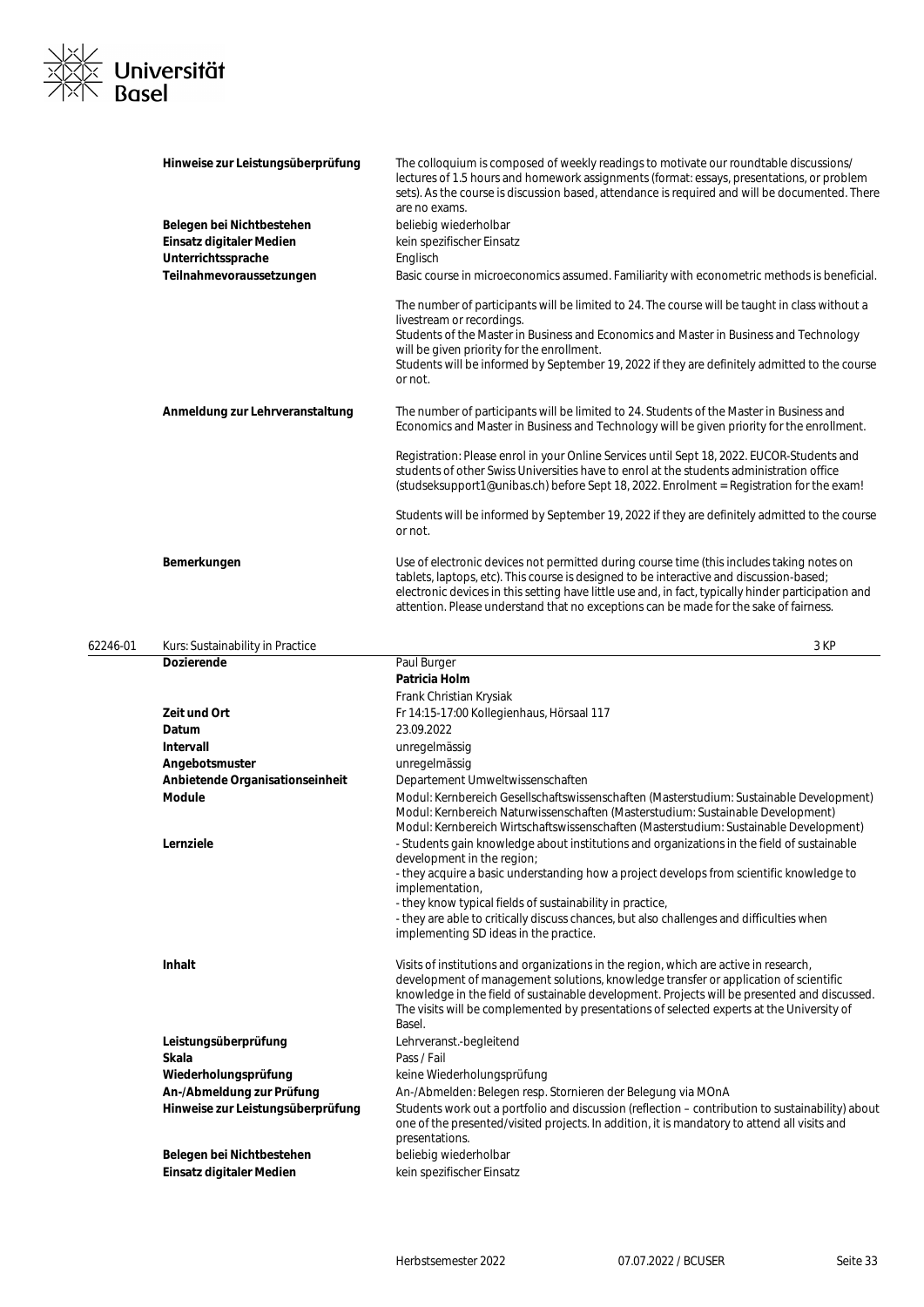

| Unterrichtssprache              | Englisch                                                                                                                                                                                                                                                                                                                                                                                                                                                                             |
|---------------------------------|--------------------------------------------------------------------------------------------------------------------------------------------------------------------------------------------------------------------------------------------------------------------------------------------------------------------------------------------------------------------------------------------------------------------------------------------------------------------------------------|
| Teilnahmevoraussetzungen        | Only for students enrolled regularly for the MSD, limited number of participants! No other<br>students admitted.                                                                                                                                                                                                                                                                                                                                                                     |
| Anmeldung zur Lehrveranstaltung | Consider specific participation requirements, such as:<br>- Mandatory course application (for link see section course application = Anmeldung);<br>- students must be studying in the 2nd MSD semester onwards;<br>-12 CP in total must be already achieved (incl. spring semester 22) in the two complementary<br>knowledge modules (of the chosen focus area).<br>Only for students enrolled regularly for the MSD, limited number of participants! No other<br>students admitted. |
|                                 | Mandatory application for ALL! Link open from 18.08.22/noon-04.09.22/midnight: https://<br>adam.unibas.ch/goto_adam_fold_744967.html                                                                                                                                                                                                                                                                                                                                                 |
|                                 | Login and application only possible when link open. Login button on top row right hand side<br>of ADAM website. First emails with confirmation of participation will be sent out at the end of<br>the first deadline.                                                                                                                                                                                                                                                                |
|                                 | In case of vacancies the online application link remains open until Monday, 26.09.22/noon.                                                                                                                                                                                                                                                                                                                                                                                           |
|                                 | Course enrollment on MOnA should be completed by the beginning of the teaching period<br>(withdrawal possible until Monday of teaching week five).                                                                                                                                                                                                                                                                                                                                   |
| Bemerkungen                     | This class is published for the three core competences modules. However, the teaching<br>committee strongly advise the transfer of these credit points to the FASR module (via learning<br>agreement).                                                                                                                                                                                                                                                                               |
|                                 | Schedule:<br>- 23.09.22: 14.15 - 17.00h; at Unibas (room see details on section "dates and rooms"):<br>Introduction and quest lecture;                                                                                                                                                                                                                                                                                                                                               |
|                                 | Site visits: in the afternoon, start at 13.30h (at the location!) on the following days: 21. &<br>28.10.22, 11. & 18.11.22. Detailed program tba at the beginning of the semester, please keep<br>the entire afternoons/early evening free of any other commitment.<br>Final meeting: 02.12.22: 14.15-17.00h: at Unibas (room see details on section "dates and<br>rooms"): details tba.                                                                                             |
|                                 | This course is offered by the MSD: Prof. Dr. Patricia Holm (lead), Paul Burger and Frank Krysiak<br>are heading the MSD teaching committee.                                                                                                                                                                                                                                                                                                                                          |

| 53713-01 | Seminar: Environmental and Energy Economics |                                                                                                                                                                                                                                                                                                                                                                                                                                                                                                                                                                                                                                                                 | 6 KP |
|----------|---------------------------------------------|-----------------------------------------------------------------------------------------------------------------------------------------------------------------------------------------------------------------------------------------------------------------------------------------------------------------------------------------------------------------------------------------------------------------------------------------------------------------------------------------------------------------------------------------------------------------------------------------------------------------------------------------------------------------|------|
|          | <b>Dozierende</b>                           | <b>Frank Christian Krysiak</b>                                                                                                                                                                                                                                                                                                                                                                                                                                                                                                                                                                                                                                  |      |
|          | Zeit und Ort                                | Mi 16:15-18:00 Juristische Fakultät, Sitzungszimmer S1 HG.31                                                                                                                                                                                                                                                                                                                                                                                                                                                                                                                                                                                                    |      |
|          | Datum                                       | 21.09.2022                                                                                                                                                                                                                                                                                                                                                                                                                                                                                                                                                                                                                                                      |      |
|          | Intervall                                   | wöchentlich                                                                                                                                                                                                                                                                                                                                                                                                                                                                                                                                                                                                                                                     |      |
|          | Angebotsmuster                              | Jedes Herbstsemester                                                                                                                                                                                                                                                                                                                                                                                                                                                                                                                                                                                                                                            |      |
|          | Anbietende Organisationseinheit             | Wirtschaftswissenschaftliche Fakultät / WWZ                                                                                                                                                                                                                                                                                                                                                                                                                                                                                                                                                                                                                     |      |
|          | <b>Module</b>                               | Modul: Kernbereich Wirtschaftswissenschaften (Masterstudium: Sustainable Development)<br>Modul: Preparation Master's Thesis in Economics and Public Policy (Masterstudium:<br>Economics and Public Policy)<br>Modul: Research Design in Business and Economics (Masterstudium:<br>Wirtschaftswissenschaften)<br>Modul: Research Design in International Business, Trade and the Environment<br>(Masterstudium: Wirtschaftswissenschaften)<br>Modul: Seminararbeiten (Masterstudium: Wirtschaftswissenschaften (Studienbeginn vor<br>01.08.2021)<br>Vertiefungsmodul Global Europe: Umwelt und Nachhaltigkeit (Masterstudium: European<br><b>Global Studies)</b> |      |
|          | Lernziele                                   | You will acquire in-depth knowledge on the topic chosen for your seminar thesis. In addition,<br>you will learn how to extract the main results from scientific studies, how to apply them to a<br>particular question, how to compare and discuss different studies, and how to build your own<br>argument on this basis. If you choose to do so, you can also learn how to (slightly) extend<br>existing studies on your own.                                                                                                                                                                                                                                 |      |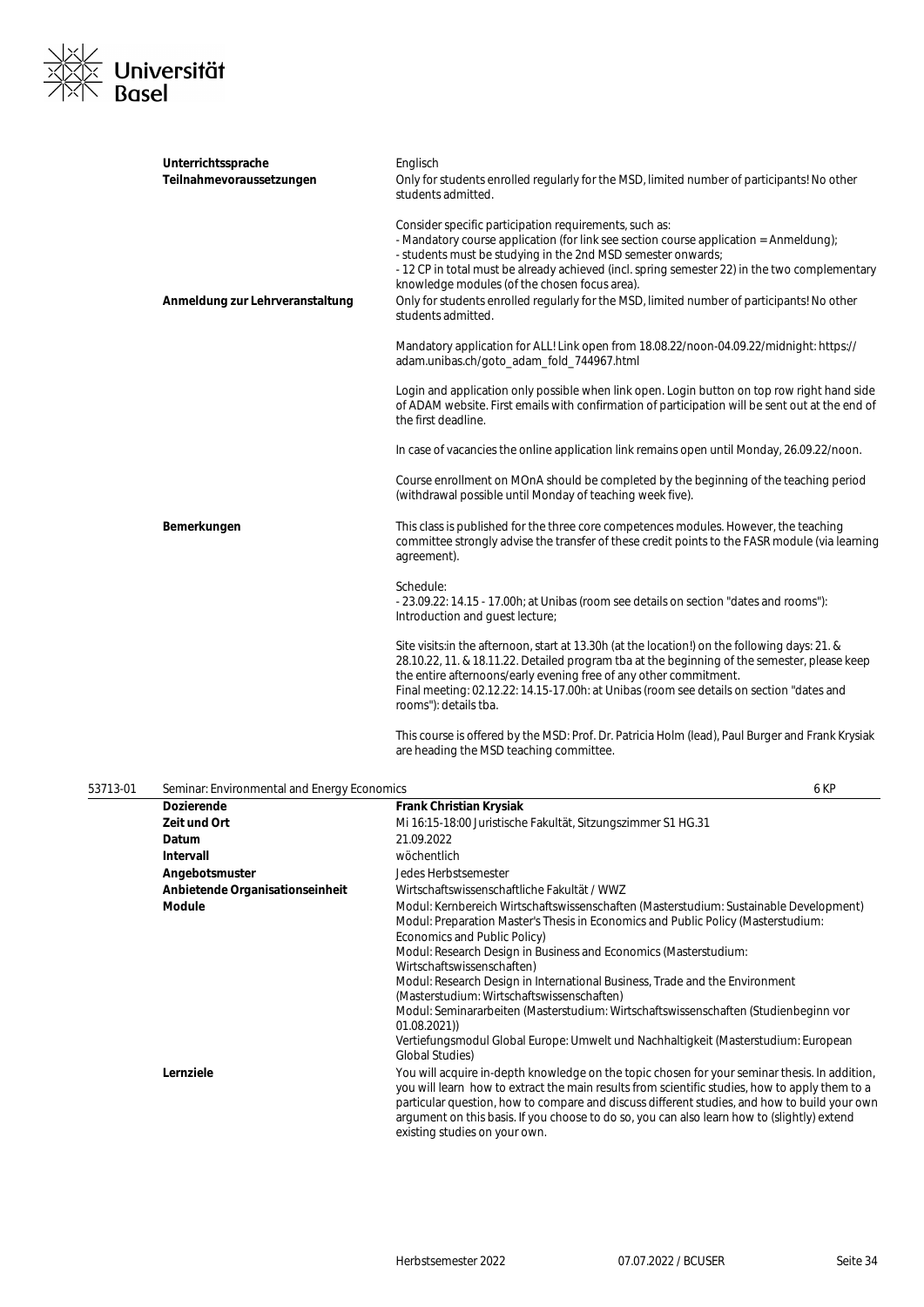

|          | Inhalt                            | The course will cover current topics in environmental and energy economics, ranging from<br>water pollution, climate change, promotion of renewables to new designs for electricity<br>markets.                                                                                                                                                                                             |
|----------|-----------------------------------|---------------------------------------------------------------------------------------------------------------------------------------------------------------------------------------------------------------------------------------------------------------------------------------------------------------------------------------------------------------------------------------------|
|          |                                   | Students will choose their individual topic from a supplied list and work individually on their<br>seminar thesis. However, they will be required to connect their work to the general topical<br>clusters of the seminar and to discuss the work of other students.                                                                                                                        |
|          |                                   | During the first weeks, some training on presentation skills and on providing constructive<br>feedback will be given.                                                                                                                                                                                                                                                                       |
|          | Literatur                         | Students will receive one literature reference for their topic as a starting point for their own<br>literature search.                                                                                                                                                                                                                                                                      |
|          | Weblink                           | https://wwz.unibas.ch/de/umweltoekonomie/lehre/                                                                                                                                                                                                                                                                                                                                             |
|          | Leistungsüberprüfung              | Seminarleistung                                                                                                                                                                                                                                                                                                                                                                             |
|          | Skala                             | $1-60,1$                                                                                                                                                                                                                                                                                                                                                                                    |
|          | Wiederholungsprüfung              | keine Wiederholungsprüfung                                                                                                                                                                                                                                                                                                                                                                  |
|          | An-/Abmeldung zur Prüfung         | An- und Abmelden: Fakultät                                                                                                                                                                                                                                                                                                                                                                  |
|          | Hinweise zur Leistungsüberprüfung | Students are required to write a seminar thesis based on existing scientific literature on their<br>topic that includes an original contribution. This contribution can be either (a) a (small)<br>extension of existing studies or (b) the application of existing results to a particular research<br>question that involves connecting different studies and building your own argument. |
|          |                                   | In addition, students are required to present their study, to comment on the study of at least<br>one other student, and to contribute to the discussions during the seminar. Attendance is<br>required.                                                                                                                                                                                    |
|          | Belegen bei Nichtbestehen         | beliebig wiederholbar                                                                                                                                                                                                                                                                                                                                                                       |
|          | Einsatz digitaler Medien          | kein spezifischer Einsatz                                                                                                                                                                                                                                                                                                                                                                   |
|          | Unterrichtssprache                | Englisch                                                                                                                                                                                                                                                                                                                                                                                    |
|          | Teilnahmevoraussetzungen          | For students in the MA Business and Economics or the Master Economics and Public Policy:<br>At least one of the following courses has been taken (or is taken in parallel):<br>14255 Environmental Economics (Krysiak)<br>29002 Electricity Markets (Weigt)                                                                                                                                 |
|          |                                   | 62655 Energy Economics (Weigt)<br>17691 International Trade, Resources and the Environment (Taylor)                                                                                                                                                                                                                                                                                         |
|          |                                   | MSD-Students without a bachelor degree in economics/business and without focus area in<br>economics are supposed to have completed the "Complementary Knowledge in Economics"<br>module (MSD 2017). MSD-students with focus area in economics are required to have taken<br>at least one of the courses mentioned above for students in the MA Business and Economics.                      |
|          |                                   | More about the general prerequisites and the allocation process can be found here: https://<br>wwz.unibas.ch/de/studium/master-business-and-economics/masterseminare/                                                                                                                                                                                                                       |
|          | Anmeldung zur Lehrveranstaltung   | The application for this seminar is done centrally and online from May, 16 to June, 13, 2022<br>with the Studiendekanat.                                                                                                                                                                                                                                                                    |
|          |                                   | The link to the online application form and more information can be found here:https://wwz.<br>unibas.ch/de/studium/master/masterseminare/<br>The registration is binding. In case of non-participation after registration it will be noted as<br>"nicht erschienen" in the transcript. For a break up after recieving a subject and title, there will                                      |
|          |                                   | be a "1.0" recorded. In addition, the priority of the wishes for future seminar applications is<br>lost.                                                                                                                                                                                                                                                                                    |
| 41957-01 | Vorlesung: Advanced Econometrics  | 3 KP                                                                                                                                                                                                                                                                                                                                                                                        |
|          | Dozierende                        | <b>Kurt Schmidheiny</b>                                                                                                                                                                                                                                                                                                                                                                     |
|          | Zeit und Ort                      | Mi 14:30-16:00 Wirtschaftswissenschaftliche Fakultät, Seminarraum S16 HG.39                                                                                                                                                                                                                                                                                                                 |
|          | Datum                             | 21.09.2022                                                                                                                                                                                                                                                                                                                                                                                  |
|          | <b>Intervall</b>                  | wöchentlich                                                                                                                                                                                                                                                                                                                                                                                 |
|          | Angebotsmuster                    | Jedes Herbstsemester                                                                                                                                                                                                                                                                                                                                                                        |
|          | Anbietende Organisationseinheit   | Wirtschaftswissenschaftliche Fakultät / WWZ                                                                                                                                                                                                                                                                                                                                                 |
|          | <b>Module</b>                     | Modul: Core Courses in Data Science and Computational Economics (Masterstudium:<br>Wirtschaftswissenschaften)                                                                                                                                                                                                                                                                               |
|          |                                   | Modul: Core Courses in Economics (Masterstudium: Wirtschaftswissenschaften)<br>Modul: Field Electives in Economics and Public Policy (Masterstudium: Economics and Public                                                                                                                                                                                                                   |

Policy)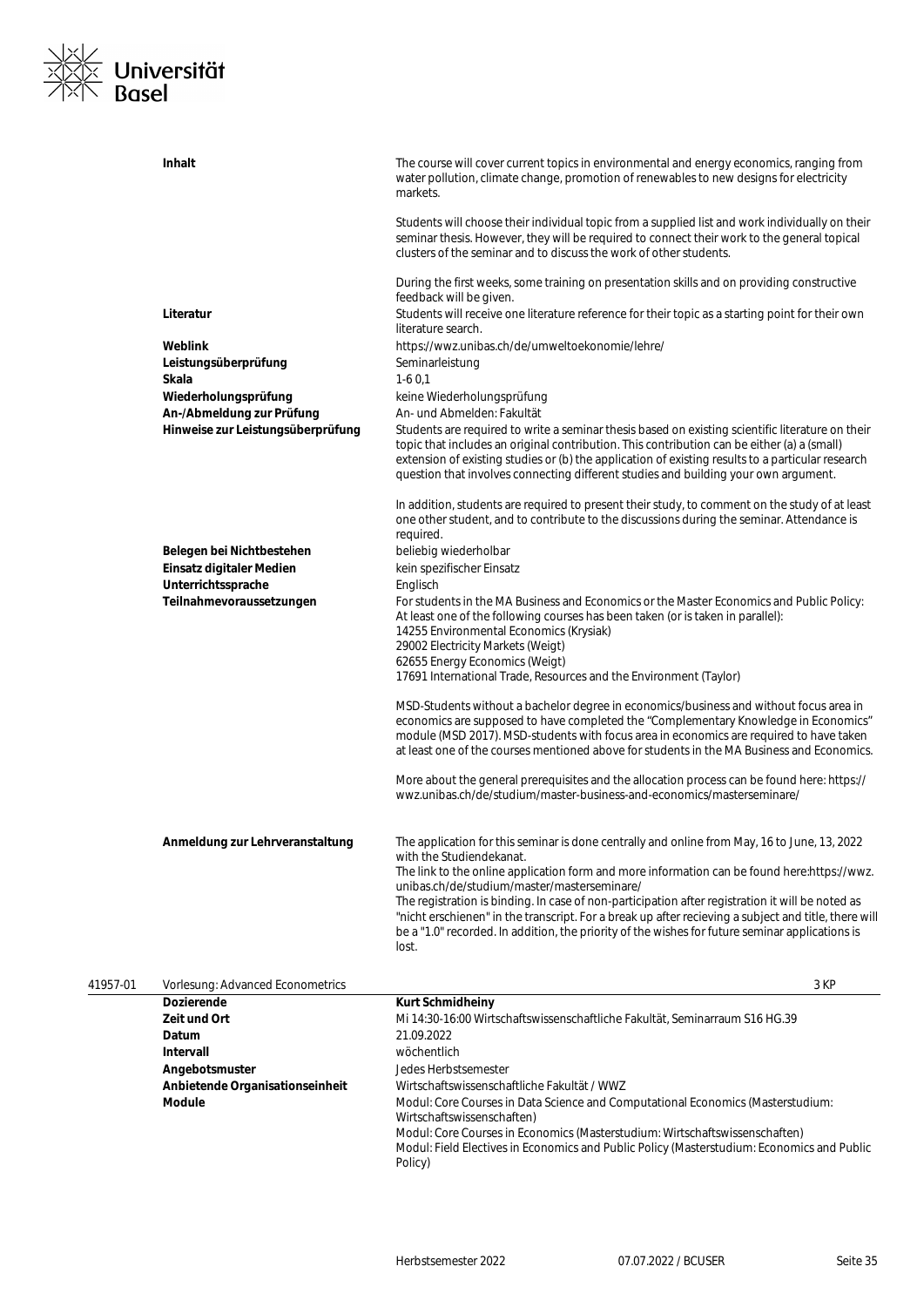

|          | Lernziele                         | Modul: Kernbereich Wirtschaftswissenschaften (Masterstudium: Sustainable Development)<br>Modul: Specific Electives in Business and Economics (Masterstudium:<br>Wirtschaftswissenschaften)<br>Modul: Specific Electives in Data Science and Computational Economics (Masterstudium:<br>Wirtschaftswissenschaften)<br>Modul: Specific Electives in Economics (Masterstudium: Wirtschaftswissenschaften)<br>Spezialisierungsmodul: Areas of Specialization in International and/or Monetary Economics<br>(Masterstudium: International and Monetary Economics)<br>Vertiefungsmodul: Quantitative Methods (Masterstudium: Wirtschaftswissenschaften<br>(Studienbeginn vor 01.08.2021))<br>This course is a supplement to the course "Econometrics" (12036) for ambitious students. The<br>course follows the topics of Econometrics every week providing formal proofs and additional<br>results using matrix algebra and asymptotic theory. The course is the basis for the more |
|----------|-----------------------------------|--------------------------------------------------------------------------------------------------------------------------------------------------------------------------------------------------------------------------------------------------------------------------------------------------------------------------------------------------------------------------------------------------------------------------------------------------------------------------------------------------------------------------------------------------------------------------------------------------------------------------------------------------------------------------------------------------------------------------------------------------------------------------------------------------------------------------------------------------------------------------------------------------------------------------------------------------------------------------------|
|          |                                   | advanced MSc courses in econometrics (Microeconometrics I and II, Time Series Analysis I and<br>II).                                                                                                                                                                                                                                                                                                                                                                                                                                                                                                                                                                                                                                                                                                                                                                                                                                                                           |
|          | <b>Inhalt</b>                     | 1. Elements of matrix algebra: basic operations, trace, rank, inverse, eigenvalue and spectral<br>decomposition<br>2. Elements of probability theory: random variables, joint, conditional and marginal<br>distribution, expected value and other moments, change of variables<br>3. Elements of statistics: point estimation, interval estimation, hypothesis testing, large<br>sample theory<br>4. The algebra of the multivariate linear regression: degrees of freedom, Gauss-Markov<br>theorem, Frisch-Waugh-Lovell theorem<br>5. The algebra of instrumental variable estimation<br>6. The algebra of basic panel data methods: within and between transformation, testing for<br>unrelated effects under non-spherical disturbances<br>7. Maximum Likelihood Estimation<br>8. Binary choice as an example of deriving estimators and their properties using maximum<br>likelihood                                                                                       |
|          | Literatur                         | - Amemiya, Takeshi (1994), Introduction to Statistics and Econometrics, Harvard University<br>Press.<br>- Cameron, A. Colin and Pravin K. Trivedi (2005), Microeconometrics: Methods and<br>Applications, Cambridge University Press.<br>- Davidson, Russell and James G. MacKinnon (2004), Econometric Theory and Methods,<br><b>Oxford University Press.</b><br>- Hayashi, Fumio (2000), Econometrics, Princeton University Press.<br>- Wooldridge, Jeffrey M. (2002), Econometric Analysis of Cross Section and Panel Data, MIT<br>Press.                                                                                                                                                                                                                                                                                                                                                                                                                                   |
|          | <b>Weblink</b>                    | http://www.schmidheiny.name/teaching/unibas/advmetrics/                                                                                                                                                                                                                                                                                                                                                                                                                                                                                                                                                                                                                                                                                                                                                                                                                                                                                                                        |
|          | Leistungsüberprüfung              | Leistungsnachweis                                                                                                                                                                                                                                                                                                                                                                                                                                                                                                                                                                                                                                                                                                                                                                                                                                                                                                                                                              |
|          | Skala                             | $1-60,1$                                                                                                                                                                                                                                                                                                                                                                                                                                                                                                                                                                                                                                                                                                                                                                                                                                                                                                                                                                       |
|          | Wiederholungsprüfung              | keine Wiederholungsprüfung                                                                                                                                                                                                                                                                                                                                                                                                                                                                                                                                                                                                                                                                                                                                                                                                                                                                                                                                                     |
|          | An-/Abmeldung zur Prüfung         | An-/Abmelden: Belegen resp. Stornieren der Belegung via MOnA                                                                                                                                                                                                                                                                                                                                                                                                                                                                                                                                                                                                                                                                                                                                                                                                                                                                                                                   |
|          | Hinweise zur Leistungsüberprüfung | written exam:                                                                                                                                                                                                                                                                                                                                                                                                                                                                                                                                                                                                                                                                                                                                                                                                                                                                                                                                                                  |
|          | Belegen bei Nichtbestehen         | beliebig wiederholbar                                                                                                                                                                                                                                                                                                                                                                                                                                                                                                                                                                                                                                                                                                                                                                                                                                                                                                                                                          |
|          | Einsatz digitaler Medien          | kein spezifischer Einsatz                                                                                                                                                                                                                                                                                                                                                                                                                                                                                                                                                                                                                                                                                                                                                                                                                                                                                                                                                      |
|          | Unterrichtssprache                | Englisch                                                                                                                                                                                                                                                                                                                                                                                                                                                                                                                                                                                                                                                                                                                                                                                                                                                                                                                                                                       |
|          | Anmeldung zur Lehrveranstaltung   | Registration: Please enrol in the Online Services before the course starts. EUCOR-Students and<br>students of other Swiss Universities have to enrol at the students administration office<br>(studseksupport1@unibas.ch) within the official enrolment period. In order to get access to<br>ADAM in time, it is best to enrol before the course starts though.<br>Enrolment = Registration for the exam!                                                                                                                                                                                                                                                                                                                                                                                                                                                                                                                                                                      |
| 62650-01 | Vorlesung: Behavioral Science     | 3 KP                                                                                                                                                                                                                                                                                                                                                                                                                                                                                                                                                                                                                                                                                                                                                                                                                                                                                                                                                                           |
|          | <b>Dozierende</b>                 | C. Miguel Brendl                                                                                                                                                                                                                                                                                                                                                                                                                                                                                                                                                                                                                                                                                                                                                                                                                                                                                                                                                               |
|          | Zeit und Ort                      | Di 08:15-10:00 Bernoullianum, Grosser Hörsaal 148<br>Mi 12:15-14:00 Biozentrum, Maurice E. Müller Saal U1.111                                                                                                                                                                                                                                                                                                                                                                                                                                                                                                                                                                                                                                                                                                                                                                                                                                                                  |
|          | Datum                             | 20.09.2022                                                                                                                                                                                                                                                                                                                                                                                                                                                                                                                                                                                                                                                                                                                                                                                                                                                                                                                                                                     |
|          | Intervall                         | wöchentlich                                                                                                                                                                                                                                                                                                                                                                                                                                                                                                                                                                                                                                                                                                                                                                                                                                                                                                                                                                    |
|          | Angebotsmuster                    | Jedes Herbstsemester                                                                                                                                                                                                                                                                                                                                                                                                                                                                                                                                                                                                                                                                                                                                                                                                                                                                                                                                                           |
|          | Anbietende Organisationseinheit   | Wirtschaftswissenschaftliche Fakultät / WWZ                                                                                                                                                                                                                                                                                                                                                                                                                                                                                                                                                                                                                                                                                                                                                                                                                                                                                                                                    |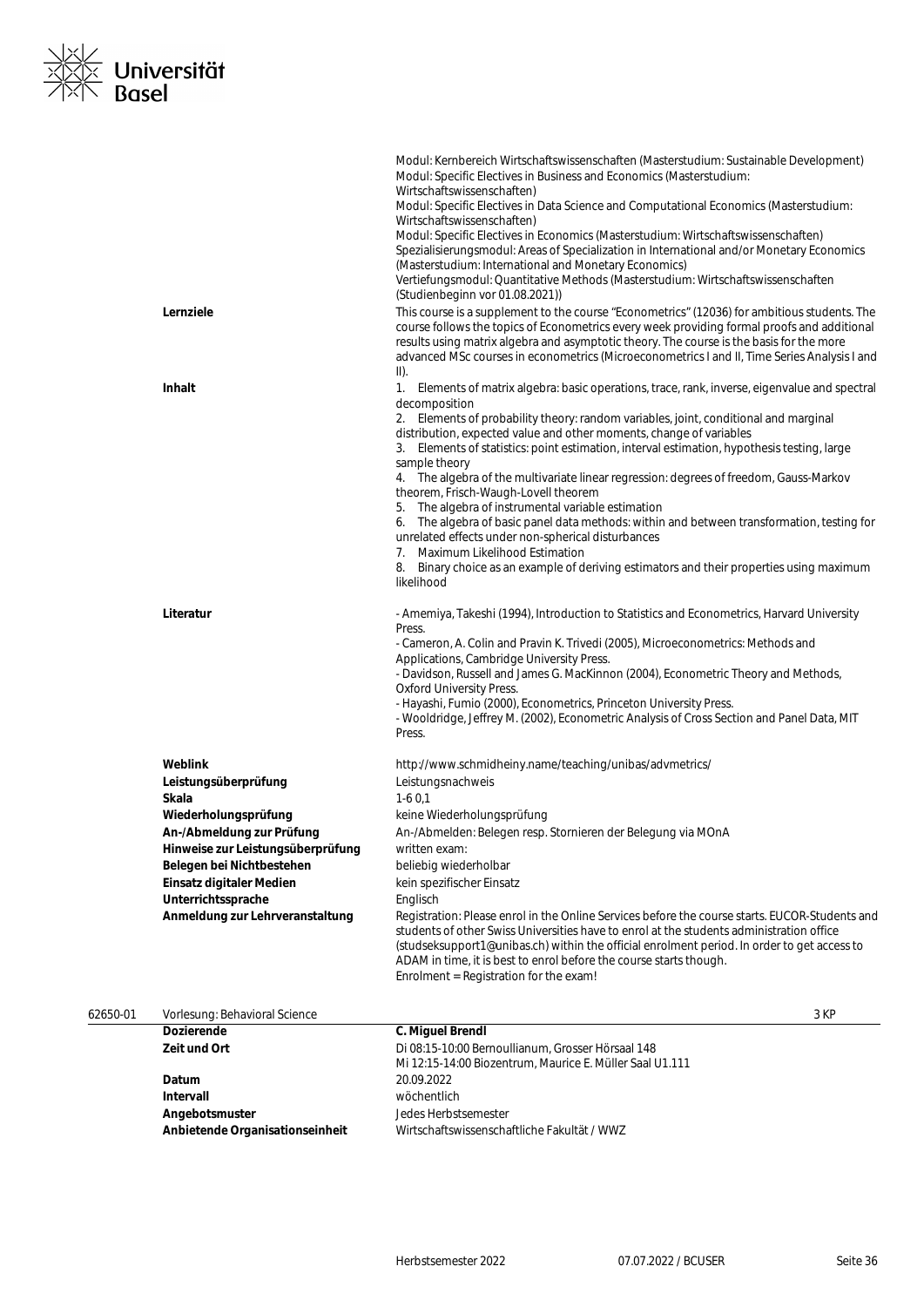### ※∠<br>※≪ Universität<br>※下 Basel  $\frac{1}{x}$

| <b>Module</b>                     | Grundlagenmodul: Advanced Topics in Economics (Masterstudium: International and<br>Monetary Economics)<br>Kernmodul: BWL (Masterstudium: Wirtschaftswissenschaften (Studienbeginn vor 01.08.2021))<br>Modul: Fundamentals in Business and Economics (Masterstudium: Wirtschaftswissenschaften)<br>Modul: Fundamentals in Business and Technology (Masterstudium: Business and Technology)<br>Modul: Fundamentals in Economics (Masterstudium: Economics and Public Policy)<br>Modul: Kernbereich Wirtschaftswissenschaften (Masterstudium: Sustainable Development)<br>Modul: Methoden der Wirtschaftswissenschaften (Masterstudium: European Global Studies) |
|-----------------------------------|---------------------------------------------------------------------------------------------------------------------------------------------------------------------------------------------------------------------------------------------------------------------------------------------------------------------------------------------------------------------------------------------------------------------------------------------------------------------------------------------------------------------------------------------------------------------------------------------------------------------------------------------------------------|
| Lernziele                         | o Gain insights from behavioral research (social psychology, cognitive psychology, behavioral<br>economics) into how people form judgments and make decisions<br>o Improve your understanding of how managers, consumers, policy makers, entrepreneurs,<br>and others make decisions.<br>o Gain an alternative perspective to the prescriptions of "rational economics."                                                                                                                                                                                                                                                                                      |
| <b>Inhalt</b>                     | The course focuses on human judgment and decision making from the perspective of the<br>behavioral sciences, particularly psychology and behavioral economics. (The course does not<br>require prior study of those areas however.)                                                                                                                                                                                                                                                                                                                                                                                                                           |
|                                   | Using observations from laboratory and field experiments, behavioral scientists describe how<br>people make decisions and the mental processes that lead to these decisions. The theory is<br>heavily guided by observations from experiments. Behavioral Science seeks to understand<br>and predict how people judge and decide and how human judgments align with those<br>prescribed by logic and rational economics.                                                                                                                                                                                                                                      |
| Literatur                         | To be determined. You will need to purchase some literature.<br>I will post the literature you need to purchase by 1 September, both on the course webpage<br>and here:<br>https://adam.unibas.ch/goto_adam_crs_480685.html                                                                                                                                                                                                                                                                                                                                                                                                                                   |
| Leistungsüberprüfung              | Examen                                                                                                                                                                                                                                                                                                                                                                                                                                                                                                                                                                                                                                                        |
| Skala                             | $1-60,1$                                                                                                                                                                                                                                                                                                                                                                                                                                                                                                                                                                                                                                                      |
| Wiederholungsprüfung              | eine Wiederholung, bester Versuch zählt                                                                                                                                                                                                                                                                                                                                                                                                                                                                                                                                                                                                                       |
| An-/Abmeldung zur Prüfung         | An-/Abmelden: Belegen resp. Stornieren der Belegung via MOnA                                                                                                                                                                                                                                                                                                                                                                                                                                                                                                                                                                                                  |
| Hinweise zur Leistungsüberprüfung | End-of-semester written examination.                                                                                                                                                                                                                                                                                                                                                                                                                                                                                                                                                                                                                          |
| Belegen bei Nichtbestehen         | einmal wiederholbar                                                                                                                                                                                                                                                                                                                                                                                                                                                                                                                                                                                                                                           |
| Einsatz digitaler Medien          | kein spezifischer Einsatz                                                                                                                                                                                                                                                                                                                                                                                                                                                                                                                                                                                                                                     |
| Unterrichtssprache                | Englisch                                                                                                                                                                                                                                                                                                                                                                                                                                                                                                                                                                                                                                                      |
| Teilnahmevoraussetzungen          | Completed Bachelor in Business and Economics.<br>No more ECTS may be earned with this lecture if the course 31960 Microeconomics and<br>Psychology of Decision Making has already been successfully completed.                                                                                                                                                                                                                                                                                                                                                                                                                                                |
| Anmeldung zur Lehrveranstaltung   | Registration: Please enrol in the Online Services before the course starts. EUCOR-Students and<br>students of other Swiss Universities have to enrol at the students administration office<br>(studseksupport1@unibas.ch) within the official enrolment period. In order to get access to<br>ADAM in time, it is best to enrol before the course starts though.<br>Enrolment = Registration for the exam!                                                                                                                                                                                                                                                     |
| Bemerkungen                       | For some courses in the area of Behavioral Marketing you need to first take other courses. A<br>master's thesis in this area also requires particular prior course work. You can find an overview<br>here: https://wwz.unibas.ch/de/marketing/courses-masters-thesis/                                                                                                                                                                                                                                                                                                                                                                                         |

| 65774-01 | Vorlesung: Digitalization and Sustainability: Friends or Foes? |                                                                                                                                    | 2 KP |
|----------|----------------------------------------------------------------|------------------------------------------------------------------------------------------------------------------------------------|------|
|          | <b>Dozierende</b>                                              | <b>Frank Christian Krysiak</b>                                                                                                     |      |
|          |                                                                | Arne Menn                                                                                                                          |      |
|          |                                                                | Jean Terrier                                                                                                                       |      |
|          | Zeit und Ort                                                   | Mo 16:15-18:30 Kollegienhaus, Hörsaal 118                                                                                          |      |
|          |                                                                | Dates: 10./17./24. and 31.10.2022; 07. and 14.11.2022; 05.12.22. Each session starts at 16.15h<br>and ends at 18.30h, incl. break. |      |
|          | Datum                                                          | 10.10.2022                                                                                                                         |      |
|          | Intervall                                                      | unregelmässig                                                                                                                      |      |
|          | Angebotsmuster                                                 | einmalig                                                                                                                           |      |
|          | Anbietende Organisationseinheit                                | Wirtschaftswissenschaftliche Fakultät / WWZ                                                                                        |      |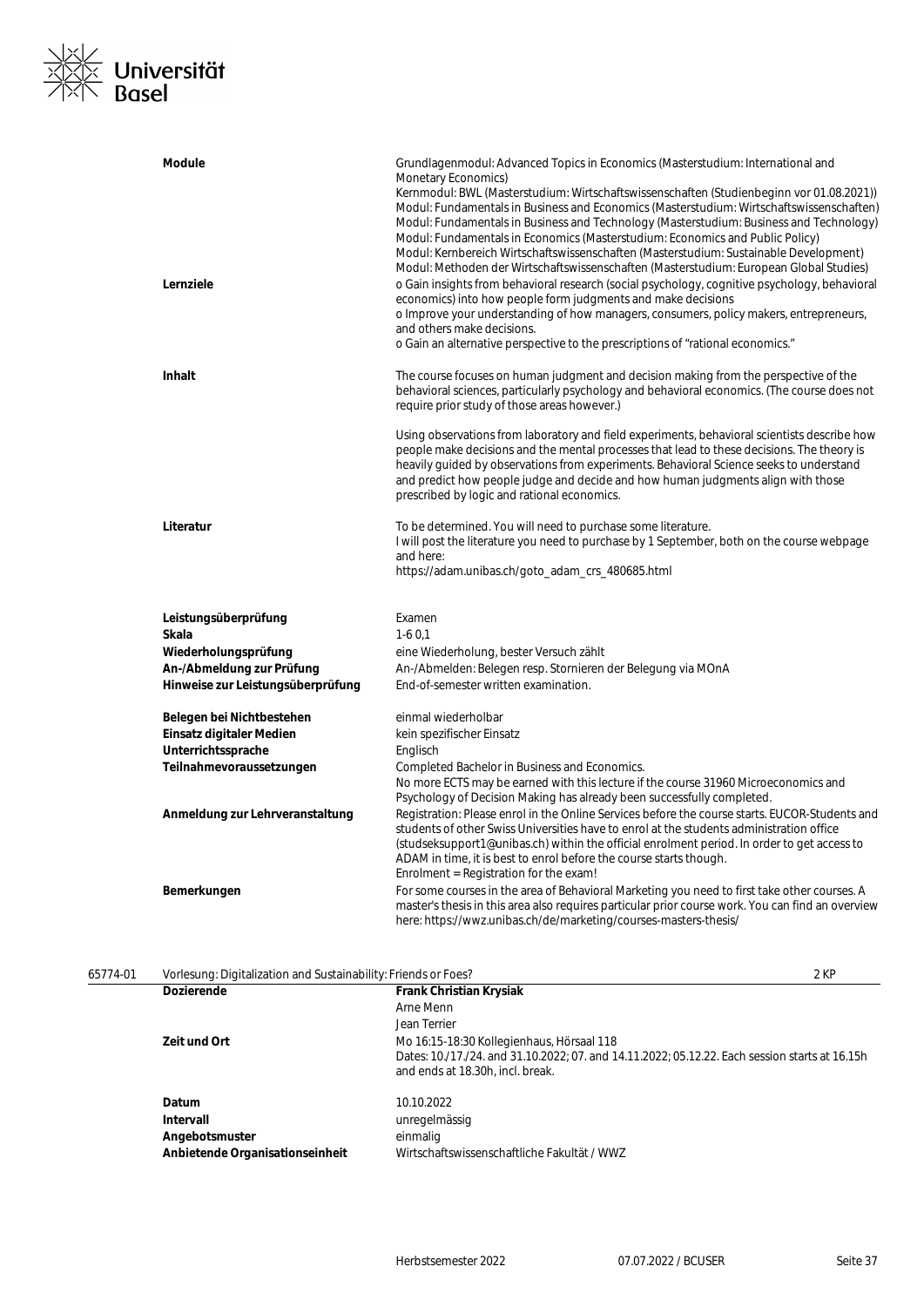### <u>|×|∕</u><br>|∑|× **Universität**<br>|×|∖ Basel  $\frac{1}{\sqrt{2}}$

| Module                            | General Electives in Business and Economics: Zusätzliches Lehrangebot (Masterstudium:<br>Wirtschaftswissenschaften)<br>General Electives in Business and Technology: Zusätzliches Lehrangebot (Masterstudium:<br>Business and Technology)<br>General Electives in Economics and Public Policy: Zusätzliches Lehrangebot (Masterstudium:<br>Economics and Public Policy)<br>General Electives in Finance and Money: Zusätzliches Lehrangebot (Masterstudium: Finance<br>and Money)<br>Modul: Electives in Data Science (Masterstudium: Data Science)<br>Modul: Kernbereich Gesellschaftswissenschaften (Masterstudium: Sustainable Development)<br>Modul: Kernbereich Naturwissenschaften (Masterstudium: Sustainable Development)<br>Modul: Kernbereich Wirtschaftswissenschaften (Masterstudium: Sustainable Development)<br>Modul: Wahlbereich (Masterstudium: Wirtschaftswissenschaften (Studienbeginn vor<br>01.08.2021)<br>Vertiefungsmodul Global Europe: Umwelt und Nachhaltigkeit (Masterstudium: European                                                                                                                                                                                                                                                                           |
|-----------------------------------|----------------------------------------------------------------------------------------------------------------------------------------------------------------------------------------------------------------------------------------------------------------------------------------------------------------------------------------------------------------------------------------------------------------------------------------------------------------------------------------------------------------------------------------------------------------------------------------------------------------------------------------------------------------------------------------------------------------------------------------------------------------------------------------------------------------------------------------------------------------------------------------------------------------------------------------------------------------------------------------------------------------------------------------------------------------------------------------------------------------------------------------------------------------------------------------------------------------------------------------------------------------------------------------------|
|                                   | <b>Global Studies)</b><br>Modul: Digital Humanities, Culture and Society (MSF - Digital Humanities)<br>Modul: Erweiterung Gesellschaftswissenschaften M.A. (MSF - Politikwissenschaft)<br>Modul: Ungleichheit, Konflikt, Kultur (MSF - Soziologie)<br>Modul: Resources and Sustainability (MSG - Changing Societies: Migration - Conflicts -<br>Resources)                                                                                                                                                                                                                                                                                                                                                                                                                                                                                                                                                                                                                                                                                                                                                                                                                                                                                                                                   |
| Lernziele                         | Modul: Kulturtechnische Dimensionen (MSG - Kulturtechniken)<br>Students will be able:<br>- to understand and clearly describe the challenges posed by digitalization to sustainability<br>and sustainable development;<br>- to understand and clearly describe what various scholars think would be required to make<br>the digitalization of processes and tools more compatible with sustainability;<br>- to describe, analyze and evaluate the various discourses of the past decades about the<br>relationship between digitalization and sustainability;<br>- to independently analyze and evaluate the digitalization of processes and tools from the<br>standpoint of sustainability;<br>- to independently formulate possible solutions concerning the problem of the compatibility<br>between digitalization, on the one hand, and sustainability and sustainable development, on<br>the other hand.                                                                                                                                                                                                                                                                                                                                                                                |
| <b>Inhalt</b>                     | In the last decade of the 20th century, many early enthusiasts of the emerging digitalization<br>process regularly emphasized a positive side-effect of this transformation: digitalization, they<br>argued, would allow for a more sustainable, less resource-hungry form of social and<br>economic development. In the past twenty years, this optimistic discourse has given way to a<br>much grimmer picture. Overuse of raw materials to produce digital devices, new forms of<br>precarious labor, social fragmentation, spread of false information as a result of fake news and<br>political polarization: all these phenomena and many more have now turned into standard<br>headlines. Digitalization in its current form, on the one hand, and sustainable development,<br>on the other, do not seem to necessarily belong together after all. But is a combination of<br>these two goals really out of the question? If not, what should be changed in the<br>digitalization process to make it more sustainable? In this lecture series, we will hear twelve<br>experts in their field present their views on the challenge posed by digitalization to<br>sustainable development, as well as on how to render these two processes more compatible<br>than they seem to be now. |
| Literatur                         | tba announced during the lecture                                                                                                                                                                                                                                                                                                                                                                                                                                                                                                                                                                                                                                                                                                                                                                                                                                                                                                                                                                                                                                                                                                                                                                                                                                                             |
| Leistungsüberprüfung              | Leistungsnachweis                                                                                                                                                                                                                                                                                                                                                                                                                                                                                                                                                                                                                                                                                                                                                                                                                                                                                                                                                                                                                                                                                                                                                                                                                                                                            |
| Skala                             | $1-60,1$                                                                                                                                                                                                                                                                                                                                                                                                                                                                                                                                                                                                                                                                                                                                                                                                                                                                                                                                                                                                                                                                                                                                                                                                                                                                                     |
| Wiederholungsprüfung              | keine Wiederholungsprüfung                                                                                                                                                                                                                                                                                                                                                                                                                                                                                                                                                                                                                                                                                                                                                                                                                                                                                                                                                                                                                                                                                                                                                                                                                                                                   |
| An-/Abmeldung zur Prüfung         | An-/Abmelden: Belegen resp. Stornieren der Belegung via MOnA                                                                                                                                                                                                                                                                                                                                                                                                                                                                                                                                                                                                                                                                                                                                                                                                                                                                                                                                                                                                                                                                                                                                                                                                                                 |
| Hinweise zur Leistungsüberprüfung | Regular and active attendance; preliminary readings for each session; production of video<br>essays (group work with clear declaration of working part of each student); presentation and<br>discussion of video essays on 05.12.22.                                                                                                                                                                                                                                                                                                                                                                                                                                                                                                                                                                                                                                                                                                                                                                                                                                                                                                                                                                                                                                                         |
| Belegen bei Nichtbestehen         | nicht wiederholbar                                                                                                                                                                                                                                                                                                                                                                                                                                                                                                                                                                                                                                                                                                                                                                                                                                                                                                                                                                                                                                                                                                                                                                                                                                                                           |
| Einsatz digitaler Medien          | kein spezifischer Einsatz                                                                                                                                                                                                                                                                                                                                                                                                                                                                                                                                                                                                                                                                                                                                                                                                                                                                                                                                                                                                                                                                                                                                                                                                                                                                    |
| Unterrichtssprache                | Englisch                                                                                                                                                                                                                                                                                                                                                                                                                                                                                                                                                                                                                                                                                                                                                                                                                                                                                                                                                                                                                                                                                                                                                                                                                                                                                     |
| Teilnahmevoraussetzungen          | Only for students studying regulary at master level or higher. No other students admitted.                                                                                                                                                                                                                                                                                                                                                                                                                                                                                                                                                                                                                                                                                                                                                                                                                                                                                                                                                                                                                                                                                                                                                                                                   |
| Anmeldung zur Lehrveranstaltung   | Course enrollment on MOnA should be completed by the beginning of the teaching period<br>(withdrawal possible until Monday of teaching week five). No other course registration<br>necessary. Students must study regulary at master level or higher. No other students<br>admitted.                                                                                                                                                                                                                                                                                                                                                                                                                                                                                                                                                                                                                                                                                                                                                                                                                                                                                                                                                                                                         |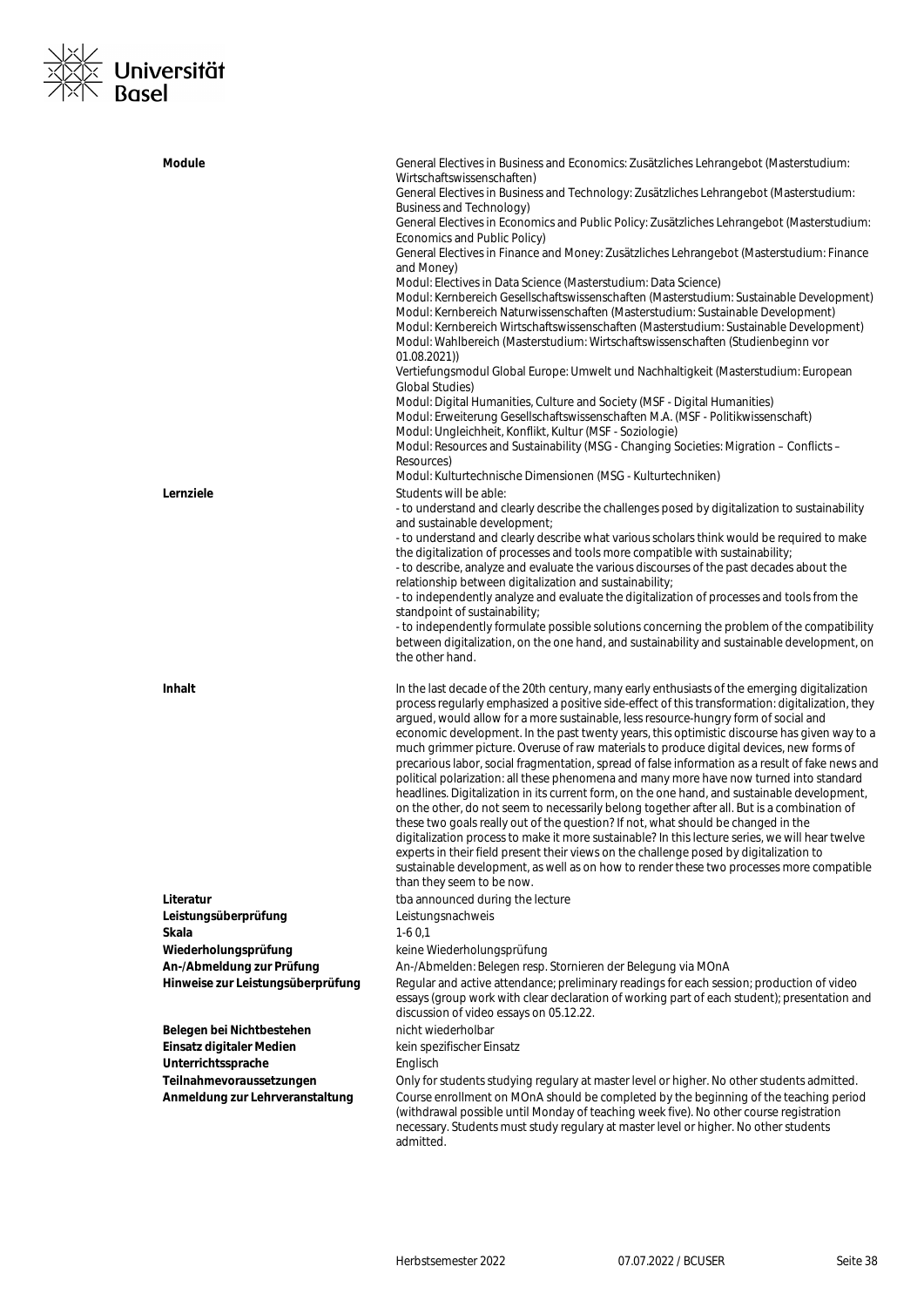

|          | Bemerkungen                     | Teaching on site. Dates: 10./17./24. and 31.10.2022; 07. and 14.11.2022; 05.12.22. Each session<br>starts at 16.15h and ends at 18.30h, incl. break.                                                                                                                                                                                                                                                                                                                                                                                                                                                                                                                                                                                                                                                                                                                                                                                                                               |
|----------|---------------------------------|------------------------------------------------------------------------------------------------------------------------------------------------------------------------------------------------------------------------------------------------------------------------------------------------------------------------------------------------------------------------------------------------------------------------------------------------------------------------------------------------------------------------------------------------------------------------------------------------------------------------------------------------------------------------------------------------------------------------------------------------------------------------------------------------------------------------------------------------------------------------------------------------------------------------------------------------------------------------------------|
|          |                                 | Recognition of CP for MSD students:<br>The CP can be recognized for the published modules. Nonetheless, the teaching committee<br>MSD strongly recommends to transfer the CP to the FASR module.                                                                                                                                                                                                                                                                                                                                                                                                                                                                                                                                                                                                                                                                                                                                                                                   |
|          |                                 | This lecture is co-offered by the MSD, Prof. F. Krysiak, and the two Unibas units "departement<br>of learning & teaching/educational technologies (Dr. J. Terrrier) and the "sustainability<br>office" (A. Menn).                                                                                                                                                                                                                                                                                                                                                                                                                                                                                                                                                                                                                                                                                                                                                                  |
| 12036-01 | Vorlesung: Econometrics         | 6 KP                                                                                                                                                                                                                                                                                                                                                                                                                                                                                                                                                                                                                                                                                                                                                                                                                                                                                                                                                                               |
|          | <b>Dozierende</b>               | Andrea Ghisletta                                                                                                                                                                                                                                                                                                                                                                                                                                                                                                                                                                                                                                                                                                                                                                                                                                                                                                                                                                   |
|          | Zeit und Ort                    | <b>Kurt Schmidheiny</b><br>Mo 10:15-12:00 Biozentrum, Hörsaal U1.131<br>Mi 10:15-12:00 Biozentrum, Hörsaal U1.131<br>There will be no more lecture after Wednesday, December 12, 2022.                                                                                                                                                                                                                                                                                                                                                                                                                                                                                                                                                                                                                                                                                                                                                                                             |
|          | Datum                           | 21.09.2022                                                                                                                                                                                                                                                                                                                                                                                                                                                                                                                                                                                                                                                                                                                                                                                                                                                                                                                                                                         |
|          | Intervall                       | wöchentlich                                                                                                                                                                                                                                                                                                                                                                                                                                                                                                                                                                                                                                                                                                                                                                                                                                                                                                                                                                        |
|          | Angebotsmuster                  | Jedes Herbstsemester                                                                                                                                                                                                                                                                                                                                                                                                                                                                                                                                                                                                                                                                                                                                                                                                                                                                                                                                                               |
|          | Anbietende Organisationseinheit | Wirtschaftswissenschaftliche Fakultät / WWZ                                                                                                                                                                                                                                                                                                                                                                                                                                                                                                                                                                                                                                                                                                                                                                                                                                                                                                                                        |
|          | <b>Module</b>                   | Grundlagenmodul: Advanced Topics in Economics (Masterstudium: International and<br>Monetary Economics) (Pflicht)                                                                                                                                                                                                                                                                                                                                                                                                                                                                                                                                                                                                                                                                                                                                                                                                                                                                   |
|          |                                 | Kernmodul: VWL (Masterstudium: Wirtschaftswissenschaften (Studienbeginn vor 01.08.2021))<br>(Pflicht)<br>Modul: Field Electives in Finance and Money (Masterstudium: Finance and Money)<br>Modul: Fundamentals in Business and Economics (Masterstudium: Wirtschaftswissenschaften)<br>Modul: Fundamentals in Business and Technology (Masterstudium: Business and Technology)<br>Modul: Fundamentals in Economics (Masterstudium: Economics and Public Policy)<br>Modul: Kernbereich Wirtschaftswissenschaften (Masterstudium: Sustainable Development)<br>Modul: Methoden der Wirtschaftswissenschaften (Masterstudium: European Global Studies)<br>Modul: Vorbereitung Masterarbeit Wirtschaftswissenschaften (Masterstudium: Sustainable<br>Development)                                                                                                                                                                                                                       |
|          | Lernziele                       | This course provides students with the basic econometric tools for cross-section and panel<br>data. It is an applied course preparing students to both conduct own empirical research<br>projects and assess empirical research papers. Each of the discussed tools will be<br>implemented using standard statistical software (Stata or R) and real world data. Students will<br>learn how to choose the adequate statistical method, discuss its identifying assumptions,<br>correctly interpret its results and to translate them into economically meaningful answers.<br>This course is supplemented by the course "Fundamentals of Econometric Theory" (41957)<br>which provides formal proofs and additional results.                                                                                                                                                                                                                                                       |
|          | Inhalt                          | Outline:<br>1. Causal effects and the logic of randomized experiments<br>2. Linear regression: Estimation, small and large sample properties, hypothesis testing,<br>omitted variable bias, model selection, functional form, heteroscedasticity, autocorrelation,<br>clustering<br>3. Instrumental variable estimation: Estimation, identification, weak instruments<br>4. Panel data: fixed effects, random effects<br>5. Maximum likelihood estimation<br>6. Binary choice: probit and logit                                                                                                                                                                                                                                                                                                                                                                                                                                                                                    |
|          | Literatur                       | Any textbook in econometrics covers the topics developed in this course. The technical level<br>of this course will be closer to the introductory text-books. However, students with a strong<br>mathematical background may find the advanced textbook more appropriate. The two<br>companions are not self-contained textbooks but useful to deepen the intuitive<br>understanding.<br>Introductory textbook:<br>- Stock, James H. and Mark W. Watson (2020), Introduction to Econometrics, 4th Global<br>Edition, Pearson.<br>Advanced textbooks:<br>- Cameron, A. Colin and Pravin K. Trivedi (2005), Microeconometrics: Methods and<br>Applications, Cambridge University Press.<br>- Davidson, Russell and James G. MacKinnon (2004), Econometric Theory and Methods,<br><b>Oxford University Press.</b><br>- Hayashi, Fumio (2000), Econometrics, Princeton University Press.<br>- Wooldridge, Jeffrey M. (2002), Econometric Analysis of Cross Section and Panel Data, MIT |
|          |                                 |                                                                                                                                                                                                                                                                                                                                                                                                                                                                                                                                                                                                                                                                                                                                                                                                                                                                                                                                                                                    |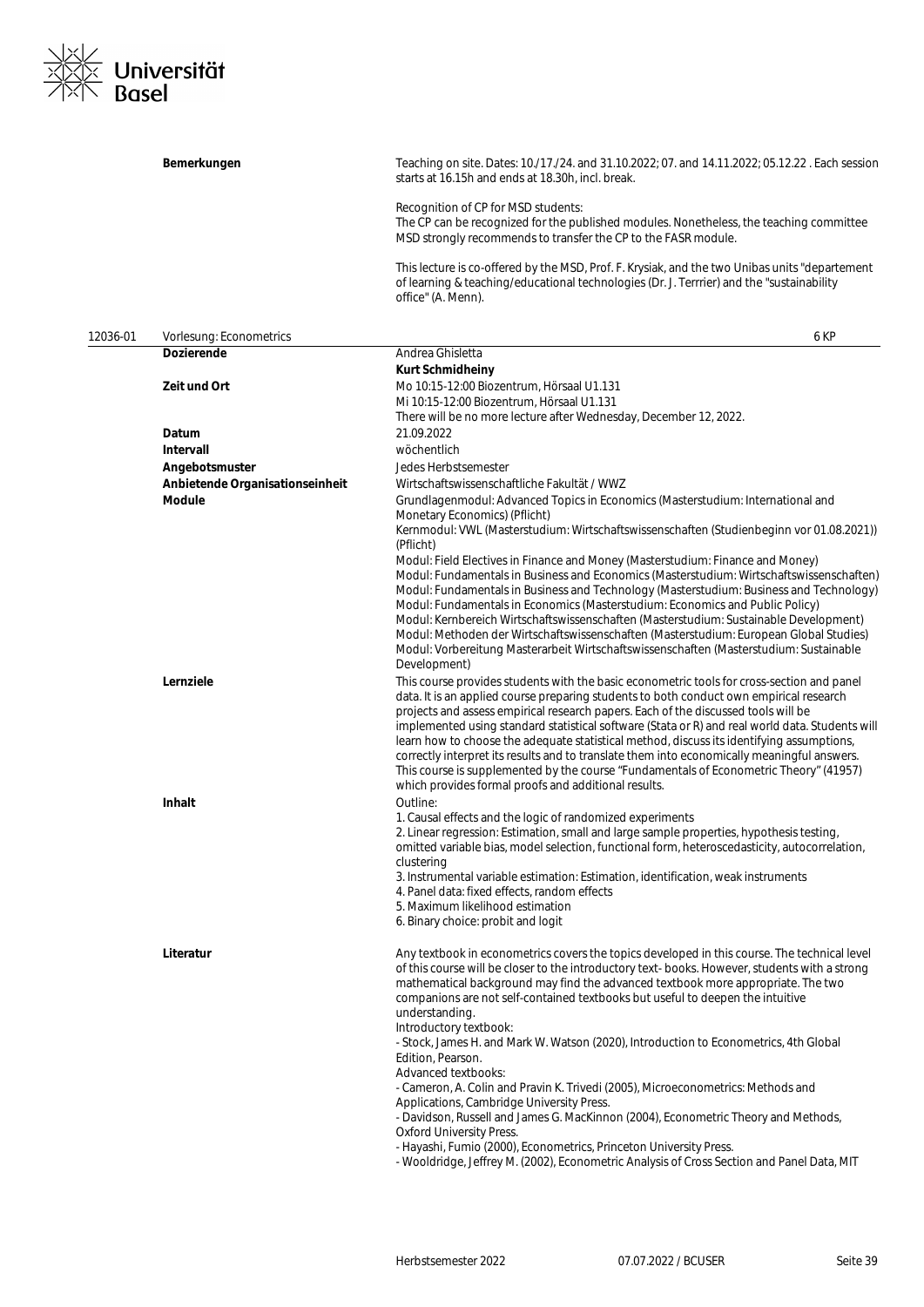

| Weblink<br>Leistungsüberprüfung<br><b>Skala</b><br>Wiederholungsprüfung<br>An-/Abmeldung zur Prüfung<br>Hinweise zur Leistungsüberprüfung | Press.<br>Companion textbooks:<br>- Angrist, Joshua D. and Jorn-Steffen Pischke (2009), Mostly Harmless Econometrics: An<br>Empiricist's Companion, Princeton University Press.<br>- Kennedy, Peter (2008), A Guide to Econometrics, 6th ed., Blackwell Publishing.<br>https://www.schmidheiny.name/teaching/unibas/econometrics/<br>Examen<br>$1-60.1$<br>eine Wiederholung, bester Versuch zählt<br>An-/Abmelden: Belegen resp. Stornieren der Belegung via MOnA<br>There will be a final exam and eight online tests. The online tests will be graded on a pass / fail<br>basis. You must pass at least five out of the eight online tests in order to be allowed to the<br>final exam. If you do not fulfill this requirement, you will be excluded from the final exam and<br>deregistered from the course in MONA. The grade will solely be determined by the final exam. |
|-------------------------------------------------------------------------------------------------------------------------------------------|---------------------------------------------------------------------------------------------------------------------------------------------------------------------------------------------------------------------------------------------------------------------------------------------------------------------------------------------------------------------------------------------------------------------------------------------------------------------------------------------------------------------------------------------------------------------------------------------------------------------------------------------------------------------------------------------------------------------------------------------------------------------------------------------------------------------------------------------------------------------------------|
|                                                                                                                                           | written exam: date tbd                                                                                                                                                                                                                                                                                                                                                                                                                                                                                                                                                                                                                                                                                                                                                                                                                                                          |
| Belegen bei Nichtbestehen                                                                                                                 | einmal wiederholbar                                                                                                                                                                                                                                                                                                                                                                                                                                                                                                                                                                                                                                                                                                                                                                                                                                                             |
| Einsatz digitaler Medien                                                                                                                  | kein spezifischer Einsatz                                                                                                                                                                                                                                                                                                                                                                                                                                                                                                                                                                                                                                                                                                                                                                                                                                                       |
| Unterrichtssprache                                                                                                                        | Englisch                                                                                                                                                                                                                                                                                                                                                                                                                                                                                                                                                                                                                                                                                                                                                                                                                                                                        |
| Teilnahmevoraussetzungen                                                                                                                  | Prerequisites:                                                                                                                                                                                                                                                                                                                                                                                                                                                                                                                                                                                                                                                                                                                                                                                                                                                                  |
|                                                                                                                                           | Completed BA in Business and Economics and basic knowledge in statistics, particularly the<br>linear regression model                                                                                                                                                                                                                                                                                                                                                                                                                                                                                                                                                                                                                                                                                                                                                           |
| Anmeldung zur Lehrveranstaltung                                                                                                           | Registration: Please enrol in the Online Services before the course starts. EUCOR-Students and<br>students of other Swiss Universities have to enrol at the students administration office<br>(studseksupport1@unibas.ch) within the official enrolment period. In order to get access to<br>ADAM in time, it is best to enrol before the course starts though.<br>Enrolment = Registration for the exam!                                                                                                                                                                                                                                                                                                                                                                                                                                                                       |
| Bemerkungen                                                                                                                               | Students who plan to take other courses in econometrics (Microeconometrics I and II, Time<br>Series Analysis I and II) should also follow the course "Advanced Econometrics" (41957) along<br>with "Econometrics" (12036).<br>Students studying under the expiring study regulation will be admitted to the exam, even if<br>the system should give the feedback that this is no longer possible.                                                                                                                                                                                                                                                                                                                                                                                                                                                                               |

| 14255-01 | Vorlesung: Environmental Economics | 3 KP                                                                                                                                                                                                                                                                                                                                                                                                                                                                                                                      |
|----------|------------------------------------|---------------------------------------------------------------------------------------------------------------------------------------------------------------------------------------------------------------------------------------------------------------------------------------------------------------------------------------------------------------------------------------------------------------------------------------------------------------------------------------------------------------------------|
|          | <b>Dozierende</b>                  | <b>Frank Christian Krysiak</b>                                                                                                                                                                                                                                                                                                                                                                                                                                                                                            |
|          | Zeit und Ort                       | Fr 10:15-12:00 Wirtschaftswissenschaftliche Fakultät, Seminarraum S15 HG.31                                                                                                                                                                                                                                                                                                                                                                                                                                               |
|          | Datum                              | 23.09.2022                                                                                                                                                                                                                                                                                                                                                                                                                                                                                                                |
|          | Intervall                          | wöchentlich                                                                                                                                                                                                                                                                                                                                                                                                                                                                                                               |
|          | Angebotsmuster                     | Jedes Herbstsemester                                                                                                                                                                                                                                                                                                                                                                                                                                                                                                      |
|          | Anbietende Organisationseinheit    | Wirtschaftswissenschaftliche Fakultät / WWZ                                                                                                                                                                                                                                                                                                                                                                                                                                                                               |
|          | <b>Module</b>                      | Modul: Core Courses in International Business, Trade and the Environment (Masterstudium:<br>Wirtschaftswissenschaften)                                                                                                                                                                                                                                                                                                                                                                                                    |
|          |                                    | Modul: Field Electives in Economics and Public Policy (Masterstudium: Economics and Public<br>Policy)                                                                                                                                                                                                                                                                                                                                                                                                                     |
|          |                                    | Modul: Kernbereich Wirtschaftswissenschaften (Masterstudium: Sustainable Development)<br>Modul: Policy Field: Environment and Energy (Masterstudium: Economics and Public Policy)<br>Modul: Specific Electives in Business and Economics (Masterstudium:<br>Wirtschaftswissenschaften)                                                                                                                                                                                                                                    |
|          |                                    | Modul: Specific Electives in International Business, Trade and the Environment<br>(Masterstudium: Wirtschaftswissenschaften)                                                                                                                                                                                                                                                                                                                                                                                              |
|          |                                    | Modul: Vorbereitung Masterarbeit Wirtschaftswissenschaften (Masterstudium: Sustainable<br>Development)                                                                                                                                                                                                                                                                                                                                                                                                                    |
|          |                                    | Vertiefungsmodul Global Europe: Umwelt und Nachhaltigkeit (Masterstudium: European<br><b>Global Studies)</b>                                                                                                                                                                                                                                                                                                                                                                                                              |
|          |                                    | Vertiefungsmodul: International Trade, Growth and the Environment (Masterstudium:<br>Wirtschaftswissenschaften (Studienbeginn vor 01.08.2021))                                                                                                                                                                                                                                                                                                                                                                            |
|          | Lernziele                          | The course will provide<br>-) an overview over central topics in environmental economics and environmental policy;<br>-) training in how to set up, analyze and interpret environmental economic models;<br>-) the necessary concepts and tools to read and understand current research papers in<br>environmental economics:<br>-) competences for assessing current environmental policy and appreciating the problems<br>raised by complications, such as missing cost/benefit information or strategic firm behavior. |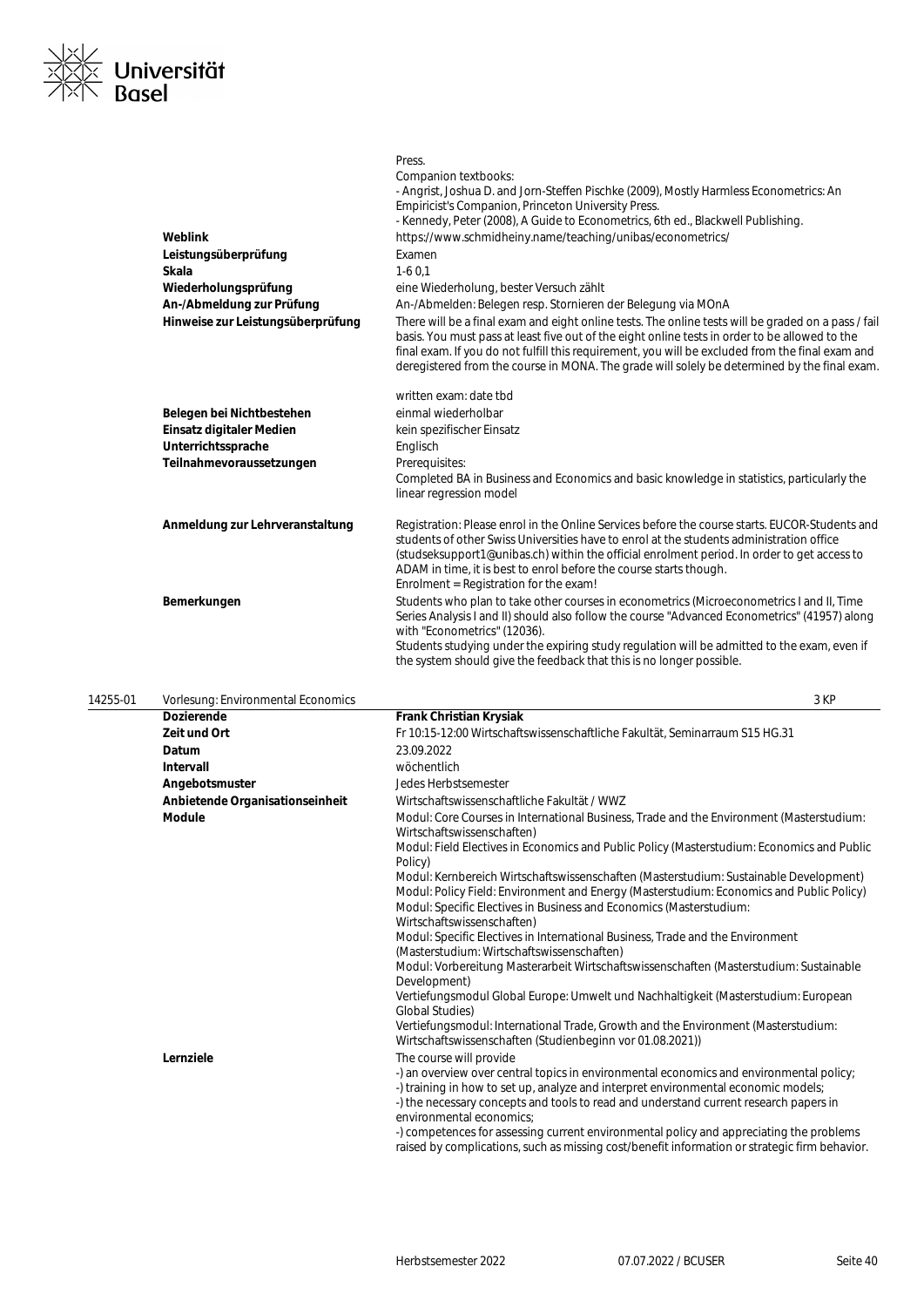## <u><|/</u><br>|<|Xillit\_\/<br>|x||\ ||Xillitario ||Xillitario ||Xillitario ||Xillitario ||Xillitario ||Xillitario ||Xillitario |<br>|Xillitario ||Xillitario ||Xillitario ||Xillitario ||Xillitario ||Xillitario ||Xillitario ||Xillitario  $\frac{1}{2}$

|          | Inhalt                                                         | This course addresses topics from current research in environmental economics. The focus is<br>on designing environmental policy with applications to climate and energy policy.                                                                                                                                                                                                                                                        |
|----------|----------------------------------------------------------------|-----------------------------------------------------------------------------------------------------------------------------------------------------------------------------------------------------------------------------------------------------------------------------------------------------------------------------------------------------------------------------------------------------------------------------------------|
|          |                                                                | The course will cover three important elements of designing environmental policy:<br>1) The ability to cope with complications in the short run, such as missing information about<br>costs and benefits, market power or imperfect compliance;<br>2) The influence of policy on technological change in the long run;<br>3) The evaluation of policy targets: How to set policy targets under uncertainty about costs<br>and benefits. |
|          |                                                                | The course will commence with simple problems, as they are discussed in a typical BA course<br>on environmental economics, and will progress to more complex settings found in many<br>applications. We will discuss a range of policy instruments used in climate and energy policy<br>and investigate how they need to be adjusted for being able to cope with real-world<br>complexities.                                            |
|          |                                                                | Most parts of the course will be based on environmental economic theory, that is, we will<br>capture the essence of an environmental problem in a model and investigate potential<br>solutions in this context. In addition, we will discuss several current Swiss and European issues<br>of environmental policy.                                                                                                                      |
|          |                                                                | In this course, active participation is essential. Students are expected to read one paper<br>before each lecture and we will discuss the main argument made in the paper as well as<br>applications and extensions in class.                                                                                                                                                                                                           |
|          |                                                                | The course is complemented by an online course (MOOC), where we discuss environmental<br>and energy economic modeling and where students build and analyze their own model. It is<br>recommended (but not required) to enrol in both courses.                                                                                                                                                                                           |
|          | Literatur                                                      | The course is based mostly on research papers. A reading list will be distributed at the start of<br>the term. Students are required to read about one paper per week.                                                                                                                                                                                                                                                                  |
|          |                                                                | In addition, we will use some (minor) parts of the text book A. Xepapadeas (1997), "Advanced<br>Principles in Environmental Policy", Edward Elgar. (The book is available in the library; due to<br>its price, I do not recommend to buy it.)                                                                                                                                                                                           |
|          |                                                                | Students who are not yet familiar with basic concepts of environmental economics, might<br>benefit from preparing for this course by studying the environmental economics part of R.<br>Perman, Y. Ma, J. McGilvray und M. Common (2003), "Natural Resource and Environmental<br>Economics", 3rd oder 4th Edition, Pearson Education.                                                                                                   |
|          | Weblink<br>Leistungsüberprüfung                                | https://wwz.unibas.ch/de/umweltoekonomie/lehre/<br>Leistungsnachweis                                                                                                                                                                                                                                                                                                                                                                    |
|          | Skala                                                          | $1-60.1$                                                                                                                                                                                                                                                                                                                                                                                                                                |
|          | Wiederholungsprüfung                                           | keine Wiederholungsprüfung                                                                                                                                                                                                                                                                                                                                                                                                              |
|          | An-/Abmeldung zur Prüfung<br>Hinweise zur Leistungsüberprüfung | An-/Abmelden: Belegen resp. Stornieren der Belegung via MOnA<br>Performance will be assessed via a written exam at the end of the term.<br>written exam:                                                                                                                                                                                                                                                                                |
|          | Belegen bei Nichtbestehen                                      | beliebig wiederholbar                                                                                                                                                                                                                                                                                                                                                                                                                   |
|          | Einsatz digitaler Medien                                       | kein spezifischer Einsatz                                                                                                                                                                                                                                                                                                                                                                                                               |
|          | Unterrichtssprache                                             | Englisch                                                                                                                                                                                                                                                                                                                                                                                                                                |
|          | Teilnahmevoraussetzungen                                       | Advanced students from other programs are admitted, if they have sufficient training in<br>microeconomics and mathematics. Some background in environmental economics is<br>recommended but not required.                                                                                                                                                                                                                               |
|          | Anmeldung zur Lehrveranstaltung                                | Registration: Please enrol in the Online Services before the course starts. EUCOR-Students and<br>students of other Swiss Universities have to enrol at the students administration office<br>(studseksupport1@unibas.ch) within the official enrolment period. In order to get access to<br>ADAM in time, it is best to enrol before the course starts though.<br>Enrolment = Registration for the exam!                               |
| 41904-01 | Vorlesung: Industrial Organization                             | 3 KP                                                                                                                                                                                                                                                                                                                                                                                                                                    |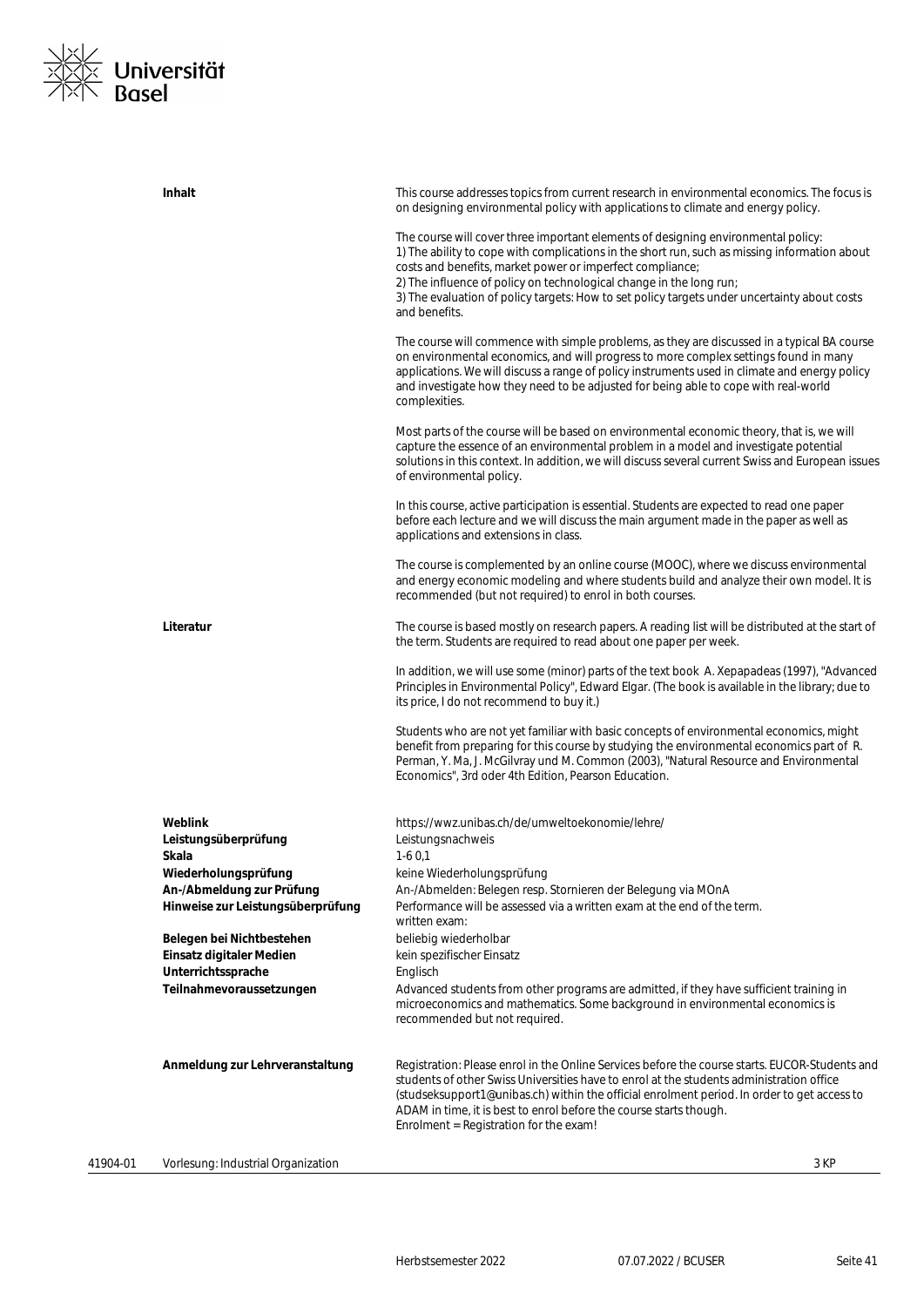

| <b>Dozierende</b>                 | <b>Catherine Roux</b>                                                                                                                                                                                                                                                                                   |
|-----------------------------------|---------------------------------------------------------------------------------------------------------------------------------------------------------------------------------------------------------------------------------------------------------------------------------------------------------|
| Zeit und Ort                      | Di 10:30-12:00 Wirtschaftswissenschaftliche Fakultät, Auditorium                                                                                                                                                                                                                                        |
| Datum                             | 20.09.2022                                                                                                                                                                                                                                                                                              |
| <b>Intervall</b>                  | wöchentlich                                                                                                                                                                                                                                                                                             |
| Angebotsmuster                    | Jedes Herbstsemester                                                                                                                                                                                                                                                                                    |
| Anbietende Organisationseinheit   | Wirtschaftswissenschaftliche Fakultät / WWZ                                                                                                                                                                                                                                                             |
| <b>Module</b>                     | Modul: Business Field: Strategy and Organization (Masterstudium: Business and Technology)<br>Modul: Field Electives in Economics and Public Policy (Masterstudium: Economics and Public<br>Policy)                                                                                                      |
|                                   | Modul: Kernbereich Wirtschaftswissenschaften (Masterstudium: Sustainable Development)<br>Modul: Policy Field: Competition and Regulation (Masterstudium: Economics and Public<br>Policy)                                                                                                                |
|                                   | Vertiefungsmodul: Markets and Public Policy (Masterstudium: Wirtschaftswissenschaften<br>(Studienbeginn vor 01.08.2021))                                                                                                                                                                                |
| Lernziele                         | -Understand and explain the workings and implications of the theoretical IO models.<br>-Connect the theoretical insights with practical applications.                                                                                                                                                   |
|                                   | -Analyze effects of government policy on competition outcomes.                                                                                                                                                                                                                                          |
|                                   | -Understand and explain how assumptions relate to conclusions in IO theory.                                                                                                                                                                                                                             |
|                                   |                                                                                                                                                                                                                                                                                                         |
| <b>Inhalt</b>                     | Content:                                                                                                                                                                                                                                                                                                |
|                                   | The course familiarizes students with various topics of modern industrial organization. We                                                                                                                                                                                                              |
|                                   | analyze the role of imperfectly competitive markets for firms' strategic decisions on, for                                                                                                                                                                                                              |
|                                   | example, product differentiation, advertising and price discrimination. We also examine the                                                                                                                                                                                                             |
|                                   | firms' responses to changes in the market environment. Main analytical tools will be                                                                                                                                                                                                                    |
|                                   | microeconomic theory and game theory.                                                                                                                                                                                                                                                                   |
| Literatur                         | Belleflamme, Paul and Martin Peitz (2010). "Industrial Organization - Markets and Strategies".<br>Cambridge University Press, New York.                                                                                                                                                                 |
| Weblink                           | https://adam.unibas.ch                                                                                                                                                                                                                                                                                  |
| Leistungsüberprüfung              | Leistungsnachweis                                                                                                                                                                                                                                                                                       |
| Skala                             | $1-60,1$                                                                                                                                                                                                                                                                                                |
| Wiederholungsprüfung              | keine Wiederholungsprüfung                                                                                                                                                                                                                                                                              |
| An-/Abmeldung zur Prüfung         | An-/Abmelden: Belegen resp. Stornieren der Belegung via MOnA                                                                                                                                                                                                                                            |
| Hinweise zur Leistungsüberprüfung | Grading is based on a written final exam (60%) and two homeworks (20%).<br>homework 1: 20%, homework 2: 20%. written exam / 60%:                                                                                                                                                                        |
|                                   | written exam:                                                                                                                                                                                                                                                                                           |
| Belegen bei Nichtbestehen         | beliebig wiederholbar                                                                                                                                                                                                                                                                                   |
| Einsatz digitaler Medien          | kein spezifischer Einsatz                                                                                                                                                                                                                                                                               |
| Unterrichtssprache                | Englisch                                                                                                                                                                                                                                                                                                |
| Teilnahmevoraussetzungen          | Prerequisites:                                                                                                                                                                                                                                                                                          |
|                                   | Completed Bachelor in Business and Economics                                                                                                                                                                                                                                                            |
|                                   | A solid background in microeconomics is required. Knowledge in game theory and industrial<br>organization is helpful.                                                                                                                                                                                   |
| Anmeldung zur Lehrveranstaltung   | Registration: Please enrol in the Online Services before the course starts. EUCOR-Students and                                                                                                                                                                                                          |
|                                   | students of other Swiss Universities have to enrol at the students administration office<br>(studseksupport1@unibas.ch) within the official enrolment period. In order to get access to<br>ADAM in time, it is best to enrol before the course starts though.<br>Enrolment = Registration for the exam! |
|                                   |                                                                                                                                                                                                                                                                                                         |

| 62705-01 | Vorlesung: Microeconomics of Decision Making |                                                                                                                                                                                                    |
|----------|----------------------------------------------|----------------------------------------------------------------------------------------------------------------------------------------------------------------------------------------------------|
|          | <b>Dozierende</b>                            | Georg Nöldeke                                                                                                                                                                                      |
|          | Zeit und Ort                                 | Di 08:15-10:00 Wirtschaftswissenschaftliche Fakultät, Auditorium                                                                                                                                   |
|          |                                              | The course will start as a digital course and towards the end of term there will be 3 lives<br>sessions:                                                                                           |
|          | Datum                                        | 22.11.2022                                                                                                                                                                                         |
|          | Intervall                                    | wöchentlich                                                                                                                                                                                        |
|          | Angebotsmuster                               | Jedes Herbstsemester                                                                                                                                                                               |
|          | Anbietende Organisationseinheit              | Wirtschaftswissenschaftliche Fakultät / WWZ                                                                                                                                                        |
|          | Module                                       | Grundlagenmodul: Advanced Topics in Economics (Masterstudium: International and<br>Monetary Economics)<br>Kernmodul: BWL (Masterstudium: Wirtschaftswissenschaften (Studienbeginn vor 01.08.2021)) |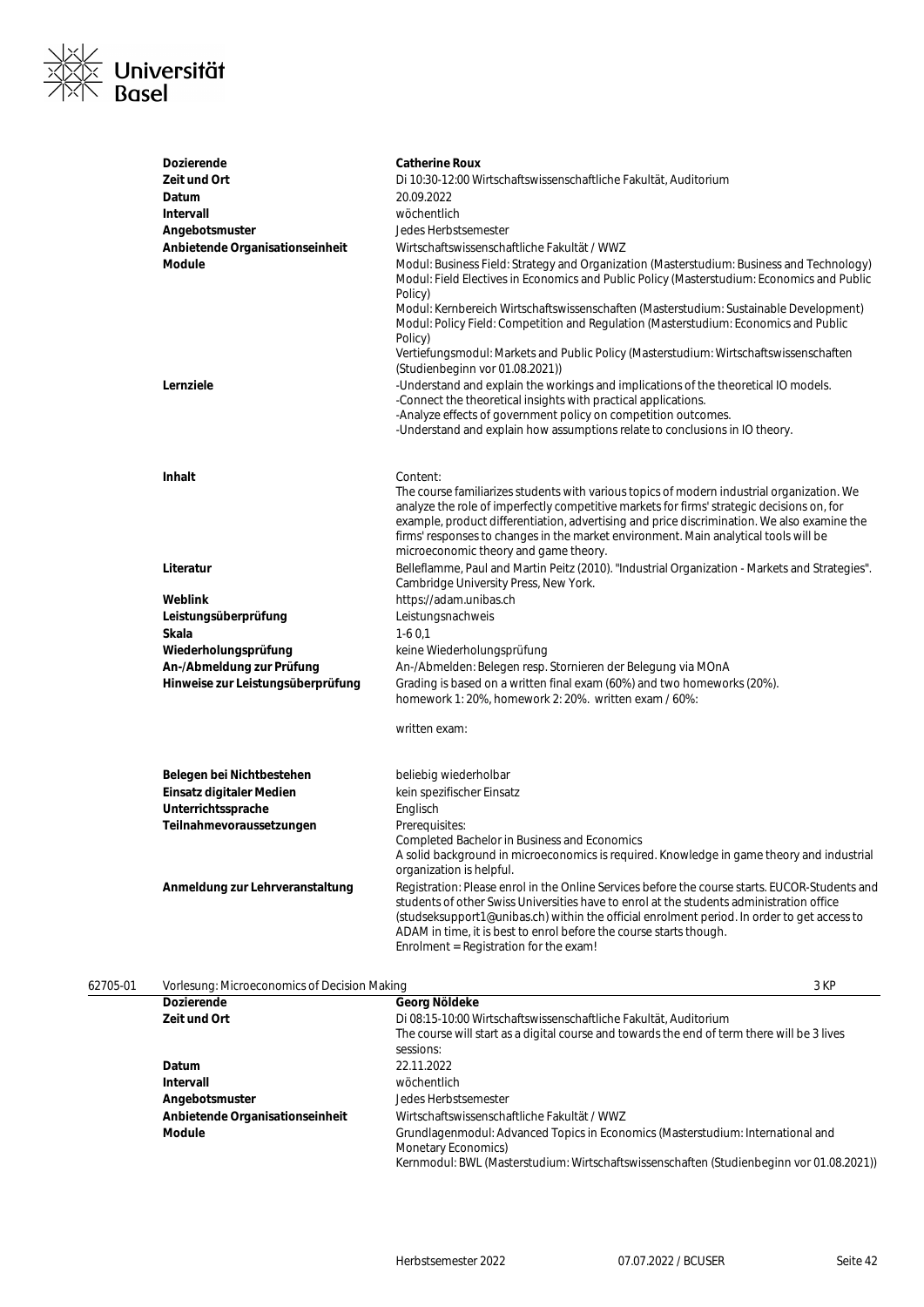

|                                   | Modul: Kernbereich Wirtschaftswissenschaften (Masterstudium: Sustainable Development)<br>Modul: Methoden der Wirtschaftswissenschaften (Masterstudium: European Global Studies)                                                                                                                                                                                                                                                                                      |
|-----------------------------------|----------------------------------------------------------------------------------------------------------------------------------------------------------------------------------------------------------------------------------------------------------------------------------------------------------------------------------------------------------------------------------------------------------------------------------------------------------------------|
| Lernziele                         | Familiarity with the main issues, tools, and results in the microeconomic analysis of decision                                                                                                                                                                                                                                                                                                                                                                       |
|                                   | making under uncertainty on a basic level.                                                                                                                                                                                                                                                                                                                                                                                                                           |
| <b>Inhalt</b>                     | The focus is on expected utility theory, which provides a coherent framework to model and<br>analyse behavior when the consequences of decisions are uncertain. The course begins by<br>developing the foundations of expected utility theory and its use in describing, measuring<br>and comparing risk aversion. Subsequently, applications to financial and insurance decisions<br>are considered. Problems with and extensions of the theory are also discussed. |
|                                   | Concepts: Risk, lotteries, preferences, (expected) utility, risk aversion, first order and second<br>order stochastic dominance, mean preserving spread, certainty equivalence, risk premium,<br>coefficients of absolute and relative risk aversion, insurance demand, portfolio choice,<br>information structures, Bayesian updating,                                                                                                                              |
|                                   | Methods: Basic Probability, calculus and optimization                                                                                                                                                                                                                                                                                                                                                                                                                |
| Literatur                         | There is no required textbook. References to relevant readings will be given in the syllabus<br>posted on ADAM.                                                                                                                                                                                                                                                                                                                                                      |
| Leistungsüberprüfung              | Leistungsnachweis                                                                                                                                                                                                                                                                                                                                                                                                                                                    |
| Skala                             | $1-60.1$                                                                                                                                                                                                                                                                                                                                                                                                                                                             |
| Wiederholungsprüfung              | keine Wiederholungsprüfung                                                                                                                                                                                                                                                                                                                                                                                                                                           |
| An-/Abmeldung zur Prüfung         | An-/Abmelden: Belegen resp. Stornieren der Belegung via MOnA                                                                                                                                                                                                                                                                                                                                                                                                         |
| Hinweise zur Leistungsüberprüfung | written exam:                                                                                                                                                                                                                                                                                                                                                                                                                                                        |
| Belegen bei Nichtbestehen         | beliebig wiederholbar                                                                                                                                                                                                                                                                                                                                                                                                                                                |
| Einsatz digitaler Medien          | Online-Angebot obligatorisch                                                                                                                                                                                                                                                                                                                                                                                                                                         |
| Unterrichtssprache                | Englisch                                                                                                                                                                                                                                                                                                                                                                                                                                                             |
| Teilnahmevoraussetzungen          | No more ECTS may be earned with this lecture if the course 31960 Microeconomics and<br>Psychology of Decision Making has already been successfully completed.                                                                                                                                                                                                                                                                                                        |
| Anmeldung zur Lehrveranstaltung   | Registration: Please enrol in the Online Services before the course starts. EUCOR-Students and<br>students of other Swiss Universities have to enrol at the students administration office<br>(studseksupport1@unibas.ch) within the official enrolment period. In order to get access to<br>ADAM in time, it is best to enrol before the course starts though.<br>Enrolment = Registration for the exam!                                                            |

| 43030-01 | Vorlesung: Public Opinion and Science Communication |                                                                                                                                                                                                                                                                                                                                                                                                                                                                                                                                                       | 3 KP |
|----------|-----------------------------------------------------|-------------------------------------------------------------------------------------------------------------------------------------------------------------------------------------------------------------------------------------------------------------------------------------------------------------------------------------------------------------------------------------------------------------------------------------------------------------------------------------------------------------------------------------------------------|------|
|          | Dozierende                                          | Aya Kachi                                                                                                                                                                                                                                                                                                                                                                                                                                                                                                                                             |      |
|          | Zeit und Ort                                        | Mi 18:15-20:00 Wirtschaftswissenschaftliche Fakultät, Seminarraum S15 HG.31                                                                                                                                                                                                                                                                                                                                                                                                                                                                           |      |
|          | Datum                                               | 21.09.2022                                                                                                                                                                                                                                                                                                                                                                                                                                                                                                                                            |      |
|          | Intervall                                           | wöchentlich                                                                                                                                                                                                                                                                                                                                                                                                                                                                                                                                           |      |
|          | Angebotsmuster                                      | Jedes Herbstsemester                                                                                                                                                                                                                                                                                                                                                                                                                                                                                                                                  |      |
|          | Anbietende Organisationseinheit                     | Wirtschaftswissenschaftliche Fakultät / WWZ                                                                                                                                                                                                                                                                                                                                                                                                                                                                                                           |      |
|          | <b>Module</b>                                       | Modul: Core Courses in International Business, Trade and the Environment (Masterstudium:<br>Wirtschaftswissenschaften)                                                                                                                                                                                                                                                                                                                                                                                                                                |      |
|          |                                                     | Modul: Field Electives in Economics and Public Policy (Masterstudium: Economics and Public<br>Policy)                                                                                                                                                                                                                                                                                                                                                                                                                                                 |      |
|          |                                                     | Modul: Kernbereich Wirtschaftswissenschaften (Masterstudium: Sustainable Development)<br>Modul: Policy Field: Environment and Energy (Masterstudium: Economics and Public Policy)<br>Modul: Specific Electives in Business and Economics (Masterstudium:<br>Wirtschaftswissenschaften)                                                                                                                                                                                                                                                                |      |
|          |                                                     | Modul: Specific Electives in International Business, Trade and the Environment                                                                                                                                                                                                                                                                                                                                                                                                                                                                        |      |
|          |                                                     | (Masterstudium: Wirtschaftswissenschaften)<br>Vertiefungsmodul: International Trade, Growth and the Environment (Masterstudium:                                                                                                                                                                                                                                                                                                                                                                                                                       |      |
|          |                                                     | Wirtschaftswissenschaften (Studienbeginn vor 01.08.2021))                                                                                                                                                                                                                                                                                                                                                                                                                                                                                             |      |
|          |                                                     | Modul: Vertiefung Politikwissenschaft M.A. (MSF - Politikwissenschaft)                                                                                                                                                                                                                                                                                                                                                                                                                                                                                |      |
|          | Lernziele                                           | This course aims to understand the mechanisms behind people's (policy) attitude-formation<br>and communication that influences it. Concerning substantive topics, our focus will first be<br>on energy and climate policy. Later, we will broaden our scope to other policy areas. In the<br>end, we will apply our understanding of public opinion and science communication to the<br>cases of corporate activities. Overall, one should realize that science can inform our decision-<br>making effectively in any setting of our life and career. |      |
|          | Inhalt                                              | In this course, we learn essential topics and empirical methods in the (sub)fields of public<br>opinion and science communication. Formerly, we called this course "Energy and Climate<br>Policy: Citizens' Perceptions."                                                                                                                                                                                                                                                                                                                             |      |

So-called public opinion scholars have been intrigued by questions like why individuals hold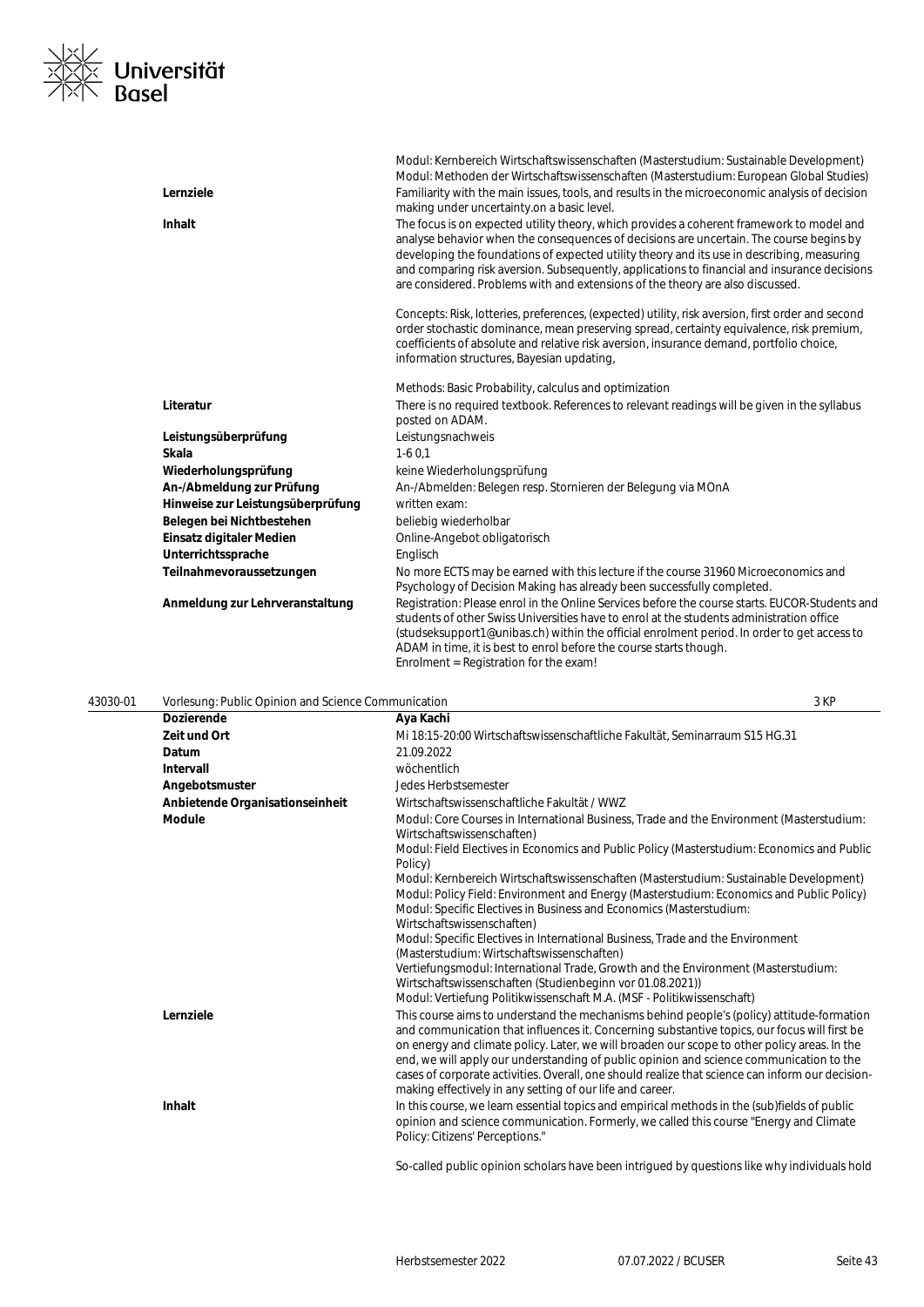

different perceptions about policies, technologies, or products and how these perceptions might influence their support (acceptance) for these objects. The field of science communication (or the science of science communication) has zoomed in to one of the trickiest determinants of people's perceptions and decision-making: people's knowledge, information-seeking behavior, and their "interactions" with scientific evidence. As you can easily imagine, to understand the nature of such communication, we must also consider how scientific findings are "chosen," understood, interpreted, and reported by some other actors as well, such as policy proposers, industry, and the media. As much as we can within a limited amount of time, we will touch upon these issues, too.

The course consists of three parts.

(1) In the first part, we draw on the public opinion literature, specifically in the energy and environmental policy domain. Based on the literature, we will learn what influences people's beliefs and attitudes. This segment will pay significant attention to the empirical methodologies used in the literature, mainly survey and survey experiment methods.

(2) In the second (and a shorter) segment, we will move to the topic of the science of science communication. Like the first segment, we rely on the literature to learn what tends to prevent people from using scientific evidence to make well-informed decisions. In this segment, our substantive focus goes beyond energy and environment (simply due to the diverse focus of the subfield).

(3) During the last few weeks, we will shift our gear and work on business cases (group work). This activity also serves as your final assignment (project) for the course. Each group will choose a business case to work on (from a selection of established cases published by Harvard Business Publishing: https://hbsp.harvard.edu/cases/). Contrary to our earlier focus on policies, now the relevant decision-making of our emphasis is business-related decisions. However, the way we will use Harvard Business Cases will be slightly "exotic." Instead of evaluating a person's or firm's financial and strategic motives, we will evaluate whether their (the protagonists') decisions could have been improved if they used different strategies to understand their stakeholders' reactions (opinions/perceptions) or communication with them. Our purpose is to apply what we learned from the literature to various decision-making cases in the real world.

\*\*\* The course is currently planned for on-site. Out of consideration for your own health and the health of vulnerable participants, I ask all of you to remain flexible regarding the lecture format. COVID-19 is an extremely infectious disease caused by a neurotropic virus. That means it's better if you do not get infected. When there is a surge of cases, we will move to Zoom.

**Literatur** Reading materials are mainly from published scholarly articles and reports by international organizations. In the case study part, we will use Harvard Business cases. All relevant reading materials will be provided for download.

**Weblink** https://adam.unibas.ch **Leistungsüberprüfung** Leistungsnachweis

**Skala** 1-6 0,1

**Wiederholungsprüfung** keine Wiederholungsprüfung

**An-/Abmeldung zur Prüfung** An-/Abmelden: Belegen resp. Stornieren der Belegung via MOnA

**Hinweise zur Leistungsüberprüfung** There will be no final examination for this course. Your final grade (1.0 - 6.0) will be determined by a combination of:

(1) Active participation and a self-assessment report on participation, (2) an article summary (giving a presentation and leading class discussions in group), and (3) case study (in group, using Harvard Business Case) as the final assignment. All of them will take place during the semester. **Belegen bei Nichtbestehen** beliebig wiederholbar **Einsatz digitaler Medien** kein spezifischer Einsatz **Unterrichtssprache** Englisch **Teilnahmevoraussetzungen** No special requirements. Basic knowledge about statistics and regressions is necessary. **Anmeldung zur Lehrveranstaltung** Registration: Please enrol in the Online Services before the course starts. EUCOR-Students and students of other Swiss Universities have to enrol at the students administration office (studseksupport1@unibas.ch) within the official enrolment period. In order to get access to ADAM in time, it is best to enrol before the course starts though. Enrolment = Registration for the exam! **Bemerkungen** This course is suitable only for the students who actively participate in every lesson through a presentation and class discussions. Your learning and the instructor's teaching take place

mainly through the discussions of reading materials.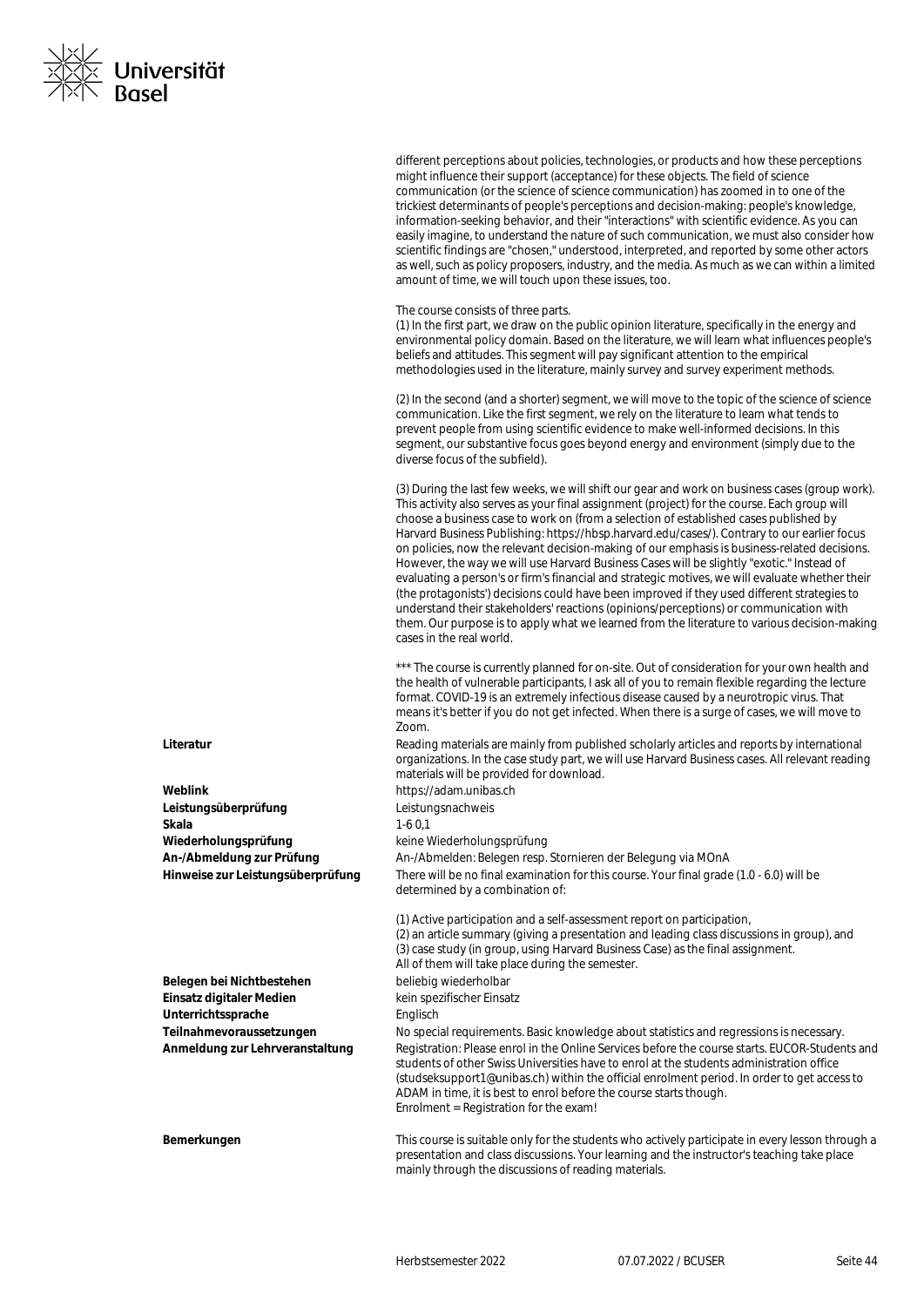

The course is currently planned for on-site. Out of consideration for your own health and the health of vulnerable participants, I ask all of you to remain flexible regarding the lecture format. COVID-19 is an extremely infectious disease caused by a neurotropic virus. That means it's better if you do not get infected. When there is a surge of cases, we will move to Zoom.

In addition, due to the late-evening time slot, if all the participants prefer to meet virtually (instead of meeting on-site in S15), the instructor will consider holding the entire course virtually.

| 34505-01 | 3 KP<br>Vorlesung: The Rise of International Environmental Risks: Corporate and Government Strategies |                                                                                                                                                                                                                                                                                                                                                                                                                                                                                                                                                                                                                                                                                                                                                                                                                                                |  |
|----------|-------------------------------------------------------------------------------------------------------|------------------------------------------------------------------------------------------------------------------------------------------------------------------------------------------------------------------------------------------------------------------------------------------------------------------------------------------------------------------------------------------------------------------------------------------------------------------------------------------------------------------------------------------------------------------------------------------------------------------------------------------------------------------------------------------------------------------------------------------------------------------------------------------------------------------------------------------------|--|
|          | Dozierende                                                                                            | John Wargo                                                                                                                                                                                                                                                                                                                                                                                                                                                                                                                                                                                                                                                                                                                                                                                                                                     |  |
|          | Zeit und Ort                                                                                          | Di 09:45-12:15 Wirtschaftswissenschaftliche Fakultät, Seminarraum S15 HG.31                                                                                                                                                                                                                                                                                                                                                                                                                                                                                                                                                                                                                                                                                                                                                                    |  |
|          | Datum                                                                                                 | 02.08.2022                                                                                                                                                                                                                                                                                                                                                                                                                                                                                                                                                                                                                                                                                                                                                                                                                                     |  |
|          | <b>Intervall</b>                                                                                      | <b>Block</b>                                                                                                                                                                                                                                                                                                                                                                                                                                                                                                                                                                                                                                                                                                                                                                                                                                   |  |
|          | Angebotsmuster                                                                                        | Jedes Herbstsemester                                                                                                                                                                                                                                                                                                                                                                                                                                                                                                                                                                                                                                                                                                                                                                                                                           |  |
|          | Anbietende Organisationseinheit                                                                       | Wirtschaftswissenschaftliche Fakultät / WWZ                                                                                                                                                                                                                                                                                                                                                                                                                                                                                                                                                                                                                                                                                                                                                                                                    |  |
|          | Module                                                                                                | Modul: Field Electives in Economics and Public Policy (Masterstudium: Economics and Public                                                                                                                                                                                                                                                                                                                                                                                                                                                                                                                                                                                                                                                                                                                                                     |  |
|          |                                                                                                       | Policy)<br>Modul: Kernbereich Wirtschaftswissenschaften (Masterstudium: Sustainable Development)<br>Modul: Specific Electives in Business and Economics (Masterstudium:<br>Wirtschaftswissenschaften)<br>Modul: Specific Electives in International Business, Trade and the Environment<br>(Masterstudium: Wirtschaftswissenschaften)<br>Modul: Wahlbereich (Masterstudium: Wirtschaftswissenschaften (Studienbeginn vor                                                                                                                                                                                                                                                                                                                                                                                                                       |  |
|          |                                                                                                       | 01.08.2021)<br>Vertiefungsmodul Global Europe: Umwelt und Nachhaltigkeit (Masterstudium: European<br><b>Global Studies)</b>                                                                                                                                                                                                                                                                                                                                                                                                                                                                                                                                                                                                                                                                                                                    |  |
|          | Lernziele                                                                                             | You will learn to evaluate the effectiveness of environmental laws and policies that have been<br>adopted to<br>address a diversity of challenges the world faces.                                                                                                                                                                                                                                                                                                                                                                                                                                                                                                                                                                                                                                                                             |  |
|          | Inhalt                                                                                                | This graduate course will examine global food challenges that affect environmental quality<br>and human health. A wide diversity of laws and regulations apply to food: air and water<br>quality, biotechnology, pharmaceuticals, pesticides, plastics, energy, carbon pricing and<br>exchanges, emission limits, pollution trading rights, land use, tariffs, subsidies, taxes,<br>territorial and geographic designations, and certification.<br>We will critically examine corporate political strategies, differing legal standards among<br>nations, trade barriers, changing consumer preferences, mergers & acquisitions, public<br>subsidies, vertical ownership of value chains, advertising trends, and organic certification<br>standards. Comparisons will be made among Swiss, EU, and US laws and regulations where<br>possible. |  |
|          |                                                                                                       | 1. Transboundary Environmental Risk & Law: Lessons from Nuclear Technologies<br>2. Food, Agriculture & Technology: Cost-Benefit vs Risk-Only Decision Criteria<br>3. Trade & Environmental Risks: International Law vs NGO Certification: Palm Case<br>4. Plastics, Wastes, & Contamination: Pathways toward a Circular Economy<br>5. Biotechnology, Oligopoly, & Environmental Risk Management<br>6. Certification of Food Quality: Organic Standards<br>7. Air Quality and Planetary Health: Control Strategies to Protect Health, Climate, Economy<br>8. Diet, Energy, & Climate: Strategies to Improve Health and Climate Stability                                                                                                                                                                                                        |  |
|          | Literatur                                                                                             | All readings will be posted on a Google Drive:<br>Only the first 3 readings for each day are required, others are optional.<br>All are available at no cost.<br>● Please complete the readings before the course begins!                                                                                                                                                                                                                                                                                                                                                                                                                                                                                                                                                                                                                       |  |
|          | Weblink                                                                                               | https://wwz.unibas.ch/de/studium/summer-school/courses/courses/34505-the-rise-of-<br>international-environmental-risks/                                                                                                                                                                                                                                                                                                                                                                                                                                                                                                                                                                                                                                                                                                                        |  |
|          | Leistungsüberprüfung                                                                                  | Leistungsnachweis                                                                                                                                                                                                                                                                                                                                                                                                                                                                                                                                                                                                                                                                                                                                                                                                                              |  |
|          | Skala                                                                                                 | $1-60,1$                                                                                                                                                                                                                                                                                                                                                                                                                                                                                                                                                                                                                                                                                                                                                                                                                                       |  |
|          | Wiederholungsprüfung                                                                                  | keine Wiederholungsprüfung                                                                                                                                                                                                                                                                                                                                                                                                                                                                                                                                                                                                                                                                                                                                                                                                                     |  |
|          | An-/Abmeldung zur Prüfung                                                                             | An- und Abmelden: Fakultät                                                                                                                                                                                                                                                                                                                                                                                                                                                                                                                                                                                                                                                                                                                                                                                                                     |  |
|          | Hinweise zur Leistungsüberprüfung                                                                     | You are expected to attend every class. Final grades will be determined as follows:                                                                                                                                                                                                                                                                                                                                                                                                                                                                                                                                                                                                                                                                                                                                                            |  |
|          |                                                                                                       | 20% Participation in Discussions<br>40% Essay 1500 words: Due 12 August 2022, 15:00                                                                                                                                                                                                                                                                                                                                                                                                                                                                                                                                                                                                                                                                                                                                                            |  |

40% Take Home Exam: Tentative Due Date: 19 August 2022, 15:00.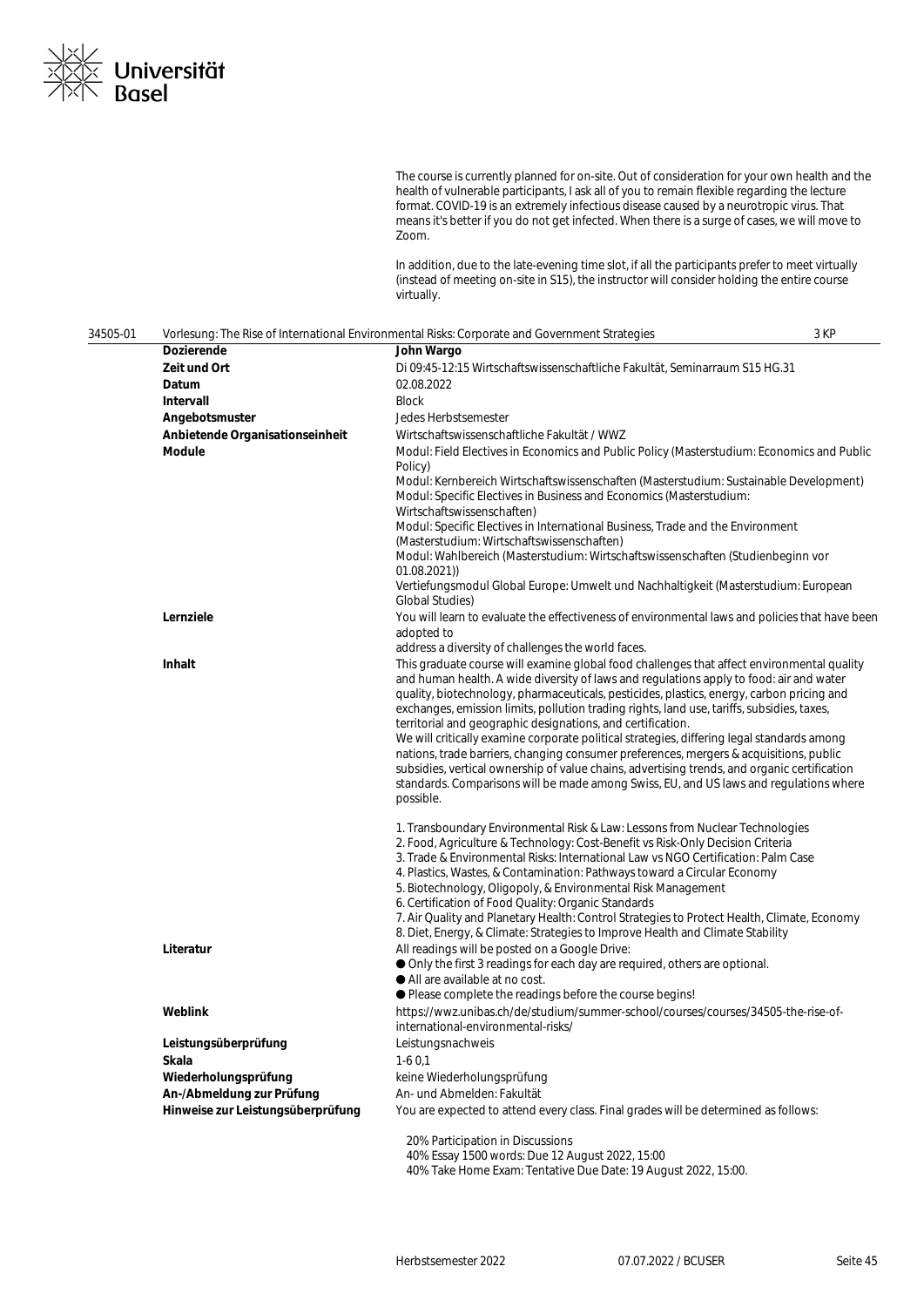

| Belegen bei Nichtbestehen       | beliebig wiederholbar                                                                                             |
|---------------------------------|-------------------------------------------------------------------------------------------------------------------|
| Einsatz digitaler Medien        | kein spezifischer Einsatz                                                                                         |
| Unterrichtssprache              | Englisch                                                                                                          |
| Teilnahmevoraussetzungen        | Recommende prerequisites:                                                                                         |
|                                 | Solid understanding of business and economics on the bachelor level. The following courses<br>are helpful.        |
|                                 | Environmental and Resource Economics (10160)                                                                      |
|                                 | Public Choice and Public Economics (10148)                                                                        |
|                                 | Globalization and European Integration (Globalisierung und europäische Integration, 34504)                        |
| Anmeldung zur Lehrveranstaltung | Please register by sending an email to summerschool-wwz@unibas.ch no later than by June<br>30, 2022.              |
|                                 | For more information, please visit the Summer School website: https://wwz.unibas.ch/de/<br>summer-school/courses/ |
|                                 | The enrollment for the course is at the same time the final registration for the exam!                            |

| 62651-01 | Vorlesung: Theory of the Firm     | 3 KP                                                                                                                                                                                                                                                                                                                                                                                                                                                      |
|----------|-----------------------------------|-----------------------------------------------------------------------------------------------------------------------------------------------------------------------------------------------------------------------------------------------------------------------------------------------------------------------------------------------------------------------------------------------------------------------------------------------------------|
|          | Dozierende                        | <b>Catherine Roux</b>                                                                                                                                                                                                                                                                                                                                                                                                                                     |
|          | Zeit und Ort                      | Fr 12:15-14:00 Kollegienhaus, Hörsaal 102                                                                                                                                                                                                                                                                                                                                                                                                                 |
|          | Datum                             | 23.09.2022                                                                                                                                                                                                                                                                                                                                                                                                                                                |
|          | Intervall                         | wöchentlich                                                                                                                                                                                                                                                                                                                                                                                                                                               |
|          | Angebotsmuster                    | Jedes Herbstsemester                                                                                                                                                                                                                                                                                                                                                                                                                                      |
|          | Anbietende Organisationseinheit   | Wirtschaftswissenschaftliche Fakultät / WWZ                                                                                                                                                                                                                                                                                                                                                                                                               |
|          | <b>Module</b>                     | Grundlagenmodul: Advanced Topics in Economics (Masterstudium: International and<br>Monetary Economics)                                                                                                                                                                                                                                                                                                                                                    |
|          |                                   | Kernmodul: BWL (Masterstudium: Wirtschaftswissenschaften (Studienbeginn vor 01.08.2021))<br>Modul: Fundamentals in Business and Economics (Masterstudium: Wirtschaftswissenschaften)<br>Modul: Fundamentals in Business and Technology (Masterstudium: Business and Technology)<br>Modul: Fundamentals in Economics (Masterstudium: Economics and Public Policy)<br>Modul: Kernbereich Wirtschaftswissenschaften (Masterstudium: Sustainable Development) |
|          | Lernziele                         | Why do firms exist? Why are firms organized the way they are? Traditional economic models<br>leave little room for firms or other organizations as they focus on market exchange between<br>individuals.                                                                                                                                                                                                                                                  |
|          |                                   | This course will introduce students to microeconomic models that try to explain the existence<br>and structure of firms as we observe them in the real world. Economics brings a rigorous<br>approach that is grounded in theory. The course will provide a basic understanding of<br>economic approaches to modeling and understanding aspects of firms, their structure, the<br>behavior they create, and how they differ from market interaction.      |
|          |                                   | About half of the course will be based on the standard textbook by Milgrom and Roberts, the<br>other half will consist of influential articles on the economics of organizations, by authors<br>such as Coase, Williamson, Hart, and Tirole.                                                                                                                                                                                                              |
|          | <b>Inhalt</b>                     | • Markets and Prices as Coordination and Incentive Devices<br>• Transaction Costs<br>• Property Rights Approach<br>• Team Production<br>· Asymmetric Information<br>· Incentive Contracts<br>• Efficiency Wages                                                                                                                                                                                                                                           |
|          | Literatur                         | The readings will consist of both scholarly research articles and chapters from the textbook,<br>Economics, Organization and Management, by Paul Milgrom and John Roberts (1992,<br>Prentice Hall). Both kinds of readings will be made available online.                                                                                                                                                                                                 |
|          | Leistungsüberprüfung              | Examen                                                                                                                                                                                                                                                                                                                                                                                                                                                    |
|          | <b>Skala</b>                      | $1-60.1$                                                                                                                                                                                                                                                                                                                                                                                                                                                  |
|          | Wiederholungsprüfung              | eine Wiederholung, bester Versuch zählt                                                                                                                                                                                                                                                                                                                                                                                                                   |
|          | An-/Abmeldung zur Prüfung         | An-/Abmelden: Belegen resp. Stornieren der Belegung via MOnA                                                                                                                                                                                                                                                                                                                                                                                              |
|          | Hinweise zur Leistungsüberprüfung | written exam:                                                                                                                                                                                                                                                                                                                                                                                                                                             |
|          | Belegen bei Nichtbestehen         | einmal wiederholbar                                                                                                                                                                                                                                                                                                                                                                                                                                       |
|          | Einsatz digitaler Medien          | kein spezifischer Einsatz                                                                                                                                                                                                                                                                                                                                                                                                                                 |
|          | Unterrichtssprache                | Englisch                                                                                                                                                                                                                                                                                                                                                                                                                                                  |
|          | Teilnahmevoraussetzungen          | Completed Bachelor in Business and Economics.<br>No more ECTS may be earned with this lecture if the course 40106 Game Theory and Theory<br>of the Firm                                                                                                                                                                                                                                                                                                   |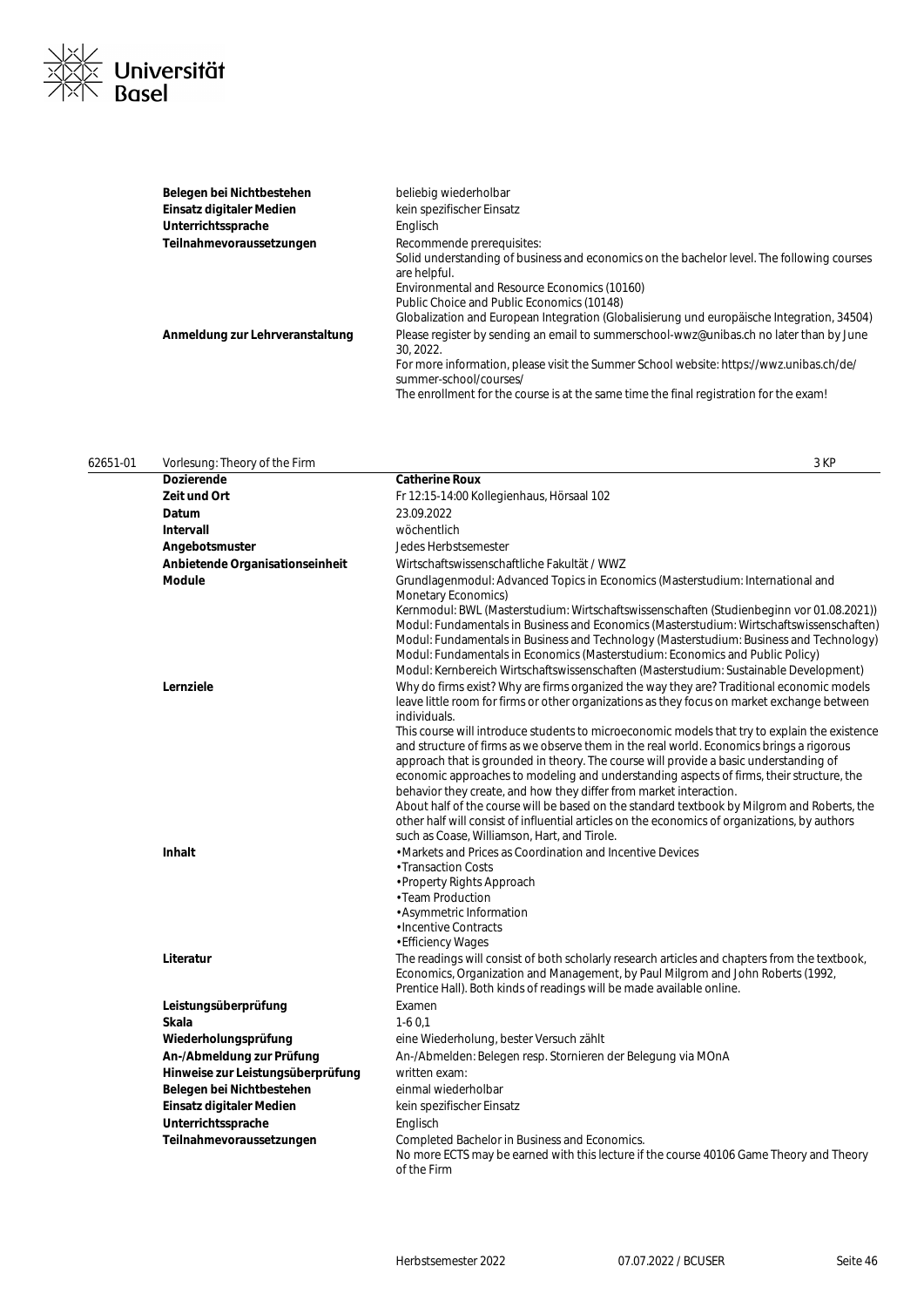

#### has already been successfully completed.

| Anmeldung zur Lehrveranstaltung | Registration: Please enrol in the Online Services before the course starts. EUCOR-Students and<br>students of other Swiss Universities have to enrol at the students administration office<br>(studseksupport1@unibas.ch) within the official enrolment period. In order to get access to<br>ADAM in time, it is best to enrol before the course starts though.<br>Enrolment = Registration for the exam! |
|---------------------------------|-----------------------------------------------------------------------------------------------------------------------------------------------------------------------------------------------------------------------------------------------------------------------------------------------------------------------------------------------------------------------------------------------------------|
| Bemerkungen                     |                                                                                                                                                                                                                                                                                                                                                                                                           |

#### **Modul: Vorbereitung Masterarbeit Gesellschaftswissenschaften**

| 57245-01 | Kolloquium: Sustainability Science Research (social dimension) |                                                                                                                                                                                                                                                                                                            | 1 KP |
|----------|----------------------------------------------------------------|------------------------------------------------------------------------------------------------------------------------------------------------------------------------------------------------------------------------------------------------------------------------------------------------------------|------|
|          | <b>Dozierende</b>                                              | Paul Burger                                                                                                                                                                                                                                                                                                |      |
|          |                                                                | Rony Emmenegger                                                                                                                                                                                                                                                                                            |      |
|          | Zeit und Ort                                                   | Do 14:15-16:00 Bernoullistrasse 14/16, Kleiner Seminarraum 02.001                                                                                                                                                                                                                                          |      |
|          |                                                                | meetings from 14.15 to 16.00h on: 06./13. & 20.10.22; 03./10. & 17.11.22; 01. & 15.12.22.                                                                                                                                                                                                                  |      |
|          | Datum                                                          | 06.10.2022                                                                                                                                                                                                                                                                                                 |      |
|          | Intervall                                                      | unregelmässig                                                                                                                                                                                                                                                                                              |      |
|          | Angebotsmuster                                                 | <b>Jedes Semester</b>                                                                                                                                                                                                                                                                                      |      |
|          | Anbietende Organisationseinheit                                | Fachbereich Nachhaltigkeitsforschung                                                                                                                                                                                                                                                                       |      |
|          | Module                                                         | Modul: Vorbereitung Masterarbeit Gesellschaftswissenschaften (Masterstudium: Sustainable<br>Development)                                                                                                                                                                                                   |      |
|          |                                                                | Modul: Changing Societies Lab (MSG - Changing Societies: Migration - Conflicts - Resources)                                                                                                                                                                                                                |      |
|          | Lernziele                                                      | Participants have in-depth knowledge about thematic and methodological aspects of social<br>science research on sustainability.                                                                                                                                                                            |      |
|          | Inhalt                                                         | Based on the presentation of ongoing research projects (Master's theses, PhD theses etc.),<br>students analyze and discuss thematic and methodological questions related to current<br>disciplinary and interdisciplinary research on sustainability. The detailed program is set in the<br>first session. |      |
|          | Leistungsüberprüfung                                           | Lehrveranst.-begleitend                                                                                                                                                                                                                                                                                    |      |
|          | Skala                                                          | Pass / Fail                                                                                                                                                                                                                                                                                                |      |
|          | Wiederholungsprüfung                                           | keine Wiederholungsprüfung                                                                                                                                                                                                                                                                                 |      |
|          | An-/Abmeldung zur Prüfung                                      | An-/Abmelden: Belegen resp. Stornieren der Belegung via MOnA                                                                                                                                                                                                                                               |      |
|          | Hinweise zur Leistungsüberprüfung                              | Regular attendance mandatory, active participation, oral presentations. Details according to<br>information of lecturers.                                                                                                                                                                                  |      |
|          | Belegen bei Nichtbestehen                                      | beliebig wiederholbar                                                                                                                                                                                                                                                                                      |      |
|          | Einsatz digitaler Medien                                       | kein spezifischer Einsatz                                                                                                                                                                                                                                                                                  |      |
|          | Unterrichtssprache                                             | Englisch                                                                                                                                                                                                                                                                                                   |      |
|          | Teilnahmevoraussetzungen                                       | Only for MSD students with focus area in social science.                                                                                                                                                                                                                                                   |      |
|          | Anmeldung zur Lehrveranstaltung                                | Course enrollment on MOnA should be completed by the beginning of the teaching period<br>(withdrawal possible until Monday of teaching week five).                                                                                                                                                         |      |
|          |                                                                | Exclusively for MSD-students with focus area in social sciences who present specific aspects of<br>their master's thesis.                                                                                                                                                                                  |      |
|          | Bemerkungen                                                    | Mandatory for all MSD-students who have chosen the focus area in social sciences (credits are<br>earned once for the module "Preparation Master's Thesis in Social Sciences" = no repeated<br>course registration possible). Enrollment and presentation according to agreement with Prof.<br>Dr. Burger.  |      |
|          |                                                                | meetings from 14.15 to 16.00h on: 06./13. & 20.10.22; 03./10. & 17.11.22; 01. & 15.12.22.                                                                                                                                                                                                                  |      |
|          |                                                                | This colloquium is offered by the MSD. Prof. Dr. P. Burger is head of the Sustainability<br>Research Group, Dep. Social Sciences, Faculty of Humanities and Social Sciences.<br>Dr. Rony Emmenegger is a staff member of the same research group.                                                          |      |
| 49078-01 | Kurs: Research Design Master's Thesis                          |                                                                                                                                                                                                                                                                                                            | 3 KP |
|          | <b>Dozierende</b>                                              | Paul Burger                                                                                                                                                                                                                                                                                                |      |
|          |                                                                | Patricia Holm                                                                                                                                                                                                                                                                                              |      |
|          |                                                                | Frank Christian Krysiak                                                                                                                                                                                                                                                                                    |      |
|          | Zeit und Ort                                                   | Mo 08:15-10:00 Vesalianum                                                                                                                                                                                                                                                                                  |      |

Group meetings on agreement.

Plenary meetings on mondays, dates tba, from 08.15 to 10h.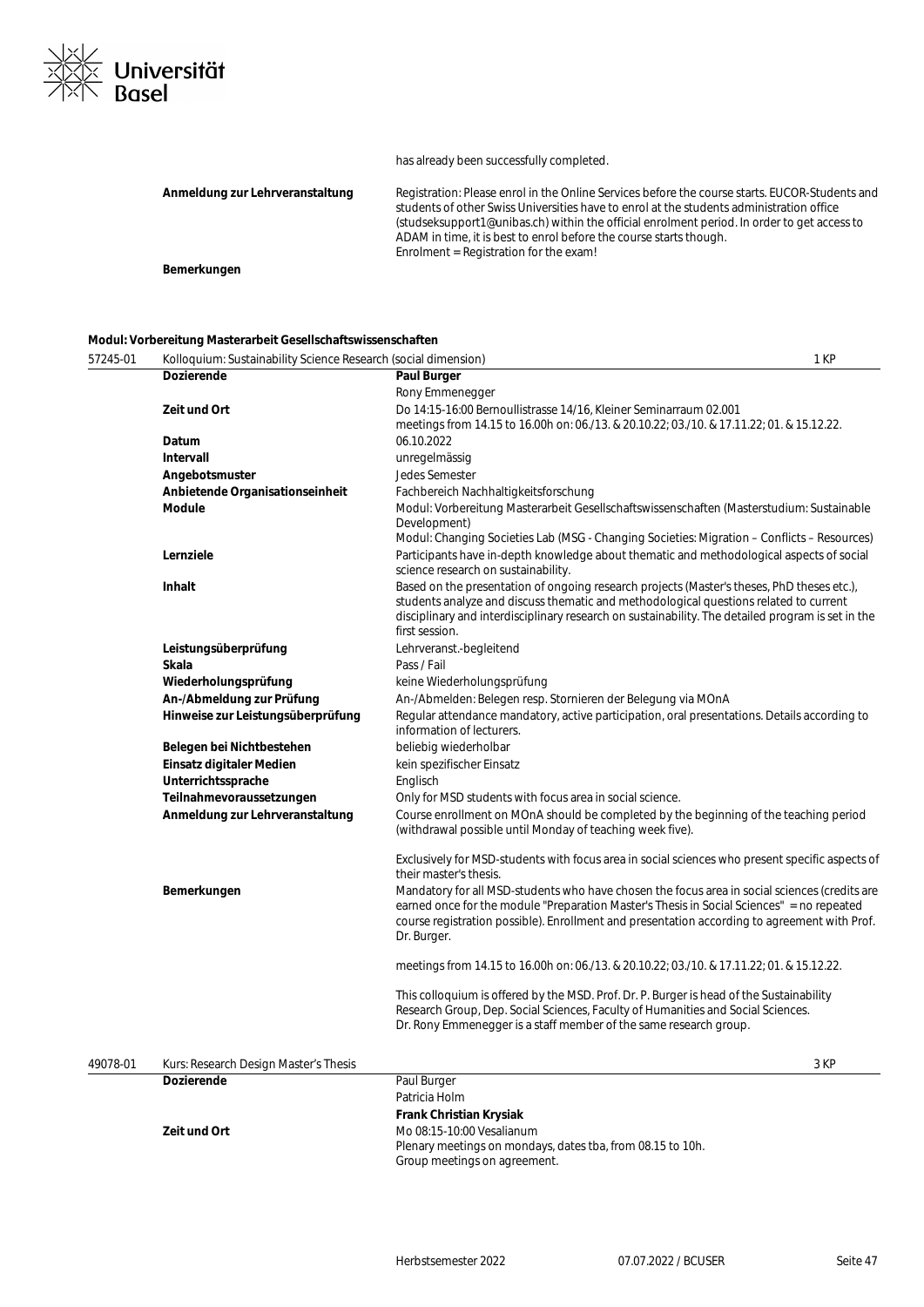

| Datum                                                 | 19.09.2022                                                                                                                                                                                     |
|-------------------------------------------------------|------------------------------------------------------------------------------------------------------------------------------------------------------------------------------------------------|
| Intervall                                             | unregelmässig                                                                                                                                                                                  |
| Angebotsmuster                                        | Jedes Semester                                                                                                                                                                                 |
| Anbietende Organisationseinheit                       | Departement Umweltwissenschaften                                                                                                                                                               |
| <b>Module</b>                                         | Modul: Vorbereitung Masterarbeit Gesellschaftswissenschaften (Masterstudium: Sustainable                                                                                                       |
|                                                       | Development)                                                                                                                                                                                   |
|                                                       | Modul: Vorbereitung Masterarbeit Wirtschaftswissenschaften (Masterstudium: Sustainable                                                                                                         |
| Lernziele                                             | Development)<br>The students                                                                                                                                                                   |
|                                                       | - know how to prepare a research proposal for their master's thesis in a structured, systematic                                                                                                |
|                                                       | and scientific manner;                                                                                                                                                                         |
|                                                       | - know how to identify a valuable research topic in the field of sustainable development, to                                                                                                   |
|                                                       | develop a related research question directed to a contribution to the scientific debate as well                                                                                                |
|                                                       | as designing a research approach (e.g. choice of methods) directed to answering the research                                                                                                   |
|                                                       | question;                                                                                                                                                                                      |
|                                                       | - are able to characterize intersections between their approach and other disciplines as well<br>as intersections with non-academic fields (such as politics, business etc.);                  |
|                                                       | - are familiar with formal requirements for a master's thesis (correct citation, presentation of                                                                                               |
|                                                       | graphs, figures, results, plagiarism etc.).                                                                                                                                                    |
|                                                       |                                                                                                                                                                                                |
| <b>Inhalt</b>                                         | Writing a master's thesis related to a topic of sustainability is the masterpiece of the MSD                                                                                                   |
|                                                       | study program. Students are expected to use productively their acquired knowledge (in terms                                                                                                    |
|                                                       | of methods and sustainability related content) for analyzing a specific topic. However,                                                                                                        |
|                                                       | developing a research design that copes with scientific scrutiny and accuracy is by far not an<br>easy endeavour. Questions like 'How can I find an interesting topic?' or 'According to which |
|                                                       | criteria should I decide to go for a specific method?' or - and most important - 'Why and how                                                                                                  |
|                                                       | do I have to link my research design to the ongoing scientific discourse?' are waiting to be                                                                                                   |
|                                                       | answered.                                                                                                                                                                                      |
|                                                       | This course is thought to support the students in developing their research proposal in a                                                                                                      |
|                                                       | structured, systematic and scientific manner. Students get familiar with necessary elements of                                                                                                 |
|                                                       | a master thesis: problem framing, introduction, background, aims, hypothesis, research<br>questions, methods, results, discussion, reflection/contribution to the scientific debate etc.       |
|                                                       | Students also learn how they can identify a valuable research topic in the field of sustainable                                                                                                |
|                                                       | development. Some elements are thereby generic, i.e. independent of a specific disciplinary                                                                                                    |
|                                                       | perspective. Other elements are, to the contrary, highly dependent on the chosen disciplinary                                                                                                  |
|                                                       | field. Other elements are concerned with capturing intersections between the field.                                                                                                            |
|                                                       |                                                                                                                                                                                                |
|                                                       | Against this backdrop, the class will be jointly given by the three teachers at the beginning,<br>when it comes to unfold the generic components. Subsequently the class will be split into    |
|                                                       | three groups and the students will develop their research proposal along the specific                                                                                                          |
|                                                       | requirements according to their own focus areas.                                                                                                                                               |
| Leistungsüberprüfung                                  | Lehrveranst.-begleitend                                                                                                                                                                        |
| Skala                                                 | $1-60,1$                                                                                                                                                                                       |
| Wiederholungsprüfung                                  | keine Wiederholungsprüfung                                                                                                                                                                     |
| An-/Abmeldung zur Prüfung                             | An-/Abmelden: Belegen resp. Stornieren der Belegung via MOnA                                                                                                                                   |
| Hinweise zur Leistungsüberprüfung                     | Regular attendance mandatory, required readings, presentation. Outline of master's thesis'                                                                                                     |
|                                                       | research design according to information of lecturers.                                                                                                                                         |
|                                                       | beliebig wiederholbar                                                                                                                                                                          |
| Belegen bei Nichtbestehen<br>Einsatz digitaler Medien | kein spezifischer Einsatz                                                                                                                                                                      |
| Unterrichtssprache                                    | Englisch                                                                                                                                                                                       |
| Teilnahmevoraussetzungen                              | Exclusively for MSD-students. Students of IJDSD may attend the course according to                                                                                                             |
|                                                       | agreement with P. Burger. No other students admitted.                                                                                                                                          |
|                                                       |                                                                                                                                                                                                |
|                                                       |                                                                                                                                                                                                |
| Anmeldung zur Lehrveranstaltung                       | Course enrollment on MOnA should be completed by the beginning of the teaching period                                                                                                          |
|                                                       | (withdrawal possible until Monday of teaching week five).                                                                                                                                      |
|                                                       | Exclusively for MSD-students. Students of IJDSD may attend the course according to                                                                                                             |
|                                                       | agreement with P. Burger. No other students admitted.                                                                                                                                          |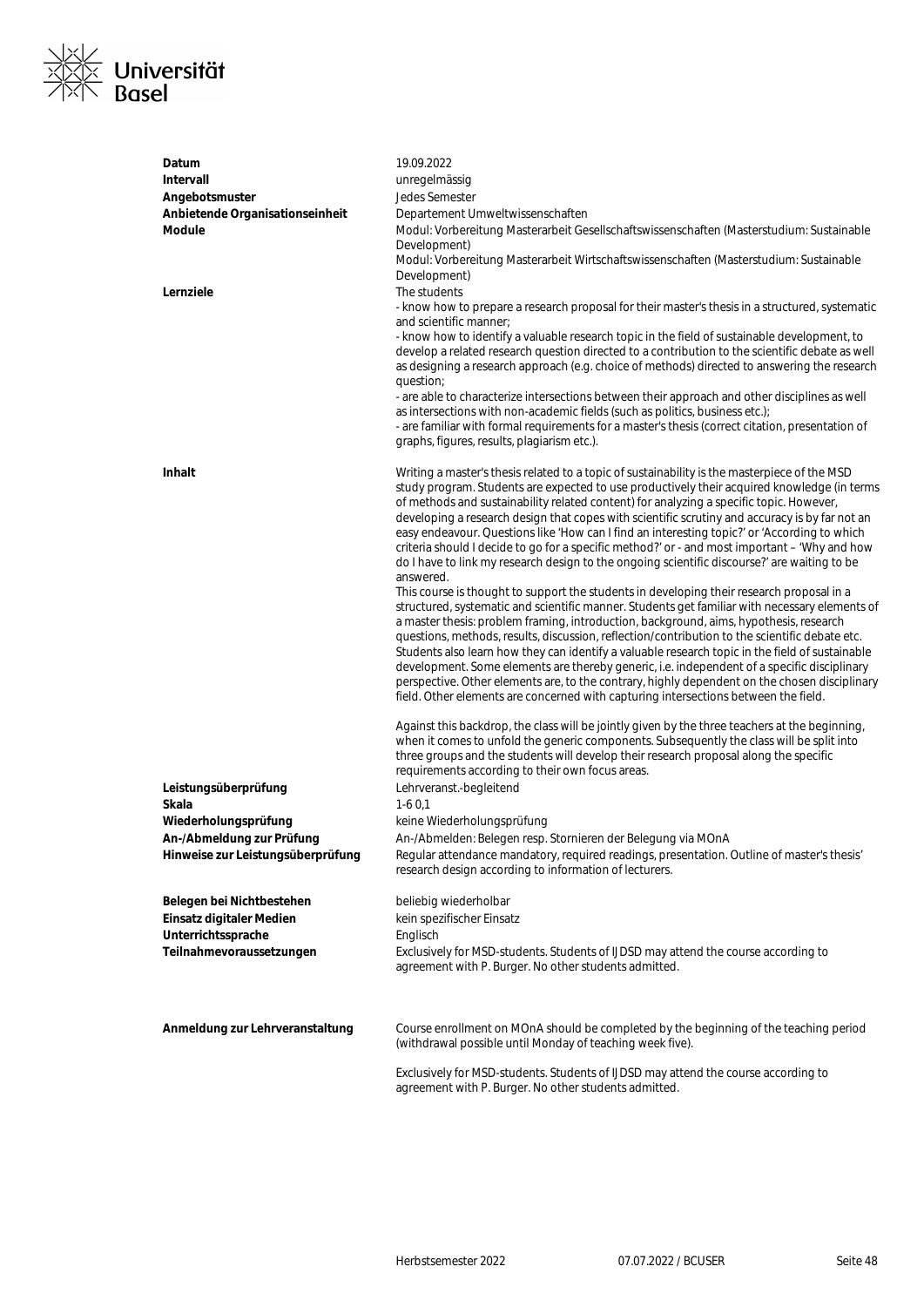

|          | Bemerkungen                                                                    | Mandatory course for all students of MSD 2017 ("Preparation Master's Thesis" module).<br>Students with focus area in natural science have to list this course in the learning agreement<br>for the "Preparation Master's Thesis" module. For details see guidelines and medium-term<br>syllabus.                                                                                                                                                                                                                                                                                                                                                                                                                                                                                                                                                                                                                                                                                                                                                                                                           |
|----------|--------------------------------------------------------------------------------|------------------------------------------------------------------------------------------------------------------------------------------------------------------------------------------------------------------------------------------------------------------------------------------------------------------------------------------------------------------------------------------------------------------------------------------------------------------------------------------------------------------------------------------------------------------------------------------------------------------------------------------------------------------------------------------------------------------------------------------------------------------------------------------------------------------------------------------------------------------------------------------------------------------------------------------------------------------------------------------------------------------------------------------------------------------------------------------------------------|
|          |                                                                                | Students of IJDSD may attend the course according to agreement with P. Burger.                                                                                                                                                                                                                                                                                                                                                                                                                                                                                                                                                                                                                                                                                                                                                                                                                                                                                                                                                                                                                             |
|          |                                                                                | Pleanary meetings for all participants on Mondays, 08.15 to 10h am on the following dates:<br>tba                                                                                                                                                                                                                                                                                                                                                                                                                                                                                                                                                                                                                                                                                                                                                                                                                                                                                                                                                                                                          |
|          |                                                                                | Meetings in between in groups according to announcement of responsible professors.                                                                                                                                                                                                                                                                                                                                                                                                                                                                                                                                                                                                                                                                                                                                                                                                                                                                                                                                                                                                                         |
|          |                                                                                | This course is offered by the MSD: Prof. Dr. Patricia Holm, Paul Burger, and Frank Krysiak (lead)<br>are heading the MSD teaching committee.                                                                                                                                                                                                                                                                                                                                                                                                                                                                                                                                                                                                                                                                                                                                                                                                                                                                                                                                                               |
| 63537-01 | Seminar: Living Labs and Participative Research for Sustainability Transitions | 3 KP                                                                                                                                                                                                                                                                                                                                                                                                                                                                                                                                                                                                                                                                                                                                                                                                                                                                                                                                                                                                                                                                                                       |
|          | <b>Dozierende</b>                                                              | Iljana Schubert                                                                                                                                                                                                                                                                                                                                                                                                                                                                                                                                                                                                                                                                                                                                                                                                                                                                                                                                                                                                                                                                                            |
|          |                                                                                | Annika Sohre                                                                                                                                                                                                                                                                                                                                                                                                                                                                                                                                                                                                                                                                                                                                                                                                                                                                                                                                                                                                                                                                                               |
|          | Zeit und Ort                                                                   | Mo 10:15-12:00 Bernoullistrasse 14/16, Kleiner Seminarraum 02.001                                                                                                                                                                                                                                                                                                                                                                                                                                                                                                                                                                                                                                                                                                                                                                                                                                                                                                                                                                                                                                          |
|          | Datum                                                                          | 19.09.2022                                                                                                                                                                                                                                                                                                                                                                                                                                                                                                                                                                                                                                                                                                                                                                                                                                                                                                                                                                                                                                                                                                 |
|          | Intervall                                                                      | wöchentlich                                                                                                                                                                                                                                                                                                                                                                                                                                                                                                                                                                                                                                                                                                                                                                                                                                                                                                                                                                                                                                                                                                |
|          | Angebotsmuster                                                                 | unregelmässig                                                                                                                                                                                                                                                                                                                                                                                                                                                                                                                                                                                                                                                                                                                                                                                                                                                                                                                                                                                                                                                                                              |
|          |                                                                                |                                                                                                                                                                                                                                                                                                                                                                                                                                                                                                                                                                                                                                                                                                                                                                                                                                                                                                                                                                                                                                                                                                            |
|          | Anbietende Organisationseinheit                                                | Departement Gesellschaftswissenschaften                                                                                                                                                                                                                                                                                                                                                                                                                                                                                                                                                                                                                                                                                                                                                                                                                                                                                                                                                                                                                                                                    |
|          | <b>Module</b>                                                                  | Modul: Vorbereitung Masterarbeit Gesellschaftswissenschaften (Masterstudium: Sustainable<br>Development)<br>Vertiefungsmodul Global Europe: Umwelt und Nachhaltigkeit (Masterstudium: European                                                                                                                                                                                                                                                                                                                                                                                                                                                                                                                                                                                                                                                                                                                                                                                                                                                                                                             |
|          |                                                                                | Global Studies)<br>Modul: Resources and Sustainability (MSG - Changing Societies: Migration - Conflicts -                                                                                                                                                                                                                                                                                                                                                                                                                                                                                                                                                                                                                                                                                                                                                                                                                                                                                                                                                                                                  |
|          | Lernziele                                                                      | Resources)<br>By the end of the semester the participants will have acquired the knowledge and skills to<br>design and carry out living lab and participative research in the field of sustainability.                                                                                                                                                                                                                                                                                                                                                                                                                                                                                                                                                                                                                                                                                                                                                                                                                                                                                                     |
|          | Inhalt                                                                         | The aim of the course is to acquire skills in living lab and participative research in an applied<br>framework. Living labs increasingly gain importance in the field of sustainability. They are<br>defined as user-centered, innovation-oriented virtual or physical spaces in which to solve<br>societal challenges by bringing together various stakeholders for collaboration (Hossain et al.,<br>2019). The concept is based on a transdisciplinary, systematic user co-creation approach<br>integrating research and innovation processes, including various research methods such as<br>action research and design thinking. Particularly sustainable development asks for these<br>research approaches in order to test, demonstrate and foster social innovations such as<br>sustainable lifestyles (Liedtke et al., 2012).<br>The aim of the course is for students to acquire the knowledge and skills to apply living lab<br>and participative research methods. Students will design and carry out actual living lab<br>research in groups, e.g., interviews, surveys or focus group method. |
|          | Literatur                                                                      | Hossain, M., Leminen, S., & Westerlund, M. (2019). A systematic review of living lab literature.<br>Journal of Cleaner Production, 213, 976-988. https://doi.org/10.1016/j.jclepro.2018.12.257<br>Liedtke, C., Jolanta Welfens, M., Rohn, H., & Nordmann, J. (2012). LIVING LAB: User-driven<br>innovation for sustainability. International Journal of Sustainability in Higher Education, 13(2),<br>106-118. https://doi.org/10.1108/14676371211211809                                                                                                                                                                                                                                                                                                                                                                                                                                                                                                                                                                                                                                                   |
|          | Leistungsüberprüfung                                                           | Lehrveranst.-begleitend                                                                                                                                                                                                                                                                                                                                                                                                                                                                                                                                                                                                                                                                                                                                                                                                                                                                                                                                                                                                                                                                                    |
|          | Skala                                                                          | $1-60,1$                                                                                                                                                                                                                                                                                                                                                                                                                                                                                                                                                                                                                                                                                                                                                                                                                                                                                                                                                                                                                                                                                                   |
|          | Wiederholungsprüfung                                                           | keine Wiederholungsprüfung                                                                                                                                                                                                                                                                                                                                                                                                                                                                                                                                                                                                                                                                                                                                                                                                                                                                                                                                                                                                                                                                                 |
|          |                                                                                |                                                                                                                                                                                                                                                                                                                                                                                                                                                                                                                                                                                                                                                                                                                                                                                                                                                                                                                                                                                                                                                                                                            |
|          | An-/Abmeldung zur Prüfung                                                      | An-/Abmelden: Belegen resp. Stornieren der Belegung via MOnA                                                                                                                                                                                                                                                                                                                                                                                                                                                                                                                                                                                                                                                                                                                                                                                                                                                                                                                                                                                                                                               |
|          | Hinweise zur Leistungsüberprüfung                                              | Mandatory presence, group presentation and written group research report.                                                                                                                                                                                                                                                                                                                                                                                                                                                                                                                                                                                                                                                                                                                                                                                                                                                                                                                                                                                                                                  |
|          | Belegen bei Nichtbestehen                                                      | beliebig wiederholbar                                                                                                                                                                                                                                                                                                                                                                                                                                                                                                                                                                                                                                                                                                                                                                                                                                                                                                                                                                                                                                                                                      |
|          | Einsatz digitaler Medien                                                       | kein spezifischer Einsatz                                                                                                                                                                                                                                                                                                                                                                                                                                                                                                                                                                                                                                                                                                                                                                                                                                                                                                                                                                                                                                                                                  |
|          | Unterrichtssprache                                                             | Englisch                                                                                                                                                                                                                                                                                                                                                                                                                                                                                                                                                                                                                                                                                                                                                                                                                                                                                                                                                                                                                                                                                                   |
|          | Teilnahmevoraussetzungen                                                       | Limited number of participants (25), see special application procedure. Students of the MSD/                                                                                                                                                                                                                                                                                                                                                                                                                                                                                                                                                                                                                                                                                                                                                                                                                                                                                                                                                                                                               |
|          |                                                                                | JIDSD and those of the mentioned fields of study (see list of modules) have a first priority.<br>MSD students who have chosen the focus area in natural sciences or in economics must have<br>completed the 'Complementary Knowledge in Social Sciences' module (at least 8 CP).                                                                                                                                                                                                                                                                                                                                                                                                                                                                                                                                                                                                                                                                                                                                                                                                                           |
|          |                                                                                | If you study something different, you must do a master degree within the Denartement of                                                                                                                                                                                                                                                                                                                                                                                                                                                                                                                                                                                                                                                                                                                                                                                                                                                                                                                                                                                                                    |

If you study something different, you must do a master degree within the Departement of Social Sciences/Faculty of Humanities and Social Sciences and may attend the seminar in case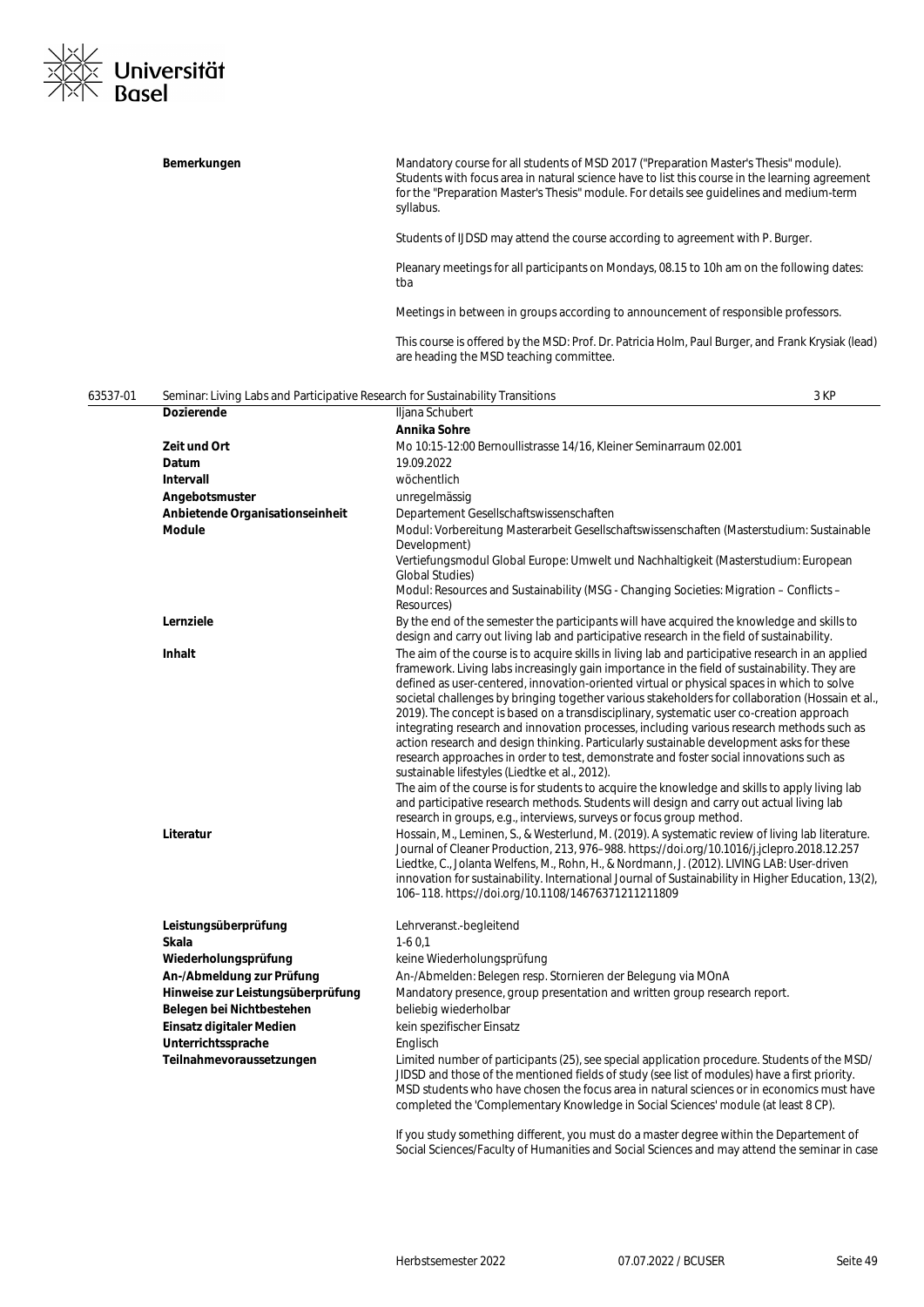

|                                 | of vacancies (=third priority). No other students admitted.                                                                                                                                                                                                                                                                                                                                                                                                                        |
|---------------------------------|------------------------------------------------------------------------------------------------------------------------------------------------------------------------------------------------------------------------------------------------------------------------------------------------------------------------------------------------------------------------------------------------------------------------------------------------------------------------------------|
| Anmeldung zur Lehrveranstaltung | Mandatory application for ALL! Link open from 18.08.22/noon-04.09.22/midnight: https://<br>adam.unibas.ch/goto_adam_fold_744967.html                                                                                                                                                                                                                                                                                                                                               |
|                                 | Login and application only possible when link open. Login button on top row right hand side<br>of ADAM website. First emails with confirmation of participation will be sent out at the end of<br>the first deadline.                                                                                                                                                                                                                                                              |
|                                 | In case of vacancies the online application link remains open until 29.09.22/noon.                                                                                                                                                                                                                                                                                                                                                                                                 |
|                                 | Course enrollment on MOnA should be completed by the beginning of the teaching period<br>(withdrawal possible until Monday of teaching week five).                                                                                                                                                                                                                                                                                                                                 |
| Bemerkungen                     | Please note entry requirements and mandatory course application (for details see section<br>"application" = Anmeldung). Only for students of the listed modules, no other students<br>admitted.                                                                                                                                                                                                                                                                                    |
|                                 | MSD 2017<br>Students who have chosen the focus area in natural sciences or in economics transfer the CP<br>to the FASR module (learning agreement).<br>For the students with focus area in social science it's mandatory to attend one class in<br>methods, see information in the medium-term syllabus. If they attend this seminar on a<br>voluntary base, they can accredit the CP either for the published module or transfer them to<br>the FASR module (learning agreement). |
|                                 | This seminar is offered by MSD. Dr. Annika Sohre and Dr. Iljana Schubert are members of the<br>Sustainability Research Group, Dep. Social Sciences, Faculty of Humanities and Social<br>Sciences.                                                                                                                                                                                                                                                                                  |

| 31938-01 | Seminar: Qualitative Data Analysis in African Studies |                                                                                                                                                                                                                                                                                                                                                                                                                                                                                                                                                                                                                                                                                                                                                                                    | 3 KP |
|----------|-------------------------------------------------------|------------------------------------------------------------------------------------------------------------------------------------------------------------------------------------------------------------------------------------------------------------------------------------------------------------------------------------------------------------------------------------------------------------------------------------------------------------------------------------------------------------------------------------------------------------------------------------------------------------------------------------------------------------------------------------------------------------------------------------------------------------------------------------|------|
|          | <b>Dozierende</b>                                     | <b>Elisio Macamo</b>                                                                                                                                                                                                                                                                                                                                                                                                                                                                                                                                                                                                                                                                                                                                                               |      |
|          | Zeit und Ort                                          | Mi 10:15-11:45 Rheinsprung 21, Seminarraum 00.004                                                                                                                                                                                                                                                                                                                                                                                                                                                                                                                                                                                                                                                                                                                                  |      |
|          | Datum                                                 | 21.09.2022                                                                                                                                                                                                                                                                                                                                                                                                                                                                                                                                                                                                                                                                                                                                                                         |      |
|          | Intervall                                             | wöchentlich                                                                                                                                                                                                                                                                                                                                                                                                                                                                                                                                                                                                                                                                                                                                                                        |      |
|          | Angebotsmuster                                        | Jedes Herbstsemester                                                                                                                                                                                                                                                                                                                                                                                                                                                                                                                                                                                                                                                                                                                                                               |      |
|          | Anbietende Organisationseinheit                       | Fachbereich Soziologie                                                                                                                                                                                                                                                                                                                                                                                                                                                                                                                                                                                                                                                                                                                                                             |      |
|          | <b>Module</b>                                         | Modul: Advances in Epidemiology, Statistics and Global & Public Health (Masterstudium:<br>Epidemiologie)<br>Modul: Methoden der Gesellschaftswissenschaften (Masterstudium: European Global Studies)<br>Modul: Vorbereitung Masterarbeit Gesellschaftswissenschaften (Masterstudium: Sustainable<br>Development)<br>Modul: Methoden der Near & Middle Eastern Studies und der Gesellschaftswissenschaften<br>(MSF - Near & Middle Eastern Studies)<br>Modul: Methoden der Soziologie und der Gesellschaftswissenschaften: qualitativ (MSF -<br>Soziologie)<br>Modul: Fields: Knowledge Production and Transfer (MSG - African Studies)<br>Modul: Research Skills (MSG - African Studies)<br>Modul: Methods for Analyzing Changing Societies (MSG - Changing Societies: Migration - |      |
|          | Lernziele                                             | Conflicts - Resources)<br>Modul: Areas: Afrika (MSG - Europäische Geschichte in globaler Perspektive)<br>Students learn the methods of qualitative data analysis by apprehending the following skills:<br>- Differentiate qualitative analysis procedures from quantitative analysis<br>- Preparing empirical data for qualitative analysis<br>- Identifying correct approaches in accordance to your empirical data and research question<br>- Analyzing qualitative data                                                                                                                                                                                                                                                                                                         |      |
|          |                                                       | Studierende werden mit den Methoden der qualitativen Analyse vertraut gemacht. Sie sollen<br>die Fähigkeit erwerben:<br>- Qualitative Analyseverfahren in ihrer Eigenart von quantitativen Analyseverfahren zu<br>unterscheiden:<br>- Empirische Daten für die qualitative Analyse vorzubereiten;<br>- Passende Ansätze der qualitativen Datenanalyse für Datenmaterial und Fragestellung zu<br>identifizieren:<br>- Daten qualitativ auszuwerten.                                                                                                                                                                                                                                                                                                                                 |      |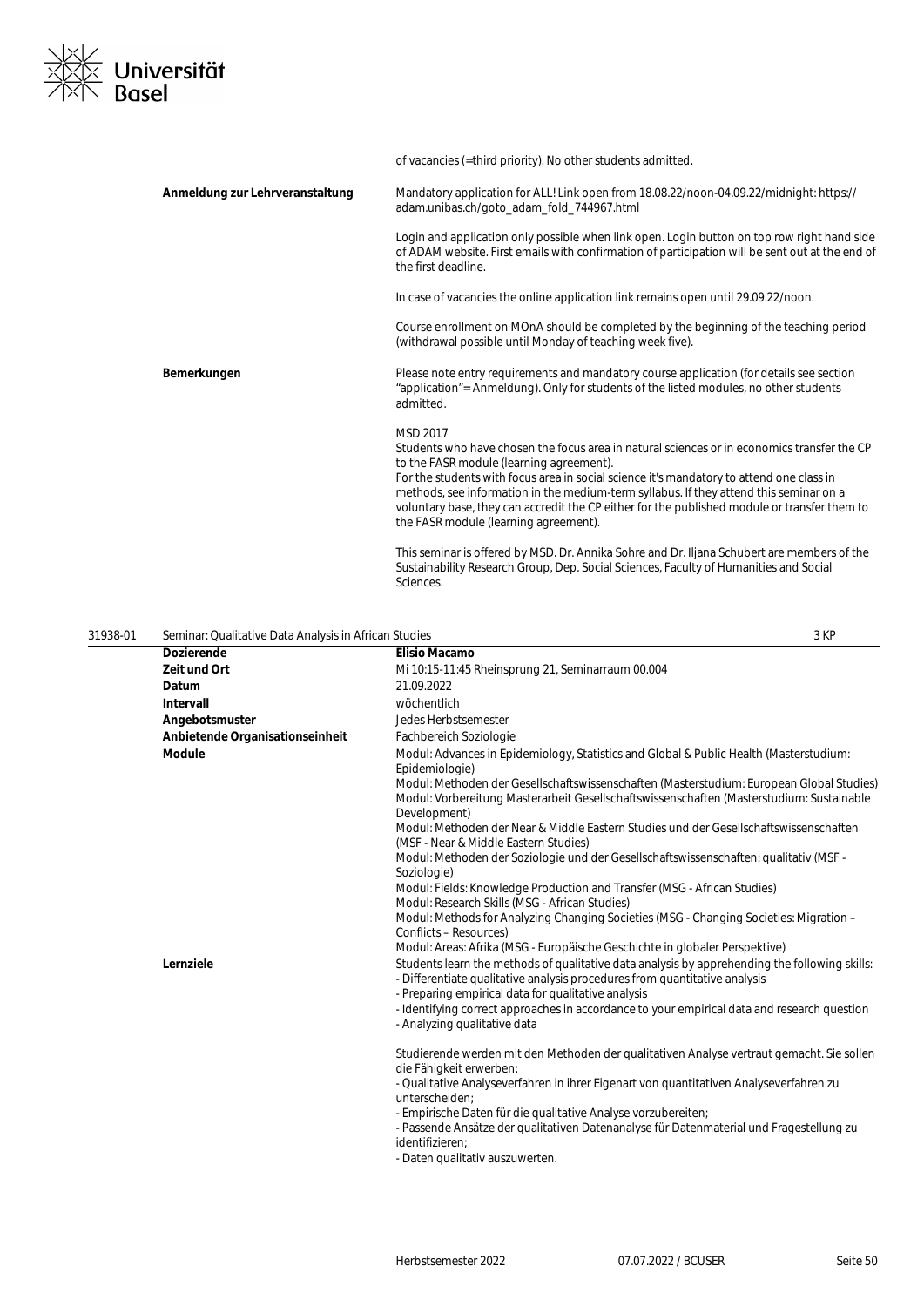

| <b>Inhalt</b>                     | The course introduces students to the tools and methodologies of qualitative research and its<br>epistemological foundations. Participants will collect data, that is going to be used during the<br>course to illustrate the different steps of analyzing qualitative data: compiling, disassembling<br>and reassembling data; recombining data segments and finally the construction of<br>typologies. A special emphasis is put on the techniques of transcribing, coding and<br>categorizing, that are going to be applied for the purpose of practicing.                                                                                                                                                                                    |
|-----------------------------------|--------------------------------------------------------------------------------------------------------------------------------------------------------------------------------------------------------------------------------------------------------------------------------------------------------------------------------------------------------------------------------------------------------------------------------------------------------------------------------------------------------------------------------------------------------------------------------------------------------------------------------------------------------------------------------------------------------------------------------------------------|
|                                   | Das Seminar wird in englischer Sprache durchgeführt. Es führt die Studierenden in die<br>Erkenntnistheorie, Techniken und Verfahren der qualitativen Datenanalyse ein. Grundlage für<br>das Seminar werden Daten bilden, die im Rahmen der Lehrveranstaltung erzeugt werden und<br>dazu eingesetzt werden sollen, wichtige Schritte der qualitativen Auswertung zu<br>veranschaulichen: die Aufbereitung von Daten; das Auseinandernehmen von Daten; die<br>Zusammenführung von Datensegmenten und, schliesslich, die Typenbildung. Besonders<br>betont werden Techniken des Transkribierens, Kodierens und der Kategorienbildung, die mit<br>den im Rahmen der Veranstaltung erzeugten Daten Gegenstand von praktischen Übungen<br>sein werden. |
| Literatur                         | Creswell, John W. 2007: Qualitative Inquiry and Research Design – Choosing among Five<br>Approaches. Sage. London.<br>Dey, Ian 1993: Qualitative Data Analysis - A User-Friendly Guide for Social Scientists.<br>Routledge. London.                                                                                                                                                                                                                                                                                                                                                                                                                                                                                                              |
|                                   | Miles, Matthew, B. Huberman, Michael A. An Expanded Sourcebook - Qualitative Data<br>Analysis. Sage. London.<br>Saldana, Johnny 2009: The Coding Manual for Qualitative Researchers. Sage. London.                                                                                                                                                                                                                                                                                                                                                                                                                                                                                                                                               |
|                                   | Yin, Robert K. 2011: Qualitative Research from Start to Finish. The Guildford Press. New York                                                                                                                                                                                                                                                                                                                                                                                                                                                                                                                                                                                                                                                    |
| Leistungsüberprüfung              | Lehrveranst.-begleitend                                                                                                                                                                                                                                                                                                                                                                                                                                                                                                                                                                                                                                                                                                                          |
| Skala                             | Pass / Fail                                                                                                                                                                                                                                                                                                                                                                                                                                                                                                                                                                                                                                                                                                                                      |
| Wiederholungsprüfung              | keine Wiederholungsprüfung                                                                                                                                                                                                                                                                                                                                                                                                                                                                                                                                                                                                                                                                                                                       |
| An-/Abmeldung zur Prüfung         | Anmelden: Belegen; Abmelden: nicht erforderlich                                                                                                                                                                                                                                                                                                                                                                                                                                                                                                                                                                                                                                                                                                  |
| Hinweise zur Leistungsüberprüfung | Presentation; participants are required to submit three written reading responses during the<br>semester.                                                                                                                                                                                                                                                                                                                                                                                                                                                                                                                                                                                                                                        |
| Belegen bei Nichtbestehen         | beliebig wiederholbar                                                                                                                                                                                                                                                                                                                                                                                                                                                                                                                                                                                                                                                                                                                            |
| Einsatz digitaler Medien          | kein spezifischer Einsatz                                                                                                                                                                                                                                                                                                                                                                                                                                                                                                                                                                                                                                                                                                                        |
| Unterrichtssprache                | Deutsch                                                                                                                                                                                                                                                                                                                                                                                                                                                                                                                                                                                                                                                                                                                                          |

| 48555-01 | Seminar: Research Methods in Social and Political Science |                                                                                                                                                                                                                                                                                                                                                                                                                                                                                                                                                                                                                                                                                                                                                         | 3 KP |
|----------|-----------------------------------------------------------|---------------------------------------------------------------------------------------------------------------------------------------------------------------------------------------------------------------------------------------------------------------------------------------------------------------------------------------------------------------------------------------------------------------------------------------------------------------------------------------------------------------------------------------------------------------------------------------------------------------------------------------------------------------------------------------------------------------------------------------------------------|------|
|          | <b>Dozierende</b>                                         | Daniel Höhmann                                                                                                                                                                                                                                                                                                                                                                                                                                                                                                                                                                                                                                                                                                                                          |      |
|          | Zeit und Ort                                              | Do 14:15-15:45 Bernoullistrasse 14/16. Seminarraum 02.004                                                                                                                                                                                                                                                                                                                                                                                                                                                                                                                                                                                                                                                                                               |      |
|          | Datum                                                     | 22.09.2022                                                                                                                                                                                                                                                                                                                                                                                                                                                                                                                                                                                                                                                                                                                                              |      |
|          | <b>Intervall</b>                                          | wöchentlich                                                                                                                                                                                                                                                                                                                                                                                                                                                                                                                                                                                                                                                                                                                                             |      |
|          | Angebotsmuster                                            | Jedes Herbstsemester                                                                                                                                                                                                                                                                                                                                                                                                                                                                                                                                                                                                                                                                                                                                    |      |
|          | Anbietende Organisationseinheit                           | Fachbereich Politikwissenschaft                                                                                                                                                                                                                                                                                                                                                                                                                                                                                                                                                                                                                                                                                                                         |      |
|          | <b>Module</b>                                             | Modul: Methoden der Gesellschaftswissenschaften (Masterstudium: European Global Studies)<br>Modul: Vorbereitung Masterarbeit Gesellschaftswissenschaften (Masterstudium: Sustainable<br>Development)<br>Modul: Theorien und Methodologien der Kulturanthropologie (MSF - Kulturanthropologie)<br>Modul: Methoden der Near & Middle Eastern Studies und der Gesellschaftswissenschaften<br>(MSF - Near & Middle Eastern Studies)<br>Modul: Empirische Forschungsmethoden der Politikwissenschaft und der<br>Gesellschaftswissenschaften (MSF - Politikwissenschaft)<br>Modul: Methoden der Soziologie und der Gesellschaftswissenschaften: quantitativ (MSF -<br>Soziologie)<br>Modul: Fields: Knowledge Production and Transfer (MSG - African Studies) |      |
|          |                                                           | Modul: Research Skills (MSG - African Studies)<br>Modul: Methods for Analyzing Changing Societies (MSG - Changing Societies: Migration -<br>Conflicts - Resources)                                                                                                                                                                                                                                                                                                                                                                                                                                                                                                                                                                                      |      |
|          | Lernziele                                                 | - Learn the most important statistical estimation techniques for political scientists.<br>- Learn how to use model diagnostics to improve the model.<br>- Learn how to graphically represent the model to better convey the results to the audience<br>during presentations or to readers in papers.                                                                                                                                                                                                                                                                                                                                                                                                                                                    |      |
|          | Inhalt                                                    | This course is designed for students interested in quantitative research methods and<br>statistical analysis who already possess some basic knowledge about statistics and, if possible,<br>regression analysis. In the first three weeks of the course, we revisit some of the fundamentals<br>of statistical inference (such as the Central Limit Theorem, hypotheses tests, etc.) to offer<br>students with limited statistical background the possibility the catch up with the required<br>knowledge. Next, we cover the classical linear regression model, the assumptions we make<br>when running such a model, and how violations of these assumptions can be detected and                                                                      |      |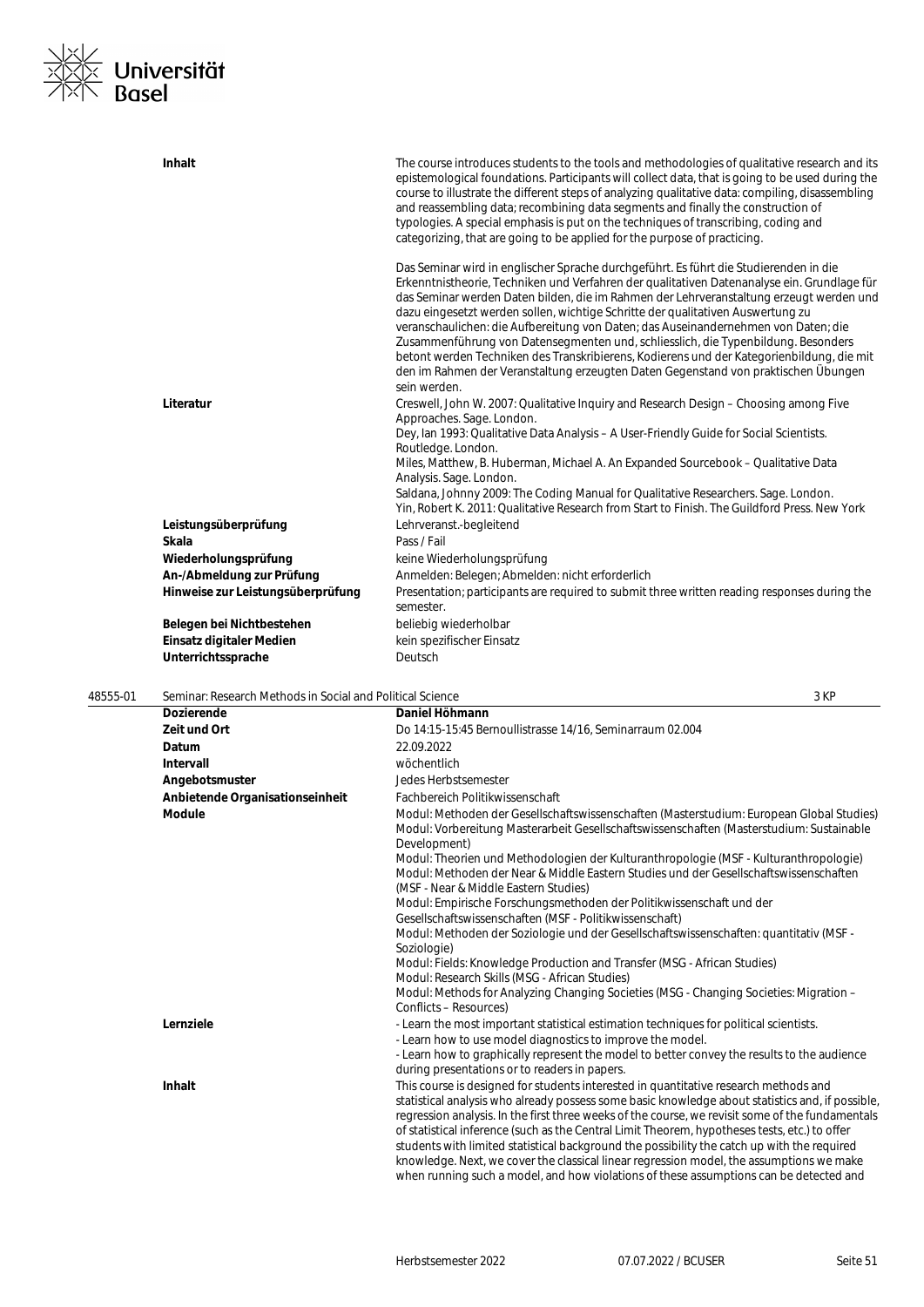

|                                   | fixed. In the next section of the course we will discuss maximum likelihood estimation and<br>then apply this technique to binary and categorical dependent variables (logit, probit, count<br>models, etc.). The focus of the course is not in mathematics, but to give students an intuition<br>of how the different modelling techniques actually work. At the end of the course participants<br>should be able to apply the covered material to their own research. In addition, students<br>should learn how to graphically present the results of the models for professional<br>publications. |
|-----------------------------------|------------------------------------------------------------------------------------------------------------------------------------------------------------------------------------------------------------------------------------------------------------------------------------------------------------------------------------------------------------------------------------------------------------------------------------------------------------------------------------------------------------------------------------------------------------------------------------------------------|
| Literatur                         | - Kellstedt, Paul & Guy Whitten (2013). The Fundamentals of Political Science Research.<br>Cambridge: Cambridge University Press.                                                                                                                                                                                                                                                                                                                                                                                                                                                                    |
|                                   | - Weelan, Charles (2013). Naked Statistics. Stripping the Dread from the Data. New York: W.W.<br>Norton.                                                                                                                                                                                                                                                                                                                                                                                                                                                                                             |
|                                   | - Lewis-Beck, Colin and Michael Lewis-Beck (2016). Applied Regression: An Introduction.                                                                                                                                                                                                                                                                                                                                                                                                                                                                                                              |
|                                   | London: Sage.<br>- Best, Henning & Christof Wolf (2015). The SAGE Handbook of Regression Analysis and Causal<br>Inference. Sage: London.                                                                                                                                                                                                                                                                                                                                                                                                                                                             |
| Leistungsüberprüfung              | Lehrveranst.-begleitend                                                                                                                                                                                                                                                                                                                                                                                                                                                                                                                                                                              |
| <b>Skala</b>                      | $1-60,5$                                                                                                                                                                                                                                                                                                                                                                                                                                                                                                                                                                                             |
| Wiederholungsprüfung              | keine Wiederholungsprüfung                                                                                                                                                                                                                                                                                                                                                                                                                                                                                                                                                                           |
| An-/Abmeldung zur Prüfung         | Anmelden: Belegen; Abmelden: nicht erforderlich                                                                                                                                                                                                                                                                                                                                                                                                                                                                                                                                                      |
| Hinweise zur Leistungsüberprüfung | To pass the seminar, students have to write a term paper that uses any publicly available data<br>set to demonstrate their ability to conduct a data analysis.                                                                                                                                                                                                                                                                                                                                                                                                                                       |
|                                   | All Seminars will be graded in the Department of Political Science.<br>Grading scale 6.0 to 1.0, whereupon 4.0 is a pass.                                                                                                                                                                                                                                                                                                                                                                                                                                                                            |
| Belegen bei Nichtbestehen         | beliebig wiederholbar                                                                                                                                                                                                                                                                                                                                                                                                                                                                                                                                                                                |
| Einsatz digitaler Medien          | kein spezifischer Einsatz                                                                                                                                                                                                                                                                                                                                                                                                                                                                                                                                                                            |
| Unterrichtssprache                | Englisch                                                                                                                                                                                                                                                                                                                                                                                                                                                                                                                                                                                             |
| Teilnahmevoraussetzungen          | - Knowledge of introductory statistics. In the first three weeks of the course, we revisit some of<br>the fundamentals of statistical inference (such as the Central Limit Theorem, hypotheses tests,<br>etc.) to offer students with limited statistical background the possibility the catch up with the<br>required knowledge.)                                                                                                                                                                                                                                                                   |
| Anmeldung zur Lehrveranstaltung   | Priority will be given to students of Political Science and Sociology. If there are more students<br>than places in this first session, we will distribute the places according the date of registration<br>to the course in Mona.<br>durch Belegen in MOnA                                                                                                                                                                                                                                                                                                                                          |
| Bemerkungen                       | Attention:                                                                                                                                                                                                                                                                                                                                                                                                                                                                                                                                                                                           |
|                                   | Priority will be given to students of Political Science and Sociology. If there are more students<br>than places in this first session, we will distribute the places according the date of registration<br>to the course in Mona.<br>All Seminars will be graded in the Department of Political Science.                                                                                                                                                                                                                                                                                            |
|                                   | Grading scale 6.0 to 1.0, whereupon 4.0 is a pass.                                                                                                                                                                                                                                                                                                                                                                                                                                                                                                                                                   |

| Tutorat: Research Methods in Social and Political Science |                                                                                                                                                                                                                                                                                                                                                                                                                     | 2 KP |
|-----------------------------------------------------------|---------------------------------------------------------------------------------------------------------------------------------------------------------------------------------------------------------------------------------------------------------------------------------------------------------------------------------------------------------------------------------------------------------------------|------|
| <b>Dozierende</b>                                         | Daniel Höhmann                                                                                                                                                                                                                                                                                                                                                                                                      |      |
| Zeit und Ort                                              | Do 08:15-09:45 Bernoullistrasse 14/16, Seminarraum 02.004                                                                                                                                                                                                                                                                                                                                                           |      |
| Datum                                                     | 22.09.2022                                                                                                                                                                                                                                                                                                                                                                                                          |      |
| Intervall                                                 | wöchentlich                                                                                                                                                                                                                                                                                                                                                                                                         |      |
| Angebotsmuster                                            | Jedes Herbstsemester                                                                                                                                                                                                                                                                                                                                                                                                |      |
| Anbietende Organisationseinheit                           | Fachbereich Politikwissenschaft                                                                                                                                                                                                                                                                                                                                                                                     |      |
| <b>Module</b>                                             | Modul: Methoden der Gesellschaftswissenschaften (Masterstudium: European Global Studies)<br>Modul: Vorbereitung Masterarbeit Gesellschaftswissenschaften (Masterstudium: Sustainable<br>Development)<br>Modul: Empirische Forschungsmethoden der Politikwissenschaft und der<br>Gesellschaftswissenschaften (MSF - Politikwissenschaft)<br>Modul: Fields: Knowledge Production and Transfer (MSG - African Studies) |      |
| Inhalt                                                    | The tutorial will primarily serve to deepen the understanding of the principles and methods<br>introduced during the course "Research Methods in Social and Political Science". In particular,<br>the tutorials will give you a thorough introduction to R and illustrate how the different<br>concepts and models introduced during the lecture can be implemented in R.                                           |      |
| Leistungsüberprüfung                                      | Lehrveranst.-begleitend                                                                                                                                                                                                                                                                                                                                                                                             |      |
| Skala                                                     | Pass / Fail                                                                                                                                                                                                                                                                                                                                                                                                         |      |
| Wiederholungsprüfung                                      | keine Wiederholungsprüfung                                                                                                                                                                                                                                                                                                                                                                                          |      |
| An-/Abmeldung zur Prüfung                                 | Anmelden: Belegen: Abmelden: nicht erforderlich                                                                                                                                                                                                                                                                                                                                                                     |      |
|                                                           |                                                                                                                                                                                                                                                                                                                                                                                                                     |      |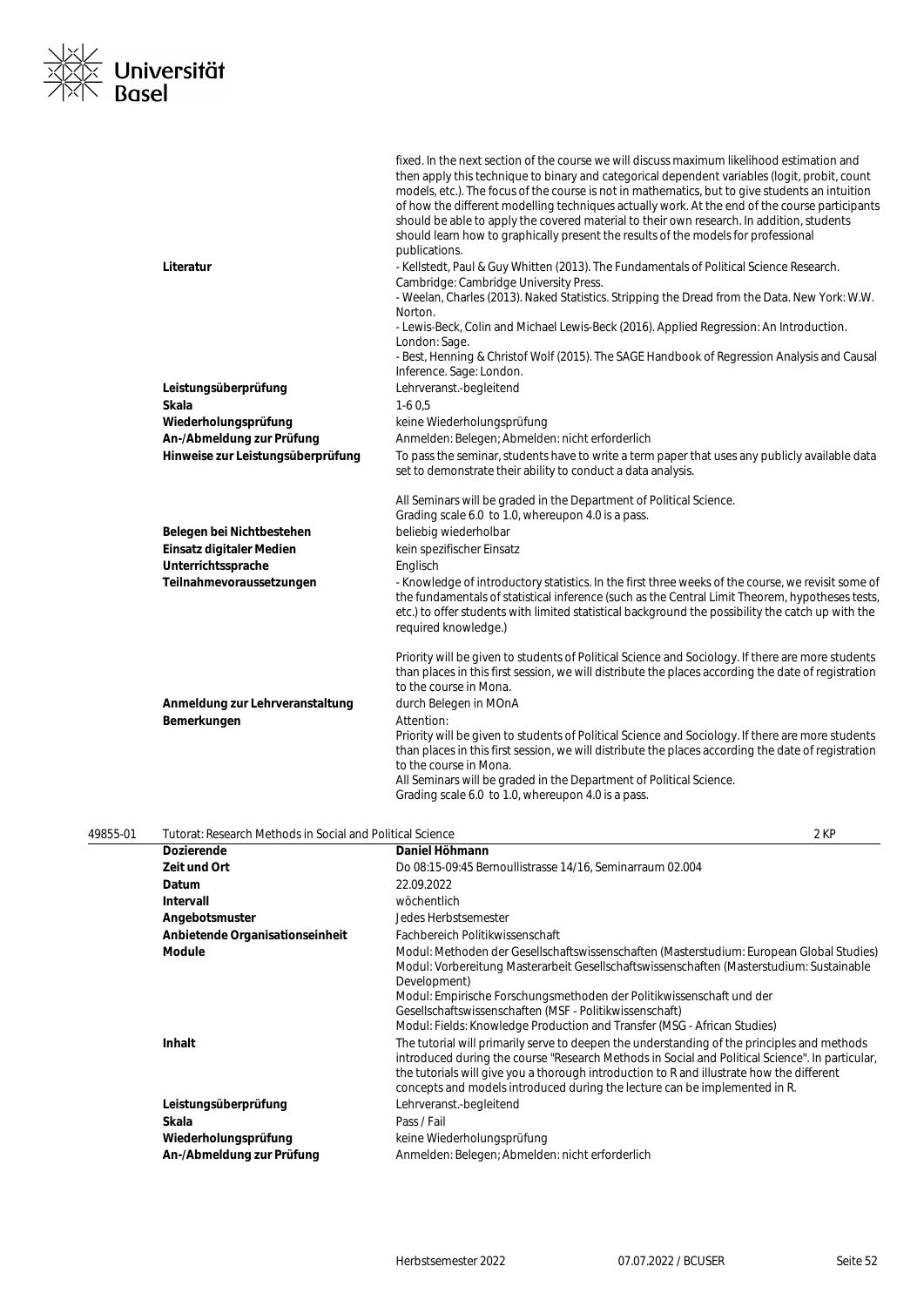

| Hinweise zur Leistungsüberprüfung | To pass the tutorial, students have to complete two problem sets. The problem sets include<br>basic analytical and statistical problems. For the most part, the problem sets involve hands-on<br>data analysis using R.                                                                                                                                                                                                                                                                                                                                                                                                                                                   |
|-----------------------------------|---------------------------------------------------------------------------------------------------------------------------------------------------------------------------------------------------------------------------------------------------------------------------------------------------------------------------------------------------------------------------------------------------------------------------------------------------------------------------------------------------------------------------------------------------------------------------------------------------------------------------------------------------------------------------|
| Belegen bei Nichtbestehen         | beliebig wiederholbar                                                                                                                                                                                                                                                                                                                                                                                                                                                                                                                                                                                                                                                     |
| Einsatz digitaler Medien          | kein spezifischer Einsatz                                                                                                                                                                                                                                                                                                                                                                                                                                                                                                                                                                                                                                                 |
| Unterrichtssprache                | <b>Deutsch</b>                                                                                                                                                                                                                                                                                                                                                                                                                                                                                                                                                                                                                                                            |
| Anmeldung zur Lehrveranstaltung   |                                                                                                                                                                                                                                                                                                                                                                                                                                                                                                                                                                                                                                                                           |
| Bemerkungen                       | Participation in the tutorials is not mandatory, but strongly recommended. Particularly, if this<br>is your first statistics class or if you have no prior experience with R, please use this<br>opportunity to ask questions and to practice what you have learned during the lecture. The<br>lab sessions are very important for your personal progress and for your ability to complete the<br>problem sets (and to work with R, as the first three weeks in the lab sessions are used to bring<br>students up to speed with that software). Students studying political science are required to<br>go to the lab sessions, which earns them an extra 2 credit points. |
|                                   | The first session of the tutorial will be held via Zoom. This session will serve as an information<br>session for all interested students. Please take not that you will have to decide at the end of<br>this session whether you will continue with the seminar for the rest of the term. Since we<br>have only a limited number of places due to Corona restrictions, we want to make sure that                                                                                                                                                                                                                                                                         |

places in the tutorial are not blocked by people who will not take part for the full semester. Priority will be given to students of Political Science. If there are more students than places in this first session, we will distribute the places according the date of registration to the course

**Modul: Vorbereitung Masterarbeit Wirtschaftswissenschaften**

| 49078-01 | Kurs: Research Design Master's Thesis |                                                                                                                                                                                                                                                                                                                                                                                                                                                                                                                                                                                                                                                                                                                                                                                                     | 3 KP |
|----------|---------------------------------------|-----------------------------------------------------------------------------------------------------------------------------------------------------------------------------------------------------------------------------------------------------------------------------------------------------------------------------------------------------------------------------------------------------------------------------------------------------------------------------------------------------------------------------------------------------------------------------------------------------------------------------------------------------------------------------------------------------------------------------------------------------------------------------------------------------|------|
|          | <b>Dozierende</b>                     | Paul Burger                                                                                                                                                                                                                                                                                                                                                                                                                                                                                                                                                                                                                                                                                                                                                                                         |      |
|          |                                       | Patricia Holm                                                                                                                                                                                                                                                                                                                                                                                                                                                                                                                                                                                                                                                                                                                                                                                       |      |
|          |                                       | Frank Christian Krysiak                                                                                                                                                                                                                                                                                                                                                                                                                                                                                                                                                                                                                                                                                                                                                                             |      |
|          | Zeit und Ort                          | Mo 08:15-10:00 Vesalianum                                                                                                                                                                                                                                                                                                                                                                                                                                                                                                                                                                                                                                                                                                                                                                           |      |
|          |                                       | Plenary meetings on mondays, dates tba, from 08.15 to 10h.                                                                                                                                                                                                                                                                                                                                                                                                                                                                                                                                                                                                                                                                                                                                          |      |
|          |                                       | Group meetings on agreement.                                                                                                                                                                                                                                                                                                                                                                                                                                                                                                                                                                                                                                                                                                                                                                        |      |
|          | Datum                                 | 19.09.2022                                                                                                                                                                                                                                                                                                                                                                                                                                                                                                                                                                                                                                                                                                                                                                                          |      |
|          | <b>Intervall</b>                      | unregelmässig                                                                                                                                                                                                                                                                                                                                                                                                                                                                                                                                                                                                                                                                                                                                                                                       |      |
|          | Angebotsmuster                        | Jedes Semester                                                                                                                                                                                                                                                                                                                                                                                                                                                                                                                                                                                                                                                                                                                                                                                      |      |
|          | Anbietende Organisationseinheit       | Departement Umweltwissenschaften                                                                                                                                                                                                                                                                                                                                                                                                                                                                                                                                                                                                                                                                                                                                                                    |      |
|          | <b>Module</b>                         | Modul: Vorbereitung Masterarbeit Gesellschaftswissenschaften (Masterstudium: Sustainable<br>Development)                                                                                                                                                                                                                                                                                                                                                                                                                                                                                                                                                                                                                                                                                            |      |
|          |                                       | Modul: Vorbereitung Masterarbeit Wirtschaftswissenschaften (Masterstudium: Sustainable<br>Development)                                                                                                                                                                                                                                                                                                                                                                                                                                                                                                                                                                                                                                                                                              |      |
|          | Lernziele                             | The students                                                                                                                                                                                                                                                                                                                                                                                                                                                                                                                                                                                                                                                                                                                                                                                        |      |
|          |                                       | - know how to prepare a research proposal for their master's thesis in a structured, systematic<br>and scientific manner:                                                                                                                                                                                                                                                                                                                                                                                                                                                                                                                                                                                                                                                                           |      |
|          |                                       | - know how to identify a valuable research topic in the field of sustainable development, to<br>develop a related research question directed to a contribution to the scientific debate as well<br>as designing a research approach (e.g. choice of methods) directed to answering the research<br>question;                                                                                                                                                                                                                                                                                                                                                                                                                                                                                        |      |
|          |                                       | - are able to characterize intersections between their approach and other disciplines as well<br>as intersections with non-academic fields (such as politics, business etc.);<br>- are familiar with formal requirements for a master's thesis (correct citation, presentation of                                                                                                                                                                                                                                                                                                                                                                                                                                                                                                                   |      |
|          |                                       | graphs, figures, results, plagiarism etc.).                                                                                                                                                                                                                                                                                                                                                                                                                                                                                                                                                                                                                                                                                                                                                         |      |
|          | <b>Inhalt</b>                         | Writing a master's thesis related to a topic of sustainability is the masterpiece of the MSD<br>study program. Students are expected to use productively their acquired knowledge (in terms<br>of methods and sustainability related content) for analyzing a specific topic. However,<br>developing a research design that copes with scientific scrutiny and accuracy is by far not an<br>easy endeavour. Questions like 'How can I find an interesting topic?' or 'According to which<br>criteria should I decide to go for a specific method?' or - and most important - 'Why and how<br>do I have to link my research design to the ongoing scientific discourse?' are waiting to be<br>answered.<br>This course is thought to support the students in developing their research proposal in a |      |
|          |                                       | structured, systematic and scientific manner. Students get familiar with necessary elements of<br>a master thesis: problem framing, introduction, background, aims, hypothesis, research<br>questions, methods, results, discussion, reflection/contribution to the scientific debate etc.                                                                                                                                                                                                                                                                                                                                                                                                                                                                                                          |      |

in Mona.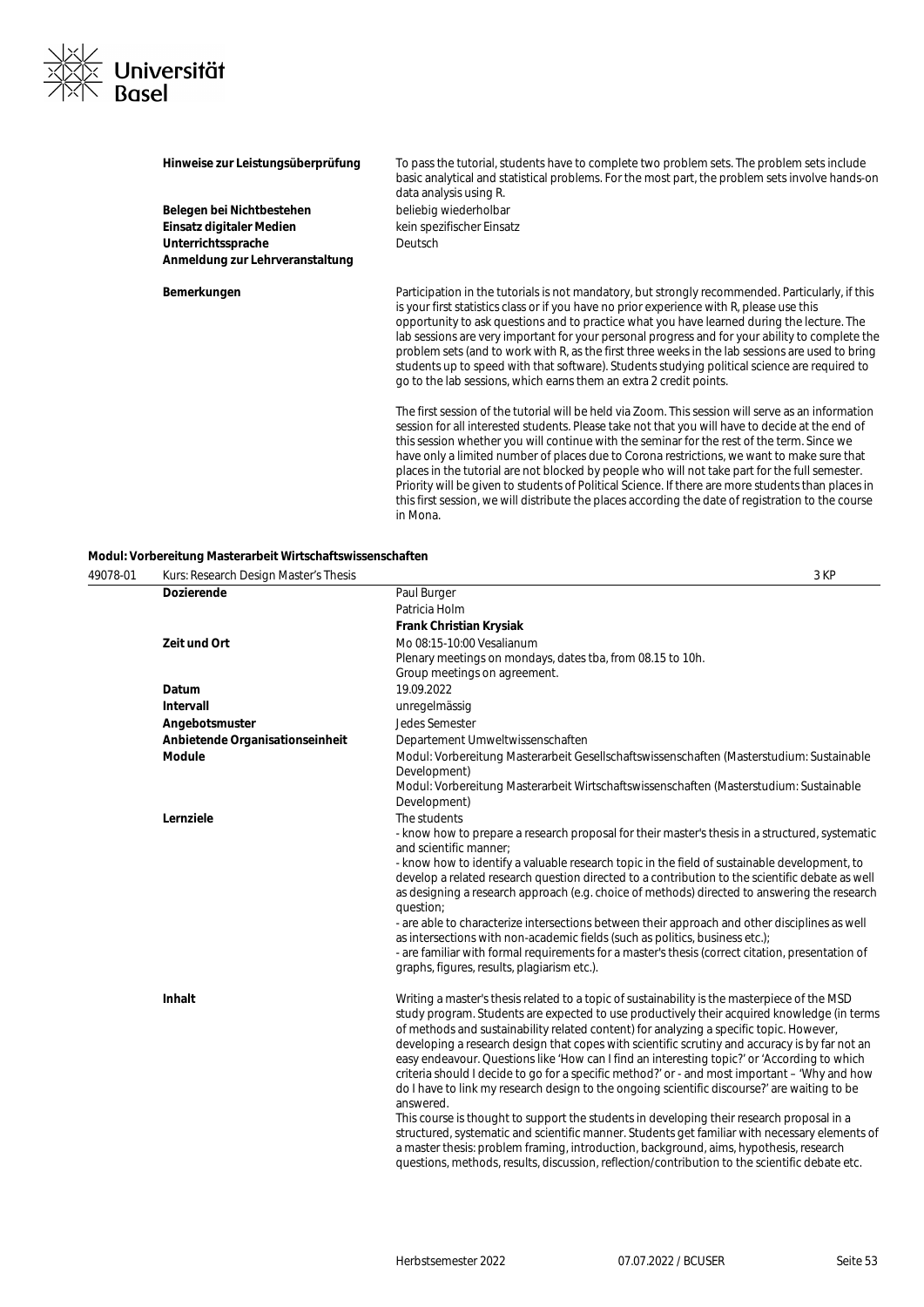| <b>Basel</b> | Universität                       |                                                                                                                                                                                                                                                                                                                                                                                        |
|--------------|-----------------------------------|----------------------------------------------------------------------------------------------------------------------------------------------------------------------------------------------------------------------------------------------------------------------------------------------------------------------------------------------------------------------------------------|
|              |                                   | Students also learn how they can identify a valuable research topic in the field of sustainable<br>development. Some elements are thereby generic, i.e. independent of a specific disciplinary<br>perspective. Other elements are, to the contrary, highly dependent on the chosen disciplinary<br>field. Other elements are concerned with capturing intersections between the field. |
|              |                                   | Against this backdrop, the class will be jointly given by the three teachers at the beginning,<br>when it comes to unfold the generic components. Subsequently the class will be split into<br>three groups and the students will develop their research proposal along the specific<br>requirements according to their own focus areas.                                               |
|              | Leistungsüberprüfung              | Lehrveranst.-begleitend                                                                                                                                                                                                                                                                                                                                                                |
|              | Skala                             | $1-60,1$                                                                                                                                                                                                                                                                                                                                                                               |
|              | Wiederholungsprüfung              | keine Wiederholungsprüfung                                                                                                                                                                                                                                                                                                                                                             |
|              | An-/Abmeldung zur Prüfung         | An-/Abmelden: Belegen resp. Stornieren der Belegung via MOnA                                                                                                                                                                                                                                                                                                                           |
|              | Hinweise zur Leistungsüberprüfung | Regular attendance mandatory, required readings, presentation. Outline of master's thesis'<br>research design according to information of lecturers.                                                                                                                                                                                                                                   |
|              | Belegen bei Nichtbestehen         | beliebig wiederholbar                                                                                                                                                                                                                                                                                                                                                                  |
|              | Einsatz digitaler Medien          | kein spezifischer Einsatz                                                                                                                                                                                                                                                                                                                                                              |
|              | Unterrichtssprache                | Englisch                                                                                                                                                                                                                                                                                                                                                                               |
|              | Teilnahmevoraussetzungen          | Exclusively for MSD-students. Students of IJDSD may attend the course according to<br>agreement with P. Burger. No other students admitted.                                                                                                                                                                                                                                            |
|              | Anmeldung zur Lehrveranstaltung   | Course enrollment on MOnA should be completed by the beginning of the teaching period<br>(withdrawal possible until Monday of teaching week five).                                                                                                                                                                                                                                     |
|              |                                   | Exclusively for MSD-students. Students of IJDSD may attend the course according to<br>agreement with P. Burger. No other students admitted.                                                                                                                                                                                                                                            |
|              | Bemerkungen                       | Mandatory course for all students of MSD 2017 ("Preparation Master's Thesis" module).                                                                                                                                                                                                                                                                                                  |
|              |                                   | Students with focus area in natural science have to list this course in the learning agreement<br>for the "Preparation Master's Thesis" module. For details see guidelines and medium-term<br>syllabus.                                                                                                                                                                                |
|              |                                   | Students of IJDSD may attend the course according to agreement with P. Burger.                                                                                                                                                                                                                                                                                                         |
|              |                                   | Pleanary meetings for all participants on Mondays, 08.15 to 10h am on the following dates:<br>tba                                                                                                                                                                                                                                                                                      |
|              |                                   | Meetings in between in groups according to announcement of responsible professors.                                                                                                                                                                                                                                                                                                     |
|              |                                   | This course is offered by the MSD: Prof. Dr. Patricia Holm, Paul Burger, and Frank Krysiak (lead)<br>are heading the MSD teaching committee.                                                                                                                                                                                                                                           |
| 31950-01     | Vorlesung: Corporate Governance   | 3 KP                                                                                                                                                                                                                                                                                                                                                                                   |

 $\overline{\phantom{a}}$ 

| <u>JIJU VI</u> | <b>VOLICSUITY.</b> OOI DOI UTC OO VCH INTICC | וויש                                                                                                                                                                                                                                                                                                                                                                                                                                                                                                                                                                                                                                                                                                                                           |
|----------------|----------------------------------------------|------------------------------------------------------------------------------------------------------------------------------------------------------------------------------------------------------------------------------------------------------------------------------------------------------------------------------------------------------------------------------------------------------------------------------------------------------------------------------------------------------------------------------------------------------------------------------------------------------------------------------------------------------------------------------------------------------------------------------------------------|
|                | <b>Dozierende</b>                            | <b>Axel Kind</b>                                                                                                                                                                                                                                                                                                                                                                                                                                                                                                                                                                                                                                                                                                                               |
|                |                                              | Marco Poltera                                                                                                                                                                                                                                                                                                                                                                                                                                                                                                                                                                                                                                                                                                                                  |
|                | <b>Zeit und Ort</b>                          | Mo 14:15-18:00 Wirtschaftswissenschaftliche Fakultät. Auditorium                                                                                                                                                                                                                                                                                                                                                                                                                                                                                                                                                                                                                                                                               |
|                | Datum                                        | 07.09.2022                                                                                                                                                                                                                                                                                                                                                                                                                                                                                                                                                                                                                                                                                                                                     |
|                | Intervall                                    | <b>Block</b>                                                                                                                                                                                                                                                                                                                                                                                                                                                                                                                                                                                                                                                                                                                                   |
|                | Angebotsmuster                               | Jedes Herbstsemester                                                                                                                                                                                                                                                                                                                                                                                                                                                                                                                                                                                                                                                                                                                           |
|                | Anbietende Organisationseinheit              | Wirtschaftswissenschaftliche Fakultät / WWZ                                                                                                                                                                                                                                                                                                                                                                                                                                                                                                                                                                                                                                                                                                    |
|                | Module                                       | Modul: Business Field: Strategy and Organization (Masterstudium: Business and Technology)<br>Modul: Core Courses in Labor Economics, Human Resources and Organization<br>(Masterstudium: Wirtschaftswissenschaften)<br>Modul: Specific Electives in Labor Economics, Human Resources and Organization<br>(Masterstudium: Wirtschaftswissenschaften)<br>Modul: Vorbereitung Masterarbeit Wirtschaftswissenschaften (Masterstudium: Sustainable<br>Development)<br>Vertiefungsmodul Global Europe: Handel und Unternehmen in der Globalisierung<br>(Masterstudium: European Global Studies)<br>Vertiefungsmodul: Labour Economics, Human Resources and Organization (Masterstudium:<br>Wirtschaftswissenschaften (Studienbeginn vor 01.08.2021)) |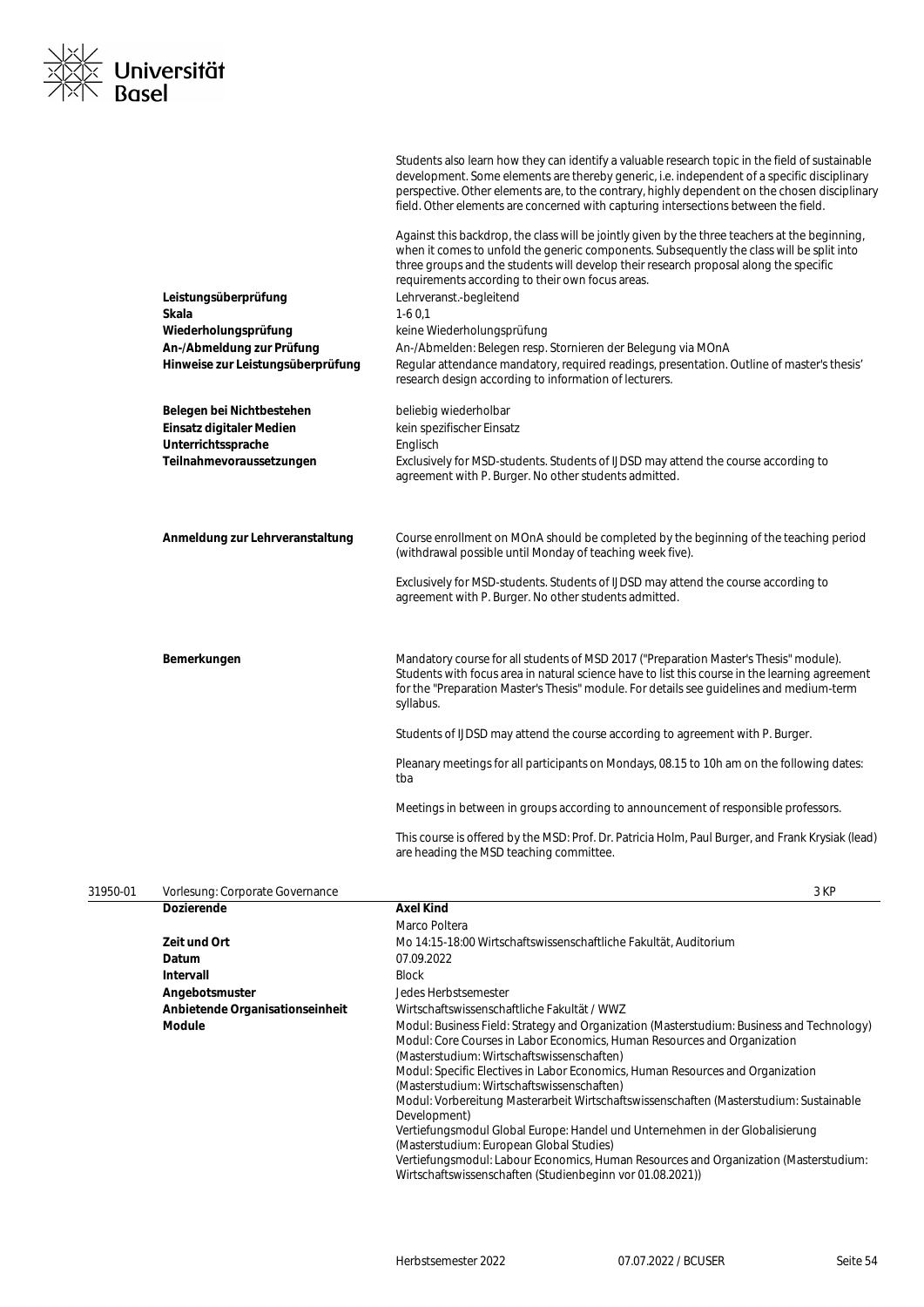

|          | Lernziele<br><b>Inhalt</b>        | This course has three goals. First, it offers students the opportunity to gain insights, based on<br>real-world examples (mini-cases), on the wide spectrum of (possibly dysfunctional) incentives<br>that various interest groups face in modern corporations. Second, it provides an overview of<br>the problems and solutions addressed by academics and practitioners in the field of<br>corporate governance. Third, the course presents and discusses a number of established and<br>recent empirical papers with the aim of providing students with the necessary tools and skills<br>to conduct own empirical analyses (for example in form of a master thesis) on corporate-<br>governance topics.<br>Corporate Governance is a master level course that discusses problems and solutions related<br>to the conflicts of interests (omni)present and intrinsically rooted in modern corporations.<br>The practical importance of this course naturally arises from the fact that a large number of<br>recent corporate scandals, defaults, and failures could have been likely prevented by<br>enhanced governance schemes. Thus, the course will try to provide answers to the following |
|----------|-----------------------------------|----------------------------------------------------------------------------------------------------------------------------------------------------------------------------------------------------------------------------------------------------------------------------------------------------------------------------------------------------------------------------------------------------------------------------------------------------------------------------------------------------------------------------------------------------------------------------------------------------------------------------------------------------------------------------------------------------------------------------------------------------------------------------------------------------------------------------------------------------------------------------------------------------------------------------------------------------------------------------------------------------------------------------------------------------------------------------------------------------------------------------------------------------------------------------------------------------|
|          |                                   | question: What checks and balances are suitable for aligning the interests of managers with<br>those of (controlling) shareholders without harming other interest groups, such as minority<br>shareholders, debtholders, financial markets, employees, and society at large?                                                                                                                                                                                                                                                                                                                                                                                                                                                                                                                                                                                                                                                                                                                                                                                                                                                                                                                       |
|          | Literatur                         | There is no required textbook for this course. However, interested students can refer to the<br>following book for an extensive and discursive coverage of classical corporate-governance<br>topics:<br>Corporate Governance by Robert A.G. Monks and Nell Minow, 5th Edition, John Wiley & Sons,<br>Ltd., 2011                                                                                                                                                                                                                                                                                                                                                                                                                                                                                                                                                                                                                                                                                                                                                                                                                                                                                    |
|          | Weblink                           | https://adam.unibas.ch                                                                                                                                                                                                                                                                                                                                                                                                                                                                                                                                                                                                                                                                                                                                                                                                                                                                                                                                                                                                                                                                                                                                                                             |
|          | Leistungsüberprüfung              | Leistungsnachweis                                                                                                                                                                                                                                                                                                                                                                                                                                                                                                                                                                                                                                                                                                                                                                                                                                                                                                                                                                                                                                                                                                                                                                                  |
|          | Skala                             | $1-60,1$                                                                                                                                                                                                                                                                                                                                                                                                                                                                                                                                                                                                                                                                                                                                                                                                                                                                                                                                                                                                                                                                                                                                                                                           |
|          | Wiederholungsprüfung              | keine Wiederholungsprüfung                                                                                                                                                                                                                                                                                                                                                                                                                                                                                                                                                                                                                                                                                                                                                                                                                                                                                                                                                                                                                                                                                                                                                                         |
|          | An-/Abmeldung zur Prüfung         | An- und Abmelden: Dozierende                                                                                                                                                                                                                                                                                                                                                                                                                                                                                                                                                                                                                                                                                                                                                                                                                                                                                                                                                                                                                                                                                                                                                                       |
|          | Hinweise zur Leistungsüberprüfung | written exam: date tbd                                                                                                                                                                                                                                                                                                                                                                                                                                                                                                                                                                                                                                                                                                                                                                                                                                                                                                                                                                                                                                                                                                                                                                             |
|          |                                   |                                                                                                                                                                                                                                                                                                                                                                                                                                                                                                                                                                                                                                                                                                                                                                                                                                                                                                                                                                                                                                                                                                                                                                                                    |
|          | Belegen bei Nichtbestehen         | beliebig wiederholbar                                                                                                                                                                                                                                                                                                                                                                                                                                                                                                                                                                                                                                                                                                                                                                                                                                                                                                                                                                                                                                                                                                                                                                              |
|          | Einsatz digitaler Medien          | kein spezifischer Einsatz                                                                                                                                                                                                                                                                                                                                                                                                                                                                                                                                                                                                                                                                                                                                                                                                                                                                                                                                                                                                                                                                                                                                                                          |
|          | Unterrichtssprache                | Englisch                                                                                                                                                                                                                                                                                                                                                                                                                                                                                                                                                                                                                                                                                                                                                                                                                                                                                                                                                                                                                                                                                                                                                                                           |
|          | Anmeldung zur Lehrveranstaltung   | Please register for the course and the subsequent exam via this link here (possible after<br>August 1, 2022): https://adam.unibas.ch/goto.php?                                                                                                                                                                                                                                                                                                                                                                                                                                                                                                                                                                                                                                                                                                                                                                                                                                                                                                                                                                                                                                                     |
|          |                                   | target=crs_830836_rcode86WHXutaQQ&client_id=adam. The application deadline is<br>September 1, 2022! Please make sure that you have registered for the fall semester and paid<br>the semester fees before you register for this course. A withdrawal from the course is possible<br>until Sept 8, 2022 by E-mail to studiendekanat-wwz@unibas.ch.<br>Your course registration can be seen in the Online Services after the registration period is<br>over. In case of non-participation after registration it will be noted as "nicht erschienen" in<br>the transcript.                                                                                                                                                                                                                                                                                                                                                                                                                                                                                                                                                                                                                             |
| 12036-01 | Vorlesung: Econometrics           | 6 KP                                                                                                                                                                                                                                                                                                                                                                                                                                                                                                                                                                                                                                                                                                                                                                                                                                                                                                                                                                                                                                                                                                                                                                                               |
|          | <b>Dozierende</b>                 | Andrea Ghisletta                                                                                                                                                                                                                                                                                                                                                                                                                                                                                                                                                                                                                                                                                                                                                                                                                                                                                                                                                                                                                                                                                                                                                                                   |
|          |                                   | <b>Kurt Schmidheiny</b>                                                                                                                                                                                                                                                                                                                                                                                                                                                                                                                                                                                                                                                                                                                                                                                                                                                                                                                                                                                                                                                                                                                                                                            |
|          | Zeit und Ort                      | Mo 10:15-12:00 Biozentrum, Hörsaal U1.131                                                                                                                                                                                                                                                                                                                                                                                                                                                                                                                                                                                                                                                                                                                                                                                                                                                                                                                                                                                                                                                                                                                                                          |
|          |                                   | Mi 10:15-12:00 Biozentrum, Hörsaal U1.131                                                                                                                                                                                                                                                                                                                                                                                                                                                                                                                                                                                                                                                                                                                                                                                                                                                                                                                                                                                                                                                                                                                                                          |
|          |                                   | There will be no more lecture after Wednesday, December 12, 2022.                                                                                                                                                                                                                                                                                                                                                                                                                                                                                                                                                                                                                                                                                                                                                                                                                                                                                                                                                                                                                                                                                                                                  |
|          | Datum                             | 21.09.2022                                                                                                                                                                                                                                                                                                                                                                                                                                                                                                                                                                                                                                                                                                                                                                                                                                                                                                                                                                                                                                                                                                                                                                                         |
|          | <b>Intervall</b>                  | wöchentlich                                                                                                                                                                                                                                                                                                                                                                                                                                                                                                                                                                                                                                                                                                                                                                                                                                                                                                                                                                                                                                                                                                                                                                                        |
|          | Angebotsmuster                    | Jedes Herbstsemester                                                                                                                                                                                                                                                                                                                                                                                                                                                                                                                                                                                                                                                                                                                                                                                                                                                                                                                                                                                                                                                                                                                                                                               |
|          | Anbietende Organisationseinheit   | Wirtschaftswissenschaftliche Fakultät / WWZ                                                                                                                                                                                                                                                                                                                                                                                                                                                                                                                                                                                                                                                                                                                                                                                                                                                                                                                                                                                                                                                                                                                                                        |
|          | <b>Module</b>                     | Grundlagenmodul: Advanced Topics in Economics (Masterstudium: International and<br>Monetary Economics) (Pflicht)                                                                                                                                                                                                                                                                                                                                                                                                                                                                                                                                                                                                                                                                                                                                                                                                                                                                                                                                                                                                                                                                                   |
|          |                                   | Kernmodul: VWL (Masterstudium: Wirtschaftswissenschaften (Studienbeginn vor 01.08.2021))<br>(Pflicht)                                                                                                                                                                                                                                                                                                                                                                                                                                                                                                                                                                                                                                                                                                                                                                                                                                                                                                                                                                                                                                                                                              |
|          |                                   | Modul: Field Electives in Finance and Money (Masterstudium: Finance and Money)<br>Modul: Fundamentals in Business and Economics (Masterstudium: Wirtschaftswissenschaften)<br>Modul: Fundamentals in Business and Technology (Masterstudium: Business and Technology)                                                                                                                                                                                                                                                                                                                                                                                                                                                                                                                                                                                                                                                                                                                                                                                                                                                                                                                              |
|          |                                   | Modul: Fundamentals in Economics (Masterstudium: Economics and Public Policy)                                                                                                                                                                                                                                                                                                                                                                                                                                                                                                                                                                                                                                                                                                                                                                                                                                                                                                                                                                                                                                                                                                                      |

Modul: Kernbereich Wirtschaftswissenschaften (Masterstudium: Sustainable Development) Modul: Methoden der Wirtschaftswissenschaften (Masterstudium: European Global Studies)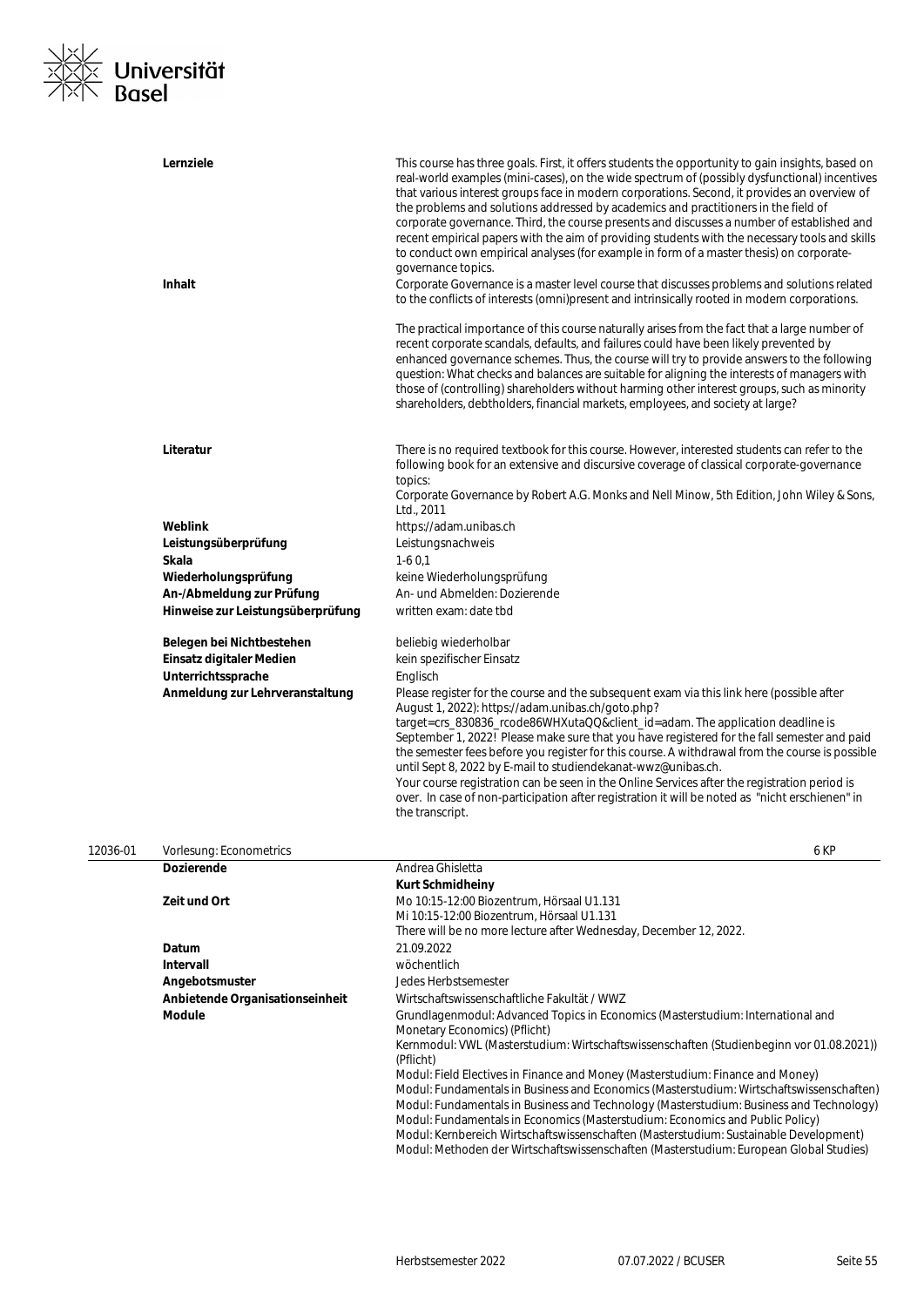### ×<u>l∕</u><br>×∑ Universität<br>×∧ Basel  $\frac{1}{2}$

|                                                                | Modul: Vorbereitung Masterarbeit Wirtschaftswissenschaften (Masterstudium: Sustainable<br>Development)                                                                                                                                                                                                                                                                                                                                                                                                                                                                                                                                                                                                                                                                                                                                                                                                                                                                                                                                                                                                                                                                |
|----------------------------------------------------------------|-----------------------------------------------------------------------------------------------------------------------------------------------------------------------------------------------------------------------------------------------------------------------------------------------------------------------------------------------------------------------------------------------------------------------------------------------------------------------------------------------------------------------------------------------------------------------------------------------------------------------------------------------------------------------------------------------------------------------------------------------------------------------------------------------------------------------------------------------------------------------------------------------------------------------------------------------------------------------------------------------------------------------------------------------------------------------------------------------------------------------------------------------------------------------|
| Lernziele                                                      | This course provides students with the basic econometric tools for cross-section and panel<br>data. It is an applied course preparing students to both conduct own empirical research<br>projects and assess empirical research papers. Each of the discussed tools will be<br>implemented using standard statistical software (Stata or R) and real world data. Students will<br>learn how to choose the adequate statistical method, discuss its identifying assumptions,<br>correctly interpret its results and to translate them into economically meaningful answers.<br>This course is supplemented by the course "Fundamentals of Econometric Theory" (41957)<br>which provides formal proofs and additional results.<br>Outline:                                                                                                                                                                                                                                                                                                                                                                                                                              |
| <b>Inhalt</b>                                                  | 1. Causal effects and the logic of randomized experiments<br>2. Linear regression: Estimation, small and large sample properties, hypothesis testing,<br>omitted variable bias, model selection, functional form, heteroscedasticity, autocorrelation,<br>clustering<br>3. Instrumental variable estimation: Estimation, identification, weak instruments<br>4. Panel data: fixed effects, random effects<br>5. Maximum likelihood estimation<br>6. Binary choice: probit and logit                                                                                                                                                                                                                                                                                                                                                                                                                                                                                                                                                                                                                                                                                   |
| Literatur                                                      | Any textbook in econometrics covers the topics developed in this course. The technical level<br>of this course will be closer to the introductory text-books. However, students with a strong<br>mathematical background may find the advanced textbook more appropriate. The two<br>companions are not self-contained textbooks but useful to deepen the intuitive<br>understanding.<br>Introductory textbook:<br>- Stock, James H. and Mark W. Watson (2020), Introduction to Econometrics, 4th Global<br>Edition, Pearson.<br>Advanced textbooks:<br>- Cameron, A. Colin and Pravin K. Trivedi (2005), Microeconometrics: Methods and<br>Applications, Cambridge University Press.<br>- Davidson, Russell and James G. MacKinnon (2004), Econometric Theory and Methods,<br><b>Oxford University Press.</b><br>- Hayashi, Fumio (2000), Econometrics, Princeton University Press.<br>- Wooldridge, Jeffrey M. (2002), Econometric Analysis of Cross Section and Panel Data, MIT<br>Press.<br>Companion textbooks:<br>- Angrist, Joshua D. and Jorn-Steffen Pischke (2009), Mostly Harmless Econometrics: An<br>Empiricist's Companion, Princeton University Press. |
|                                                                | - Kennedy, Peter (2008), A Guide to Econometrics, 6th ed., Blackwell Publishing.                                                                                                                                                                                                                                                                                                                                                                                                                                                                                                                                                                                                                                                                                                                                                                                                                                                                                                                                                                                                                                                                                      |
| Weblink                                                        | https://www.schmidheiny.name/teaching/unibas/econometrics/                                                                                                                                                                                                                                                                                                                                                                                                                                                                                                                                                                                                                                                                                                                                                                                                                                                                                                                                                                                                                                                                                                            |
| Leistungsüberprüfung                                           | Examen                                                                                                                                                                                                                                                                                                                                                                                                                                                                                                                                                                                                                                                                                                                                                                                                                                                                                                                                                                                                                                                                                                                                                                |
| Skala                                                          | $1-60.1$                                                                                                                                                                                                                                                                                                                                                                                                                                                                                                                                                                                                                                                                                                                                                                                                                                                                                                                                                                                                                                                                                                                                                              |
| Wiederholungsprüfung                                           | eine Wiederholung, bester Versuch zählt                                                                                                                                                                                                                                                                                                                                                                                                                                                                                                                                                                                                                                                                                                                                                                                                                                                                                                                                                                                                                                                                                                                               |
| An-/Abmeldung zur Prüfung<br>Hinweise zur Leistungsüberprüfung | An-/Abmelden: Belegen resp. Stornieren der Belegung via MOnA<br>There will be a final exam and eight online tests. The online tests will be graded on a pass / fail<br>basis. You must pass at least five out of the eight online tests in order to be allowed to the<br>final exam. If you do not fulfill this requirement, you will be excluded from the final exam and<br>deregistered from the course in MONA. The grade will solely be determined by the final exam.                                                                                                                                                                                                                                                                                                                                                                                                                                                                                                                                                                                                                                                                                             |
|                                                                | written exam: date tbd                                                                                                                                                                                                                                                                                                                                                                                                                                                                                                                                                                                                                                                                                                                                                                                                                                                                                                                                                                                                                                                                                                                                                |
| Belegen bei Nichtbestehen                                      | einmal wiederholbar                                                                                                                                                                                                                                                                                                                                                                                                                                                                                                                                                                                                                                                                                                                                                                                                                                                                                                                                                                                                                                                                                                                                                   |
| Einsatz digitaler Medien                                       | kein spezifischer Einsatz                                                                                                                                                                                                                                                                                                                                                                                                                                                                                                                                                                                                                                                                                                                                                                                                                                                                                                                                                                                                                                                                                                                                             |
| Unterrichtssprache                                             | Englisch                                                                                                                                                                                                                                                                                                                                                                                                                                                                                                                                                                                                                                                                                                                                                                                                                                                                                                                                                                                                                                                                                                                                                              |
| Teilnahmevoraussetzungen                                       | Prerequisites:<br>Completed BA in Business and Economics and basic knowledge in statistics, particularly the<br>linear regression model                                                                                                                                                                                                                                                                                                                                                                                                                                                                                                                                                                                                                                                                                                                                                                                                                                                                                                                                                                                                                               |
| Anmeldung zur Lehrveranstaltung                                | Registration: Please enrol in the Online Services before the course starts. EUCOR-Students and<br>students of other Swiss Universities have to enrol at the students administration office<br>(studseksupport1@unibas.ch) within the official enrolment period. In order to get access to<br>ADAM in time, it is best to enrol before the course starts though.<br>Enrolment = Registration for the exam!                                                                                                                                                                                                                                                                                                                                                                                                                                                                                                                                                                                                                                                                                                                                                             |
| Bemerkungen                                                    | Students who plan to take other courses in econometrics (Microeconometrics I and II, Time<br>Series Analysis I and II) should also follow the course "Advanced Econometrics" (41957) along<br>with "Econometrics" (12036).                                                                                                                                                                                                                                                                                                                                                                                                                                                                                                                                                                                                                                                                                                                                                                                                                                                                                                                                            |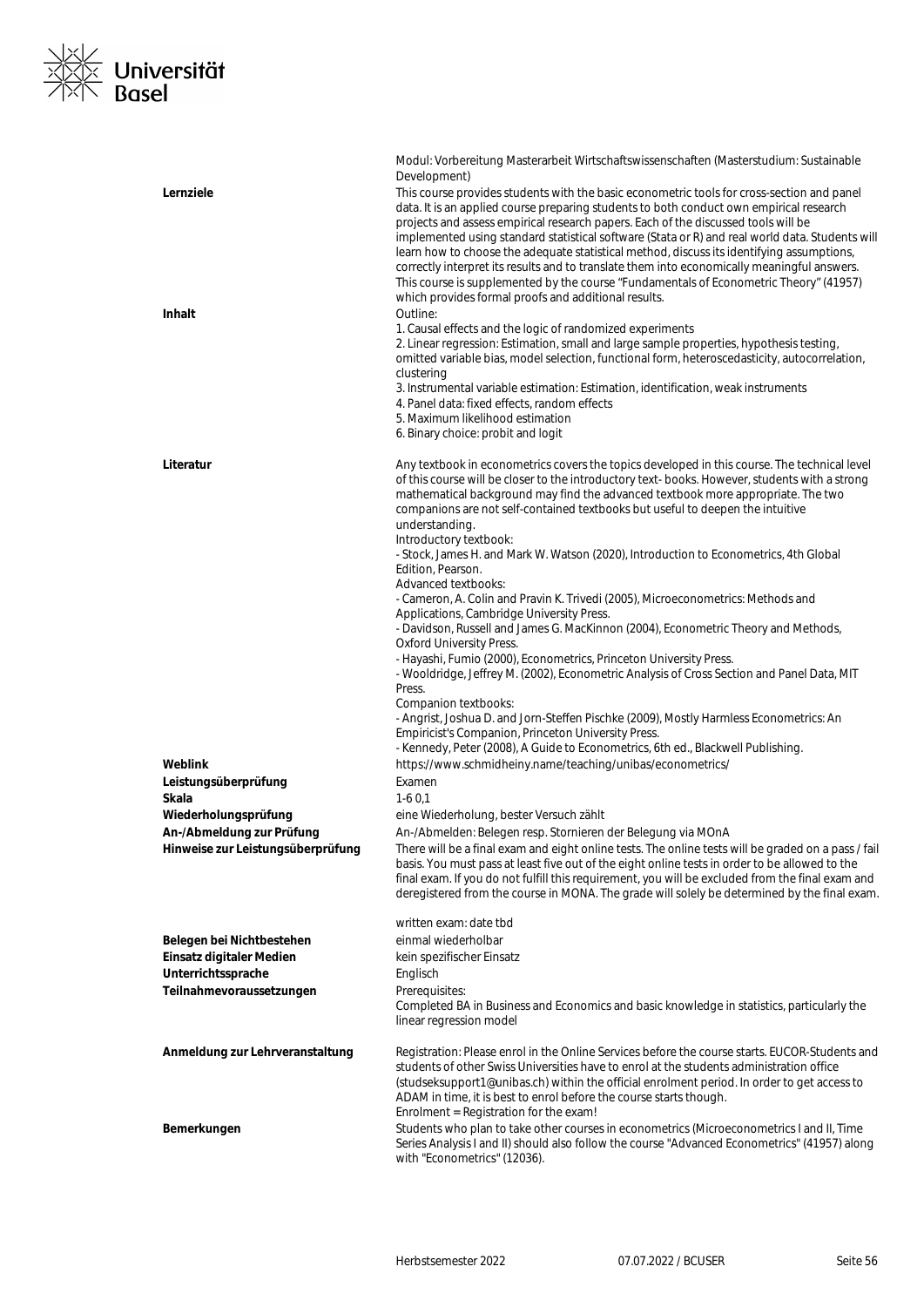

Students studying under the expiring study regulation will be admitted to the exam, even if the system should give the feedback that this is no longer possible.

| 29002-01 | <b>Vorlesung: Electricity Markets</b> | 3 KP                                                                                                                                                                                                                                                                                                                                                                                                                                                                                                                                                                    |
|----------|---------------------------------------|-------------------------------------------------------------------------------------------------------------------------------------------------------------------------------------------------------------------------------------------------------------------------------------------------------------------------------------------------------------------------------------------------------------------------------------------------------------------------------------------------------------------------------------------------------------------------|
|          | Dozierende                            | <b>Hannes Weigt</b>                                                                                                                                                                                                                                                                                                                                                                                                                                                                                                                                                     |
|          | Zeit und Ort                          | Di 14:15-16:00 Wirtschaftswissenschaftliche Fakultät, Seminarraum S13 HG.35                                                                                                                                                                                                                                                                                                                                                                                                                                                                                             |
|          | Datum                                 | 20.09.2022                                                                                                                                                                                                                                                                                                                                                                                                                                                                                                                                                              |
|          | Intervall                             | wöchentlich                                                                                                                                                                                                                                                                                                                                                                                                                                                                                                                                                             |
|          | Angebotsmuster                        | Jedes Herbstsemester                                                                                                                                                                                                                                                                                                                                                                                                                                                                                                                                                    |
|          | Anbietende Organisationseinheit       | Wirtschaftswissenschaftliche Fakultät / WWZ                                                                                                                                                                                                                                                                                                                                                                                                                                                                                                                             |
|          | <b>Module</b>                         | Modul: Field Electives in Economics and Public Policy (Masterstudium: Economics and Public<br>Policy)<br>Modul: Policy Field: Environment and Energy (Masterstudium: Economics and Public Policy)<br>Modul: Specific Electives in International Business, Trade and the Environment<br>(Masterstudium: Wirtschaftswissenschaften)<br>Modul: Vorbereitung Masterarbeit Wirtschaftswissenschaften (Masterstudium: Sustainable<br>Development)<br>Vertiefungsmodul: Markets and Public Policy (Masterstudium: Wirtschaftswissenschaften<br>(Studienbeginn vor 01.08.2021)) |
|          | Lernziele                             | The aim of the lecture is to provide a basic understanding of the market structure and<br>architecture of electricity markets, the application of competitive and regulatory theories to<br>case studies, and the capability to investigate current challenges in electricity markets from<br>an economic perspective.                                                                                                                                                                                                                                                  |
|          | <b>Inhalt</b>                         | In the lecture 'Electricity Markets' the economic structures in liberalized electricity markets<br>will be examined. After a short overview on the basic functionality of electricity markets<br>different topics will be discussed. The topics will cover current challenges associated to the<br>ongoing transition towards a carbon free energy supply (i.e. integration of intermittent<br>renewables, sector coupling). The main focus of the assessment will be on economic<br>incentive structures and market and policy design.                                 |
|          | Literatur                             | The short overview on the basics of electricity markets are based on the textbooks "Power<br>System Economics" by Steven Stoft, "Fundamentals of Power System Economics" by Daniel<br>Kirschen and Goran Strbac, and "Regulation of the Power Sector" by Ignacio Pérez-Arriaga. In<br>the discussion part, recent papers and reports will be used. All relevant literature will be<br>provided as downloads.                                                                                                                                                            |
|          | Weblink                               | https://wwz.unibas.ch/energieoekonomie/lehre/elektrizitaetsmaerkte/abteilung/energy/                                                                                                                                                                                                                                                                                                                                                                                                                                                                                    |
|          | Leistungsüberprüfung                  | Leistungsnachweis                                                                                                                                                                                                                                                                                                                                                                                                                                                                                                                                                       |
|          | Skala                                 | $1-60,1$                                                                                                                                                                                                                                                                                                                                                                                                                                                                                                                                                                |
|          | Wiederholungsprüfung                  | keine Wiederholungsprüfung                                                                                                                                                                                                                                                                                                                                                                                                                                                                                                                                              |
|          | An-/Abmeldung zur Prüfung             | An-/Abmelden: Belegen resp. Stornieren der Belegung via MOnA                                                                                                                                                                                                                                                                                                                                                                                                                                                                                                            |
|          | Hinweise zur Leistungsüberprüfung     | written exam:                                                                                                                                                                                                                                                                                                                                                                                                                                                                                                                                                           |
|          | Belegen bei Nichtbestehen             | beliebig wiederholbar                                                                                                                                                                                                                                                                                                                                                                                                                                                                                                                                                   |
|          | Einsatz digitaler Medien              | kein spezifischer Einsatz                                                                                                                                                                                                                                                                                                                                                                                                                                                                                                                                               |
|          | Unterrichtssprache                    | Englisch                                                                                                                                                                                                                                                                                                                                                                                                                                                                                                                                                                |
|          | Teilnahmevoraussetzungen              | The lecture is part of the field courses in the Master in Economics and Public Policy.<br>Understanding of basic micro-economics, industrial organization and numerical methods is<br>recommended.                                                                                                                                                                                                                                                                                                                                                                      |
|          | Anmeldung zur Lehrveranstaltung       | Registration: Please enrol in the Online Services before the course starts. EUCOR-Students and<br>students of other Swiss Universities have to enrol at the students administration office<br>(studseksupport1@unibas.ch) within the official enrolment period. In order to get access to<br>ADAM in time, it is best to enrol before the course starts though.<br>Enrolment = Registration for the exam!                                                                                                                                                               |

| 14255-01 | Vorlesung: Environmental Economics |                                                                                                                        | 3 KP |
|----------|------------------------------------|------------------------------------------------------------------------------------------------------------------------|------|
|          | <b>Dozierende</b>                  | <b>Frank Christian Krysiak</b>                                                                                         |      |
|          | Zeit und Ort                       | Fr 10:15-12:00 Wirtschaftswissenschaftliche Fakultät, Seminarraum S15 HG.31                                            |      |
|          | <b>Datum</b>                       | 23.09.2022                                                                                                             |      |
|          | Intervall                          | wöchentlich                                                                                                            |      |
|          | Angebotsmuster                     | Jedes Herbstsemester                                                                                                   |      |
|          | Anbietende Organisationseinheit    | Wirtschaftswissenschaftliche Fakultät / WWZ                                                                            |      |
|          | Module                             | Modul: Core Courses in International Business, Trade and the Environment (Masterstudium:<br>Wirtschaftswissenschaften) |      |
|          |                                    | Modul: Field Electives in Economics and Public Policy (Masterstudium: Economics and Public<br>Policy)                  |      |
|          |                                    | Modul: Kernbereich Wirtschaftswissenschaften (Masterstudium: Sustainable Development)                                  |      |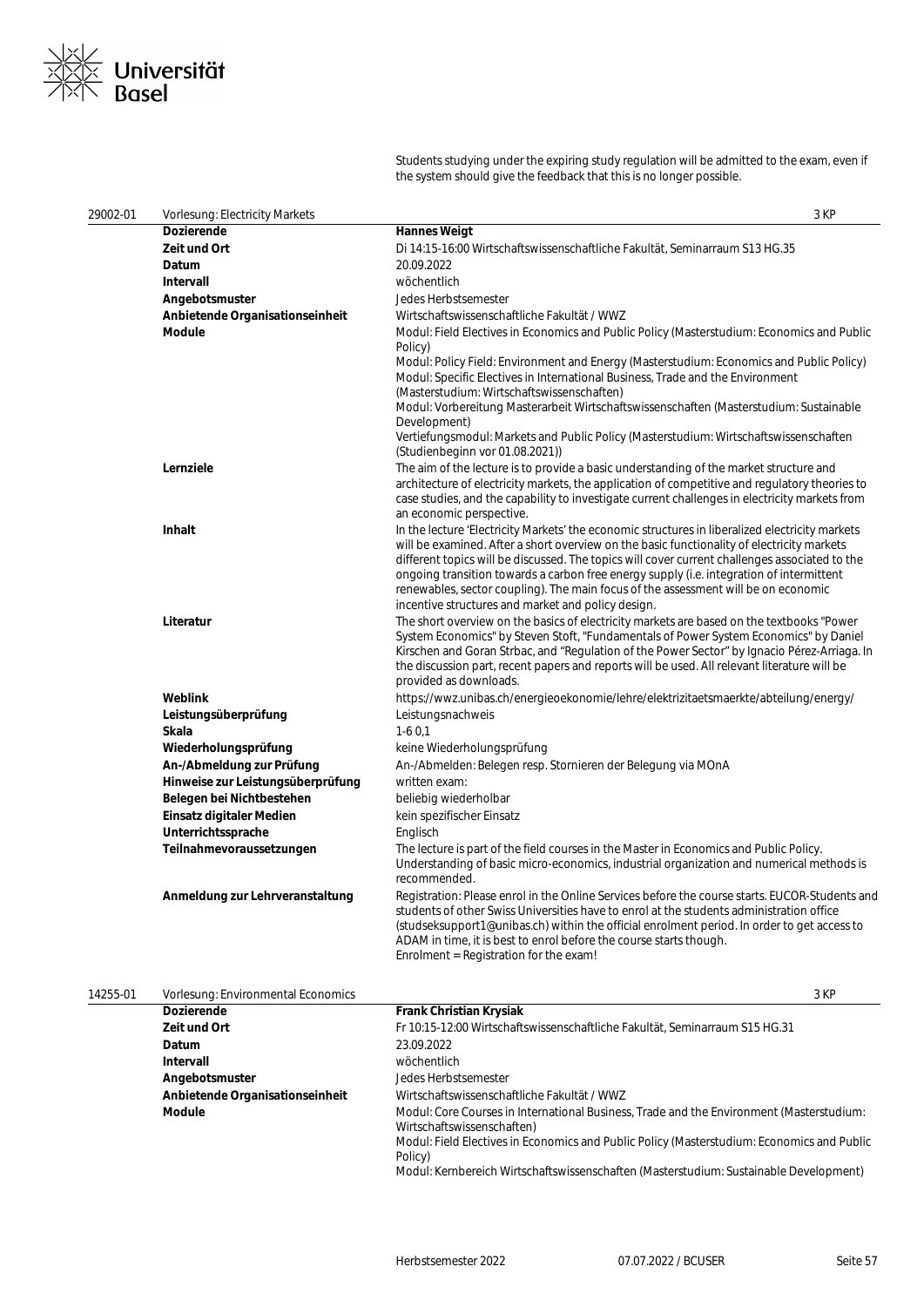

| Lernziele                                         | Modul: Policy Field: Environment and Energy (Masterstudium: Economics and Public Policy)<br>Modul: Specific Electives in Business and Economics (Masterstudium:<br>Wirtschaftswissenschaften)<br>Modul: Specific Electives in International Business, Trade and the Environment<br>(Masterstudium: Wirtschaftswissenschaften)<br>Modul: Vorbereitung Masterarbeit Wirtschaftswissenschaften (Masterstudium: Sustainable<br>Development)<br>Vertiefungsmodul Global Europe: Umwelt und Nachhaltigkeit (Masterstudium: European<br>Global Studies)<br>Vertiefungsmodul: International Trade, Growth and the Environment (Masterstudium:<br>Wirtschaftswissenschaften (Studienbeginn vor 01.08.2021))<br>The course will provide<br>-) an overview over central topics in environmental economics and environmental policy;<br>-) training in how to set up, analyze and interpret environmental economic models;<br>-) the necessary concepts and tools to read and understand current research papers in<br>environmental economics;<br>-) competences for assessing current environmental policy and appreciating the problems<br>raised by complications, such as missing cost/benefit information or strategic firm behavior. |
|---------------------------------------------------|---------------------------------------------------------------------------------------------------------------------------------------------------------------------------------------------------------------------------------------------------------------------------------------------------------------------------------------------------------------------------------------------------------------------------------------------------------------------------------------------------------------------------------------------------------------------------------------------------------------------------------------------------------------------------------------------------------------------------------------------------------------------------------------------------------------------------------------------------------------------------------------------------------------------------------------------------------------------------------------------------------------------------------------------------------------------------------------------------------------------------------------------------------------------------------------------------------------------------------|
| <b>Inhalt</b>                                     | This course addresses topics from current research in environmental economics. The focus is<br>on designing environmental policy with applications to climate and energy policy.                                                                                                                                                                                                                                                                                                                                                                                                                                                                                                                                                                                                                                                                                                                                                                                                                                                                                                                                                                                                                                                |
|                                                   | The course will cover three important elements of designing environmental policy:<br>1) The ability to cope with complications in the short run, such as missing information about<br>costs and benefits, market power or imperfect compliance;<br>2) The influence of policy on technological change in the long run;<br>3) The evaluation of policy targets: How to set policy targets under uncertainty about costs<br>and benefits.                                                                                                                                                                                                                                                                                                                                                                                                                                                                                                                                                                                                                                                                                                                                                                                         |
|                                                   | The course will commence with simple problems, as they are discussed in a typical BA course<br>on environmental economics, and will progress to more complex settings found in many<br>applications. We will discuss a range of policy instruments used in climate and energy policy<br>and investigate how they need to be adjusted for being able to cope with real-world<br>complexities.                                                                                                                                                                                                                                                                                                                                                                                                                                                                                                                                                                                                                                                                                                                                                                                                                                    |
|                                                   | Most parts of the course will be based on environmental economic theory, that is, we will<br>capture the essence of an environmental problem in a model and investigate potential<br>solutions in this context. In addition, we will discuss several current Swiss and European issues<br>of environmental policy.                                                                                                                                                                                                                                                                                                                                                                                                                                                                                                                                                                                                                                                                                                                                                                                                                                                                                                              |
|                                                   | In this course, active participation is essential. Students are expected to read one paper<br>before each lecture and we will discuss the main argument made in the paper as well as<br>applications and extensions in class.                                                                                                                                                                                                                                                                                                                                                                                                                                                                                                                                                                                                                                                                                                                                                                                                                                                                                                                                                                                                   |
|                                                   | The course is complemented by an online course (MOOC), where we discuss environmental<br>and energy economic modeling and where students build and analyze their own model. It is<br>recommended (but not required) to enrol in both courses.                                                                                                                                                                                                                                                                                                                                                                                                                                                                                                                                                                                                                                                                                                                                                                                                                                                                                                                                                                                   |
| Literatur                                         | The course is based mostly on research papers. A reading list will be distributed at the start of<br>the term. Students are required to read about one paper per week.                                                                                                                                                                                                                                                                                                                                                                                                                                                                                                                                                                                                                                                                                                                                                                                                                                                                                                                                                                                                                                                          |
|                                                   | In addition, we will use some (minor) parts of the text book A. Xepapadeas (1997), "Advanced<br>Principles in Environmental Policy", Edward Elgar. (The book is available in the library; due to<br>its price, I do not recommend to buy it.)                                                                                                                                                                                                                                                                                                                                                                                                                                                                                                                                                                                                                                                                                                                                                                                                                                                                                                                                                                                   |
|                                                   | Students who are not yet familiar with basic concepts of environmental economics, might<br>benefit from preparing for this course by studying the environmental economics part of R.<br>Perman, Y. Ma, J. McGilvray und M. Common (2003), "Natural Resource and Environmental<br>Economics", 3rd oder 4th Edition, Pearson Education.                                                                                                                                                                                                                                                                                                                                                                                                                                                                                                                                                                                                                                                                                                                                                                                                                                                                                           |
| Weblink                                           | https://wwz.unibas.ch/de/umweltoekonomie/lehre/                                                                                                                                                                                                                                                                                                                                                                                                                                                                                                                                                                                                                                                                                                                                                                                                                                                                                                                                                                                                                                                                                                                                                                                 |
| Leistungsüberprüfung                              | Leistungsnachweis                                                                                                                                                                                                                                                                                                                                                                                                                                                                                                                                                                                                                                                                                                                                                                                                                                                                                                                                                                                                                                                                                                                                                                                                               |
| Skala                                             | $1-60,1$                                                                                                                                                                                                                                                                                                                                                                                                                                                                                                                                                                                                                                                                                                                                                                                                                                                                                                                                                                                                                                                                                                                                                                                                                        |
| Wiederholungsprüfung<br>An-/Abmeldung zur Prüfung | keine Wiederholungsprüfung<br>An-/Abmelden: Belegen resp. Stornieren der Belegung via MOnA                                                                                                                                                                                                                                                                                                                                                                                                                                                                                                                                                                                                                                                                                                                                                                                                                                                                                                                                                                                                                                                                                                                                      |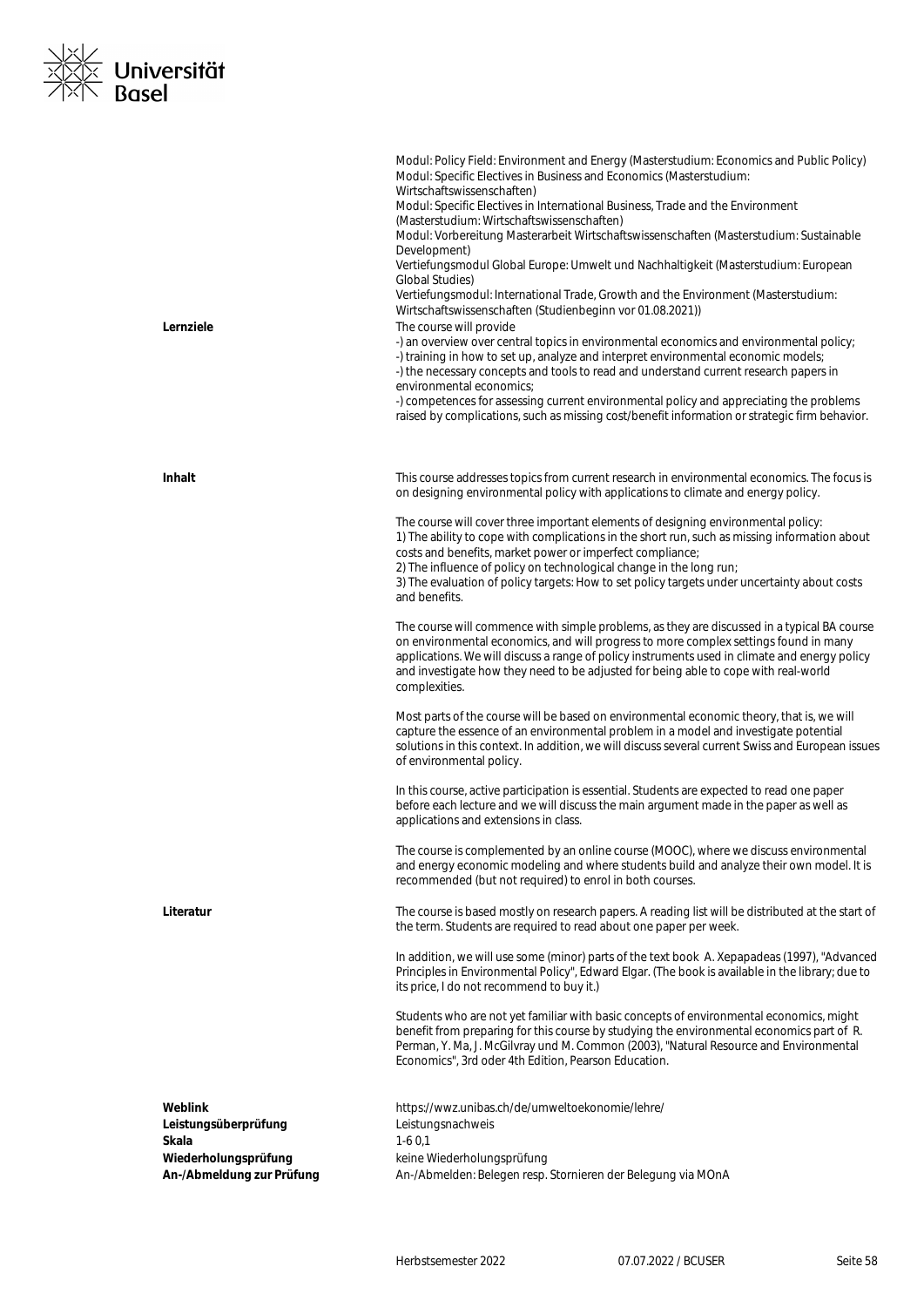

| Hinweise zur Leistungsüberprüfung | Performance will be assessed via a written exam at the end of the term.<br>written exam:                                                                                                                                                                                                                                                                                                                  |
|-----------------------------------|-----------------------------------------------------------------------------------------------------------------------------------------------------------------------------------------------------------------------------------------------------------------------------------------------------------------------------------------------------------------------------------------------------------|
| Belegen bei Nichtbestehen         | beliebig wiederholbar                                                                                                                                                                                                                                                                                                                                                                                     |
| Einsatz digitaler Medien          | kein spezifischer Einsatz                                                                                                                                                                                                                                                                                                                                                                                 |
| Unterrichtssprache                | Englisch                                                                                                                                                                                                                                                                                                                                                                                                  |
| Teilnahmevoraussetzungen          | Advanced students from other programs are admitted, if they have sufficient training in<br>microeconomics and mathematics. Some background in environmental economics is<br>recommended but not required.                                                                                                                                                                                                 |
| Anmeldung zur Lehrveranstaltung   | Registration: Please enrol in the Online Services before the course starts. EUCOR-Students and<br>students of other Swiss Universities have to enrol at the students administration office<br>(studseksupport1@unibas.ch) within the official enrolment period. In order to get access to<br>ADAM in time, it is best to enrol before the course starts though.<br>Enrolment = Registration for the exam! |

| 10637-01 | Vorlesung: Internationale Politische Okonomie | 3 KP                                                                                                                                                                                                                                                                                                                                                           |
|----------|-----------------------------------------------|----------------------------------------------------------------------------------------------------------------------------------------------------------------------------------------------------------------------------------------------------------------------------------------------------------------------------------------------------------------|
|          | <b>Dozierende</b>                             | <b>Carsten Hefeker</b>                                                                                                                                                                                                                                                                                                                                         |
|          | Zeit und Ort                                  | Mo 09:00-17:30 Wirtschaftswissenschaftliche Fakultät, Auditorium                                                                                                                                                                                                                                                                                               |
|          | Datum                                         | 14.09.2022                                                                                                                                                                                                                                                                                                                                                     |
|          | Intervall                                     | <b>Block</b>                                                                                                                                                                                                                                                                                                                                                   |
|          | Angebotsmuster                                | Jedes Herbstsemester                                                                                                                                                                                                                                                                                                                                           |
|          | Anbietende Organisationseinheit               | Wirtschaftswissenschaftliche Fakultät / WWZ                                                                                                                                                                                                                                                                                                                    |
|          | <b>Module</b>                                 | Modul: Core Courses in International Business, Trade and the Environment (Masterstudium:<br>Wirtschaftswissenschaften)                                                                                                                                                                                                                                         |
|          |                                               | Modul: Field Electives in Economics and Public Policy (Masterstudium: Economics and Public<br>Policy)                                                                                                                                                                                                                                                          |
|          |                                               | Modul: Specific Electives in Business and Economics (Masterstudium:<br>Wirtschaftswissenschaften)                                                                                                                                                                                                                                                              |
|          |                                               | Modul: Specific Electives in International Business, Trade and the Environment<br>(Masterstudium: Wirtschaftswissenschaften)                                                                                                                                                                                                                                   |
|          |                                               | Modul: Vorbereitung Masterarbeit Wirtschaftswissenschaften (Masterstudium: Sustainable<br>Development)                                                                                                                                                                                                                                                         |
|          |                                               | Vertiefungsmodul Global Europe: Handel und Unternehmen in der Globalisierung<br>(Masterstudium: European Global Studies)                                                                                                                                                                                                                                       |
|          |                                               | Vertiefungsmodul: International Trade, Growth and the Environment (Masterstudium:                                                                                                                                                                                                                                                                              |
|          |                                               | Wirtschaftswissenschaften (Studienbeginn vor 01.08.2021))                                                                                                                                                                                                                                                                                                      |
|          |                                               | Modul: Wirtschaft in Osteuropa (BSF - Osteuropäische Kulturen)                                                                                                                                                                                                                                                                                                 |
|          |                                               | Modul: Wirtschaft in Osteuropa (BSG - Osteuropa-Studien)<br>Modul: Erweiterung Gesellschaftswissenschaften M.A. (MSF - Politikwissenschaft)                                                                                                                                                                                                                    |
|          | Lernziele                                     | 1. Studierende erhalten Einblick in verschiedene moderne Ansätze der Internationalen                                                                                                                                                                                                                                                                           |
|          |                                               | Politischen Ökonomie.                                                                                                                                                                                                                                                                                                                                          |
|          |                                               | 2. Studierende sollen verstehen, wie Handelspolitik und Währungspolitik auf dieser Basis<br>verstanden und interpretiert werden können.                                                                                                                                                                                                                        |
|          |                                               | 3. Studierende lernen ausgewählte Ansätze der Modellierung kennen und können diese                                                                                                                                                                                                                                                                             |
|          |                                               | selbständig verwenden.                                                                                                                                                                                                                                                                                                                                         |
|          |                                               | 4. Studierende sind in der Lage, theoretische Ansätze auf die Realität zu übertragen und<br>kritisch zu hinterfragen.                                                                                                                                                                                                                                          |
|          | <b>Inhalt</b>                                 | Die Studierenden werden mit den grundlegenden Problemen der internationalen                                                                                                                                                                                                                                                                                    |
|          |                                               | Wirtschaftspolitik aus positiver Sicht vertraut gemacht. Zielsetzung ist die Einführung in<br>moderne politisch-ökonomische Ansätze der Internationalen Wirtschaftspolitik.<br>Die Veranstaltung unterteilt sich grob in 2 Teile. Im ersten stehen die Erklärung von<br>Handelsbeschränkungen und auch Handelsliberalisierung aus politisch-ökonomischer Sicht |
|          |                                               | im Vordergrund. Verschiedene Ansätze (Median-Wähler, Lobbymodelle etc) werden dazu<br>benutzt. Im 2. Teil stehen Fragen der Kooperation in der Währungspolitik, die Erklärung von<br>Währungskrisen und die Wahl von Wechselkursregimen in Vordergrund. Hierbei spielen                                                                                        |
|          |                                               | spieltheoretische Ansätze eine große Rolle.                                                                                                                                                                                                                                                                                                                    |
|          | Literatur                                     | Es werden Unterlagen per ADAM bereitgestellt,                                                                                                                                                                                                                                                                                                                  |
|          | Leistungsüberprüfung                          | Leistungsnachweis                                                                                                                                                                                                                                                                                                                                              |
|          | Skala                                         | $1-60,1$                                                                                                                                                                                                                                                                                                                                                       |
|          | Wiederholungsprüfung                          | keine Wiederholungsprüfung                                                                                                                                                                                                                                                                                                                                     |
|          | An-/Abmeldung zur Prüfung                     | An- und Abmelden: Dozierende                                                                                                                                                                                                                                                                                                                                   |
|          | Hinweise zur Leistungsüberprüfung             | schriftliche Prüfung:                                                                                                                                                                                                                                                                                                                                          |
|          | Belegen bei Nichtbestehen                     | beliebig wiederholbar                                                                                                                                                                                                                                                                                                                                          |